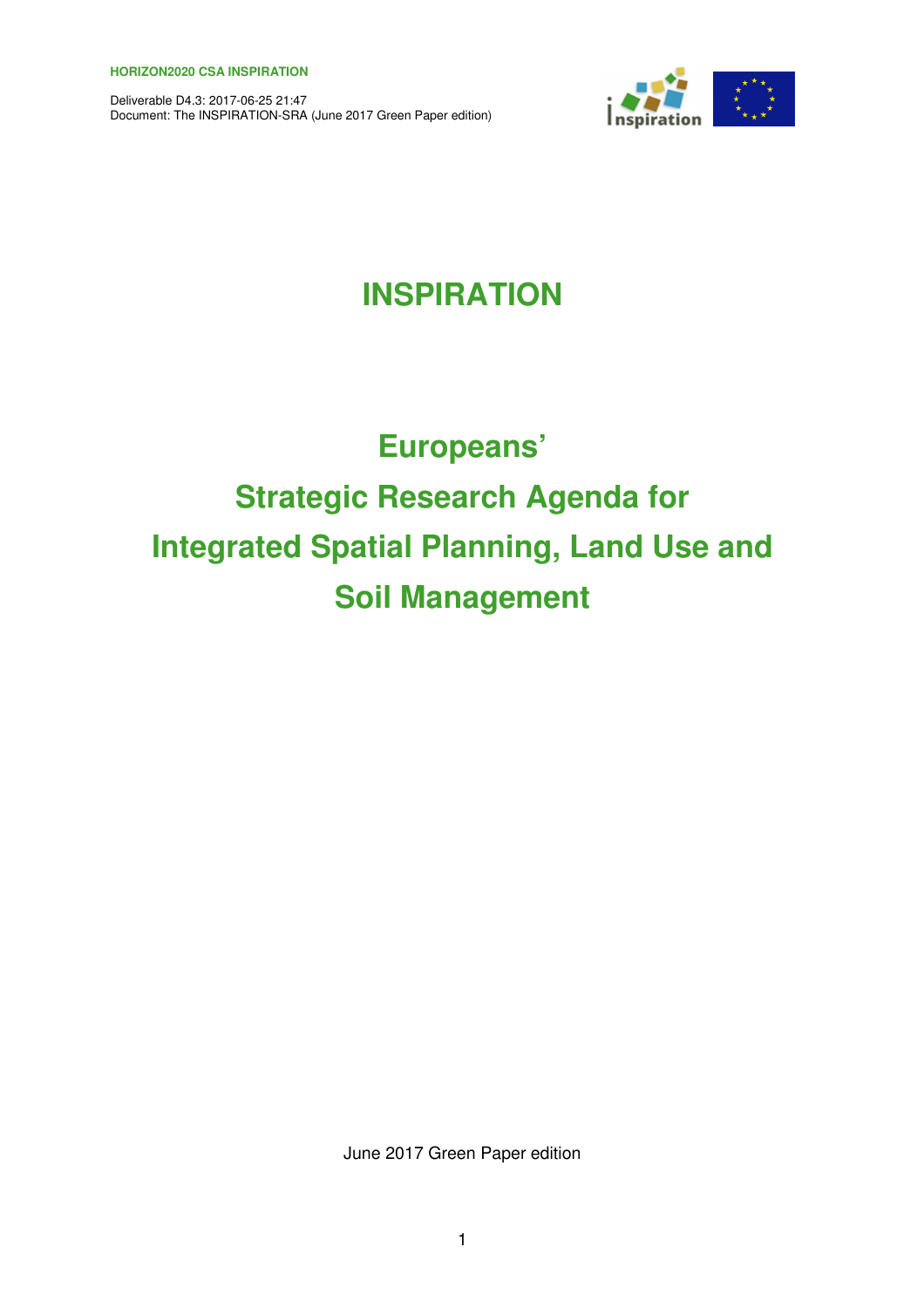

# **Document information**

| Project acronym:                            | <b>INSPIRATION</b>                                                                                                                  |  |  |  |  |  |  |  |  |  |
|---------------------------------------------|-------------------------------------------------------------------------------------------------------------------------------------|--|--|--|--|--|--|--|--|--|
| Project full title:                         | INtegrated Spatial Planning, land use and soil management Research<br>ActTION                                                       |  |  |  |  |  |  |  |  |  |
| Project type:<br>EC Grant agreement no.:    | Coordination and Support Action (CSA)<br>642372                                                                                     |  |  |  |  |  |  |  |  |  |
| Project starting / end date:<br>Website:    | $1st$ March 2015 (month 1) / 28 <sup>th</sup> February 2018 (month 36)<br>www.inspiration-h2020.eu                                  |  |  |  |  |  |  |  |  |  |
| Document status / date:<br>Deliverable No.: | Working document<br>D4.3                                                                                                            |  |  |  |  |  |  |  |  |  |
| Responsible participant:                    | UNOTT (participant number 11)                                                                                                       |  |  |  |  |  |  |  |  |  |
| Due date of deliverable:                    | 28 Feb 2018                                                                                                                         |  |  |  |  |  |  |  |  |  |
| Dissemination level:                        | PU - Public                                                                                                                         |  |  |  |  |  |  |  |  |  |
|                                             | PP - Restricted to other programme participants*                                                                                    |  |  |  |  |  |  |  |  |  |
|                                             | RE - Restricted to a group specified by the consortium*                                                                             |  |  |  |  |  |  |  |  |  |
|                                             | X CO - Confidential, only for members of the consortium*                                                                            |  |  |  |  |  |  |  |  |  |
|                                             | $(* = including the Commission Services)$                                                                                           |  |  |  |  |  |  |  |  |  |
| Authors:                                    | Paul Nathanail (UNOTT, paul.nathanail@nottingham.ac.uk), Sandra                                                                     |  |  |  |  |  |  |  |  |  |
|                                             | Boekhold (RIVM), Stephan Bartke (UBA), Detlef Grimski (UBA) with<br>inputs from INSPIRATION's national focal points and core group. |  |  |  |  |  |  |  |  |  |
| Contact:                                    | <b>INSPIRATION</b><br>Coordinators<br>Detlef<br>Grimski<br>(UBA),<br>e-mail:                                                        |  |  |  |  |  |  |  |  |  |
|                                             | (UBA),<br>detlef.grimski@uba.de<br>Stephan<br>Bartke<br>e-mail:<br>or                                                               |  |  |  |  |  |  |  |  |  |
|                                             | stephan.bartke@uba.de; Author Paul<br>(UNOTT),<br>Nathanail<br>e-mail:                                                              |  |  |  |  |  |  |  |  |  |
|                                             | paul.nathanail@nottingham.ac.uk                                                                                                     |  |  |  |  |  |  |  |  |  |

To be cited as:

Nathanail C.P., Boekhold A.E., Bartke, S. and Grimski, D. (2017 DRAFT): The Europeans' Strategic Research Agenda for Integrated Spatial Planning, Land Use and Soil Management. June 2017 Green Paper 9:47 PM 25 June 2017 of deliverable D4.3 of the HORIZON 2020 project INSPIRATION. EC Grant agreement no: 642372, UBA: Dessau-Roßlau, Germany.

Disclaimer:

This document's contents are not intended to replace consultation of any applicable legal sources or the necessary advice of a legal expert, where appropriate. All information in this document is provided "as is" and no guarantee or warranty is given that the information is fit for any particular purpose. The user, therefore, uses the information at its sole risk and liability. For the avoidance of all doubts, the European Commission has no liability in respect of this document, which is merely representing the authors' view.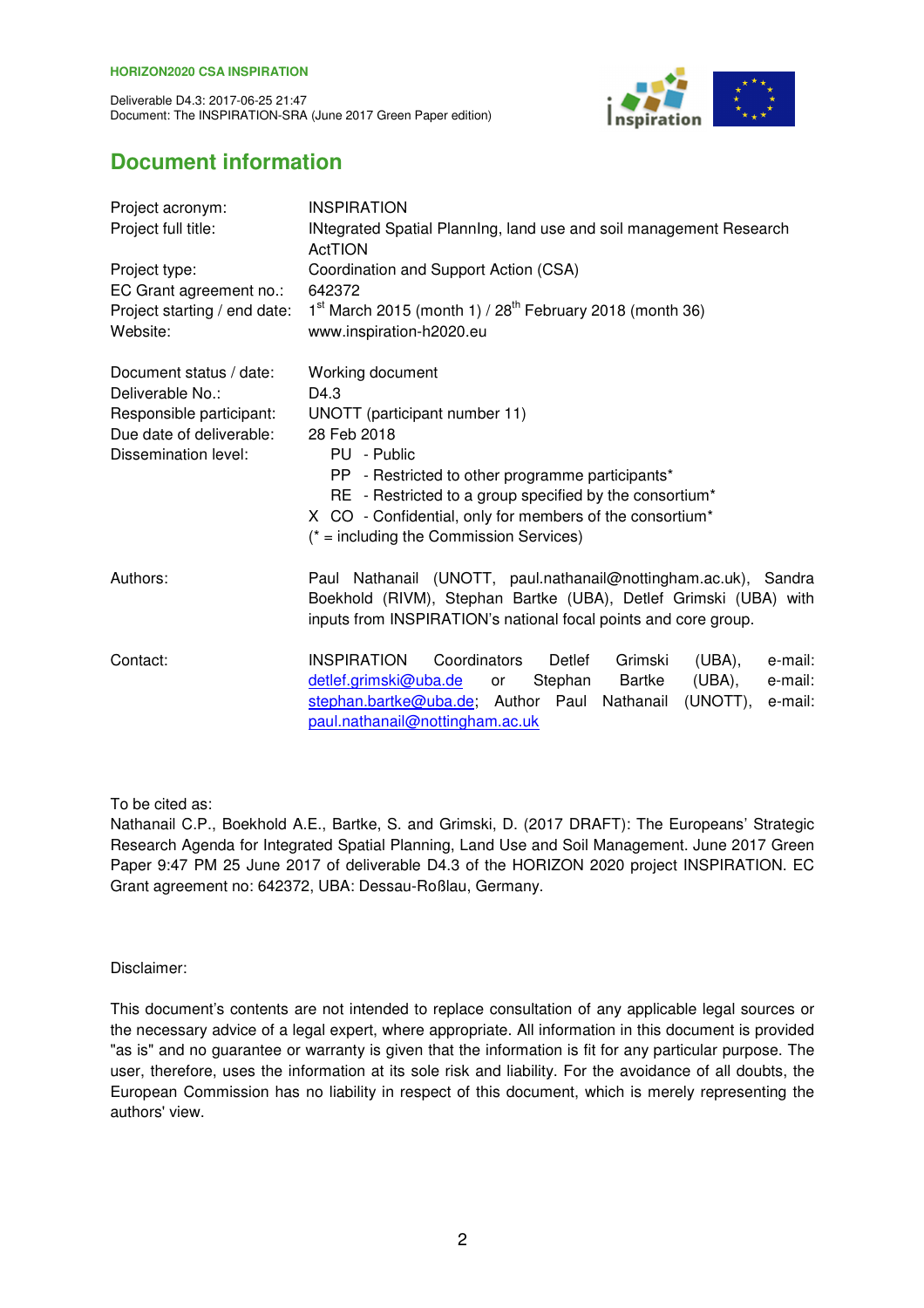

# **Contents**

| The Europeans' Strategic Research Agenda for Integrated Spatial Planning, Land Use and Soil- |  |
|----------------------------------------------------------------------------------------------|--|
|                                                                                              |  |
|                                                                                              |  |
|                                                                                              |  |
|                                                                                              |  |
|                                                                                              |  |
|                                                                                              |  |
|                                                                                              |  |
| What's in it for funders, end-users, researchers, knowledge translators and citizens? 13     |  |
|                                                                                              |  |
|                                                                                              |  |
|                                                                                              |  |
|                                                                                              |  |
|                                                                                              |  |
|                                                                                              |  |
|                                                                                              |  |
|                                                                                              |  |
|                                                                                              |  |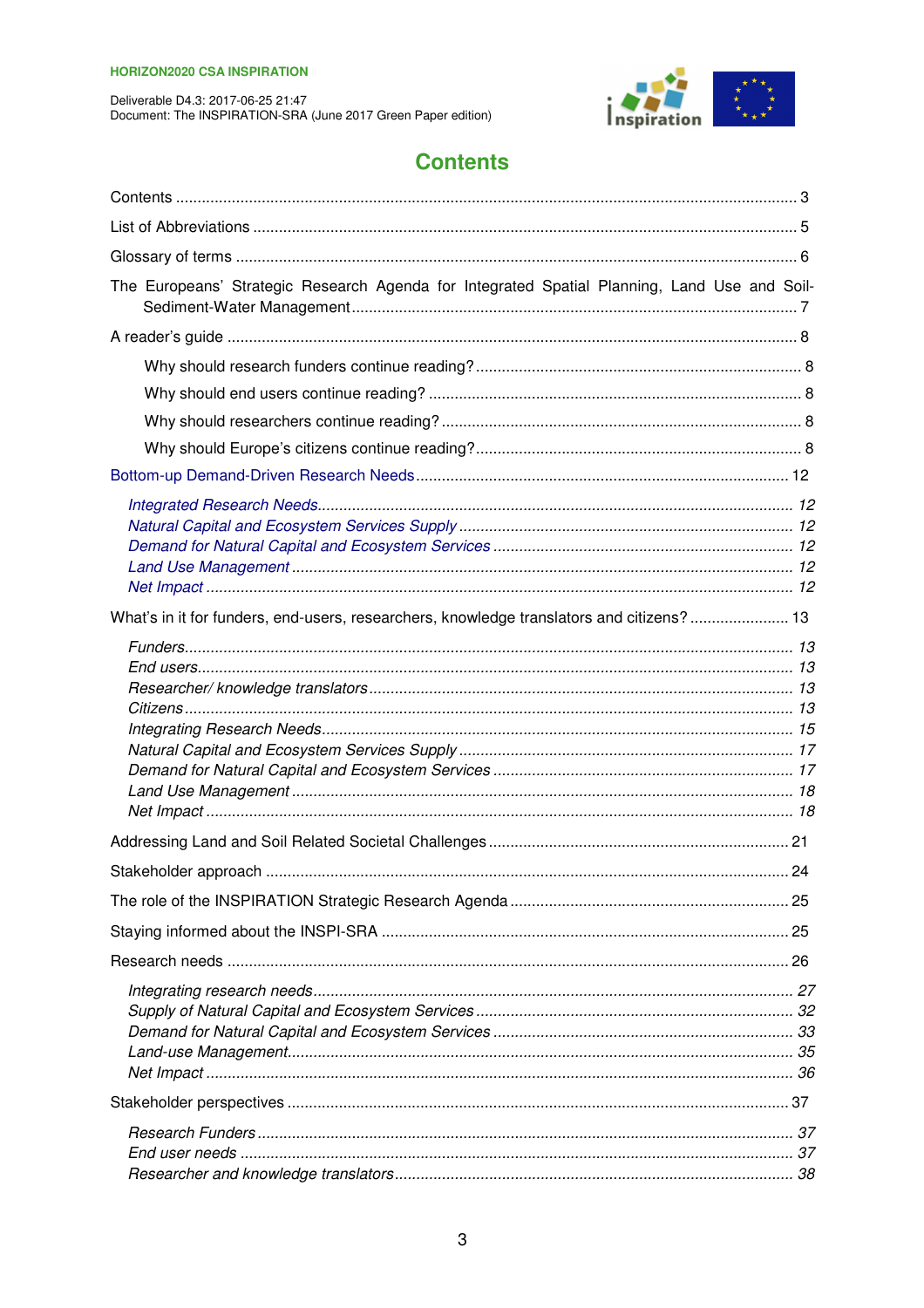

| Research needs for: Natural Capital and Ecosystem Services Supply, Demand for Natural Capital<br>and Ecosystem Services, Land and Land Use Management & Net Impact 48 |  |
|-----------------------------------------------------------------------------------------------------------------------------------------------------------------------|--|
|                                                                                                                                                                       |  |
|                                                                                                                                                                       |  |
|                                                                                                                                                                       |  |
|                                                                                                                                                                       |  |
|                                                                                                                                                                       |  |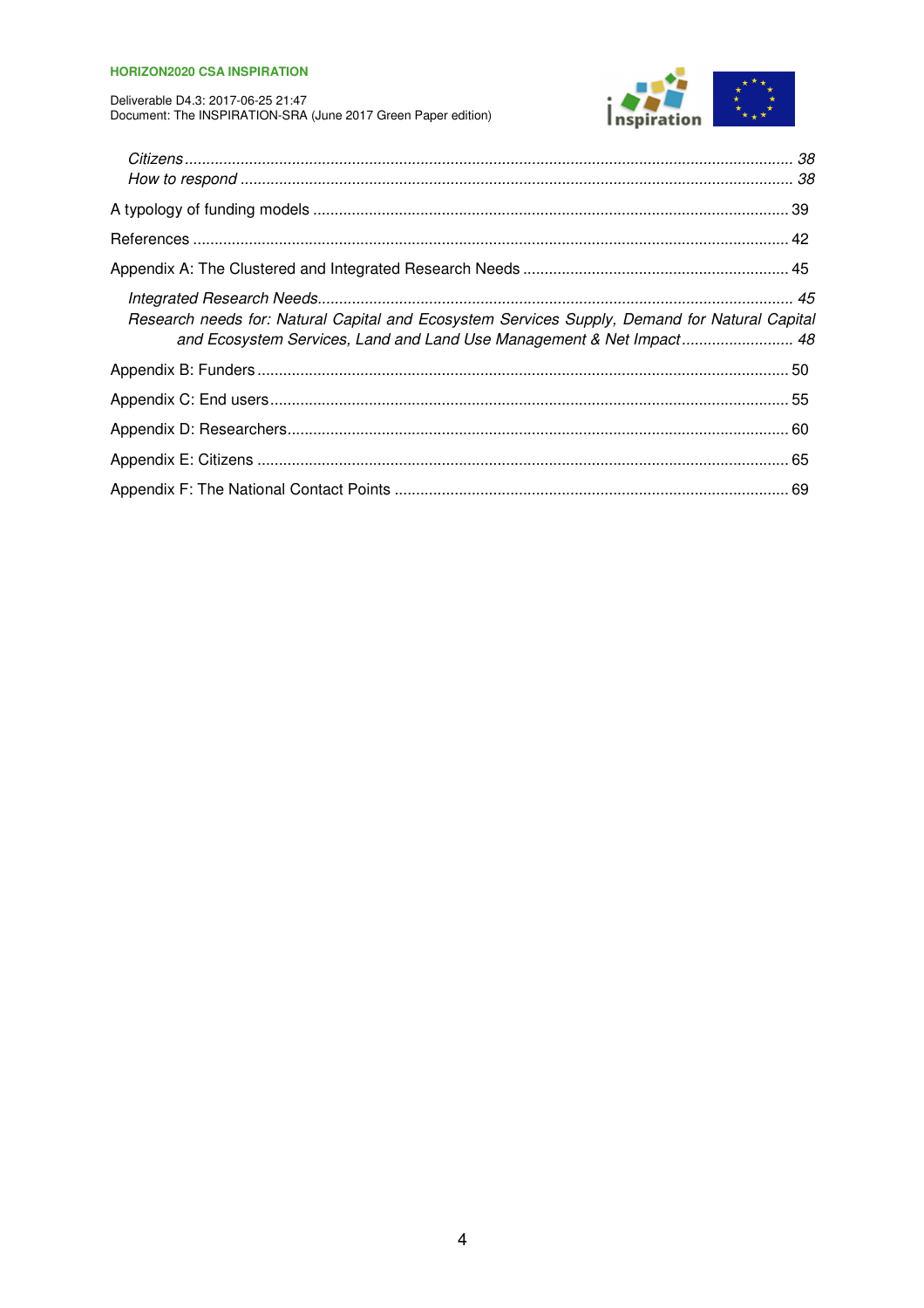| Deliverable D4.3: 2017-06-25 21:47                            |
|---------------------------------------------------------------|
| Document: The INSPIRATION-SRA (June 2017 Green Paper edition) |



# **List of Abbreviations**

| 21st Conference of Parties to the UN Framework Convention on Climate Change |
|-----------------------------------------------------------------------------|
| <b>Clustered Thematic Topics</b>                                            |
| Demand for Natural Capital and Ecosystem Services                           |
| International Advisory Board                                                |
| INtegrated Spatial Planning, land use and soil management Research ActTION  |
| <b>INSPIRATION</b>                                                          |
| <b>Integrated Research Need</b>                                             |
| Integrated Research Need                                                    |
| Key enabling technology                                                     |
| Land Use Management                                                         |
| Natural Capital and Ecosystem Services Supply                               |
| National Contact Point (for INSPIRATION4EU)                                 |
| Non-governmental organisation                                               |
| Net Impact                                                                  |
| National Key Stakeholder                                                    |
| Research and Innovation                                                     |
| Sustainable Development Goal                                                |
| Small and medium sized enterprise                                           |
| Science Policy Interface                                                    |
| Strategic research agenda                                                   |
| Soil sediment water                                                         |
| <b>United Nations</b>                                                       |
|                                                                             |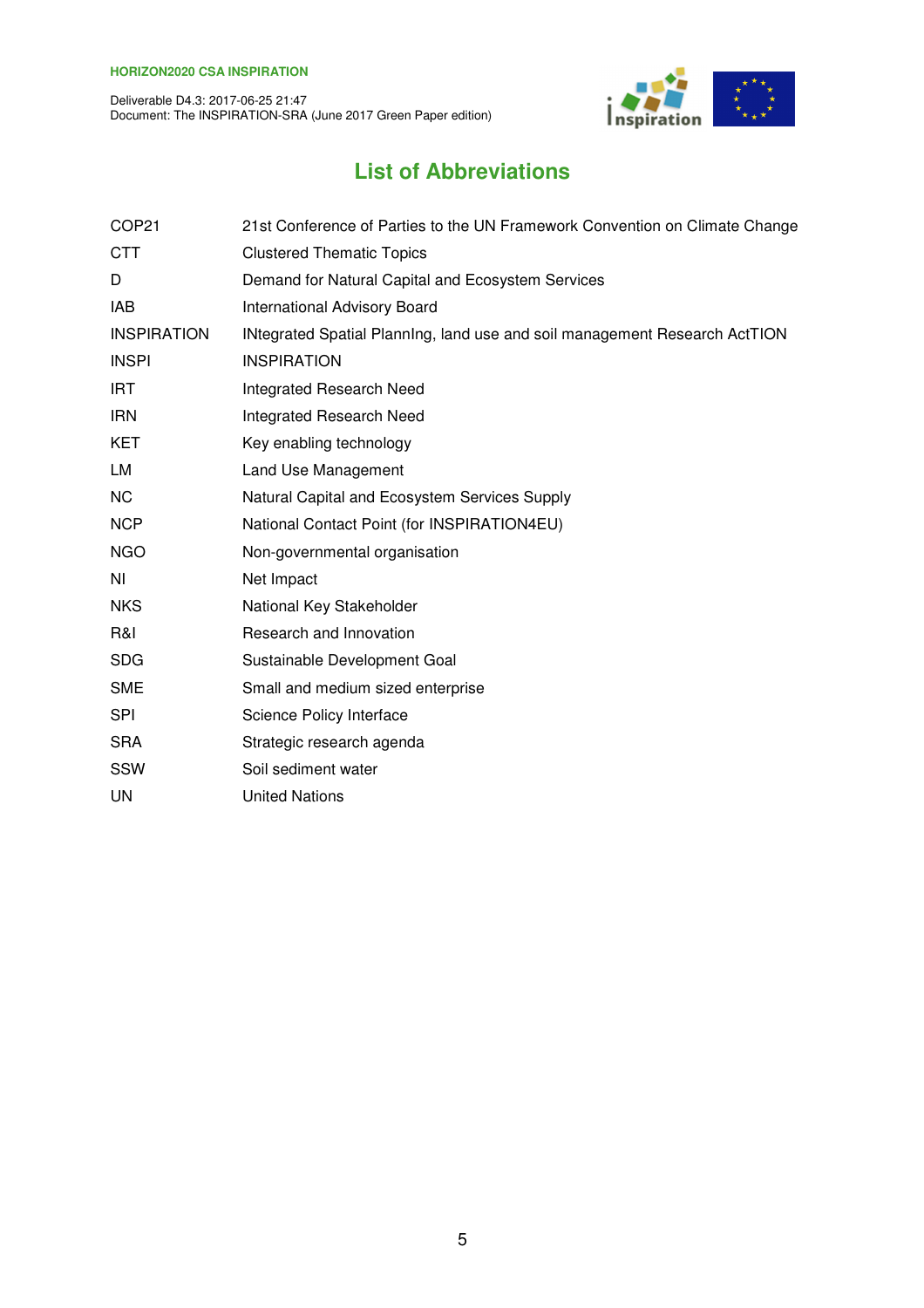

# **Glossary of terms**

The INSPIRATION website (http://www.inspiration-h2020.eu/page/glossary-0) includes definitions, and sources, of key terms including those below.

Circular economy: economic growth while optimising consumption of natural resources

Ecosystem services: Benefits people derive from ecosystems: provisioning, regulating, cultural and habitat or supporting services.

Land degradation neutral: the area of productive land remains stable.

- Natural capital: elements of the natural environment which yield services to people by underpinning provision of clean air, clean water, food, recreation and other valuable, often essential, goods and services.
- Natural resources: raw materials such as minerals and biomass; environmental media such as air, water and soil; flow resources such as wind, geothermal, tidal and solar energy; and space (land area).

Non-renewable resources: Resources that cannot be replaced or replenished.

- Sediment: Suspended or deposited solid, of mineral or organic nature that has been, or is susceptible to being, transported by water.
- Soil: Upper layer of Earth's crust composed of mineral particles, organic matter, water, air and living organisms.
- Soil-sediment-water system: Interaction of land-based soil and groundwater with surface water and suspended solids with associated physical, chemical and biological processes.
- Spatial planning: Methods to influence the future distribution of activities in space with the aims of creating a more rational territorial organization of land uses and the linkages between them, to balance demands for development with the need to protect the environment and achieve social and economic development objectives.
- Stewardship: The responsible use and conservation of natural resources taking full and balanced account of the interests of society, future generations and other species, as well as of private needs, and accepts significant accountability to society.
- Sustainable land management: A knowledge-based combination of technologies, policies and practices that integrate land, water, biodiversity, and environmental concerns (including input and output externalities) to meet rising food and fibre demands while sustaining ecosystem services and livelihoods.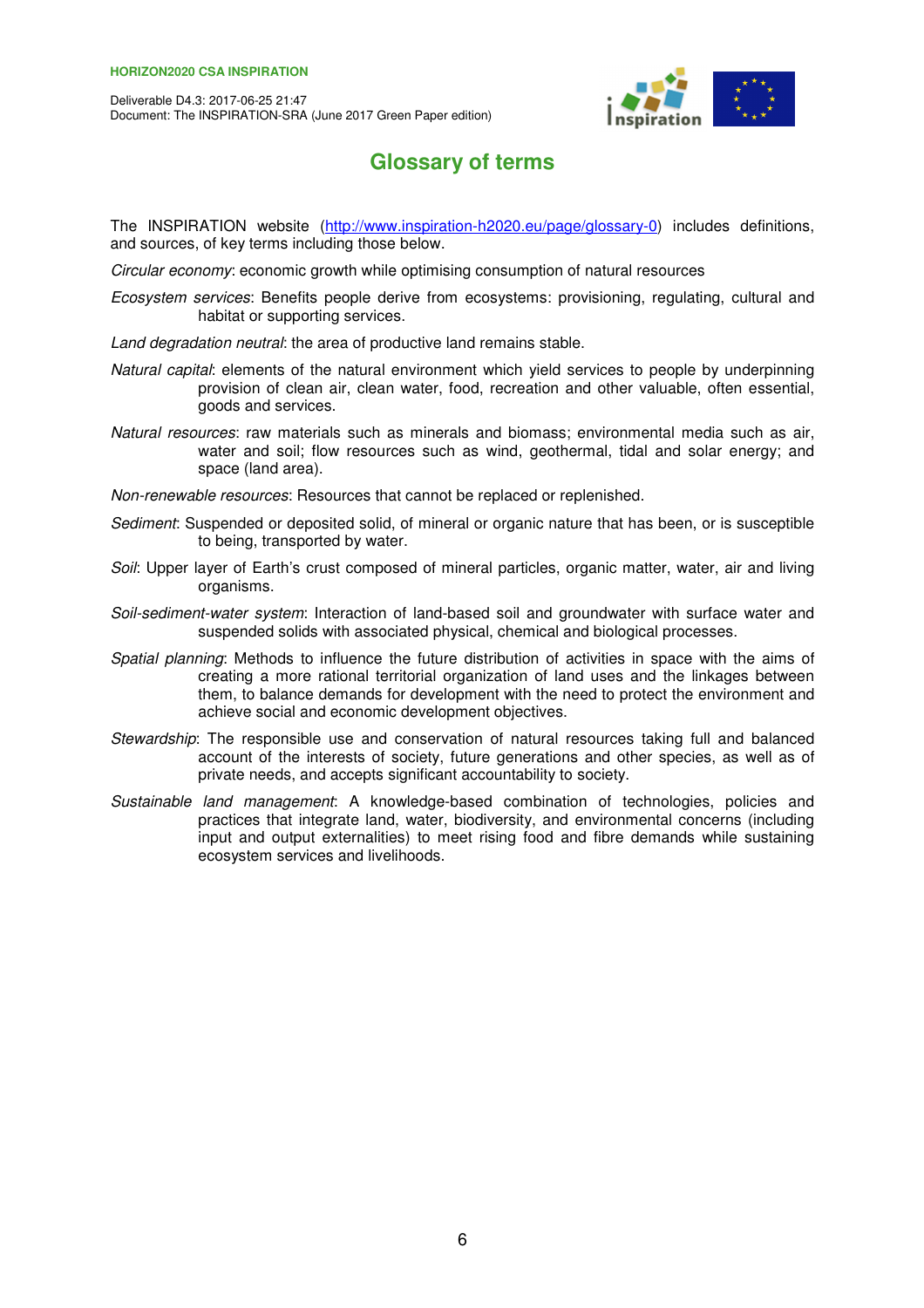

# **The Europeans' Strategic Research Agenda for Integrated Spatial Planning, Land Use and Soil-Sediment-Water Management**

Europeans need multi-functional and healthy soils – safeguarded by urban and rural spatial planning and management based on the best available knowledge - locally and globally to maintain natural capital while satisfying the needs of a prosperous society.

This Strategic Research Agenda is based on research and innovation needs identified by over 500 stakeholders from across Europe in a unique bottom-up approach to ensure research needs reflect demand from end users. This approach was chosen to ensure that research needs reflect genuine demand from end users. It is designed to both attract research funding by public and private parties and ensure that knowledge is widely applied by public sector bodies, SMEs and large enterprises wishing to innovate and contribute to a greener, more socially cohesive, smarter and more competitive Europe.

The SRA is particularly intended to be used by research funders to identify research activities they would like to collaborate in funding. Collaboration becomes necessary and can create synergies when an organisation does not have the resources to fund a research activity in its entirety yet still sees the need for that activity. It then chooses to collaborate with other funders to ensure the research activity takes place rather than not collaborate and not see the activity happen. Other stakeholders – specifically end-users, researchers and citizens are also specifically address in parts of the SRA.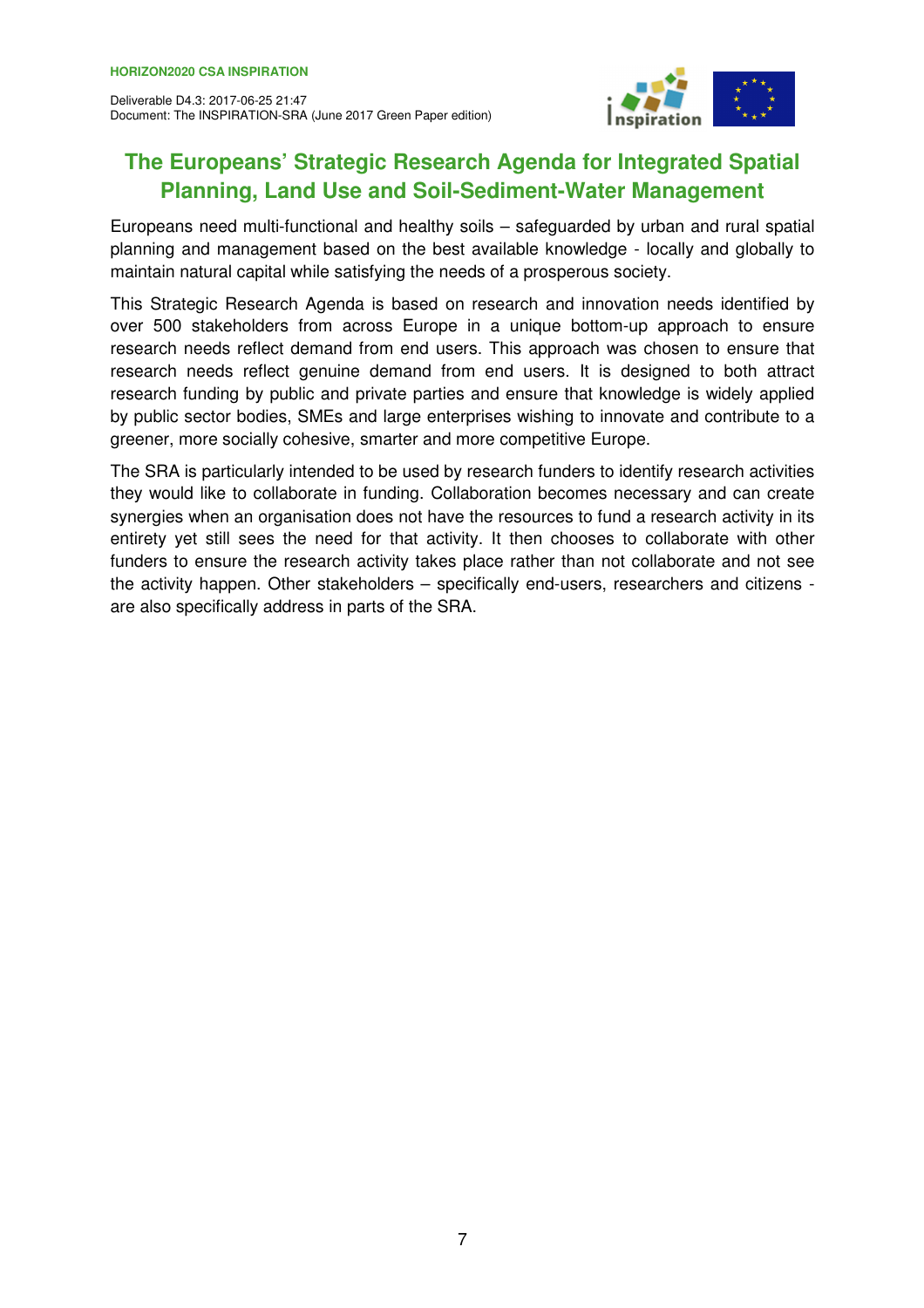

# **A reader's guide**

This document is written for someone using it, browsing through it or even just glancing at it. It is written for the funder, the end user, the researcher and the citizen. Colour coding indicates text intended specifically for funders (blue), end users (red), researchers (green) and citizens (purple).

This knowledge creation, transfer and implementation agenda for Integrated Spatial Planning, Land Use and Soil Management in the light of current and future societal challenges emerged from a funder and end-user demand-driven approach.

This document also scopes out a number of existing funding models to facilitate that strategic research projects will be executed.

# Why should research funders continue reading?

Funders will find summaries, including the anticipated impact, of each research need. They can see which topics fit with their own funding schemes and decide upon priorities. This will help funders decide to what extent they wish and may be able to contribute to investing in a specific topic. As all topics were identified as common trans-national of interest, they all have a potential of international co-funding.

# Why should end users continue reading?

End users bridge between (pure) knowledge and its application to tackle societal challenges. End users will find summaries of the anticipated benefits to different types of end use (industry, spatial planners, regulators, policy makers). They can decide which research needs are most likely to benefit their organisation. This will help end users identify and decide which research needs to promote, to support, to get involved with or even support by their own funding schemes.

# Why should researchers continue reading?

Researchers can see what difference their work would make if they committed intellectual capital and energy to satisfying individual research needs. Understanding the kind of activities needed – knowledge creation, knowledge transfer, demonstration - will help researchers prioritise proposal writing efforts.

# Why should Europe's citizens continue reading?

Quality of life depends to a large extent on how we look after our soil as well as plan and use land for recreation, building, transport, agriculture, mining etc., in both the medium and long term.

Europe's Citizens will ultimately benefit from the outcomes of the research needs identified. As such, citizens will be able to read what difference each research need will make in terms of health, safety, prosperity and well-being thus identifying the added value of investing their taxes on this research.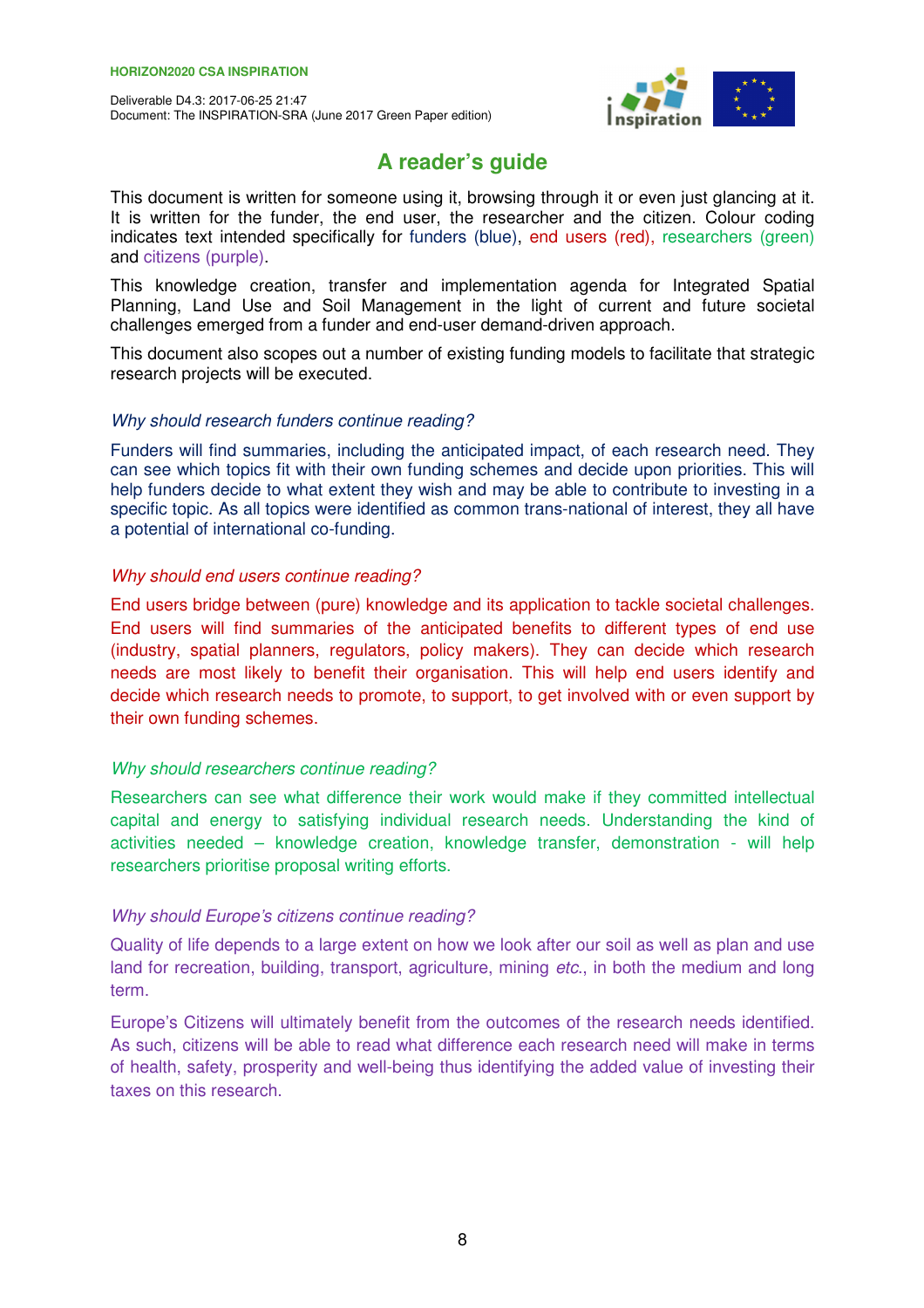

# **EXECUTIVE SUMMARY Europeans' Strategic Research Agenda for Integrated Spatial Planning, Land Use and Soil Management**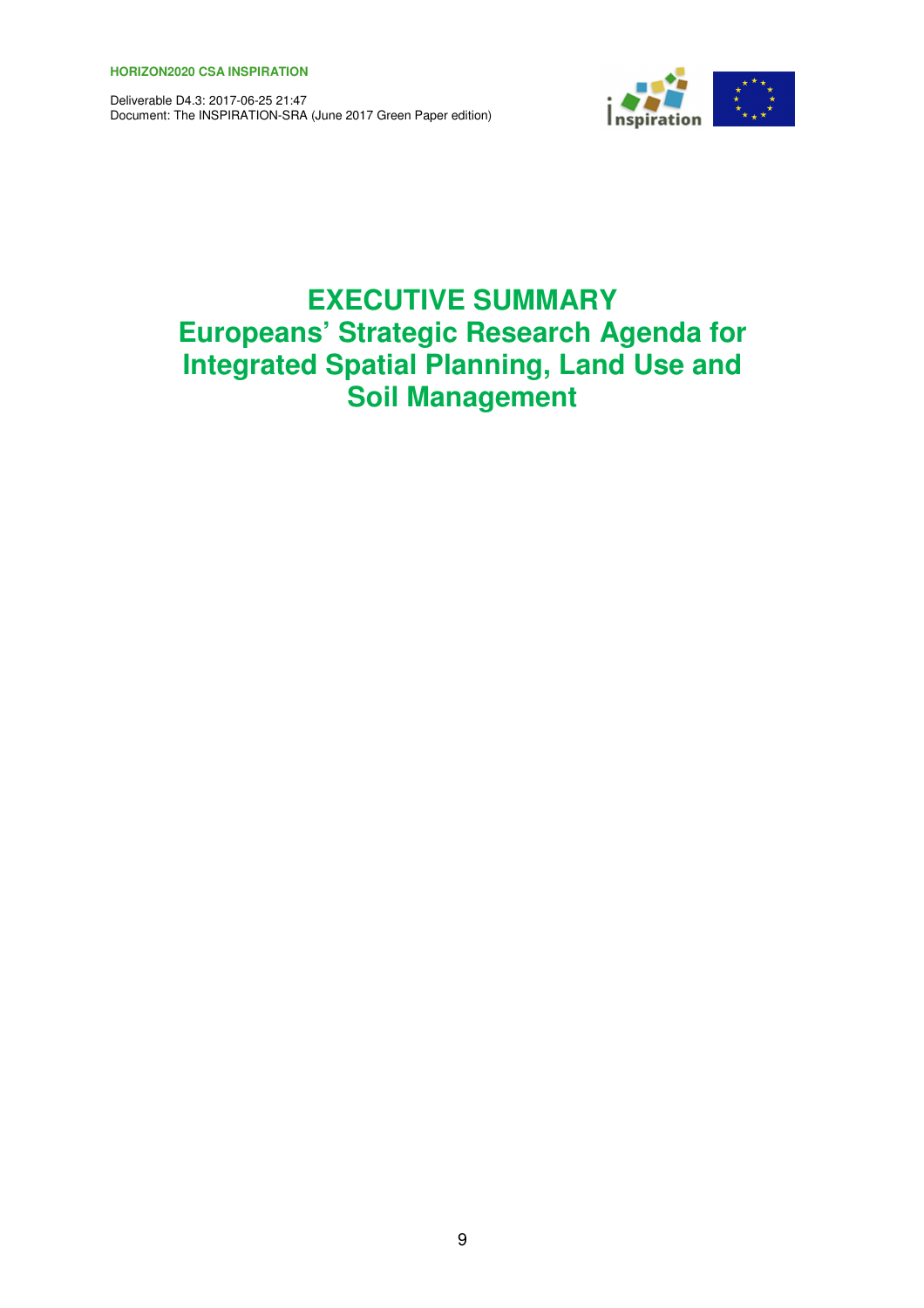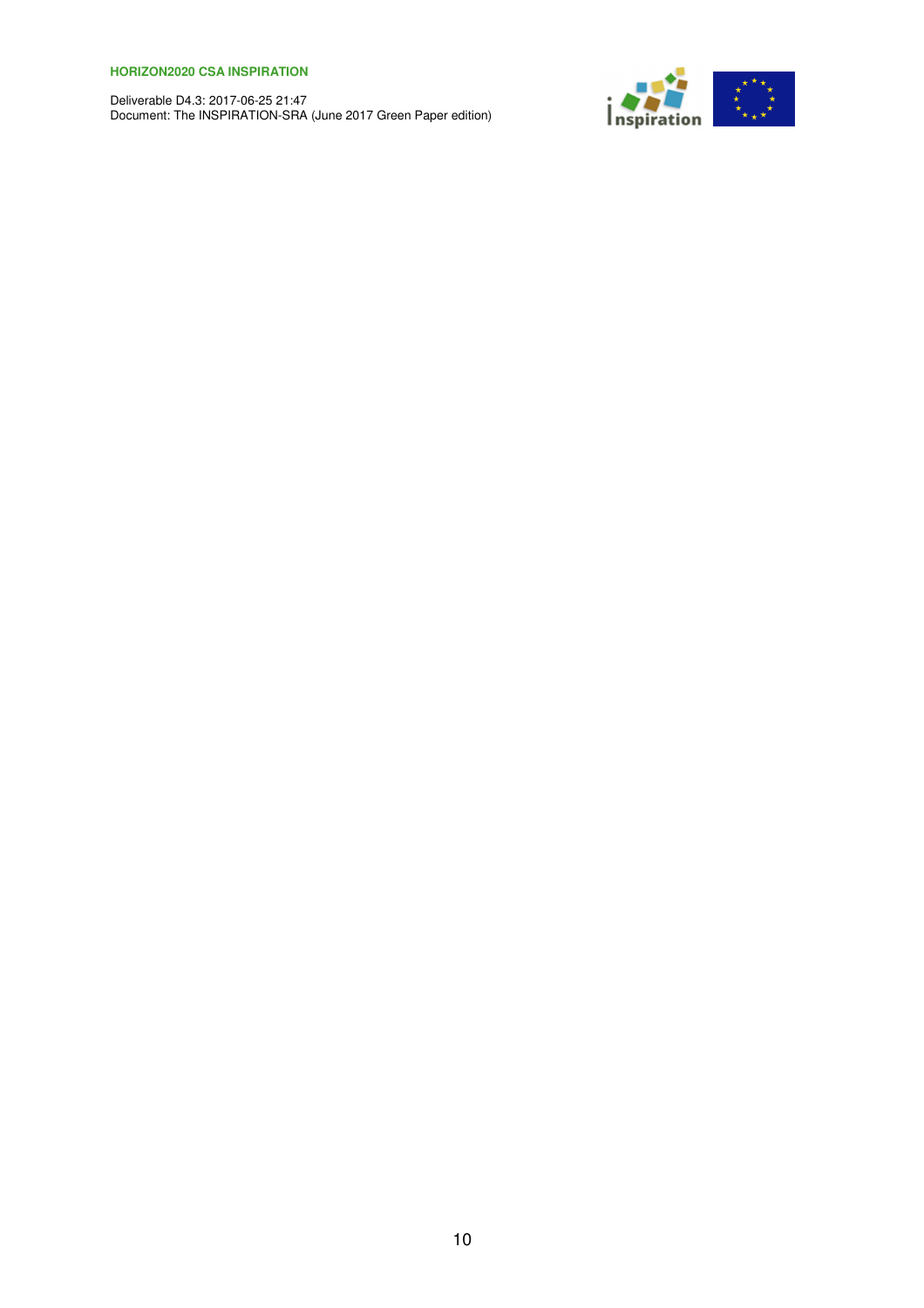

# **EXECUTIVE SUMMARY**

# **Europeans' Strategic Research Agenda for Integrated Spatial Planning, Land Use and Soil Management**

Land and soil play a vital role in meeting societal needs for food, drinking water, energy, shelter, infrastructure and overcoming societal challenges of climate change, non-renewable natural resources and environmental (in)justice. Land and soil, including water and sediment, are finite resources facing growing pressures and conflicts over their use that contribute to over-consumption of natural capital. "Business as usual" is not an option and a degree of urgency involving wise land use and soil management is needed to balance the supply of natural capital and ecosystem services with society's demands.

INSPIRATION recognised the interaction between the supply of, and societal demands on, natural capital that is in part created by land-use management practices whose net impact is insufficiently understood. This helped identify specific research needs on supply of and demand for natural capital, land-use management and net impact evaluation.

The INSPIRATION Strategic Research Agenda (SRA) is based on research and innovation needs identified by more than 500 European stakeholders working as funders, scientists, policy makers, public administrators, consultants.

The SRA considers soil and land use management challenges, including the links between the soil-sediment-water (SSW) system and topics such as health, energy, climate change, resilient water supply. It recognizes the need for new knowledge and new applications of knowledge to plan, manage and use land and the SSW system.

The SRA is designed to help public and private research funders identify research they should invest in to innovate and contribute to a greener, more socially cohesive, smarter and more competitive Europe.

The European Commission and several European countries seek to put the 17 United Nations Sustainable Development Goals<sup>1</sup> published in 2015 at the heart of their policy frameworks, priorities and budgets. Notably, the Commission "commits to mainstreaming the SDGs into EU policies and initiatives … and into the Commission's everyday work". The stakeholder-driven research demands presented in this SRA map on to the SDGs and will enable the Commission and individual countries achieve these goals.

Transnational co-funding is key to creating synergies for organisations wishing to invest in research activities. Support for interested funders will be available until August 2019. National Contact Persons will be available for providing support and for making cross country contacts regarding specific research demands for co-funding. The complete agenda, background on its development and information about the National Contact Persons is available at www.inspiration-agenda.eu.

This June 2017 Green Paper version contains preliminary proposals published in order to stimulate discussion, refinement and to inspire conversations with potential funders during the match-making phase of INSPIRATION.

 $\overline{a}$ 

<sup>&</sup>lt;sup>1</sup> https://unstats.un.org/unsd/statcom/47th-session/documents/2016-2-IAEG-SDGs-Rev1-E.pdf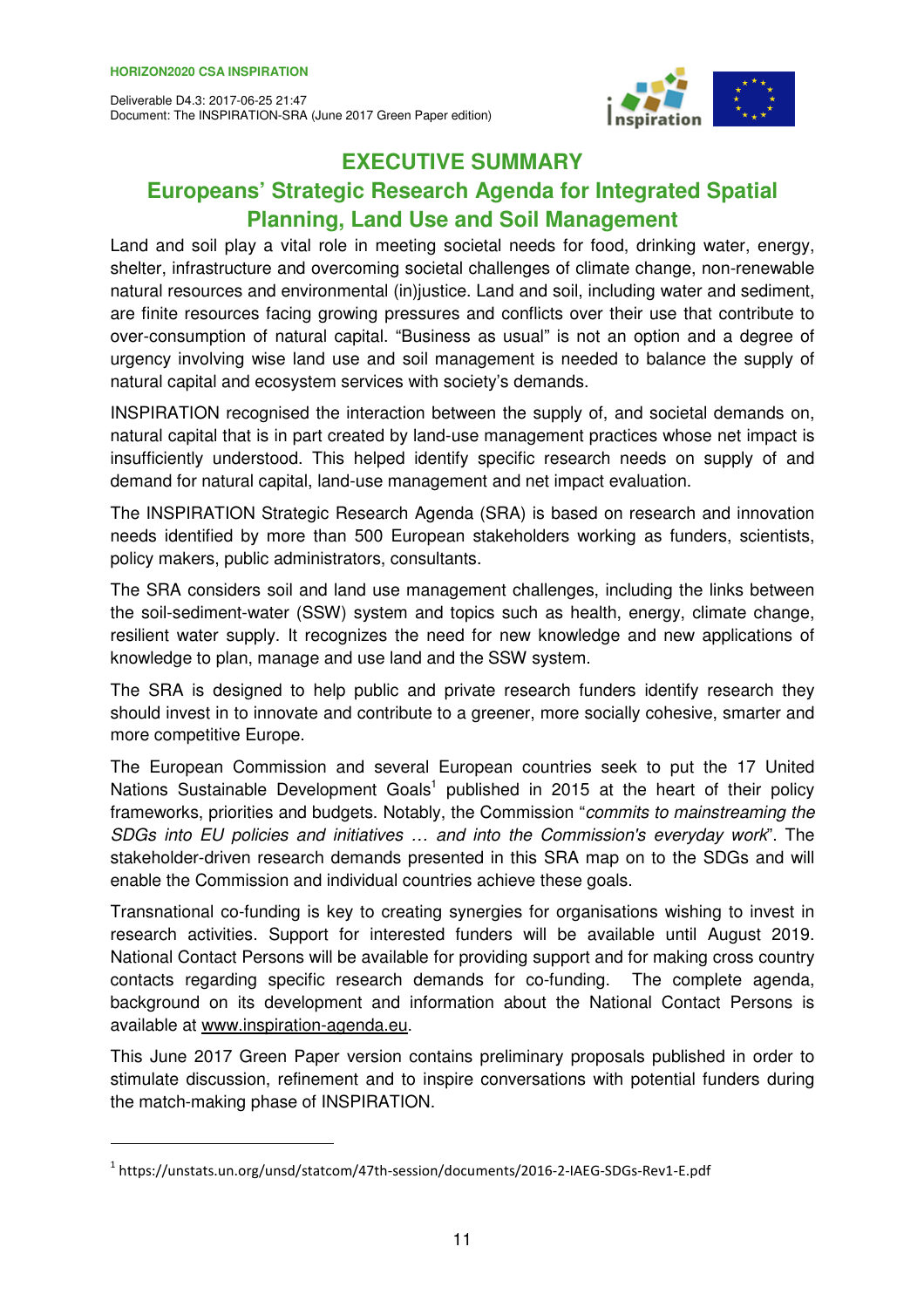

# **Bottom-up Demand-Driven Research Needs**

A set of 17 integrated and 22 thematic research needs have been identified. Thematic needs have been identified for Natural Capital and Ecosystem Services Supply (NC), Demand for Natural Capital and Ecosystem Services (D), Land Use Management (LM) and Net Impact (NI). The integrated needs (IRT) cut across these themes.

## Integrated Research Needs

- IRT-1: Integrated Environmental Assessment and Soil Monitoring for Europe
- IRT-2: Recognizing the value of ecosystem services in land use decisions
- IRT-3: From indicators to implementation: Integrated tools for a holistic assessment of agricultural and forest land use
- IRT-4: Bio-Economy unleashing potential while sustaining soils
- IRT-5: Integrated scenarios for the Land-Soil-Water-Food system under societal pressures and challenges
- IRT-6: Indicators for assessing the efficiency of the Soil-Sediment-Water-Energy system
- IRT-7: Farming systems to maintain soil fertility and yields
- IRT-8: Circular land management
- IRT-9: Policies to effectively reduce land consumption for settlement development
- IRT-10: Stakeholder participation to facilitate the development of liveable cities

#### Natural Capital and Ecosystem Services Supply

- NC1: Quantity, quality and health of soils, soil carbon, greenhouse gases
- NC2: Biodiversity, organismic and genetic resources
- NC3: Water, water cycle
- NC4: Pollutant degradation, filtering and immobilization capacity
- NC5: Prevention of erosion and mudslides
- NC6: Geological resources
- NC7: Intrinsic values of soils and landscapes

#### Land Use Management

- LM 1: Governance, management mechanisms, instruments and policy
- LM 2: Climate change challenges for land management
- LM 3: Land as a resource in urban areas (Sustainable urban land management)
- LM 4: Land as a resource in rural areas (Multifunctionality of rural areas)
- IRT-11: Integrated management of urban soils
- IRT-12: Environmentally friendly and socially sensitive urban development
- IRT-13: Urban Metabolism Enhance efficient use of soil-sediment-water resources through a closing of urban material loops
- IRT-14: Emerging contaminants' in soil and groundwater – ensuring long-term provision of drinking water as well as soil and freshwater ecosystem services
- IRT-15: Sustainable management to restore ecological and socio-economic values of degraded land
- IRT-16: Innovative technologies and ecoengineering 4.0: Challenges for sustainable use of agricultural, forest and urban landscapes and the SSW system
- IRT-17: Improving preparedness and response for climate change and related hazards

#### Demand for Natural Capital and Ecosystem Services

- D1: The 4 F´s: Food, feed, fibre, (bio)fuel
- D2: Regulating Ecosystem Services
- D3: Urban / infrastructure land
- D4: Water
- D5: Geological (and fossil) subsurface resources
- D6: Natural hazard prevention and resilience
- D7: Health and quality of life (living environment)

#### Net Impact

- NI 1: Developing impact assessment methodology
- NI 2: Understanding and assessing impacts of drivers and management
- NI 3: Trade-off analysis & decision support
- NI 4: Science-Policy-Society Interface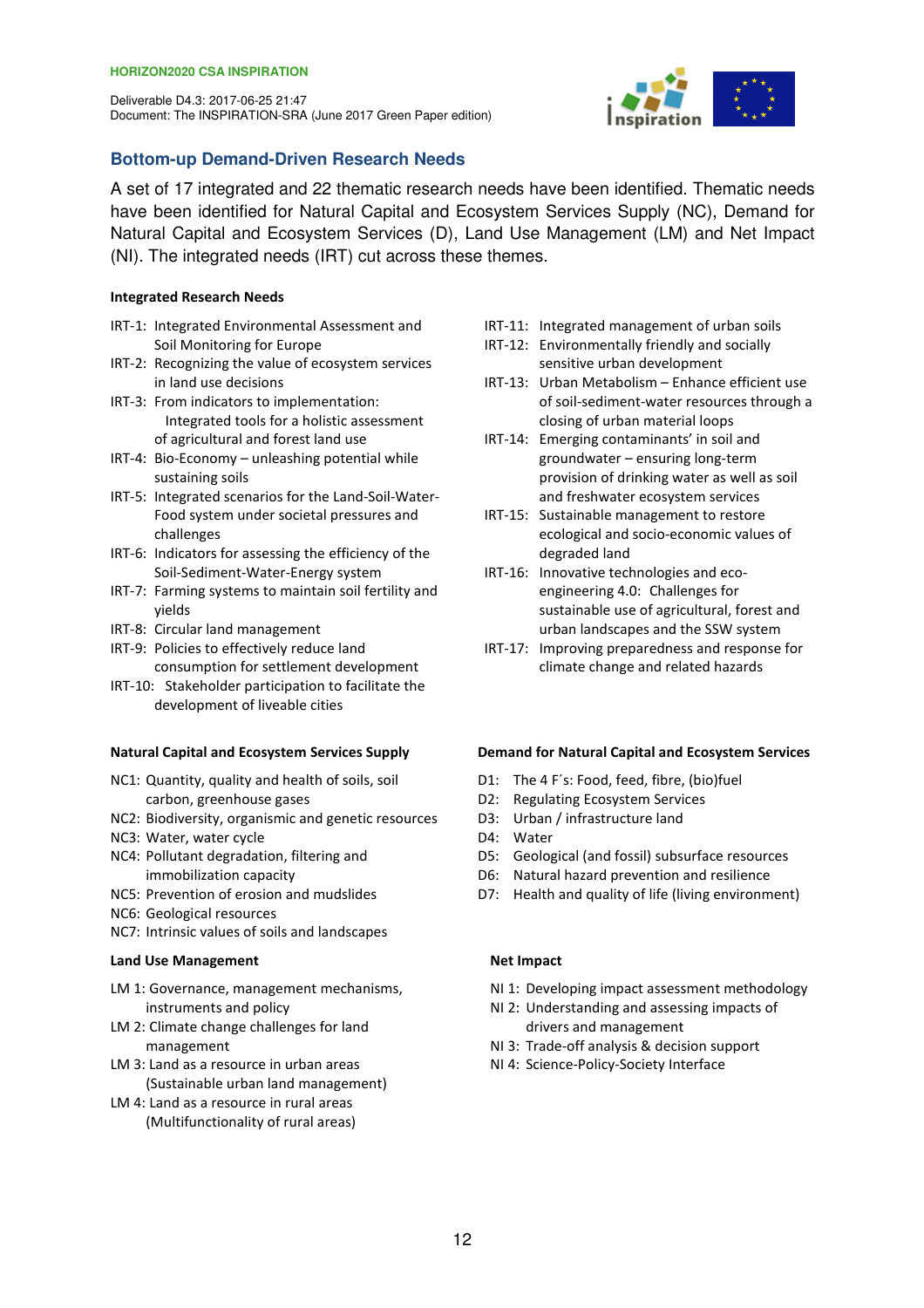

# **What's in it for funders, end-users, researchers, knowledge translators and citizens?**

# **Funders**

This agenda reflects research and innovation demand from a range of perspectives and organisations. It is based on evidence from over 500 stakeholders from across Europe of how Integrated Spatial Planning, Land Use and Soil Management can be improved and what benefits are anticipated from such improvements.

This bottom-up, demand-driven research agenda is intended to increase coordination and targeting of investment in research. There are many shared needs from more than 17 countries. Individual funders looking to invest their funds in more efficient ways may wish to co-fund specific research activities, including knowledge transfer.

Please contact us with details of which research needs you may wish to co-fund, indicating what budget you may be able to devote, timings for key decisions and any other information that INSPIRATION will help to bring together funders from across Europe to work together.

# **End users**

End-users will use the knowledge created by research activity. They are involved in land use and management across the soil-sediment-water system will benefit from new knowledge to provide Europeans with the goods and services they need while protecting European and global environments.

End users have much to gain from being partners in research projects thereby helping to formulate projects, share pre-existing knowledge, help validate the outcomes and of course ensure findings are put into practice. Such end users include enterprises using or affecting land; drinking water and energy producers, distributors and suppliers; spatial planners, consultants, brownfield developers and remediation contractors; farmers, foresters and food companies; financiers; policy makers and regulators.

# **Researcher/ knowledge translators**

Research creates knowledge that needs to be translated into policy, practice and across areas of application if it is to have an impact. The SRA presents researchers with the possibility of working on demand-driven research on needs defined by an unique bottom-up approach that might help in getting research projects funded.

Researchers and knowledge translators are provided with information on how working on the identified research needs will have an impact on addressing specific societal challenges should funding become available.

# **Citizens**

Europe's citizens are the ultimate beneficiaries of resolving societal challenges. Their daily lives will be enhanced by the outcomes of the research activities in this agenda.

Projects related to societal challenges benefit from citizens being involved in planning, execution and reporting. This agenda has benefitted from local and detailed perspectives and non-technical contributions from citizen group representatives.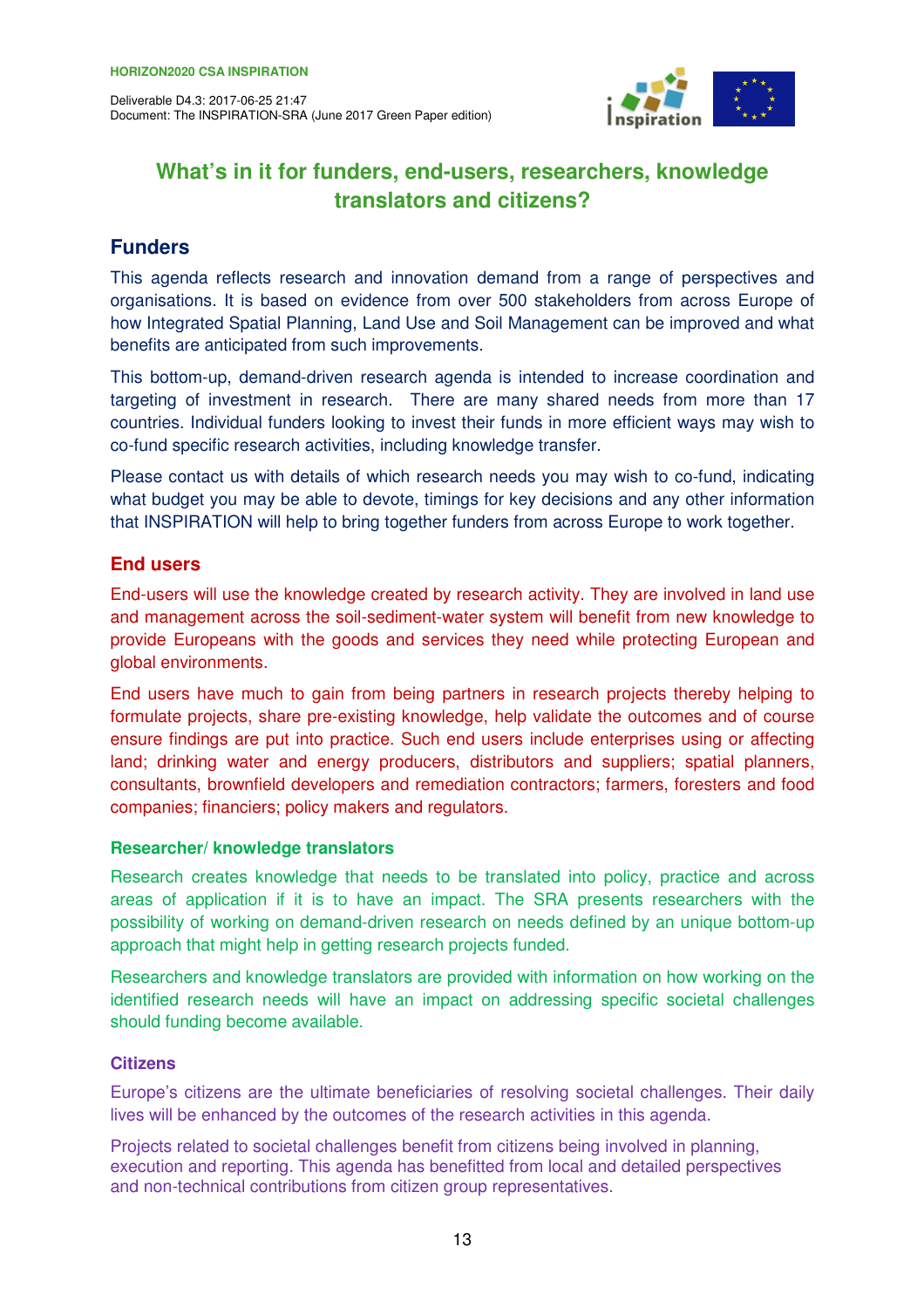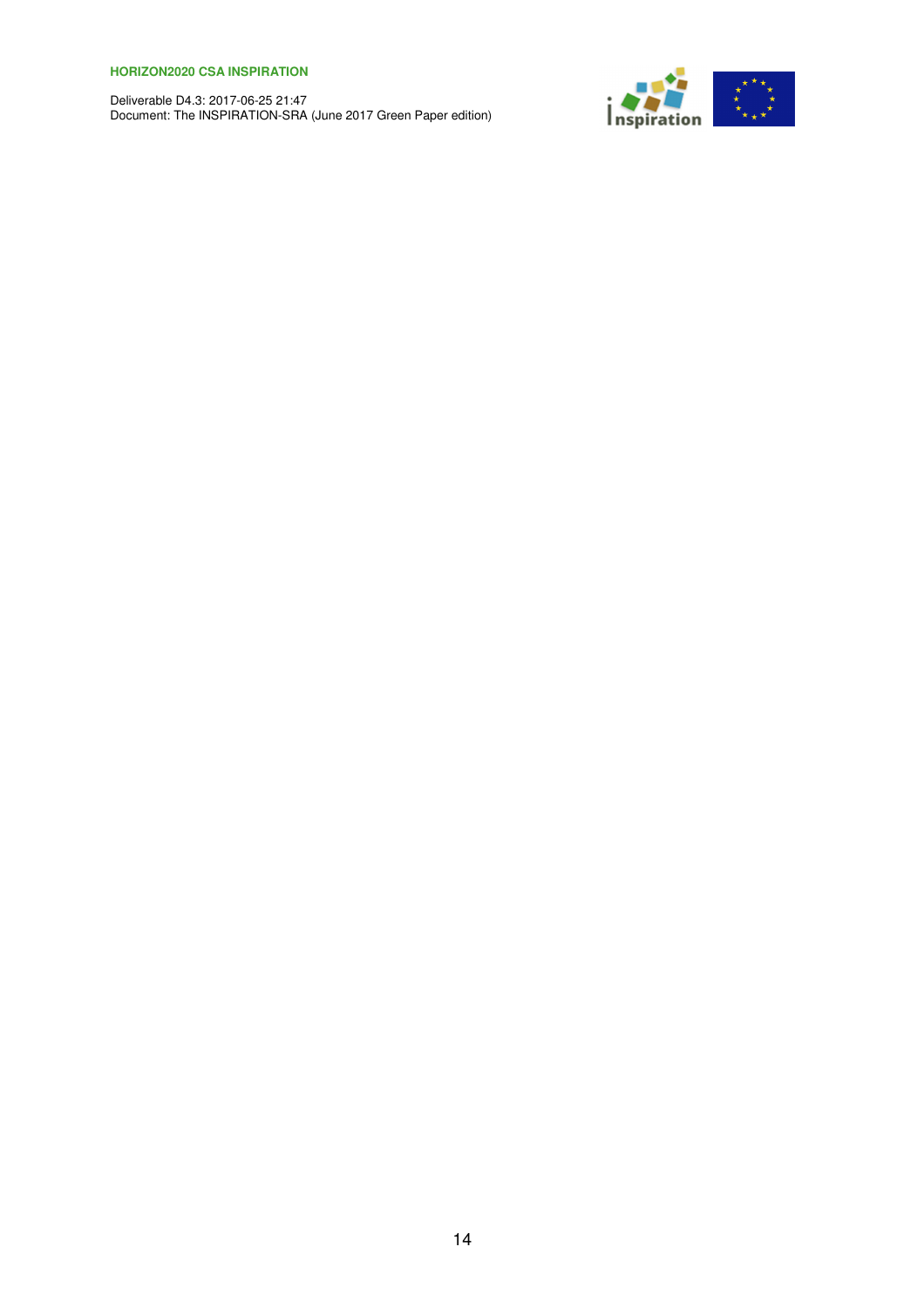

# **Integrating Research Needs**

| <b>Integrated Research need</b>                                                                                                         | <b>Likely impact</b>                                                                                                                                                                                                                                                                                                                                                                                                                                                                                                                                                                                                                                     |  |  |  |  |  |  |  |  |
|-----------------------------------------------------------------------------------------------------------------------------------------|----------------------------------------------------------------------------------------------------------------------------------------------------------------------------------------------------------------------------------------------------------------------------------------------------------------------------------------------------------------------------------------------------------------------------------------------------------------------------------------------------------------------------------------------------------------------------------------------------------------------------------------------------------|--|--|--|--|--|--|--|--|
| IRT-1: Integrated<br><b>Environmental Assessment</b><br>and Soil Monitoring for<br>Europe                                               | Long term monitoring to show changes in soil quality to levels impacting soil<br>function, food security and human health and to measure progress on land<br>degradation neutrality.                                                                                                                                                                                                                                                                                                                                                                                                                                                                     |  |  |  |  |  |  |  |  |
| IRT-2: Recognizing the<br>values of ecosystem<br>services in land use<br>decisions                                                      | Assessing magnitude and societal distribution of costs and benefits of land use<br>options (e.g. through cost-benefit analysis, cost-effectiveness analysis or multi-<br>criteria analysis) can help mainstream the value of ecosystem services into<br>decision-making.                                                                                                                                                                                                                                                                                                                                                                                 |  |  |  |  |  |  |  |  |
| IRT-3: From indicators to<br>implementation:<br>Integrated tools for a<br>holistic assessment of<br>agricultural and forest land<br>use | A move away from segregated decision makers and scientific disciplines<br>towards integration by location and across disciplines to assess the role of<br>agricultural and forest land use types or climatic regions (e.g. Nordic,<br>Mediterranean) in meeting societal demands and local socio-cultural<br>backgrounds. Research will develop (regional or land use type specific)<br>methodologies for an integrated assessment.                                                                                                                                                                                                                      |  |  |  |  |  |  |  |  |
| IRT-4: Bio-Economy-<br>unleashing the potentials<br>while sustaining soils                                                              | Unleash the potential of soil to sustain a bio-economy in Europe by better<br>understanding soil and economic systems in order to support land<br>management for biomass production and consumption. Alternatives to non-<br>renewable resources are needed. Soils can provide bio-based resources, but<br>overuse must be prevented to sustain soil system functions.                                                                                                                                                                                                                                                                                   |  |  |  |  |  |  |  |  |
| IRT-5: Integrated scenarios<br>for the Land-Soil-Water-<br>Food system under societal<br>pressures and challenges                       | Identification of land use scenarios that deliver benefits to society AND to the<br>environment and lead to changes in soil management and spatial planning.<br>Growing populations increase soil and land degradation thereby rendering the<br>remaining scarce fertile soils vulnerable to overuse and further degradation.<br>Scenarios modelling will help assess major impacts and decrease further<br>degradation, secure food and identify ways of achieving land degradation<br>neutrality. Changes in the economy and the society should estimate like<br>growing / shrinking areas and their impact to the land-soil-sediment-water<br>system. |  |  |  |  |  |  |  |  |
| IRT-6: Indicators for<br>assessing the efficiency of<br>the Soil-Sediment-Water-<br>Energy system of resources                          | National, regional, local authorities would benefit from a more global and<br>informed vision of the utility (private and public) of their decisions if they were<br>supplied with indicators helping to measure the consequences of their<br>decisions on the natural resources. This "footprint" type of indicators will<br>permit a statistical scoreboard to be used to analyze environmental impacts<br>through the whole global economic cycle and thus better balance societal<br>benefits and ecological effects of different resource-use options.                                                                                              |  |  |  |  |  |  |  |  |
| IRT-7: Farming systems to<br>maintain soil fertility while<br>meeting demand for<br>agricultural products                               | Understanding the potential of different agricultural food production systems<br>while maintaining soil fertility and reducing negative environmental impacts<br>associated with intensive conventional farming. Increased knowledge about<br>economic and technical aspects of organic food production systems will<br>improve their competitiveness and help mainstream sustainable agricultural<br>practices.                                                                                                                                                                                                                                         |  |  |  |  |  |  |  |  |
| IRT-8: Circular land<br>management                                                                                                      | Research is required to understand the patterns of behaviour and<br>interdependencies of actors, especially land owners, active in land-related<br>policy areas on a theoretical and practical level. It is important to combine the<br>strategies and instruments by circular land management through applied<br>research and pilot case studies and in the sense of modular "tool boxes" to<br>qualify a sustainable land management.                                                                                                                                                                                                                  |  |  |  |  |  |  |  |  |
| IRT-9: Policies to<br>effectively reduce land<br>consumption for<br>settlement development                                              | Knowledge on how to design effective policies given the institutional<br>constraints of their implementation and enforcement will be necessary to<br>realize the benefits of reduced land consumption in rural and urban areas.                                                                                                                                                                                                                                                                                                                                                                                                                          |  |  |  |  |  |  |  |  |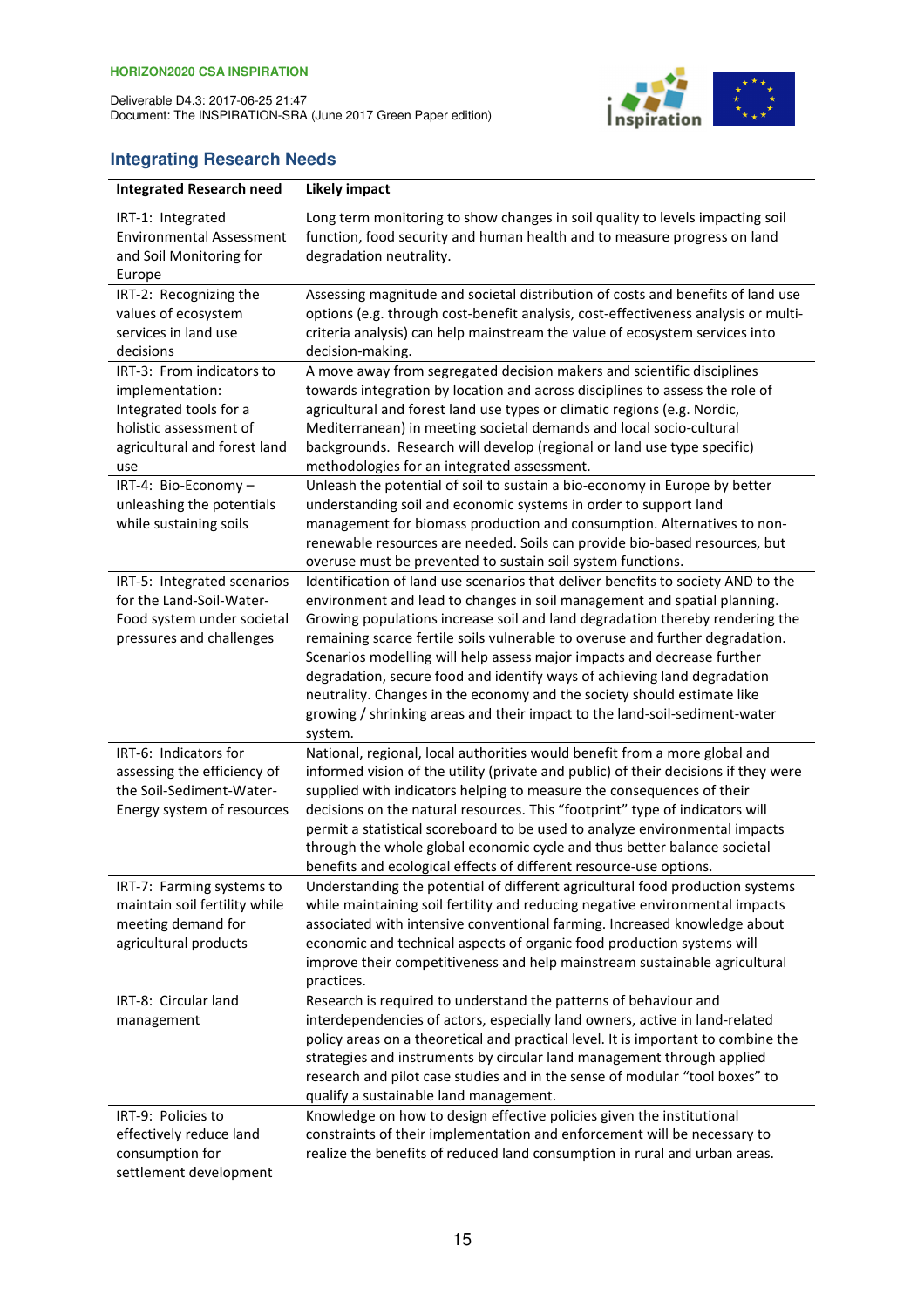

| <b>Integrated Research need</b>                                                                                                                                                 | Likely impact                                                                                                                                                                                                                                                                                                                                                                                                                                                                                                                                                                                                                                                                        |  |  |  |  |  |  |  |
|---------------------------------------------------------------------------------------------------------------------------------------------------------------------------------|--------------------------------------------------------------------------------------------------------------------------------------------------------------------------------------------------------------------------------------------------------------------------------------------------------------------------------------------------------------------------------------------------------------------------------------------------------------------------------------------------------------------------------------------------------------------------------------------------------------------------------------------------------------------------------------|--|--|--|--|--|--|--|
| IRT-10: Stakeholder<br>participation to facilitate<br>the development of<br>liveable cities                                                                                     | Understanding the potential of stakeholder participation will help to ensure<br>the liveability of urban development and enhance transparency and legitimacy<br>of decision-making.                                                                                                                                                                                                                                                                                                                                                                                                                                                                                                  |  |  |  |  |  |  |  |
| IRT-11: Integrated<br>management of soils in<br>urban areas                                                                                                                     | Better understanding the role of urban soils in improving quality of urban<br>space and consequently on health and living quality.                                                                                                                                                                                                                                                                                                                                                                                                                                                                                                                                                   |  |  |  |  |  |  |  |
| IRT-12: Environmentally<br>friendly and socially<br>sensitive urban<br>development                                                                                              | Solutions that bridge the goals of urban environmental protection and social<br>concerns of urban development are crucial to realize sustainable cities.<br>Knowledge on environmental issues in urban planning as well as on social<br>concerns is partly available but has to be deeper, up to date and better<br>integrated.                                                                                                                                                                                                                                                                                                                                                      |  |  |  |  |  |  |  |
| IRT-13: Urban Metabolism<br>- Enhance efficient use of<br>soil-sediment-water<br>resources through a<br>closing of urban material<br>loops                                      | Without further development of the methodological concept of urban<br>metabolism, it will be not possible to identify comprehensive measures to<br>enhance urban resource efficiency, consistency and sufficiency. Urban<br>metabolism instruments and tools are needed at different scales (local,<br>regional, national and supranational) to address indirect impacts, such as<br>rebound effects or indirect land consumption. Such new instruments and tools<br>will help manage our common resource basis, minimize negative ecological<br>effects, foster the local economy through a circular urban economy and<br>support a long term, high level of urban quality of life. |  |  |  |  |  |  |  |
| IRT-14: Emerging<br>contaminants' in soil and<br>groundwater - ensuring<br>long-term provision of<br>drinking water as well as<br>soil and freshwater<br>ecosystem services     | Greater knowledge about the properties of 'emerging' contaminants, and<br>mixtures, their distribution in groundwater and soil, their toxicity to humans as<br>well as soil and freshwater ecosystem services is needed to ensure public<br>health and long-term provision of ecosystem services. Methods of analyzing<br>emerging contaminants are needed.                                                                                                                                                                                                                                                                                                                          |  |  |  |  |  |  |  |
| IRT-15: Sustainable<br>management to restore<br>the ecological and socio-<br>economic values of<br>degraded land                                                                | Dedicated research will elaborate degradation-type and region-specific<br>restoration and rehabilitation approaches for valorization of degraded areas.                                                                                                                                                                                                                                                                                                                                                                                                                                                                                                                              |  |  |  |  |  |  |  |
| IRT-16: Innovative<br>technologies and eco-<br>engineering 4.0:<br>Challenges for a<br>sustainable use of<br>agricultural, forest and<br>urban landscapes and the<br>SSW system | Improved rural and urban land use through appropriate sustainable<br>technologies, exploitation of comprehensive data collected by high-quality on-<br>and off-site sensors, and purposeful communication. Eco-engineering for the<br>design, monitoring and management of rural and urban ecosystems can<br>integrate human society into the natural and man-made environment.<br>Identifying what is a sustainable intensification via industrial or organic<br>agriculture and forestry will help planning and permitting.                                                                                                                                                        |  |  |  |  |  |  |  |
| IRT-17: Climate change<br>challenges - improving<br>preparedness and<br>response for climate<br>conditions and related<br>hazards                                               | Spatial planning could be an instrument for coping with effects of climate<br>change, but only if we have a better understanding of climate change<br>mitigation, adaptation and counteracting negative climate phenomena.<br>Integrated strategies on soil protection and land management should help<br>reduce direct and indirect impacts from climate change. New technical and<br>operational solutions can be developed using low cost, widely available data<br>science.                                                                                                                                                                                                      |  |  |  |  |  |  |  |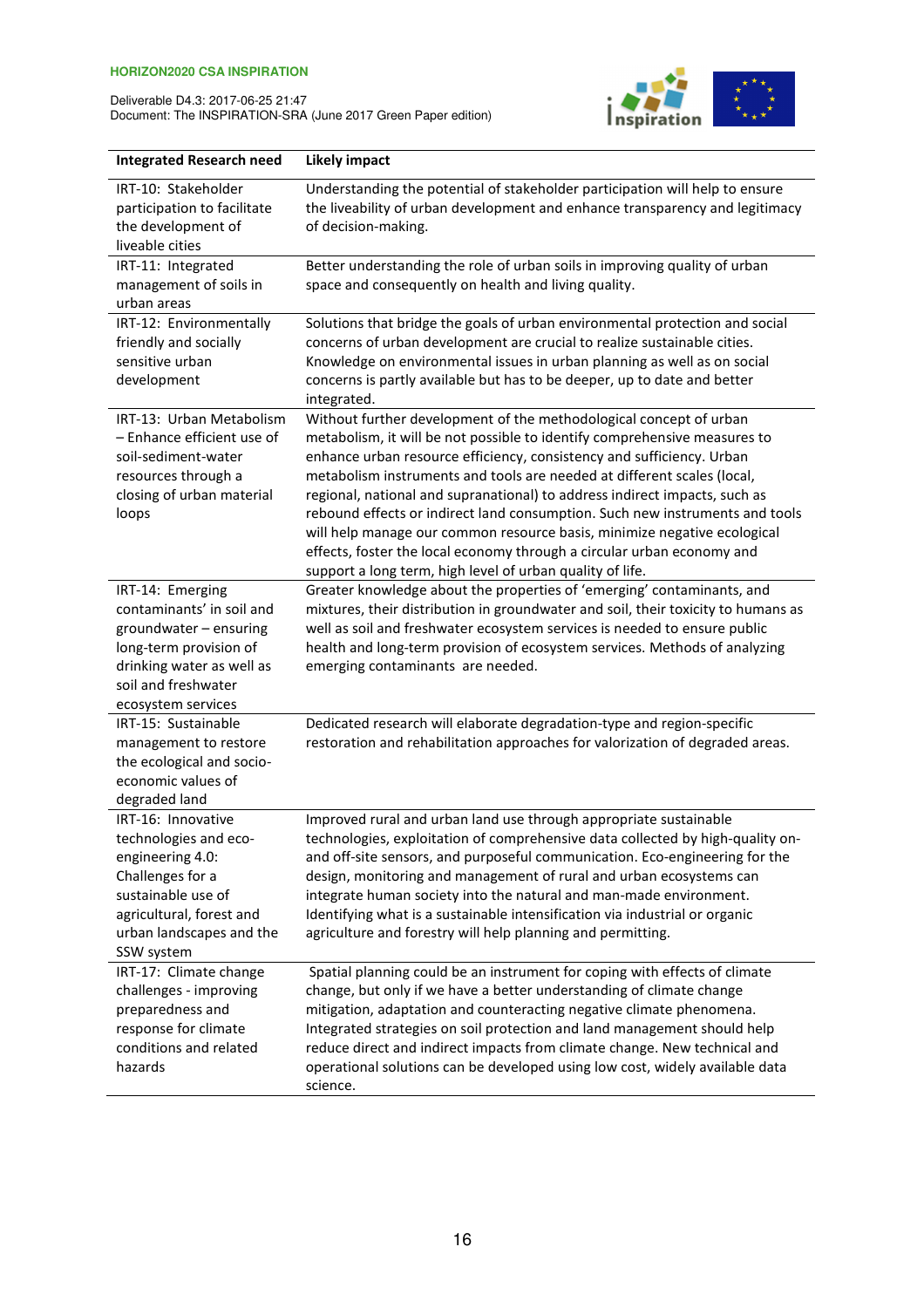

# **Natural Capital and Ecosystem Services Supply**

| <b>Research need</b>                                                                        | <b>Likely Impact</b>                                                                                                                                                                                                                                       |
|---------------------------------------------------------------------------------------------|------------------------------------------------------------------------------------------------------------------------------------------------------------------------------------------------------------------------------------------------------------|
| NC1: Quantity and quality<br>of soils, health of<br>soils, soil carbon,<br>greenhouse gases | Land use conflicts may be solved by sustainable land use management concepts<br>based on natural capital and the multiple ecosystem services provided by the<br>soil-sediment-water system.                                                                |
| NC2: Biodiversity,<br>organismic and<br>genetic resources                                   | Biodiversity loss will be halted when the societal benefits of biodiversity and<br>ecosystems is quantified for different areas.                                                                                                                           |
| NC3: Water, water cycle                                                                     | The delivery of the water demanded by society will become more stable and<br>resilient to environmental and societal change, which will contribute to more<br>safe, sustainable and healthy societies.                                                     |
| NC4: Pollutant<br>degradation,<br>filtering and<br>immobilization<br>capacity               | We will be able to manage the legacy of soil contamination from the past more<br>cost-effectively and sustainably, with knowledge on the natural capacity of the<br>SSW-system to detoxify contaminants.                                                   |
| NC5: Prevention of<br>erosion and<br>mudslides, natural<br>hazards                          | This research will reduce the occurrence, duration and severity of natural<br>hazards, by developing alternative land use management strategies that will<br>increase the natural resilience to floods, fires, land subsidence, erosion and<br>landslides. |
| NC6: Geological resources                                                                   | This research will decrease the environmental and societal impact of resource<br>recovery, and protect natural capital by promoting recycling and use of<br>alternatives. It will contribute to the transition towards a circular economy.                 |
| NC7: Intrinsic values of<br>soils and landscapes                                            | Aesthetic, cultural and social values of landscapes will be preserved better.                                                                                                                                                                              |

# **Demand for Natural Capital and Ecosystem Services**

| <b>Research need</b>        | <b>Likely Impact</b>                                                                |  |  |  |  |  |  |
|-----------------------------|-------------------------------------------------------------------------------------|--|--|--|--|--|--|
| D1: The 4 F's: Food, feed,  | This research will strengthen the transition towards a circular and biologically    |  |  |  |  |  |  |
| fibre, (bio)fuel            | based economy, by quantifying the societal demand of this transition for soil       |  |  |  |  |  |  |
|                             | functions.                                                                          |  |  |  |  |  |  |
| D2: Regulating Ecosystem    | Assessment and mapping of soil ecosystem services are prerequisites for             |  |  |  |  |  |  |
| Services                    | sustainable management of natural resources, to optimize soil functions and         |  |  |  |  |  |  |
|                             | services.                                                                           |  |  |  |  |  |  |
| D3: Urban / infrastructure  | This research will contribute to land use conflict management, the liveability of   |  |  |  |  |  |  |
| land                        | shrinking regions and villages, and increased brownfield remediation and re-use     |  |  |  |  |  |  |
|                             | of land, which will safeguard soils for other purposes.                             |  |  |  |  |  |  |
| D4: Water                   | Current and future water demand scenarios will enable more futureproof land         |  |  |  |  |  |  |
|                             | use decision making to ensure the delivery of sufficient and clean water for        |  |  |  |  |  |  |
|                             | future generations.                                                                 |  |  |  |  |  |  |
| D5: Geological (and fossil) | This research will help decrease the environmental and societal impact of           |  |  |  |  |  |  |
| subsurface                  | resource recovery, decrease demand by promoting recycling and use of                |  |  |  |  |  |  |
| resources                   | alternatives and contribute to the transition towards a circular economy.           |  |  |  |  |  |  |
| D6: Natural hazard          | This research will reduce the occurrence, duration and severity of                  |  |  |  |  |  |  |
| prevention and              | anthropogenically triggered natural hazards; reduce vulnerability by developing     |  |  |  |  |  |  |
| resilience                  | alternative land use management strategies, and; increase resilience to a range     |  |  |  |  |  |  |
|                             | of hazards including floods, fires, earthquakes, volcanic eruptions, land           |  |  |  |  |  |  |
|                             | subsidence, erosion and landslides.                                                 |  |  |  |  |  |  |
| D7: Health and quality of   | Research on the contribution of nature to health and well-being will allow for      |  |  |  |  |  |  |
| life (living                | better spatial design to optimize these health benefits, especially with respect to |  |  |  |  |  |  |
| environment)                | vulnerable groups in deprived areas.                                                |  |  |  |  |  |  |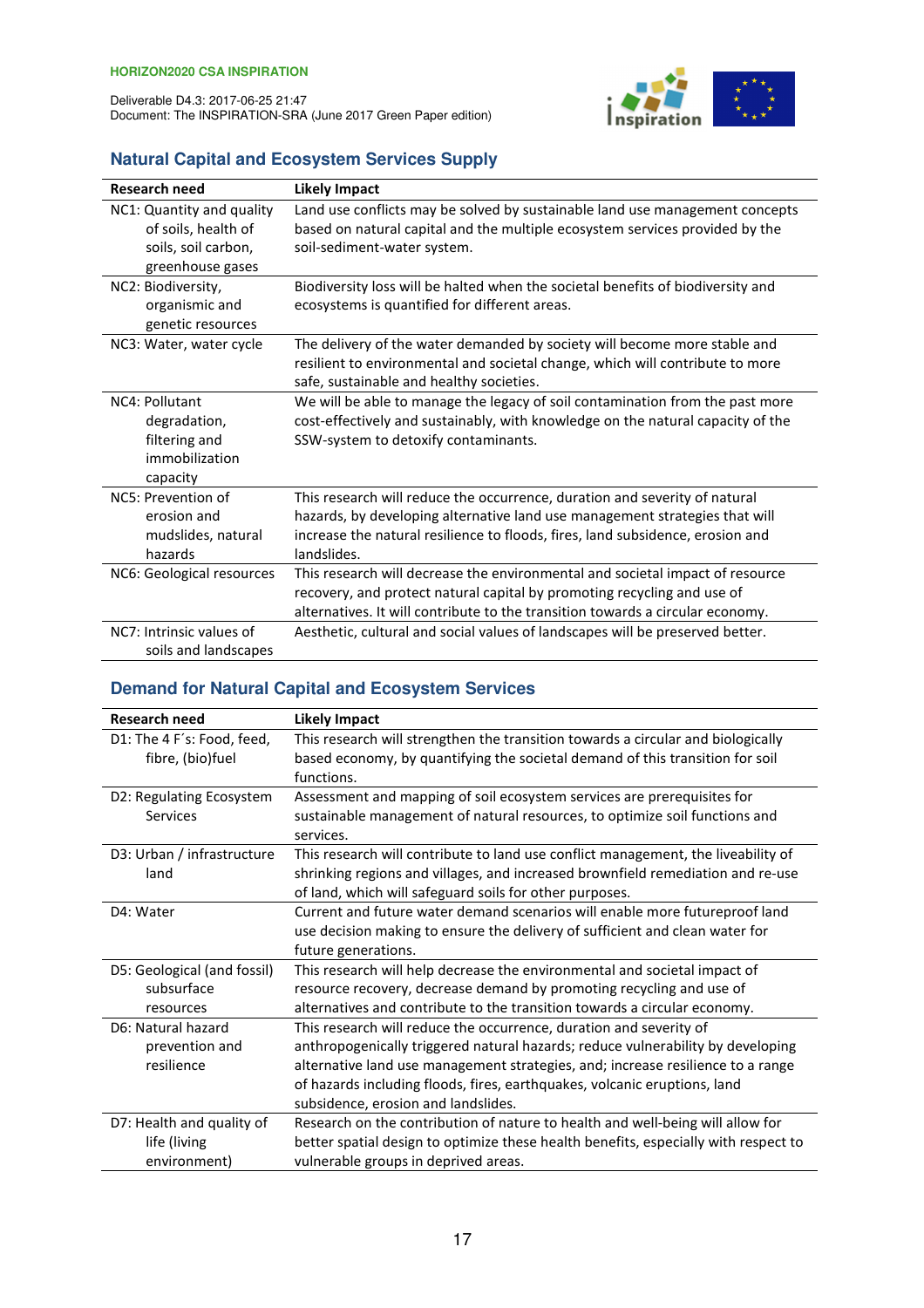

# **Land Use Management**

| <b>Research need</b>      | <b>Likely Impact</b>                                                                |  |  |  |  |  |  |
|---------------------------|-------------------------------------------------------------------------------------|--|--|--|--|--|--|
| LM 1: Governance,         | Improved policies, governance structures and institutions to promote                |  |  |  |  |  |  |
| management                | sustainable land management throughout Europe.                                      |  |  |  |  |  |  |
| mechanisms,               |                                                                                     |  |  |  |  |  |  |
| instruments and           |                                                                                     |  |  |  |  |  |  |
| policy                    |                                                                                     |  |  |  |  |  |  |
| LM 2: Climate changes     | This will enable the design of effective and suitable spatial planning and land use |  |  |  |  |  |  |
| challenges for land       | management systems, to deal with extreme weather events, flooding, droughts         |  |  |  |  |  |  |
| management                | and environmental stresses.                                                         |  |  |  |  |  |  |
| LM 3: Land as a resources | This research will contribute to the development of an healthy urban                |  |  |  |  |  |  |
| in urban areas            | environment and sustainable and safe cities.                                        |  |  |  |  |  |  |
| (Sustainable urban        |                                                                                     |  |  |  |  |  |  |
| land management)          |                                                                                     |  |  |  |  |  |  |
| LM 4: Land as a resources | This research will contribute to maintaining and improving soil fertility, and      |  |  |  |  |  |  |
| in rural areas (Multi-    | improved nutrient and pesticide management. It will also stimulate nature           |  |  |  |  |  |  |
| functionality of rural    | conservation and will provide options to deal with urban sprawl and rural           |  |  |  |  |  |  |
| areas)                    | depopulation, as well as to avoid land speculation.                                 |  |  |  |  |  |  |

# **Net Impact**

| <b>Research need</b>       | <b>Likely Impact</b>                                                               |
|----------------------------|------------------------------------------------------------------------------------|
| NI 1: Developing impact    | Developing monitoring and impact assessment methodologies will enable us to        |
| assessment                 | detect and assess emerging threats from global change (such as climate change),    |
| methodology                | land management and pollution to human health and well-being, biodiversity         |
|                            | and ecosystem service provision as well as the prosperity of our economies.        |
| NI 2: Understanding and    | This research will provide us with an understanding of the magnitude of the        |
| assessing impacts of       | ecological, economic and social impacts of land management decisions, emerging     |
| drivers and                | and/or mixed pollutants, socio-economic drivers of land management and land        |
| management                 | use change, and policies, planning and regulation.                                 |
| NI 3: Trade-off analysis & | Research on comparative assessment of land management options will support         |
| decision support           | realizing synergies and trading off conflicts between different societal demands   |
|                            | with regard to land use and land management.                                       |
| NI 4: Science-Policy-      | Strengthening the science-policy-society interface will facilitate knowledge-based |
| Society Interface          | development and implementation of land use policies by awareness raising,          |
|                            | stakeholder involvement and policy integration.                                    |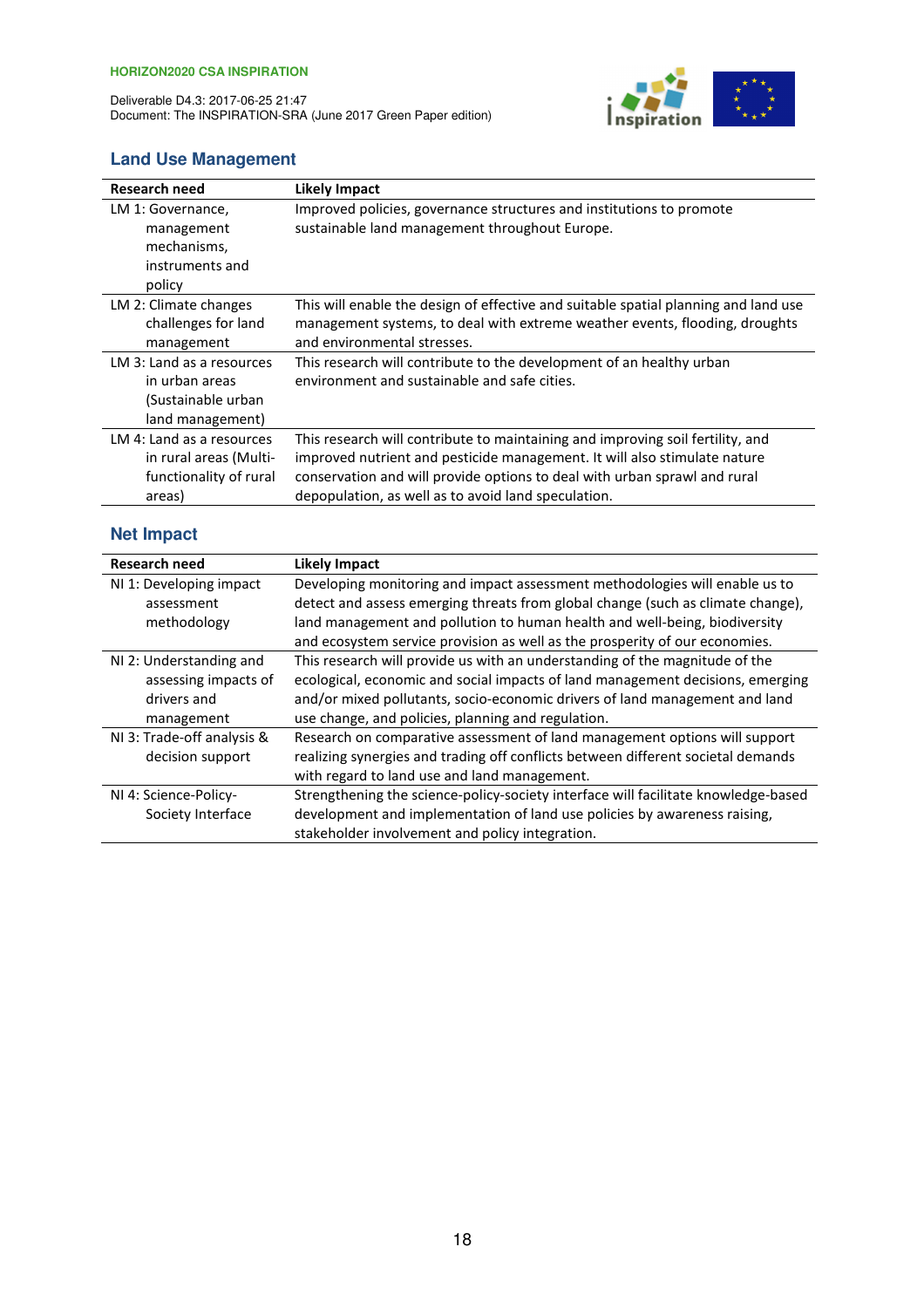Deliverable D4.3: 2017-06-25 21:47 Document: The INSPIRATION-SRA (June 2017 Green Paper edition)



# **Europeans' Strategic Research Agenda for Integrated Spatial Planning, Land Use and Soil Management**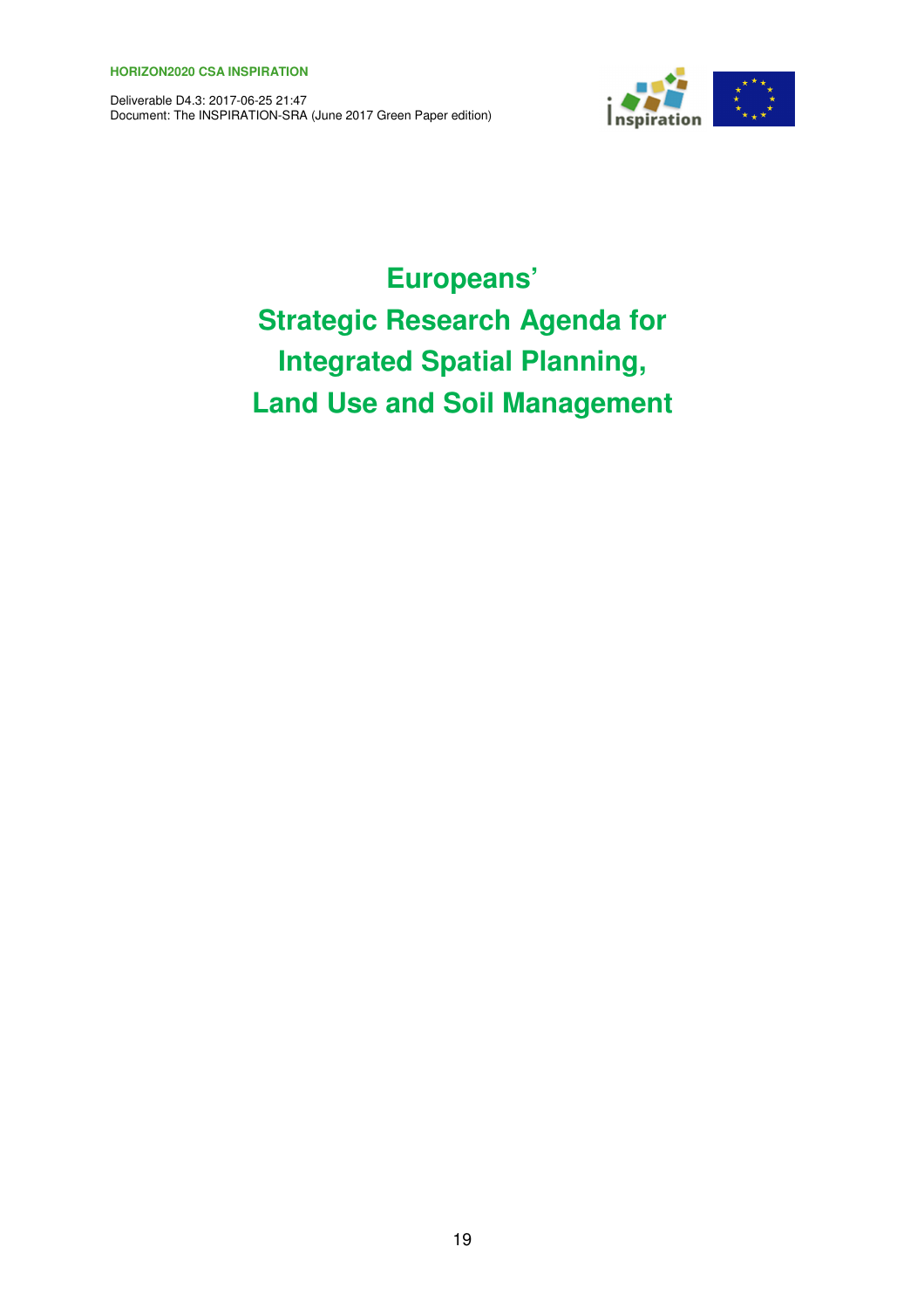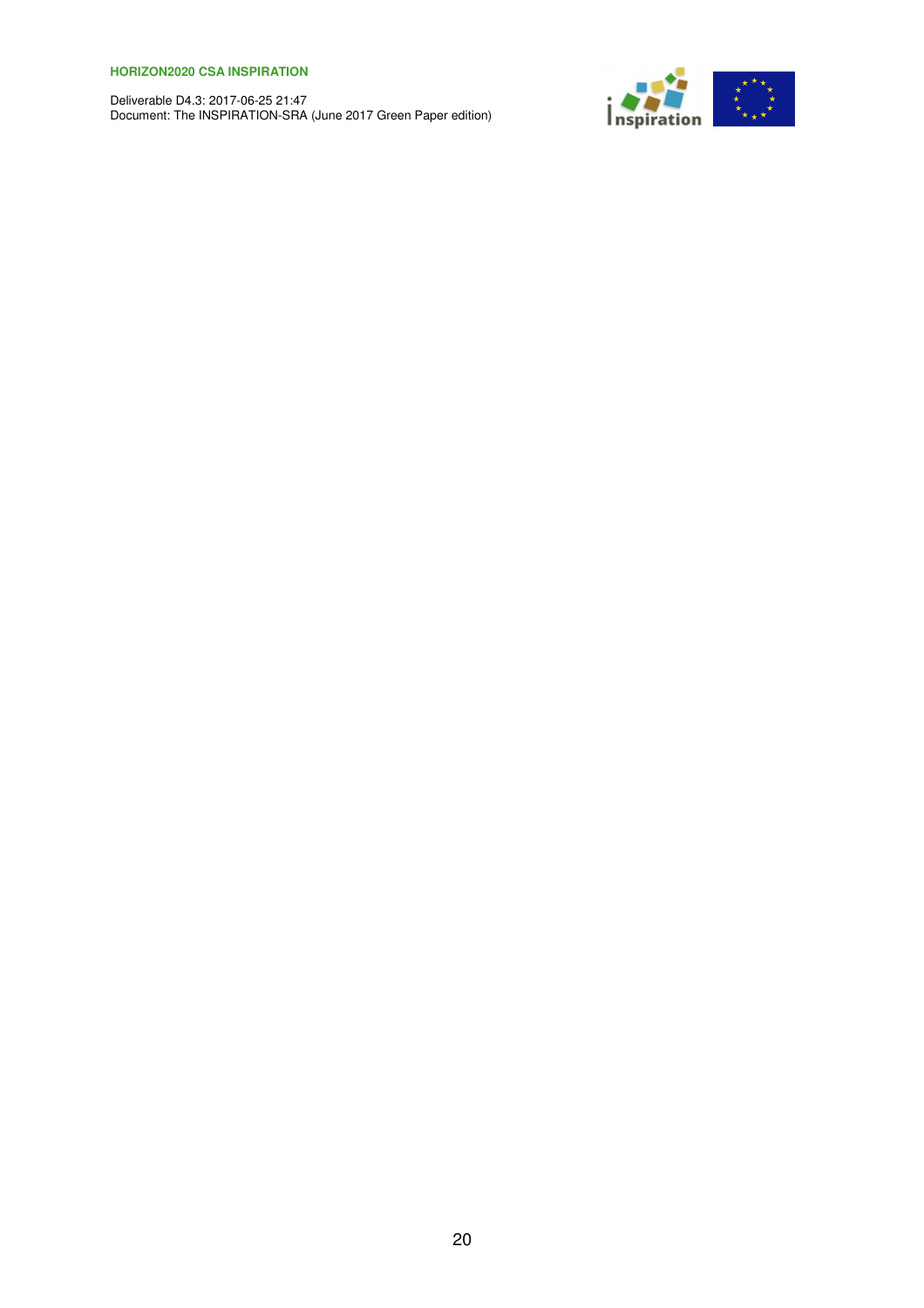

# **Addressing Land and Soil Related Societal Challenges**

Land and soil are vital if society is to meet its needs for food, drinking water, energy, shelter and infrastructure. Many of society's biggest environmental challenges, such as climate change, depletion of natural resources and loss of biodiversity, are related to the use of land and soil. Land and soil are finite resources facing growing pressures and conflicts over their use that contribute to over-consumption of natural capital. Wise management of land and soil has a great potential for balancing society's demands on and supply of natural capital in the form of resources and ecosystem services. The full range of societal costs and benefits of alternative land management practices should be understood in order to make decisions that lead to balanced and sustainable land use.

Sustainable land management requires the creation of new knowledge and the innovative application of new and existing knowledge in the way we plan, manage and use land and soil. This Strategic Research Agenda identifies what is needed according to over 500 Europeans funders, scientists, policy makers, public administrators, consultants, etc.

In 2015, the United Nations adopted 17 Sustainable Development Goals (Figure 1) as means of addressing and overcoming major societal challenges around the world. The EU is now seeking to put SDGs at the heart of its policy framework, priorities and budget (Box 1).



**Figure 1 The United Nations' 17 Sustainable Development Goals** 

**To contribute to sustainability, land-use management also needs to be environmentally friendly, socially acceptable and economically affordable, e.g. by means of minimizing the consumption of natural resources such as uncontrolled land take for settlement and traffic purposes. The research needs covered in this strategic research agenda were mapped on to the 17 SDGs and will enable the European Commission to achieve its policy and prioritisation transition (Box 1).This research agenda considers soil and land use management challenges including the land related links between the soil-water-sediment (SSW) system, food, energy (** 

# Figure 2).

 $\overline{a}$ 

Over the next two decades, 260 indicators will be used to evaluate progress towards the 169 specific targets that need to be reached to achieve the 17 SDGs<sup>2</sup>. Soil, sediment, water and

<sup>&</sup>lt;sup>2</sup> https://unstats.un.org/unsd/statcom/47th-session/documents/2016-2-IAEG-SDGs-Rev1-E.pdf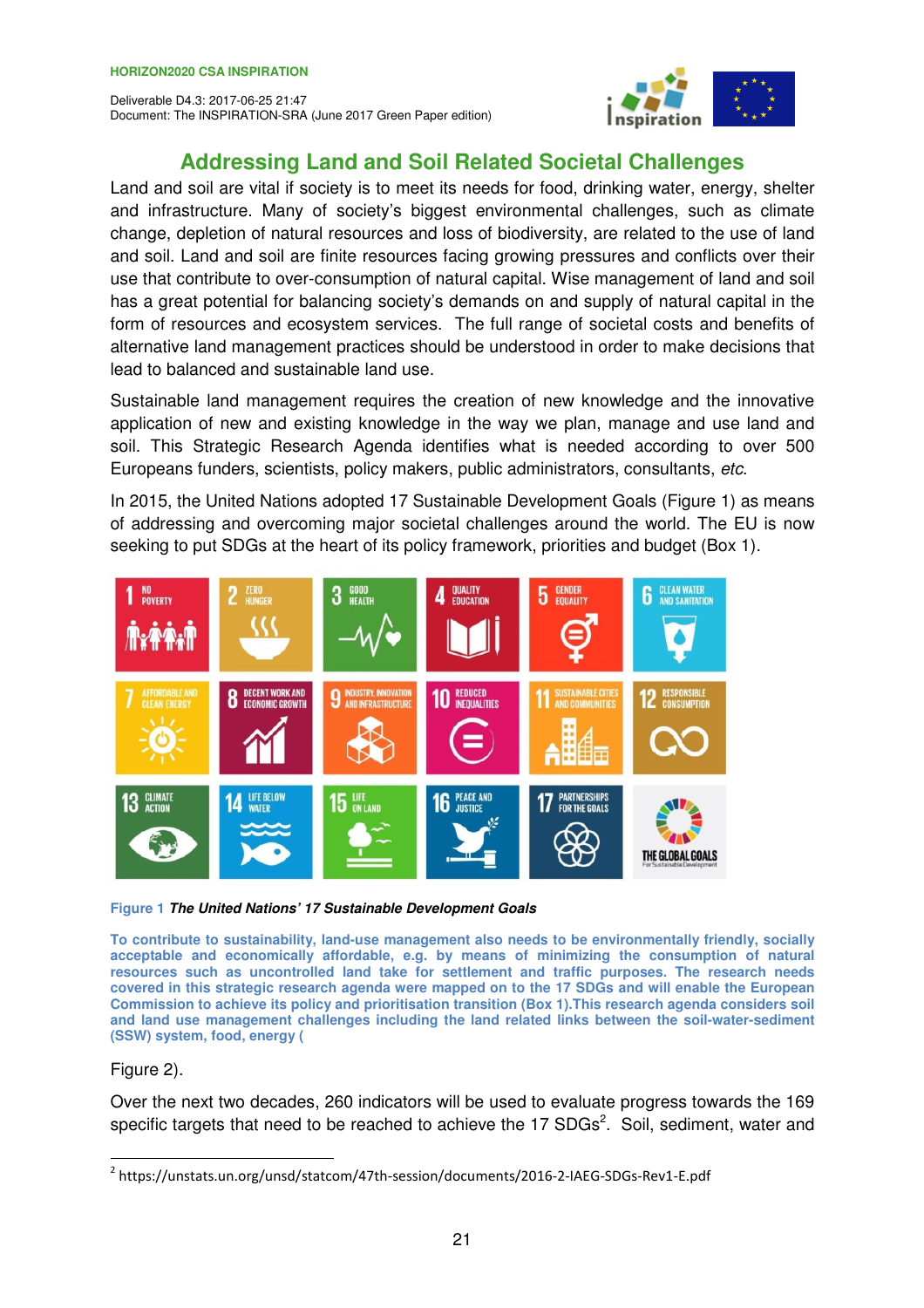$\overline{a}$ 

Deliverable D4.3: 2017-06-25 21:47 Document: The INSPIRATION-SRA (June 2017 Green Paper edition)



indeed the entire system have a role to play in achieving many of the SDGs. The research needs presented in this SRA have a direct, sometimes strong, potential role to play in achieving some of the SDGs (Table 1). The SSW system has a particularly strong contribution to make to SDG 6: Clean Water & Sanitation; SDG 11: Sustainable cities and communities; SDG 13: Climate action; SDG 14: Life under water and SDG 15: Life on land.

# **BOX 1 EU's implementation of the Sustainable Development Goals (SDGs)<sup>3</sup>**

"The first track with the Communication [Next steps for a sustainable European future: European action for sustainability, SWD(2016) 390 final] is to **join up the SDGs to the European policy framework and current Commission priorities**, assessing where we stand and identifying the most relevant sustainability concerns. With this, **the Commission commits to mainstreaming the SDGs into EU policies and initiatives**. It will provide regular reporting of the EU's progress as of 2017 (including in the context of the UN High Level Political Forum), and promote sustainable development globally in cooperation with external partners. The Commission will take implementation forward with the Council and the European Parliament. In order to pursue the 2030 Agenda in partnership with all stakeholders, it will launch a multi-stakeholder Platform with a role in the follow-up and exchange of best practices on SDG implementation.

A second track will launch reflection work on developing further our longer term vision and the focus of sectoral policies after 2020, and reorient the EU budget's contributions towards the achievement of the EU's long-term objectives through the new Multiannual Financial Framework beyond 2020. By adopting such a comprehensive approach, **the EU seeks to mainstream the SDGs into the Commission's everyday work** and to engage all stakeholders, Member States and the European Parliament in its implementation to work towards full implementation of the 2030 Agenda for Sustainable Development".



## **Figure 2 Soil-sediment-water system links to energy and food (quotes taken from New and Old Testaments)**

<sup>&</sup>lt;sup>3</sup> http://ec.europa.eu/environment/sustainable-development/SDGs/implementation/index\_en.htm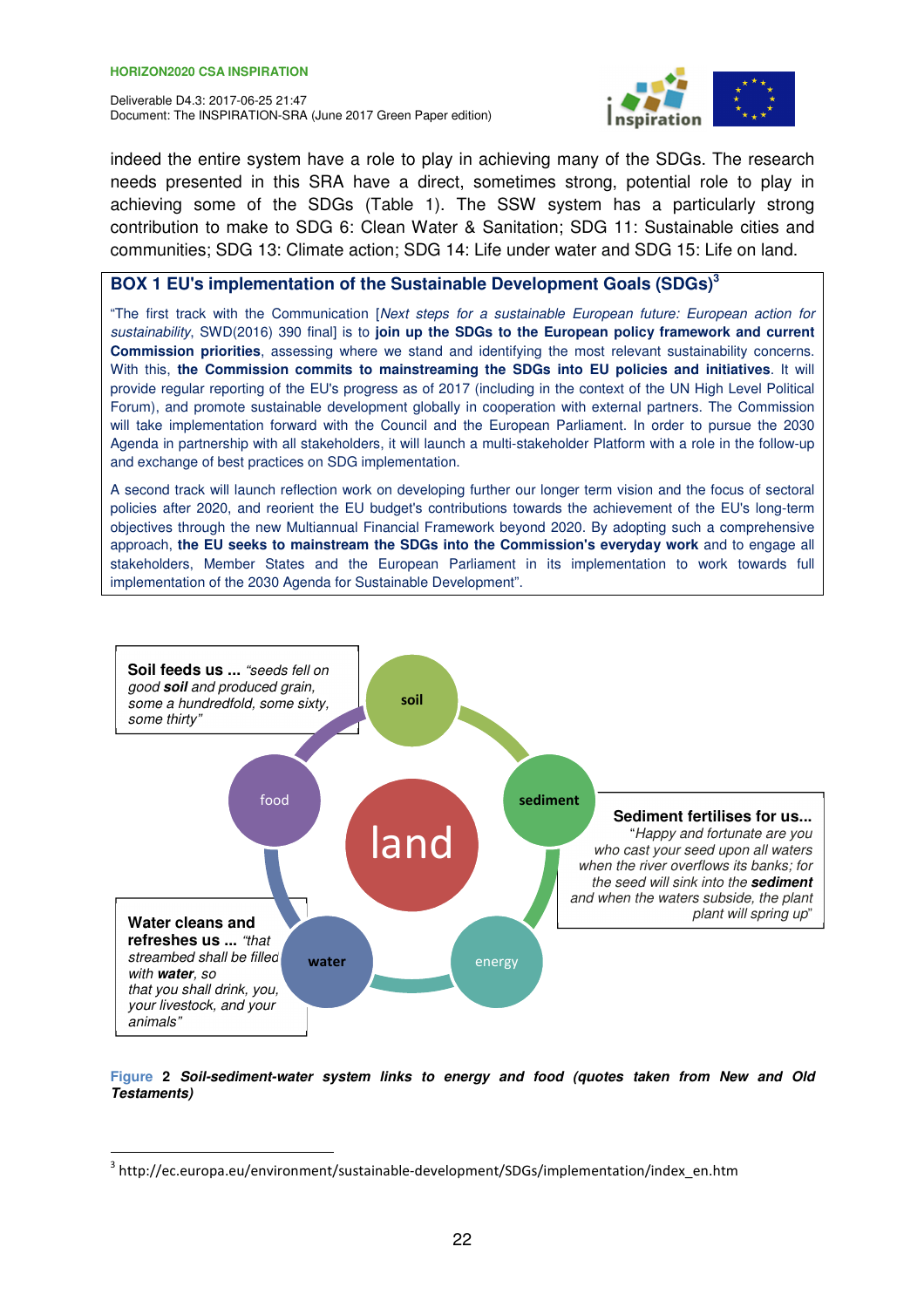

## **Table 1 The role of the soil-sediment-water system in achieving each of the 17 SDGs**

| Development Goal<br>Sustainable | poverty<br>$\frac{1}{2}$ | hunger<br><b>Zero</b> | Good health           | Education<br>Quality | equality<br>Gender    | ఱ<br>water<br>sanitation<br>Clean | clean<br>and<br>Affordable<br>energy | growth<br>and<br>work<br>economic<br>Decent | innovation<br>and infrastructure<br>Industry | Reduced inequalities  | communities<br>cities<br>Sustainable<br>ត<br>ត | consumption<br>Responsible | action<br>Climate | water<br>below<br><u>uife</u> | on land<br>Life | and justice<br>Peace  | the<br>Partnership for<br>goals |
|---------------------------------|--------------------------|-----------------------|-----------------------|----------------------|-----------------------|-----------------------------------|--------------------------------------|---------------------------------------------|----------------------------------------------|-----------------------|------------------------------------------------|----------------------------|-------------------|-------------------------------|-----------------|-----------------------|---------------------------------|
| <b>SDG</b>                      | 1                        | 2                     | 3                     | 4                    | 5                     | 6                                 | 7                                    | 8                                           | 9                                            | 10                    | 11                                             | 12                         | 13                | 14                            | 15              | 16                    | 17                              |
| Soil                            |                          |                       |                       | $\chi$               | ×                     |                                   |                                      |                                             |                                              | $\boldsymbol{\times}$ | $\checkmark$<br>✓                              |                            | ✓✓                | $\times$                      | ✓✓              | $\times$              | $\times$                        |
| Sediment                        | $\times$                 | x                     | $\boldsymbol{\times}$ | $\times$             | $\boldsymbol{\times}$ | ັ                                 | $\boldsymbol{\times}$                | $\boldsymbol{\times}$                       | ✓                                            | $\boldsymbol{\times}$ |                                                |                            | ✓◡                | ✓<br>$\cdot$                  | ✓               | $\times$              | $\times$                        |
| Water                           | ✓                        |                       |                       |                      |                       |                                   |                                      |                                             |                                              |                       |                                                |                            | ✓<br>$\cdot$      | ✓<br>$\overline{\phantom{a}}$ | $\cdot$         | $\boldsymbol{\times}$ | $\times$                        |
| SSW<br>System                   |                          |                       |                       |                      |                       | v                                 |                                      |                                             |                                              |                       |                                                |                            | ✓✓                |                               | v               |                       |                                 |

Legend:  $x$  no direct role identified;  $\checkmark$  direct role identified;  $\checkmark\checkmark$  strong direct role identified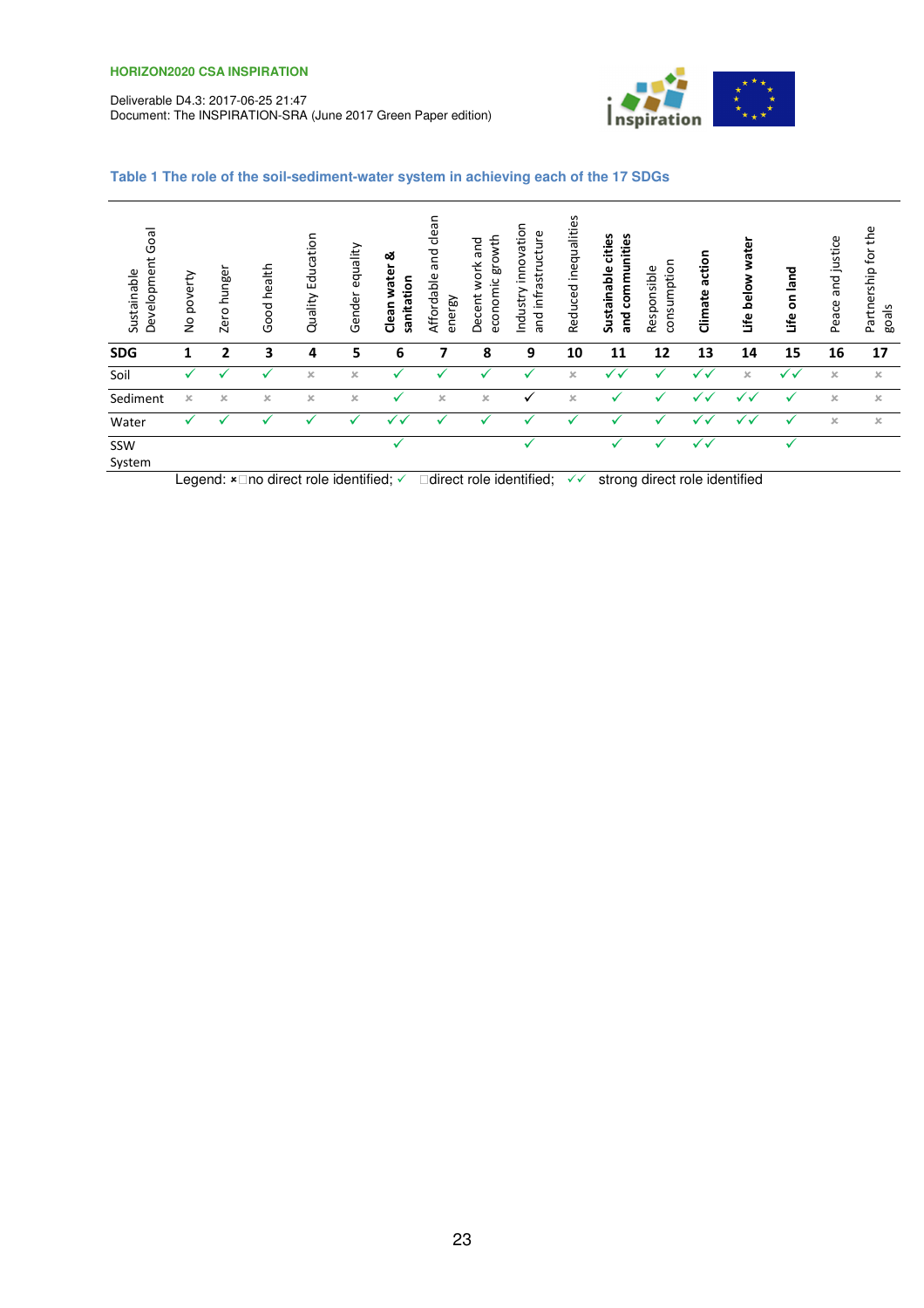

# **Stakeholder approach**

This strategic research agenda is derived from a multi-stakeholder, multi-national, interdisciplinary approach that covers a range of interested parties (public bodies, businesses, academia and civic society) and the variety of relevant institutions funding research.

If you are interested in how this research agenda was developed then read more on the website www.inspiration-h2020.eu – a brief summary follows.

This research agenda is the outcome of a bottom-up approach involving over 500 stakeholders across more than 17 European countries (Figure 3). This funder and end-user demand-driven approach identified research and innovation needs on land use, land-use changes and soil management in the light of current and anticipated societal challenges. The INSPIRATION conceptual model (Figure 4) recognises the tension between the supply of natural capital and societal demands on such capital that is in part created by land-use management practices whose net impact is insufficiently understood.

In sustainability terms, land management should balance the demand for and supply of resources and ecosystem services. This needs understanding of the supply of natural capital (resources and services), the present and potential demands on that capital, the consequences on supply and demand of different approaches to land management as well as ways to avoid other (unexpected) negative effects within the SSW and finally the ability to evaluate the impacts of those approaches to help maintain a balance and avoid net depletion of natural capital. This thinking has guided the approach to identifying the series of 17 integrating research needs and four sets of research needs focusing on natural capital supply (7 needs), demand (7 needs), land management (4 needs) and net impact (4 needs).



**Figure 3 The bottom-up INSPIRATION process showing how the SRA was developed**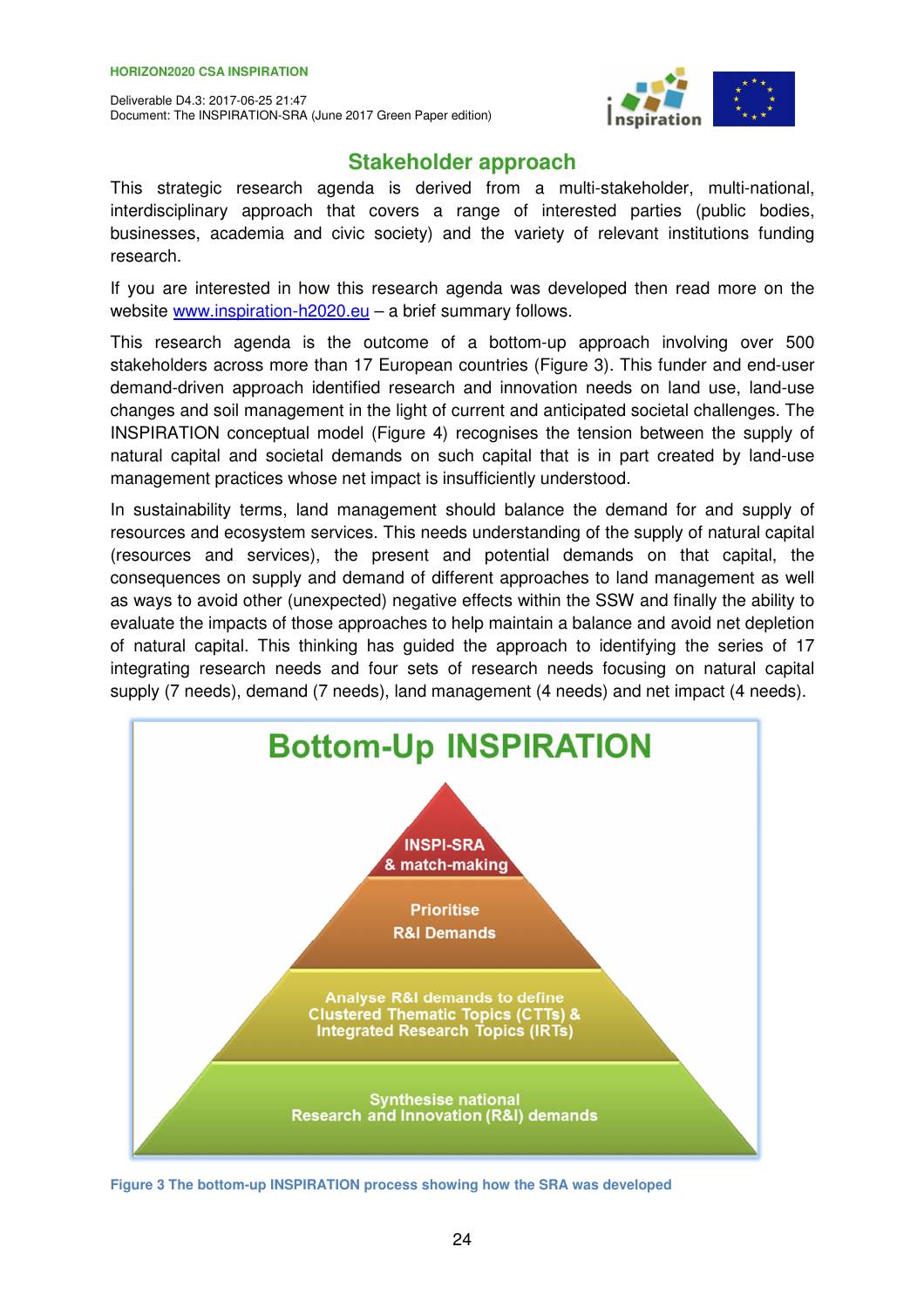Deliverable D4.3: 2017-06-25 21:47 Document: The INSPIRATION-SRA (June 2017 Green Paper edition)





**Figure 4 The INSPIRATION Conceptual Model showing the linked themes of natural capital, demand, land use management and net impact assessment** 

# **The role of the INSPIRATION Strategic Research Agenda**

This strategic research agenda is designed to both attract research funding by public and private parties and ensure that knowledge is widely applied by public sector bodies, SMEs and large enterprises wishing to innovate and contribute to a greener, more socially cohesive, smarter and more competitive Europe.

The SRA is particularly intended to be used by research funders to identify needs they would like to collaborate in funding. Collaboration becomes necessary and can create synergies when an organisation does not have the resources to fund a research activity in its entirety yet still sees the need for that activity. It then chooses to collaborate with other funders to ensure the research activity takes place rather than not collaborate and not see the activity happen. Other stakeholders – specifically end-users, researchers and citizens - are also specifically address in parts of the SRA.

# **Staying informed about the INSPI-SRA**

The website www.inspiration-h2020.eu contains further details about the Horizon2020 coordination and support action INSPIRATION. The INSPIRATION SRA and links to National Contact Persons are available via www.inspiration-agenda.eu. For news of our activities and other relevant information follow our twitter feed @inspiration4eu or email inspiration@brgm.fr to receive the newsletters we will produce at least until February 2018.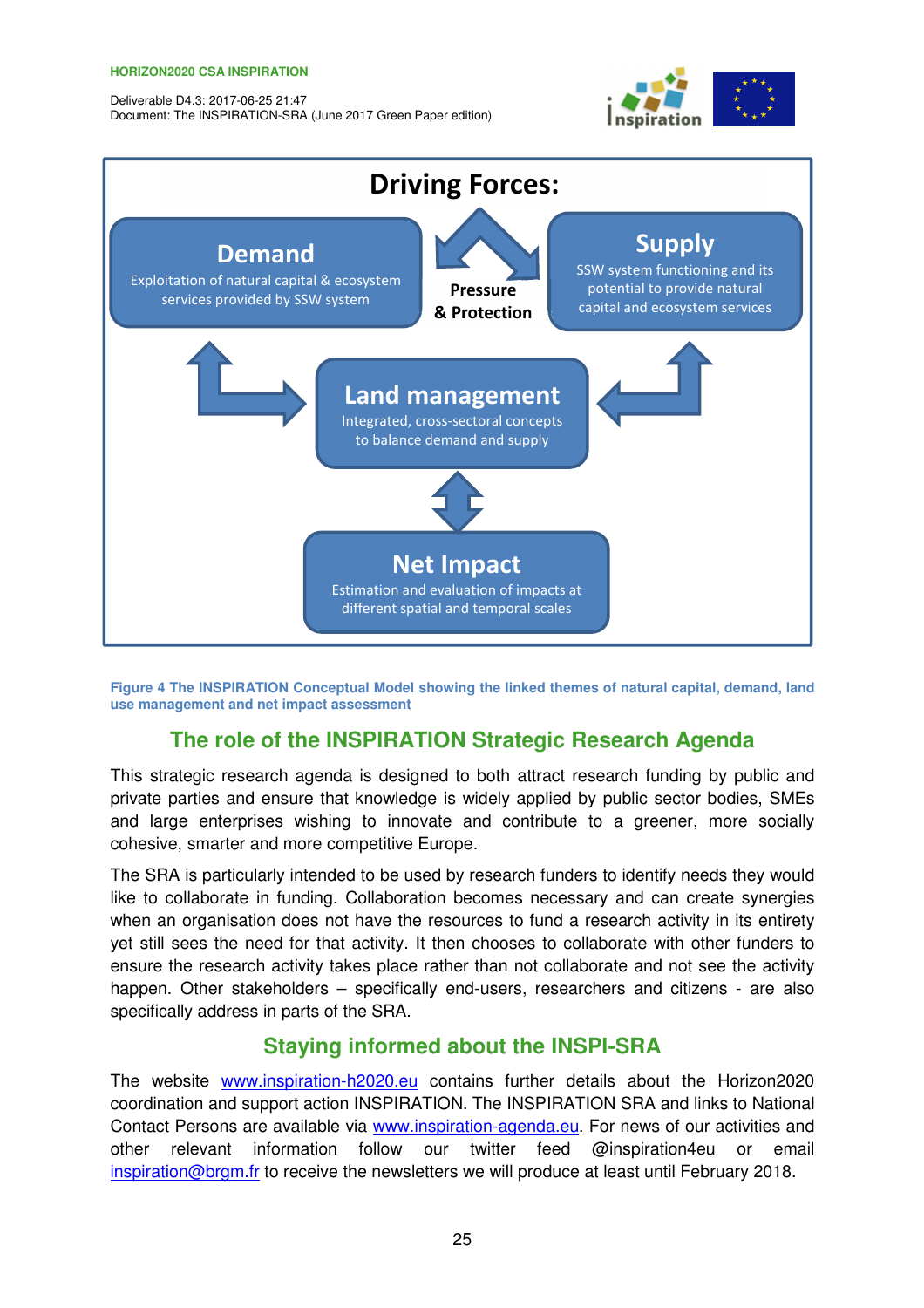

# **Research needs**

This SRA is based on a unique bottom-up approach to identifying priority research needs to address soil and land use related aspects of societal challenges facing Europeans and indeed the world at large. For the needs in this SRA to be met, funders have to be able to see why they should invest in this research, end users need to see how specific activities whose outcomes they value will benefit from their support and researchers need to be attracted to investing their intellectual capital and effort.

Brief summaries of each research need are given below and further details are provided in the Appendices. Appendix A describes the likely difference, or impact, that meeting the research need would make. Appendix B describes the 'likely return on investment' that funders may expect if they were to support a specific research need. Appendix C, D and finally, E describe the likely significance each research need has for end users, researchers and citizens respectively.

Individual research needs demand a range of activities: knowledge creation, knowledge transfer, demonstration, training and education, survey and monitoring, networking, and mapping and assessment.

Further stakeholder specific information is provided in standalone appendices:

Appendix B: Funders Appendix C: End users Appendix D: Researchers Appendix E: Citizens

The tables that follow present an outline of the 17 integrating research needs, supply of natural capital, demands on natural capital, land-use management and net impact respectively.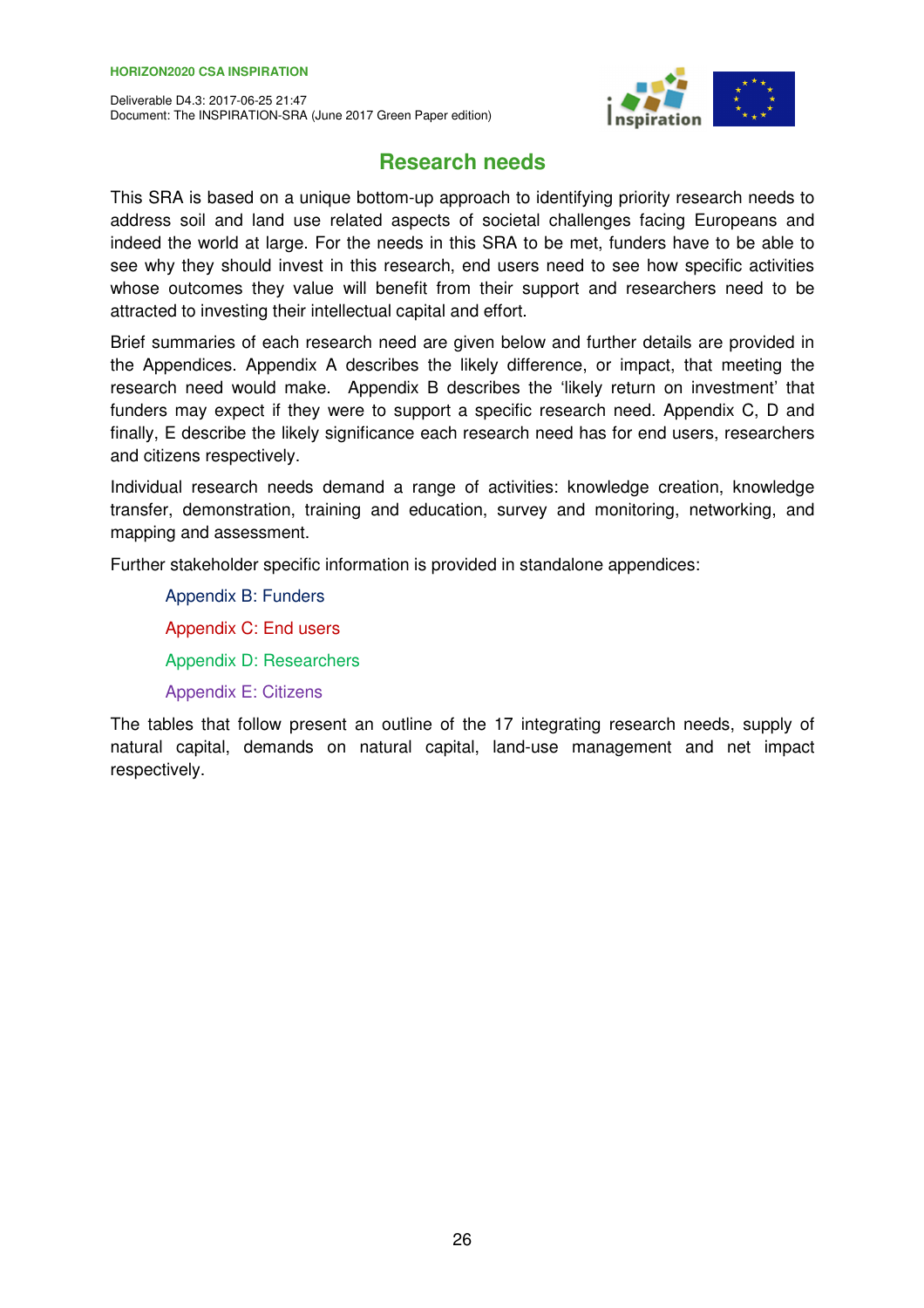Deliverable D4.3: 2017-06-25 21:47 Document: The INSPIRATION-SRA (June 2017 Green Paper edition)



# **Integrating research needs**

| <b>Integrating R&amp;I</b>                                                                                                        | <b>Outline</b>                                                                                                                                                                                                                                                                                                                                                                                                                                                                                                                                                                                                                                                                                                                                                                                                                                                                                                                                                                                                                                                                                                                                                                                                                                                                                                                                                                                                                                                                                                                                                                                                                                                                                                                                                                                                                                                                                              |  |
|-----------------------------------------------------------------------------------------------------------------------------------|-------------------------------------------------------------------------------------------------------------------------------------------------------------------------------------------------------------------------------------------------------------------------------------------------------------------------------------------------------------------------------------------------------------------------------------------------------------------------------------------------------------------------------------------------------------------------------------------------------------------------------------------------------------------------------------------------------------------------------------------------------------------------------------------------------------------------------------------------------------------------------------------------------------------------------------------------------------------------------------------------------------------------------------------------------------------------------------------------------------------------------------------------------------------------------------------------------------------------------------------------------------------------------------------------------------------------------------------------------------------------------------------------------------------------------------------------------------------------------------------------------------------------------------------------------------------------------------------------------------------------------------------------------------------------------------------------------------------------------------------------------------------------------------------------------------------------------------------------------------------------------------------------------------|--|
| IRT-1: Integrated Environmental<br>Assessment and Soil Monitoring<br>for Europe                                                   | A European wide soil monitoring network. Information will assist in meeting<br>the land degradation neutrality target and changes in soils (chemical,<br>biological and physical) that affect soil function. Desirable trends and<br>targets need to be formulated.                                                                                                                                                                                                                                                                                                                                                                                                                                                                                                                                                                                                                                                                                                                                                                                                                                                                                                                                                                                                                                                                                                                                                                                                                                                                                                                                                                                                                                                                                                                                                                                                                                         |  |
| IRT-2: Recognizing the values of<br>ecosystem services in land use<br>decisions                                                   | Ecosystem services underpin human well-being and economic prosperity.<br>The main challenge is to develop integrated ecological indicators that can<br>be used alongside established socio-economic indicators by planning<br>instruments and tools to ensure ecosystem services are given appropriate<br>consideration in land use decision making. . What new metrics are required<br>to assess socio-economic, socio-cultural and environmental impacts and<br>benefits of different land management strategies in response to (new)<br>challenges, e.g. climate change mitigation & adaptation, demand for food,<br>fuel, forest & fiber, housing, tourism & recreation, nature conservation?<br>. How can a new "value" framework, enabling better balance of benefits vs<br>costs could look like? Valuation tools should give more weight to health,<br>environmental<br>and cultural<br>parameters and should take ethical<br>considerations<br>into<br>account.<br>. How to map and assess soil ecosystem services? How to value soil<br>ecosystem services? How can the "bundle" of ecosystem services be<br>gathered and evaluated? All stakeholders (including policymakers) need to<br>take into account the value of the different soil ecosystem services in their<br>do<br>that?<br>and<br>projects:<br>how<br>to<br>processes<br>. How can the accessibility and resolution of data on ecosystem services at<br>relevant levels of decision-making (and in particular at local and regional<br>level)<br>enhanced?<br>be<br>. How do stakeholders value ecosystem services and how can these result<br>social,<br>economic<br>and<br>environmental<br>in<br>development?<br>. What are the impacts of policies, regulations and incentives for resources,<br>ecosystem service provision and society $-$ e.g. for agricultural policies,<br>infrastructure development, housing subsidies? |  |
| IRT-3: From indicators to<br>implementation: Integrated<br>tools for a holistic assessment of<br>agricultural and forest land use | Agriculture and forestry affect soil chemistry, water quality, landscape<br>beauty and culture. Commercial and political decisions need to reflect<br>sound science yet be transparent to end-users including farmers, forest<br>managers, conservationists, and planners. Natural systems are subject to<br>diverse disturbances and stressors. Although many indicators are available<br>for ecological and socio-economic evaluation of land-use impacts, most are<br>discipline- and sector-oriented. Integrated, spatial assessment of impacts at<br>the local, medium or regional scale. End-user friendly tools for integrated<br>assessment of the impacts of alternative agricultural and forest land uses<br>are needed.                                                                                                                                                                                                                                                                                                                                                                                                                                                                                                                                                                                                                                                                                                                                                                                                                                                                                                                                                                                                                                                                                                                                                                          |  |
| IRT-4: Bio-Economy - unleashing<br>the potentials while sustaining<br>soils                                                       | The bioeconomy comprises those parts of the economy that use renewable<br>biological resources from land and sea - such as crops, forests, fish, animals<br>and micro-organisms - to produce food, materials and energy. There is a<br>need for better understanding of the biomass production and consumption<br>chain, including risks and environmental impacts (e.g. understanding and<br>minimizing negative externalities). The sustainable limits of soil bioeconomy<br>must be established and not exceeded to secure renewable resources.                                                                                                                                                                                                                                                                                                                                                                                                                                                                                                                                                                                                                                                                                                                                                                                                                                                                                                                                                                                                                                                                                                                                                                                                                                                                                                                                                          |  |
| IRT-5: Integrated scenarios for<br>the Land-Soil-Water-Food                                                                       | Elaborating explorative and target oriented scenarios considering<br>integrated, spatially-explicit models that take into account major trade-offs                                                                                                                                                                                                                                                                                                                                                                                                                                                                                                                                                                                                                                                                                                                                                                                                                                                                                                                                                                                                                                                                                                                                                                                                                                                                                                                                                                                                                                                                                                                                                                                                                                                                                                                                                          |  |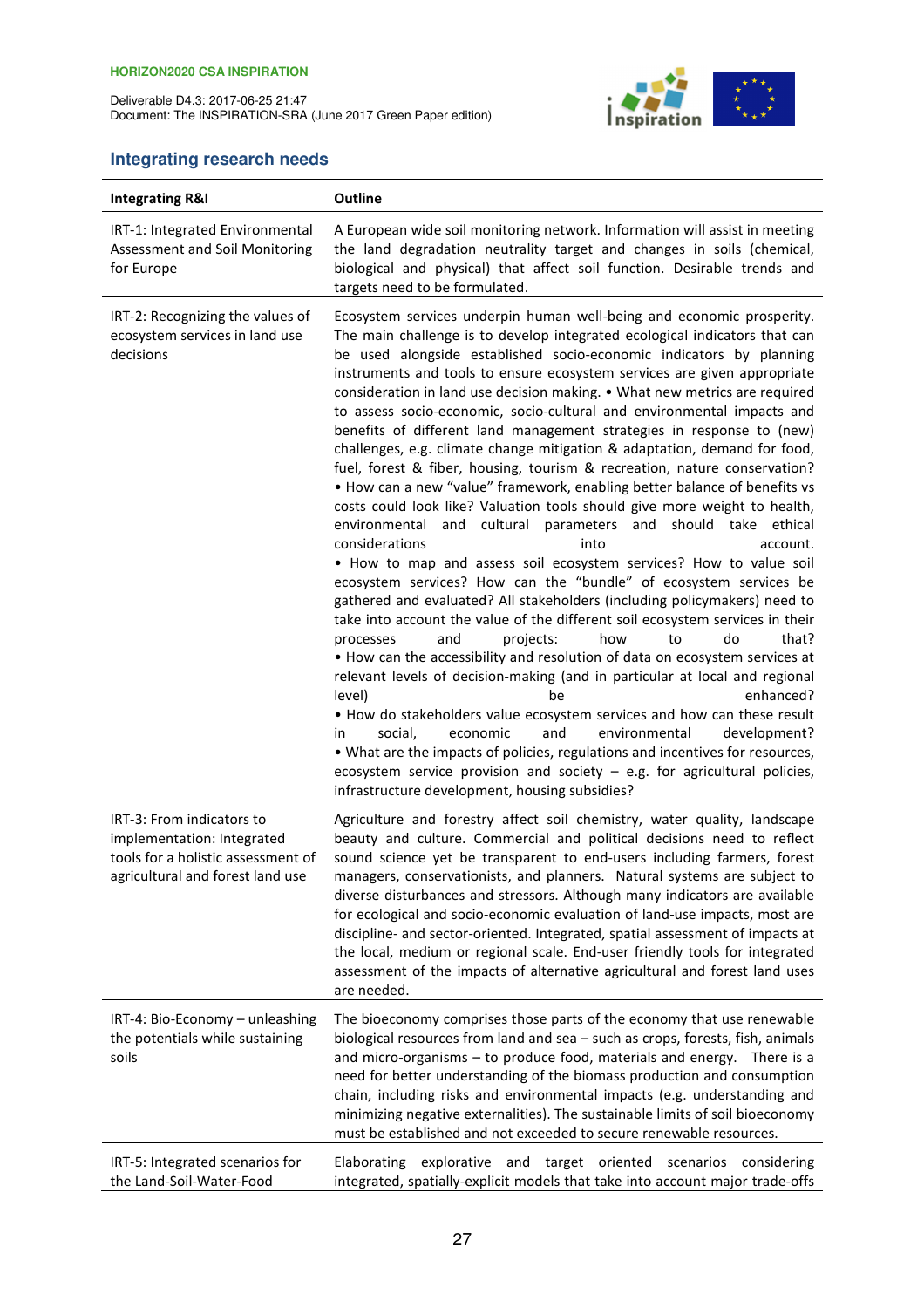

| <b>Integrating R&amp;I</b>                                                                                     | Outline                                                                                                                                                                                                                                                                                                                                                                                                                                                                                                                                                                                                                                                                                                                                                                                                                                                                                                                                                                                                                                                                                                     |  |
|----------------------------------------------------------------------------------------------------------------|-------------------------------------------------------------------------------------------------------------------------------------------------------------------------------------------------------------------------------------------------------------------------------------------------------------------------------------------------------------------------------------------------------------------------------------------------------------------------------------------------------------------------------------------------------------------------------------------------------------------------------------------------------------------------------------------------------------------------------------------------------------------------------------------------------------------------------------------------------------------------------------------------------------------------------------------------------------------------------------------------------------------------------------------------------------------------------------------------------------|--|
| system under societal pressures<br>and challenges                                                              | and synergies between ecosystem functions, land use and societal<br>challenges. External effects of our economy (import of goods,<br>environmental footprint into developing countries) should be taken into<br>account as well.                                                                                                                                                                                                                                                                                                                                                                                                                                                                                                                                                                                                                                                                                                                                                                                                                                                                            |  |
| IRT-6: Indicators for assessing<br>the efficiency of the Soil-<br>Sediment-Water-Energy system<br>of resources | There is a "conceptual gap" how biomass is accounted for in "resource<br>efficiency", as most biomass is produced by humans. The relationship<br>between biomass production and the soil-water-energy system is poorly<br>understood. The goal is to understand the links between consumption and<br>use SSW system services by quantifying and mapping, in time and space,<br>the SSW system and energy resources related to consumption of products<br>and services.                                                                                                                                                                                                                                                                                                                                                                                                                                                                                                                                                                                                                                      |  |
| IRT-7: Farming systems to<br>maintain soil fertility while<br>meeting demand for agricultural<br>products      | Increasing demand for agricultural products drives intensification of food<br>and non-food production. Intensive conventional farming may have severe<br>negative environmental consequences (loss of fertile soils by erosion,<br>nutrient loss and soil compaction; reduced biodiversity; nutrient leaching to<br>groundwater and rivers; eutrophication of lakes and the sea). Agricultural<br>production techniques are being developed that maintain soil fertility and<br>reduce negative environmental impacts of conventional farming in rural<br>peri-urban and urban contexts. It is still unclear if these techniques could be<br>scaled up to attain food security and meet demand for non-food products.<br>The role of technology (e.g. precision farming) in reducing environmental<br>externalities of intensive farming and encouraging a return to soil-friendly<br>agricultural practices needs to be demonstrated. Incentives are needed<br>alongside knowledge transfer and reformed policies and regulations to<br>encourage sustainable soil management practices at the farm level. |  |
| IRT-8: Circular land management                                                                                | Circular land management in the urban context requires continues urban<br>regeneration and minimizing brownfields. Growing and shrinking cities have<br>different land use dynamics and development objectives. Demographic<br>change requires changing urban structures. Planned continuous renovation<br>of settlement structures and reusing or redeveloping abandoned, derelict<br>and under-used land is used.                                                                                                                                                                                                                                                                                                                                                                                                                                                                                                                                                                                                                                                                                         |  |
| IRT-9: Policies to effectively<br>reduce land consumption for<br>settlement development                        | A better understanding what drives land consumption for settlement<br>development and what constitutes incentives for or obstacles to the<br>enforcement of planning and policies to reduce land consumption will help<br>to create policy interventions in property markets and settlement<br>development more effective. Spatial planning and soil management is<br>hampered more by poor understanding what drives land consumption and<br>how to address these drivers than by a lack of knowledge on the benefits of<br>reduced land consumption for settlement development. Existing legislation<br>and planning controls to steer land development often fails to address<br>these drivers and are characterized by loose implementation and<br>enforcement.                                                                                                                                                                                                                                                                                                                                         |  |
| IRT-10: Stakeholder<br>participation to facilitate the<br>development of liveable cities                       | Understanding how stakeholder participation may facilitate urban<br>development and the creation of livable urban spaces, what pro and cons<br>different participatory approaches entail in a given context and how it<br>might be best embedded in the course of planning and project<br>development. The extent to which such participation can occur without<br>becoming too politicized needs to be established. Demographic variations<br>will need to be reflected in the support and resourcing given to local<br>groups.                                                                                                                                                                                                                                                                                                                                                                                                                                                                                                                                                                            |  |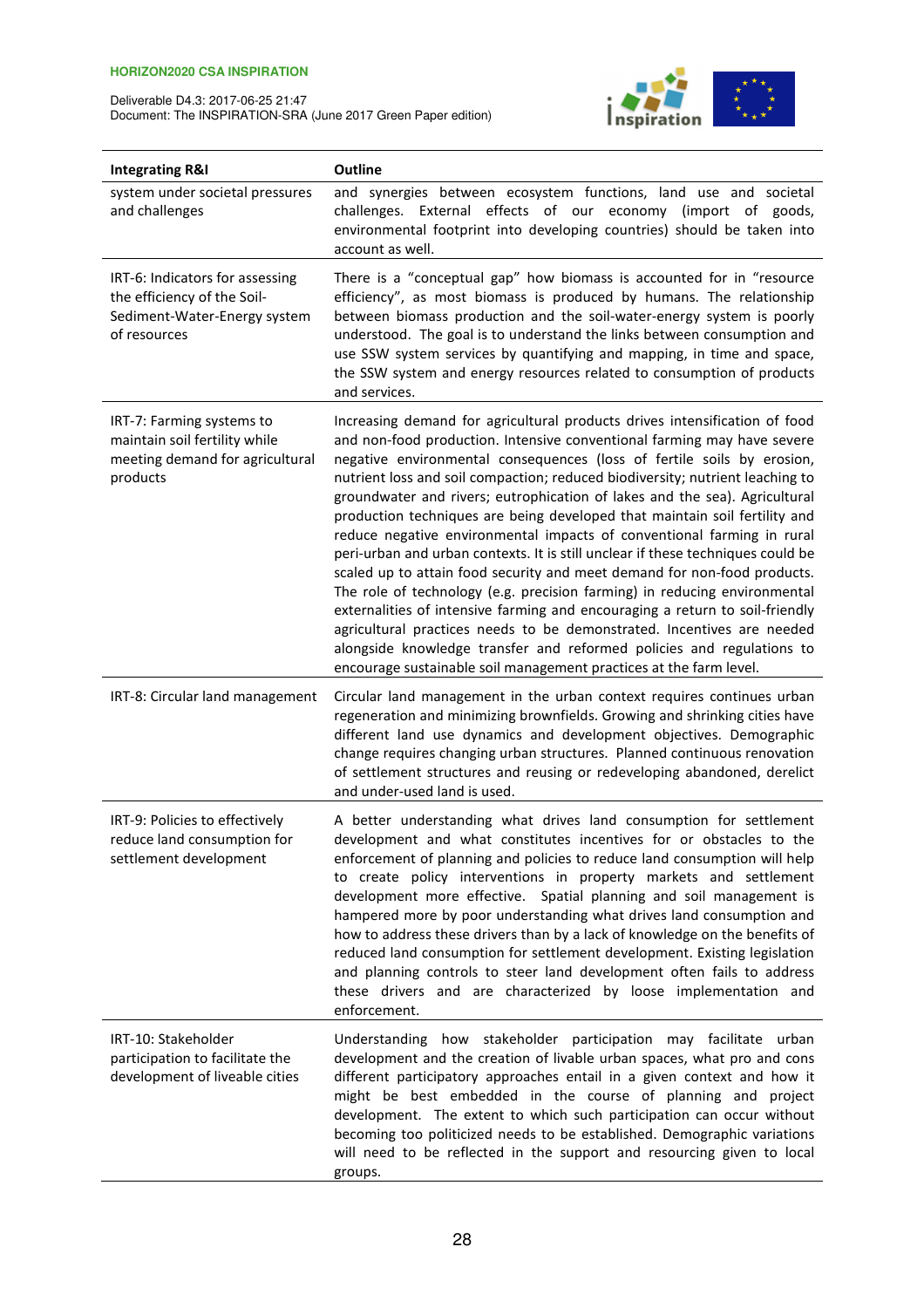

| <b>Integrating R&amp;I</b>                                                                                                               | <b>Outline</b>                                                                                                                                                                                                                                                                                                                                                                                                                                                                                                                                                                                                                                                                                                                                                                                                                                                                                                                                                                                                                                                                                                                                                                                                                                                                                                                                                                                   |  |
|------------------------------------------------------------------------------------------------------------------------------------------|--------------------------------------------------------------------------------------------------------------------------------------------------------------------------------------------------------------------------------------------------------------------------------------------------------------------------------------------------------------------------------------------------------------------------------------------------------------------------------------------------------------------------------------------------------------------------------------------------------------------------------------------------------------------------------------------------------------------------------------------------------------------------------------------------------------------------------------------------------------------------------------------------------------------------------------------------------------------------------------------------------------------------------------------------------------------------------------------------------------------------------------------------------------------------------------------------------------------------------------------------------------------------------------------------------------------------------------------------------------------------------------------------|--|
| IRT-11: Integrated management<br>of soils in urban areas                                                                                 | Urban activities create new man-made soils, but all soils in urban areas are<br>urban soils. Urban soils serve multiple functions. A Typology of urban soils is<br>needed to understand the diversity of urban soil functions and to assess the<br>suitability of soils for different urban land uses. Soil characteristics and<br>quality should be considered by spatial (urban) planning. Urban soils are<br>important part of green infrastructure - specifically the SSW system. Fertile<br>soil should be protected to maintain habitat and support ecosystem<br>services. The agricultural role of urban soil, especially for urban farming and<br>gardening, has an economic and an educational value.                                                                                                                                                                                                                                                                                                                                                                                                                                                                                                                                                                                                                                                                                   |  |
| IRT-12: Environmentally friendly<br>and socially sensitive urban<br>development                                                          | Better understanding of synergies and trade-offs between environmental<br>and social concerns in urban development is needed. This can be achieved<br>by characterizing conflicting goals and measures then seeking ways to<br>reduce and or resolve such conflicts. Urban development is confronted with<br>heterogeneous and often conflicting needs. Concerns of urban<br>environmental protection and precautions are strongly interconnected with<br>urban development and have to be considered in planning and decision<br>making processes in manifold ways. However, they are just one concern out<br>of many and have to be balanced with other challenges of urban<br>development, not least with societal demands. These include affordable<br>housing as well as securing energy and water supply. On the one hand,<br>social and environmental needs can have synergies and the concept of<br>environmental justice is an upcoming but central interface. On the other<br>hand, conflicting goals of an environmentally friendly and at the same time<br>socially sensitive urban development can be detected, as for example in the<br>field of energy poverty (greener but more expensive renewable energy puts<br>some households at poverty risk). Social diversity adds to the complexity in<br>some cities as different groups will have different interests and priorities. |  |
| IRT-13: Urban Metabolism -<br>Enhance efficient use of soil-<br>sediment-water resources<br>through a closing of urban<br>material loops | The concept of urban metabolism tries to integrate all urban material flows,<br>stocks, loops and their internal and external interdependencies in a<br>comprehensive<br>way.<br>Urban metabolism $-$ according to urbanmetabilism.org $-$ is the study of<br>material and energy flows arising from urban socioeconomic activities and<br>regional and global biogeochemical processes. The characterization of<br>these flows and the relationships between anthropogenic urban activities<br>and natural processes and cycles defines the behavior of urban production<br>and consumption. Urban metabolism is therefore a deeply multi-<br>disciplinary research domain focused on providing important insights into<br>the behavior of cities for the purpose of advancing effective proposals for a<br>more humane and ecologically responsible future. A comprehensive<br>understanding of urban material flows, stocks and loops and their<br>environmental impacts strategies, tools and instruments to enhance urban<br>resource efficiency, consistency and sufficiency and to minimize direct and<br>indirect negative environmental impacts that are initiated by urban areas.<br>This needs to be operationalised at individual cities.                                                                                                                                            |  |
| IRT-14: Emerging contaminants<br>in soil and groundwater                                                                                 | We need greater understanding of the impacts of 'emerging contaminants'<br>to safeguard freshwater supplies and protect soil related ecosystem<br>services. 'Emerging contaminants' (e.g. firefighting agents, endocrine<br>disrupters, pharmaceuticals & personal care products) may worsen<br>groundwater quality and degrade soil ecosystem services. However, their<br>impacts on different temporal and spatial scales, the effects of mixtures and<br>cost-effective strategies to minimize their discharge or to remediate                                                                                                                                                                                                                                                                                                                                                                                                                                                                                                                                                                                                                                                                                                                                                                                                                                                                |  |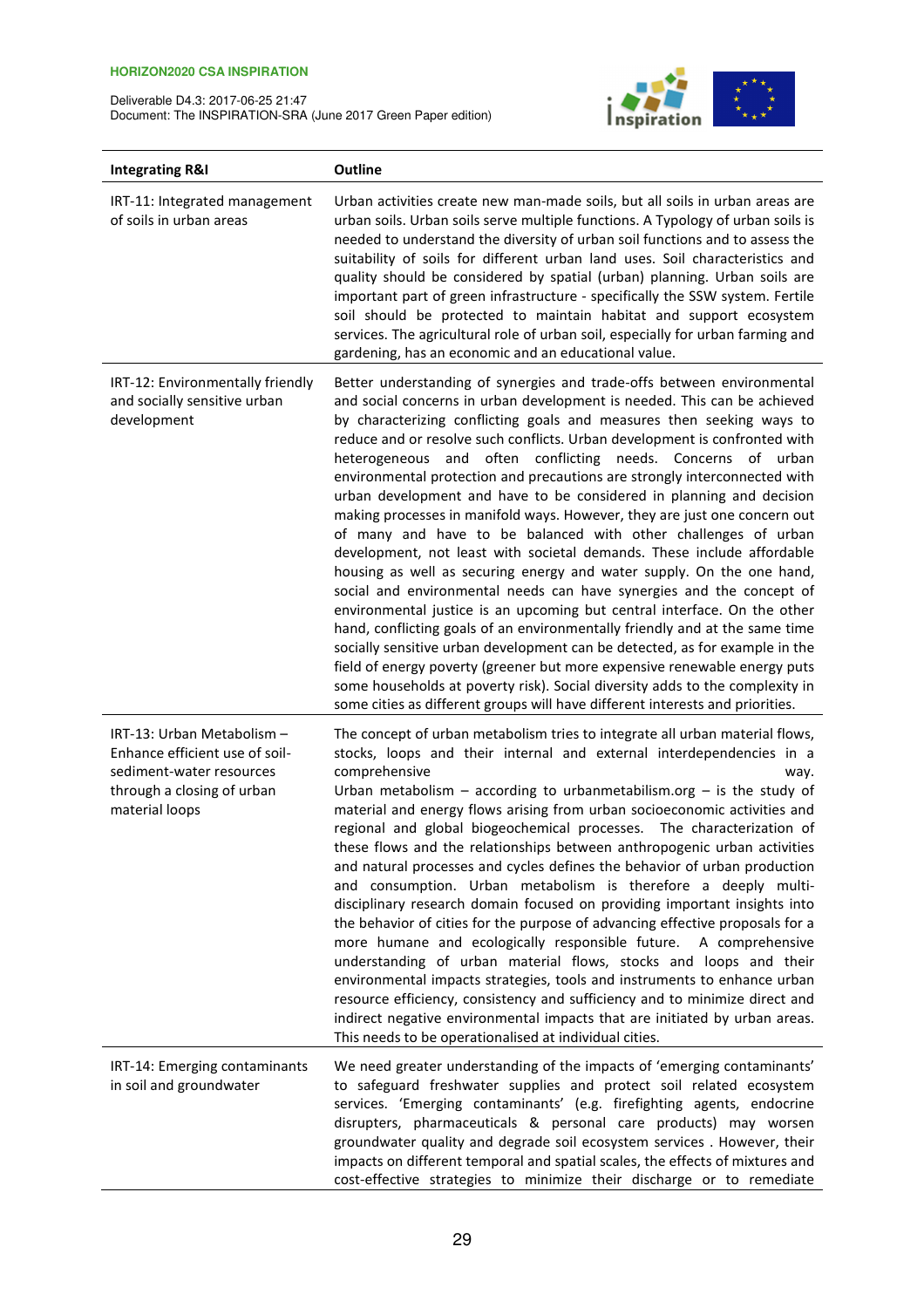

| <b>Integrating R&amp;I</b>                                                                                                                                            | <b>Outline</b>                                                                                                                                                                                                                                                                                                                                                                                                                                                                                                                                                                                                                                                                                                                                                                                                                                                                                                                                                                                                                                                                                                                                                                                                                                                                                                                                                                                                                                                                                                                                                                                                                                                                                                                                                                                                                                                                                                                                                                                                                                                                                                                                                   |  |
|-----------------------------------------------------------------------------------------------------------------------------------------------------------------------|------------------------------------------------------------------------------------------------------------------------------------------------------------------------------------------------------------------------------------------------------------------------------------------------------------------------------------------------------------------------------------------------------------------------------------------------------------------------------------------------------------------------------------------------------------------------------------------------------------------------------------------------------------------------------------------------------------------------------------------------------------------------------------------------------------------------------------------------------------------------------------------------------------------------------------------------------------------------------------------------------------------------------------------------------------------------------------------------------------------------------------------------------------------------------------------------------------------------------------------------------------------------------------------------------------------------------------------------------------------------------------------------------------------------------------------------------------------------------------------------------------------------------------------------------------------------------------------------------------------------------------------------------------------------------------------------------------------------------------------------------------------------------------------------------------------------------------------------------------------------------------------------------------------------------------------------------------------------------------------------------------------------------------------------------------------------------------------------------------------------------------------------------------------|--|
|                                                                                                                                                                       | contamination remains uncertain.<br>Environment specimen banks can<br>provide samples for retrospective analysis (www.umweltprobenbank.de).<br>More samples in multiple media are needed.                                                                                                                                                                                                                                                                                                                                                                                                                                                                                                                                                                                                                                                                                                                                                                                                                                                                                                                                                                                                                                                                                                                                                                                                                                                                                                                                                                                                                                                                                                                                                                                                                                                                                                                                                                                                                                                                                                                                                                        |  |
| IRT-15: Sustainable<br>management to restore the<br>ecological and socio-economic<br>values of degraded land                                                          | Land is a vital resource enabling the production of food, the preservation of<br>biodiversity, and facilitating the natural management of water systems and<br>acting as a carbon store. Develop suitable restoration and rehabilitation<br>approaches along the SSW approach to ensure the ecological and socio-<br>economic values of degraded land appropriate to site conditions and type<br>and intensity of degradation. Appropriate management can protect and<br>maximize the services land provides to society. The degradation of land is,<br>however, common in Europe and a consequence of physical, chemical and<br>biological shifts driven by environmental, social and economic pressures.<br>Land degradation is the consequence of multiple processes that both<br>directly and indirectly reduce the utility of land. Due to the high extend of<br>degraded land and areas, reversing degradation into functionally valuable<br>land is indispensable. The concrete goals for restoration or rehabilitation<br>have to be specified according to the type and intensity of degradation on<br>the one hand, and the specific target conditions on the other; just using<br>general ecological value targets used for un-degraded land is inadequate.<br>Thus linking classification of degradation together with future targets for<br>future alternatives (soils, ecosystem functions, water resources, biomass<br>production) are necessary reaching assessment to planning and realization.<br>The application of organic residues with very low contaminant level (e.g.<br>urban composts, residues from food industry, treated grey water) as part of<br>restoration has to be investigated. Here learning from good practices for<br>resetting degraded land into ecological functions (historical experiences) is<br>a prerequisite for future innovative management and spatial planning. The<br>legal framework and private ownership will significantly determine the<br>options and realization for re-grading land; thus considering socio-economic<br>and legal conditions will play a crucial for restoration or rehabilitation. |  |
| IRT-16: Innovative technologies<br>and eco-engineering 4.0:<br>Challenges for a sustainable use<br>of agricultural, forest and urban<br>landscapes and the SSW system | Increasing societal demand on land resources and biomass cause land use<br>pressure and endanger ecosystem functions and sustainability of land,<br>water and bio-resources. Classical technologies focus preliminarily on<br>conventional sectors like agricultural mechanization or landscape<br>engineering. Innovative Key Enabling Technologies KET and eco-engineering<br>as basis for integrated solutions may facilitate a greener economy at larger<br>scale for farmers, forest managers and rehabilitation-related SME to<br>support a future development contributing to a sustainable land<br>management. However, the societal acceptance for KET is restricted. Thus<br>understanding and raising awareness for modern sustainable technologies<br>is also a key challenge.                                                                                                                                                                                                                                                                                                                                                                                                                                                                                                                                                                                                                                                                                                                                                                                                                                                                                                                                                                                                                                                                                                                                                                                                                                                                                                                                                                       |  |
| IRT-17: Climate change<br>challenges - improving<br>preparedness and response for<br>climate conditions and related<br>hazards                                        | Climate change affects all European countries. Vulnerabilities and impacts<br>for nature, the economy and society differ across regions, territories and<br>economic sectors in Europe. Challenges of climate change require two types<br>of responses. First is related to climate change mitigation, second is<br>adaptation activities to deal with the unavoidable impacts. Spatial planning<br>and land management practice needs to evolve to consider climate change<br>to ensure administrative, technical and societal preparedness for weather<br>extremes and related hazards. Climate change is a very complex and<br>challenging issue affecting urban and rural management at all scales from<br>global to the local. The EU Strategy on adaptation to climate change                                                                                                                                                                                                                                                                                                                                                                                                                                                                                                                                                                                                                                                                                                                                                                                                                                                                                                                                                                                                                                                                                                                                                                                                                                                                                                                                                                              |  |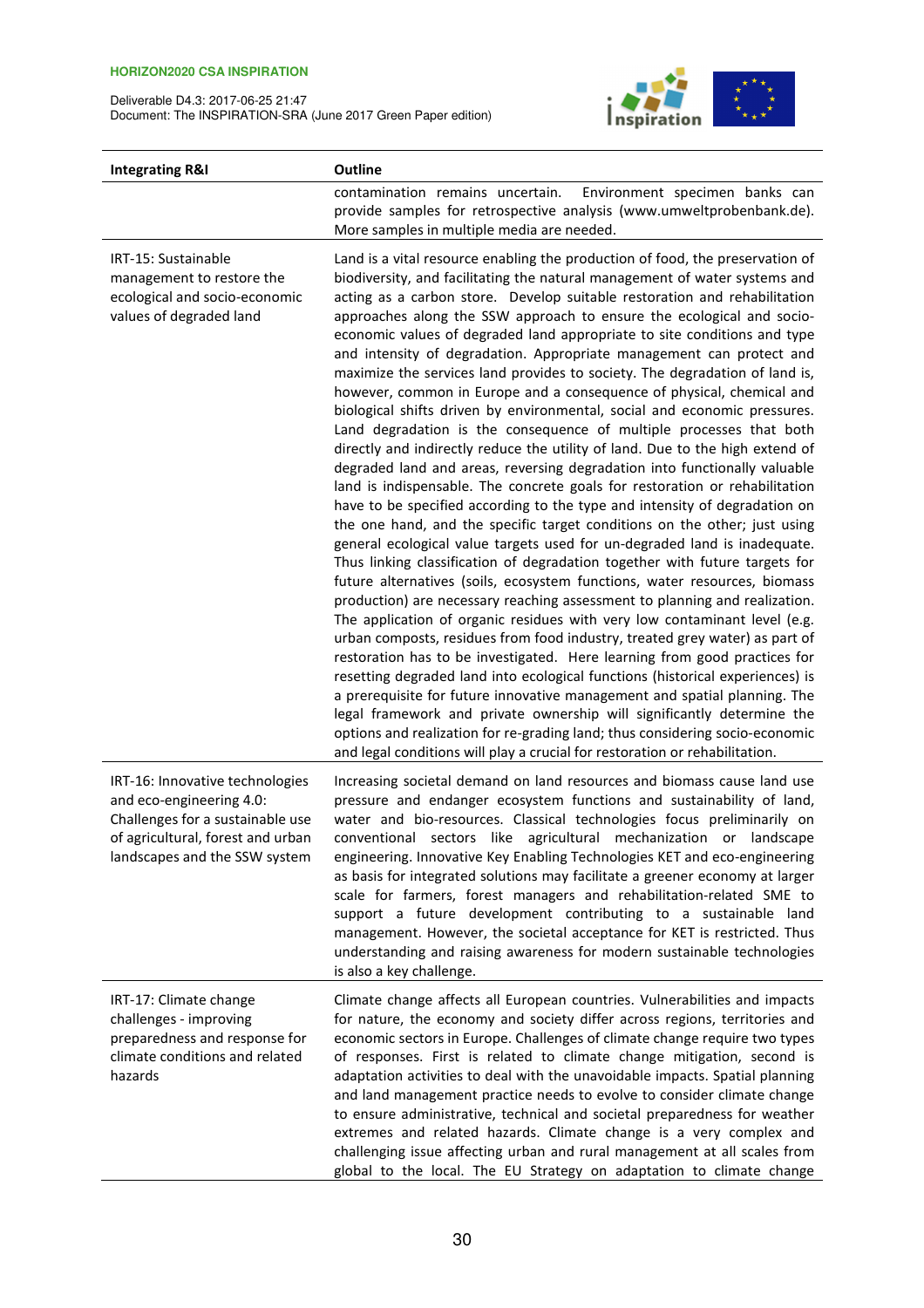

| <b>Integrating R&amp;I</b> | <b>Outline</b>                                                                                                                                                                                                                                                                                                                                                                                                                                                   |
|----------------------------|------------------------------------------------------------------------------------------------------------------------------------------------------------------------------------------------------------------------------------------------------------------------------------------------------------------------------------------------------------------------------------------------------------------------------------------------------------------|
|                            | (adopted by the European Commission in April 2013) sets out a framework<br>and mechanisms for ensuring EU preparedness for current and future<br>climate impacts. COP21 requires carbon sequestration in soils to ensure<br>their fertility and hence resilience in the face of climate changes. Time<br>frame for all activities related to climate change mitigation and adaptation<br>need to be established (including short, medium and long-term actions). |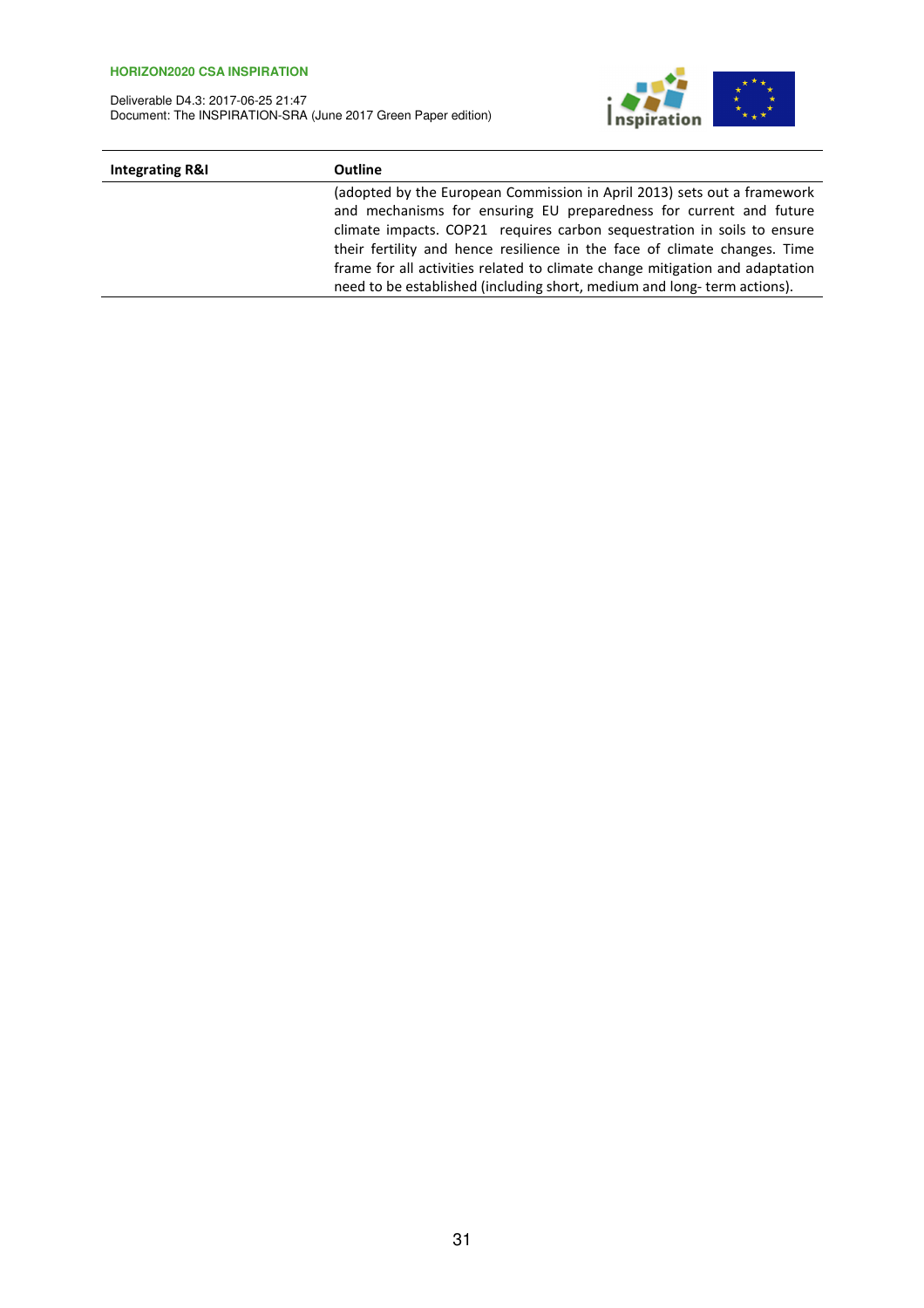

# **Supply of Natural Capital and Ecosystem Services**

Natural capital refers to those elements of the natural environment which yield services to people by underpinning the provision of clean air, clean water, food, recreation and a plethora of high value and often essential goods and services. Soil, the SSW system and land are important components of natural capital. As such natural capital sustains economic activity and wellbeing. The research and innovation needs to help us understand better the supply of natural capital as it relates to soil and land are presented below.

| <b>Natural Capital R&amp;I</b>                                                           | Outline                                                                                                                                                                                                                                                                                                                                                                                                                                                                                                                                                                                                                                                                                                                                                                                                              |
|------------------------------------------------------------------------------------------|----------------------------------------------------------------------------------------------------------------------------------------------------------------------------------------------------------------------------------------------------------------------------------------------------------------------------------------------------------------------------------------------------------------------------------------------------------------------------------------------------------------------------------------------------------------------------------------------------------------------------------------------------------------------------------------------------------------------------------------------------------------------------------------------------------------------|
| NC1: Quantity and quality of<br>soils, health of soils, soil<br>carbon, greenhouse gases | Land and soil represent natural capital. Land quantity (in m2) and its<br>(geo)technical, physical, chemical and ecological quality define its value, which<br>may differ between the different users of the land. Scarcity of land in terms of<br>square meters with an adequate quality may trigger land use conflicts. These<br>conflicts may be solved by sustainable land use concepts based on natural<br>capital and the multiple ecosystem services provided by the soil-sediment-<br>water system. This also includes the management of the multiple functions of<br>soil organic carbon. These include soil fertility, water and nutrient<br>management, and carbon sequestration. Knowledge on the dynamics of soil<br>carbon and how this can be managed is crucial to sustainably use land and<br>soil. |
| NC2: Biodiversity, organismic<br>and genetic resources                                   | Soil is a habitat for flora, fauna and microorganisms. Soils contain the majority<br>of all biomass on earth. Biodiversity is essential for the stability and resilience<br>of ecosystems and their services. Diversity is important with respect to<br>ecosystems (different habitats), organisms, genes, and functions (substitution<br>of functions which enhances stability of the ecosystem).                                                                                                                                                                                                                                                                                                                                                                                                                   |
| NC3: Water, water cycle                                                                  | Depending on climate and landscape conditions, the hydrological cycle that<br>connects soil, surface water, groundwater, seas and oceans, and atmosphere,<br>provides society with water. Disturbance of landscapes, i.e. soil sealing,<br>limited river bank infiltration and soil compaction, may interrupt the water<br>cycle and alter the delivery of water, both in terms of quality and quantity. As<br>a consequence of climate change, parts of Europe may be subject to severe<br>water shortages or surpluses, which will affect agricultural productivity and<br>liveability of cities.                                                                                                                                                                                                                  |
| NC4: Pollutant degradation,<br>filtering and immobilization<br>capacity                  | The potential of soils to degrade and detoxify organic pollutants is an<br>outstanding ecosystem service that requires better evaluation for decision-<br>making on land use and land management.                                                                                                                                                                                                                                                                                                                                                                                                                                                                                                                                                                                                                    |
| NC5: Prevention of erosion<br>and mud slides, natural<br>hazards                         | A healthy soil with an adequate plant and tree cover is an important stability<br>factor with regard to excess soil erosion, landslides and avalanches. These can<br>hardly be equalled by technical means.                                                                                                                                                                                                                                                                                                                                                                                                                                                                                                                                                                                                          |
| NC6: Geological resources                                                                | Land contains geological deposits of minerals (e.g. metals) and building<br>materials (e.g. rocks, gravel, sand, clay) as well as energy sources (e.g. wood,<br>peat, coal, gas, oil and geothermal). However, alongside the economic value<br>of these resources are other values, including landscape aesthetics, pollution<br>prevention and biodiversity.                                                                                                                                                                                                                                                                                                                                                                                                                                                        |
| NC7: Intrinsic values of soils<br>and landscapes                                         | Landscapes, soils and ecosystems have intrinsic values such as aesthetic,<br>cultural and social, which are difficult to monetise. Many manmade<br>landscapes have unique cultural, social and historical value that create<br>tensions between public and private demands on land.                                                                                                                                                                                                                                                                                                                                                                                                                                                                                                                                  |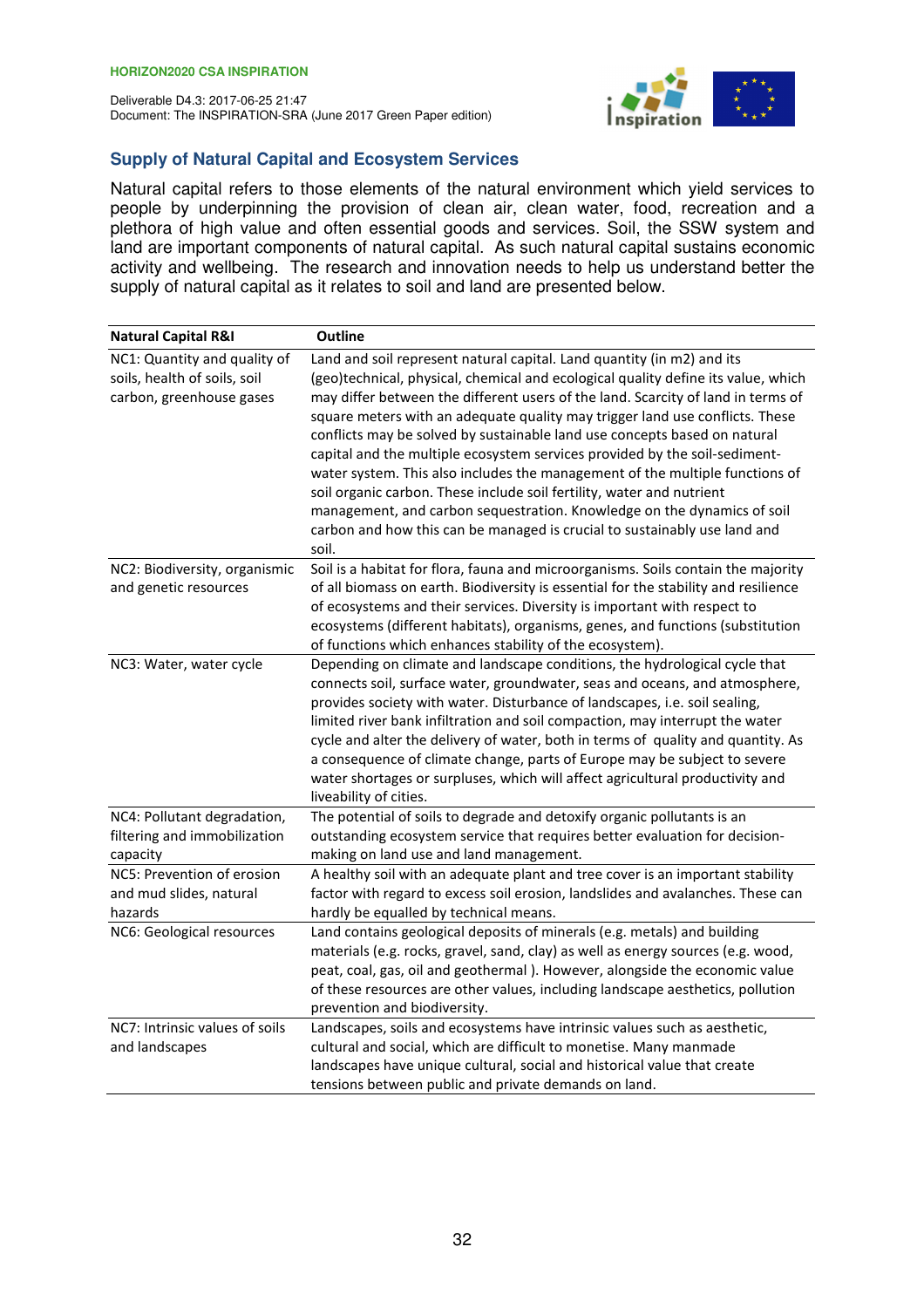

# **Demand for Natural Capital and Ecosystem Services**

The research and innovation needs to help understand better the demands society places on natural capital as it relates to soil and land are presented below

| <b>Demand R&amp;I</b>                                                                  | <b>Outline</b>                                                                                                                                                                                                                                                                                                                                                                                                                                                                                                                                                                                                                                                                                                                                        |
|----------------------------------------------------------------------------------------|-------------------------------------------------------------------------------------------------------------------------------------------------------------------------------------------------------------------------------------------------------------------------------------------------------------------------------------------------------------------------------------------------------------------------------------------------------------------------------------------------------------------------------------------------------------------------------------------------------------------------------------------------------------------------------------------------------------------------------------------------------|
| D1: The 4 F's: Food, feed,<br>fibre, (bio)fuel<br>D2: Regulating Ecosystem<br>services | Soils are the primary geo-resource for production of biomass and a key<br>element in the bio based economy. While demand for the four Fs (food,<br>feed, fibre, fuel) is growing, the availability of fertile soils is shrinking,<br>due to land and soil consumption for infrastructure and because of land<br>degradation. While soil assessment traditionally concentrates on<br>biomass production, the provision of environmental services also has to<br>be taken into account and evaluated since they are increasingly<br>demanded by society to contribute to human life and environmental<br>quality.<br>Soil, sediment and water ecosystem functions include regulating and<br>maintenance services. These are changes and interactions of |
|                                                                                        | biochemical cycles, balancing bio-economic pressures with the need to<br>adapt to climate change and protect biodiversity. Assessment and<br>mapping of soil ecosystem services are prerequisites for sustainable<br>management of natural resources, to optimize soil functions and<br>services.                                                                                                                                                                                                                                                                                                                                                                                                                                                     |
| D3: Urban /<br>infrastructure land                                                     | The demand of land for settlement is constantly increasing. Land use is<br>in a constant transition according to the changing needs of<br>stakeholders. This high demand leads to conflicting goals with regard to<br>the different urban land uses, such as residential areas, industry,<br>infrastructure, and recreation. On the other hand, shrinking regions<br>require concepts for deconstruction and renaturalisation of land.<br>Brownfield remediation and recycling and reuse will add to saving soils<br>for other purposes.                                                                                                                                                                                                              |
| D4: Water                                                                              | Water is essential for smart, sustainable and inclusive growth. Demand<br>for sufficient clean water is high in Europe for drinking water, biomass<br>and industrial production and for fresh water ecosystems. Soil and land<br>management highly influence water quality and quantity.                                                                                                                                                                                                                                                                                                                                                                                                                                                              |
| D5: Geological (and<br>fossil) subsurface<br>resources                                 | Geological resources like peat, gravel, sand, clay, lignite and other<br>materials are intensively used for economic development. Depletion of<br>these non-renewable natural resources is an increasing problem.<br>Circular design, promoting recycling and use of alternatives such as<br>biomass may guarantee their availability for a longer period of time and<br>decrease environmental impacts. This will contribute to the transition<br>towards a circular economy. Aquifer thermal energy storage and<br>geothermal energy are relatively new demands on the subsurface of<br>soils that will affect the SSW system.                                                                                                                      |
| D6: Areas where Natural<br>hazards are prevented                                       | Due to the construction of infrastructure for the economy, the risk for<br>and vulnerability to natural hazards and disasters have increased.<br>Changes in nature (river straightening, deforestation, agriculture, soil<br>sealing, drainage of peat) cause land and soil instability. This may lead<br>to natural hazards as floods, forest fires, land subsidence, erosion and<br>landslides. Climate change increases the severity of the consequences.<br>What are effective approaches, methods and instruments to reduce the                                                                                                                                                                                                                  |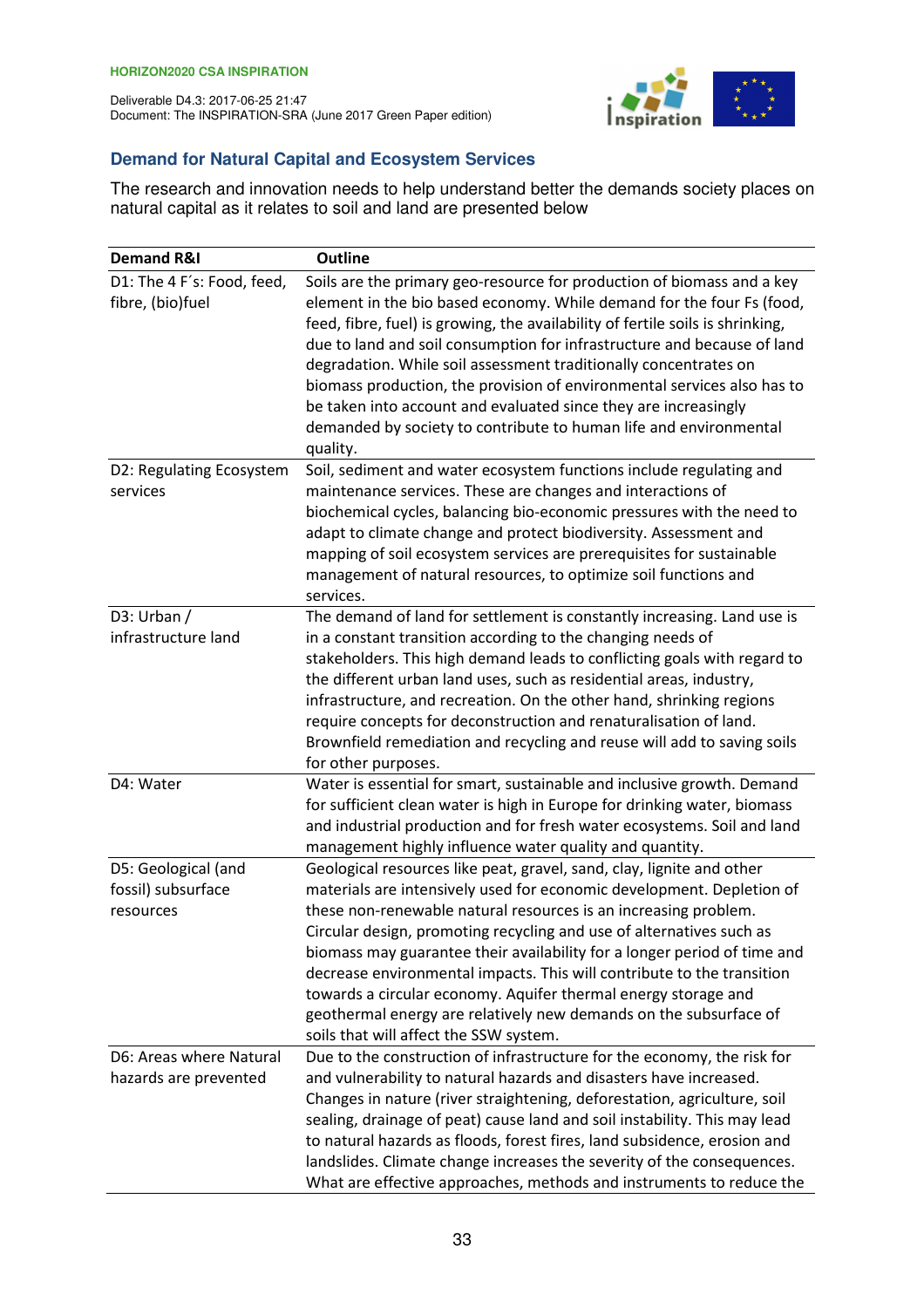

| <b>Demand R&amp;I</b>     | <b>Outline</b>                                                                                                                                                                                                                                                                                                                                                                           |
|---------------------------|------------------------------------------------------------------------------------------------------------------------------------------------------------------------------------------------------------------------------------------------------------------------------------------------------------------------------------------------------------------------------------------|
|                           | risk for and vulnerability to natural hazards? How can building with                                                                                                                                                                                                                                                                                                                     |
|                           | nature be of help?                                                                                                                                                                                                                                                                                                                                                                       |
| D7: Health and quality of | The natural environment, including soil, provides multiple benefits to                                                                                                                                                                                                                                                                                                                   |
| life (living environment) | health and physical, mental and social well-being, especially unsealed,<br>green areas in urbanised environments. Soil contamination, the<br>absence of green spaces and intensive agricultural land use in densely<br>populated regions may pose a threat to human health. Poor<br>environmental quality affects vulnerable groups and people's health in<br>deprived areas especially. |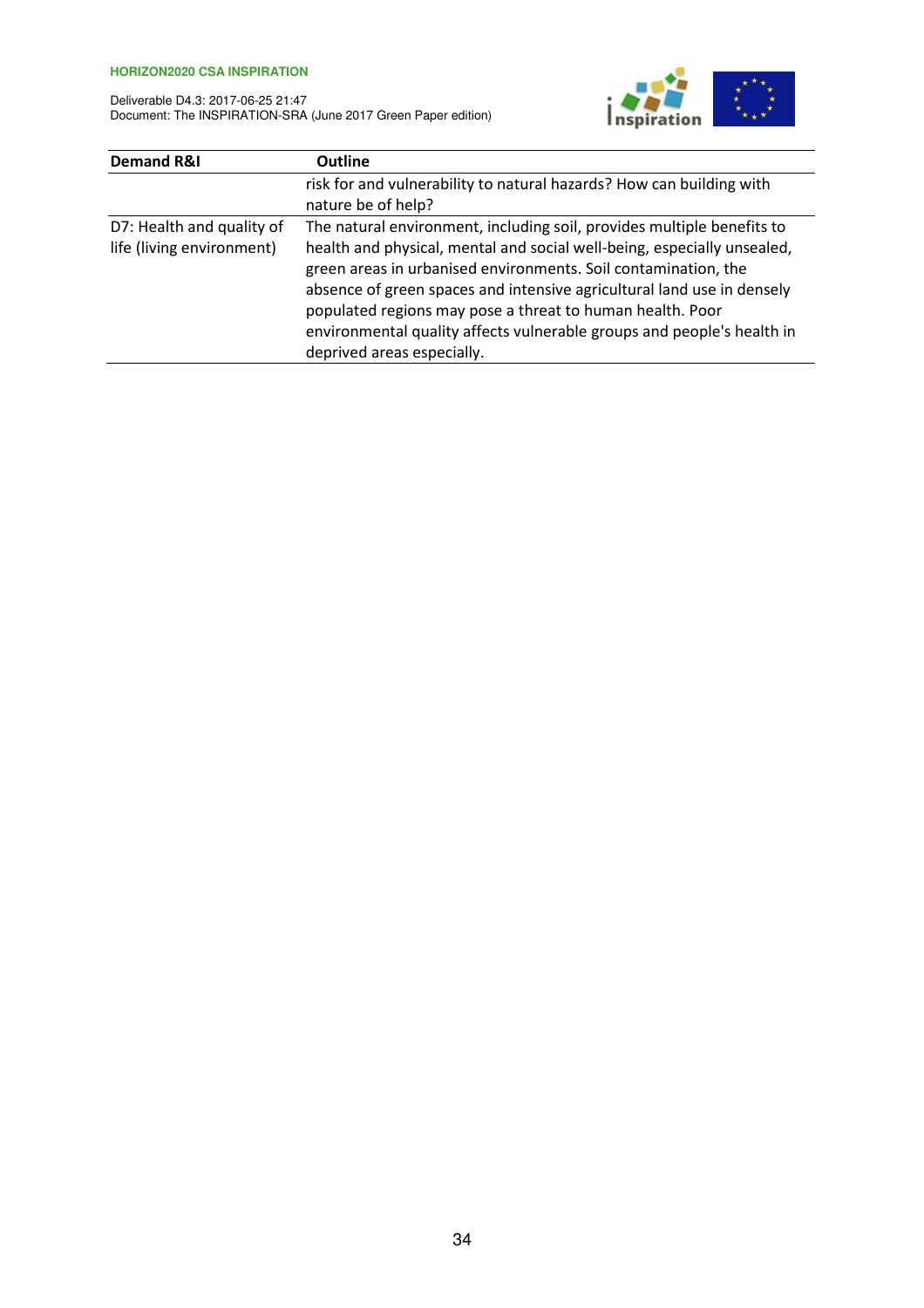Deliverable D4.3: 2017-06-25 21:47 Document: The INSPIRATION-SRA (June 2017 Green Paper edition)



# **Land-use Management**

Land-use management is the process of managing the urban and rural land resources.

| <b>Land Management R&amp;I</b>                                                        | <b>Outline</b>                                                                                                                                                                                                                                                                                                                                                                                                                                                                                                                                                                                                                                                                                                                                                                                                                                                                                                                                                                                                                                                                              |
|---------------------------------------------------------------------------------------|---------------------------------------------------------------------------------------------------------------------------------------------------------------------------------------------------------------------------------------------------------------------------------------------------------------------------------------------------------------------------------------------------------------------------------------------------------------------------------------------------------------------------------------------------------------------------------------------------------------------------------------------------------------------------------------------------------------------------------------------------------------------------------------------------------------------------------------------------------------------------------------------------------------------------------------------------------------------------------------------------------------------------------------------------------------------------------------------|
| LM 1: Governance,<br>management mechanisms,<br>instruments and policy                 | Governance in the context of land management is defined by the policies<br>(instruments and mechanisms) and the institutional, administrative<br>framework. The main challenge related to land management governance in<br>Europe is to implement sustainable and effective management solutions and<br>to integrate them in the diversity of administrative and planning systems<br>between countries. Future research should focus on best practices evaluation,<br>and introduction of proved mechanisms or instruments into an generic<br>European planning procedure.                                                                                                                                                                                                                                                                                                                                                                                                                                                                                                                  |
| LM 2: Climate changes<br>challenges for land<br>management                            | A comprehensive understanding is needed on how climate change may alter<br>societal demand as well as the provision of natural capital of soil and land.<br>This will enable the design of effective and suitable spatial planning and land<br>use management systems, to deal with extreme weather events, flooding,<br>droughts and environmental stresses.                                                                                                                                                                                                                                                                                                                                                                                                                                                                                                                                                                                                                                                                                                                               |
| LM 3: Land as a resources in<br>urban areas (Sustainable<br>urban land management)    | Land is a major resource in urban development. Cities are key engines of<br>development. By 2030, almost 80 percent of the European population will live<br>in cities, towns and suburbs. Many growing and shrinking cities are facing<br>challenges related to economic, environmental and social issues that often<br>also relate to land use transitions and soil quality.                                                                                                                                                                                                                                                                                                                                                                                                                                                                                                                                                                                                                                                                                                               |
| LM 4: Land as a resources in<br>rural area (Multiple<br>functionality of rural areas) | Sustainable rural land management refers to SDG 15: "Sustainably manage<br>forests, combat desertification, halt and reverse land degradation, and halt<br>biodiversity loss". Relevant issues are agricultural land management, aiming at<br>maintaining and possibly improving soil fertility, reducing eutrophication of<br>groundwater and surface water through improved nutrient management, and<br>prevention of soil compaction and accumulation of pesticide residues in soils.<br>Nature and biodiversity conservation is another main issue as are rural<br>depopulation and abandonment of the countryside. Next to these traditional<br>rural land uses, also rural-urban partnerships are of relevance, in particular<br>the pressure on high quality soils by new settlements, leading to urban sprawl<br>and soil sealing. This is related also to the role of multifunctional areas within<br>the spatial structure of Europe. Regional differences ask for tailor-made<br>solutions. Multifunctional rural development may contribute to tackling<br>societal challenges. |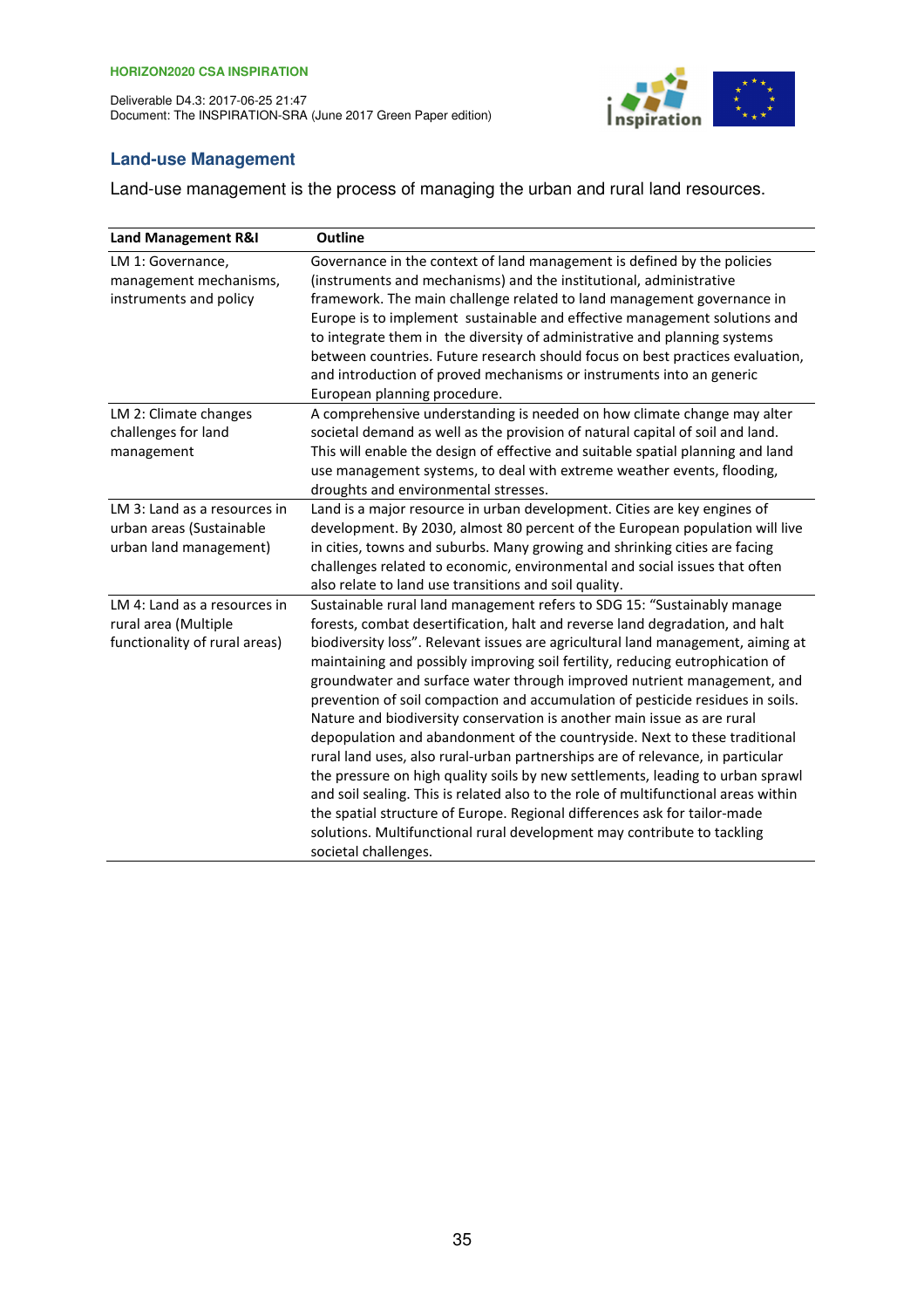Deliverable D4.3: 2017-06-25 21:47 Document: The INSPIRATION-SRA (June 2017 Green Paper edition)



# **Net Impact**

| Net impact R&I                                                            | <b>Outline</b>                                                                                                                                                                                                                                                                                                                                                                                                                                                                                                                                                                                                                                               |  |
|---------------------------------------------------------------------------|--------------------------------------------------------------------------------------------------------------------------------------------------------------------------------------------------------------------------------------------------------------------------------------------------------------------------------------------------------------------------------------------------------------------------------------------------------------------------------------------------------------------------------------------------------------------------------------------------------------------------------------------------------------|--|
| NI 1: Developing impact<br>assessment methodology                         | Developing monitoring and impact assessment methodology will increase our<br>understanding of the net economic, societal, administrative and political<br>impact of options for land management on local, regional, global as well as<br>temporal scales. Methodologies include monitoring methods and indicators,<br>data collection and harmonization, risk assessment methods, methodologies<br>to analyze the net impact of governance, policies and planning, integrated<br>valuation that consider economic, ecological and social impacts, and the<br>development of innovative impact metrics that will enable a more holistic<br>impact assessment. |  |
| NI 2: Understanding and<br>assessing impacts of drivers<br>and management | This research need concerns the understanding of the socio-economic,<br>ecological and environmental impacts of climate change, land management<br>decisions, emerging and/or mixed pollutants, socioeconomic drivers of land<br>use and land use change, and policies, planning and regulation.                                                                                                                                                                                                                                                                                                                                                             |  |
| NI 3: Trade-off analysis &<br>decision support                            | Given the scarcity of resources and the limited availability of natural capital,<br>conflicts and trade-offs between the realization of societal goals that directly<br>depend on sustainable land use and land management will be inevitable,<br>although in some cases also synergies are possible. This calls for research that<br>supports comparative assessment of land management options to balance all<br>demands.                                                                                                                                                                                                                                  |  |
| NI 4: Science-Society-Policy<br>Interface                                 | Researching the science-policy-society interface includes developing<br>approaches for awareness-raising among, and behavioural change of policy-<br>makers, land users and society. Also enhancement of participation of<br>stakeholders in planning and decision making is relevant. Mechanisms for<br>effective knowledge transfer to policymakers and land managers are needed<br>as well. Additionally, support tools, infrastructure and governance models<br>need to be developed to facilitate policy integration, which is needed to<br>realize synergies and avoid conflicts in land management.                                                   |  |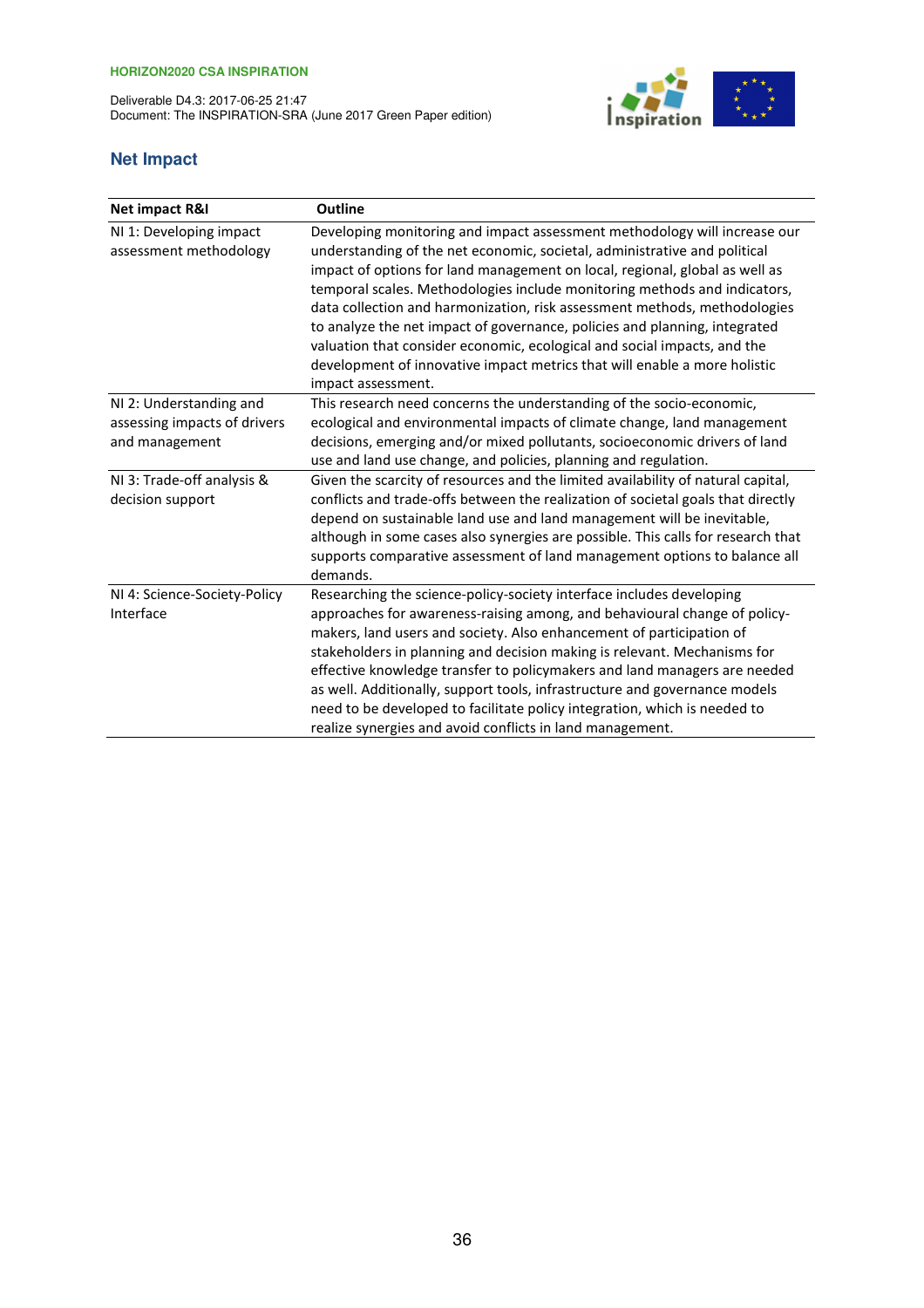

# **Stakeholder perspectives**

# **Research Funders**

This agenda reflects research and innovation demands from across Europe from a range of perspectives and organisations. The SRA is anchored in an analysis of topical knowledge and implementation needs that are expected to be an effective response to today's societal challenges.

Hence, funders will find here areas where clear societal benefits are anticipated from investments in research, knowledge transfer, demonstration and implementation support actions. Funders should expect returns on these investments! Anticipated returns from each research demand are identified in Appendix B .

Moreover, funders are encouraged to consider co-funding. At a time of budget pressures, investment in research needs to be coordinated and targeted to maximise the impact of its outcomes. The agenda identifies research needs that are shared by stakeholder groups across Europe. Hence, synergies in areas of potential co-funding exist for the mutual benefit of efficient resource allocation of funders in neighbouring countries or across Europe. Such co-funding helps deliver more impact for the same funding and avoids reinventing the wheel several times.

Support for interested funders will be available until August 2019. National Contact Persons are available to provide support and for making cross country contacts regarding specific research demands for co-funding (See Appendix F).

# **End user needs**

Soil, land-use and land management will benefit from new knowledge to provide Europeans with the goods and services they need while protecting European and global environments. Such end users include:

- Enterprises (large, medium and small) using or affecting land and resources
- Drinking water and energy producers, distributors and suppliers
- Spatial planners (at national, regional and local levels)
- Developers and construction companies (builders of houses and infrastructure, dredging companies)
- Farmers
- Food producers; agri-industry and food companies
- Financiers; Bankers; insurers
- Non-governmental organisations (NGOs)
- Policy makers (national; regional; local); Policy implementers
- Landscape stewards; farmers; foresters; nature managers
- Environmental Consultants
- Remediation contractors
- Brownfield developers

End users are anticipated to benefit in specific ways from the implementation of individual research topics. These benefits are outlined in Appendix C.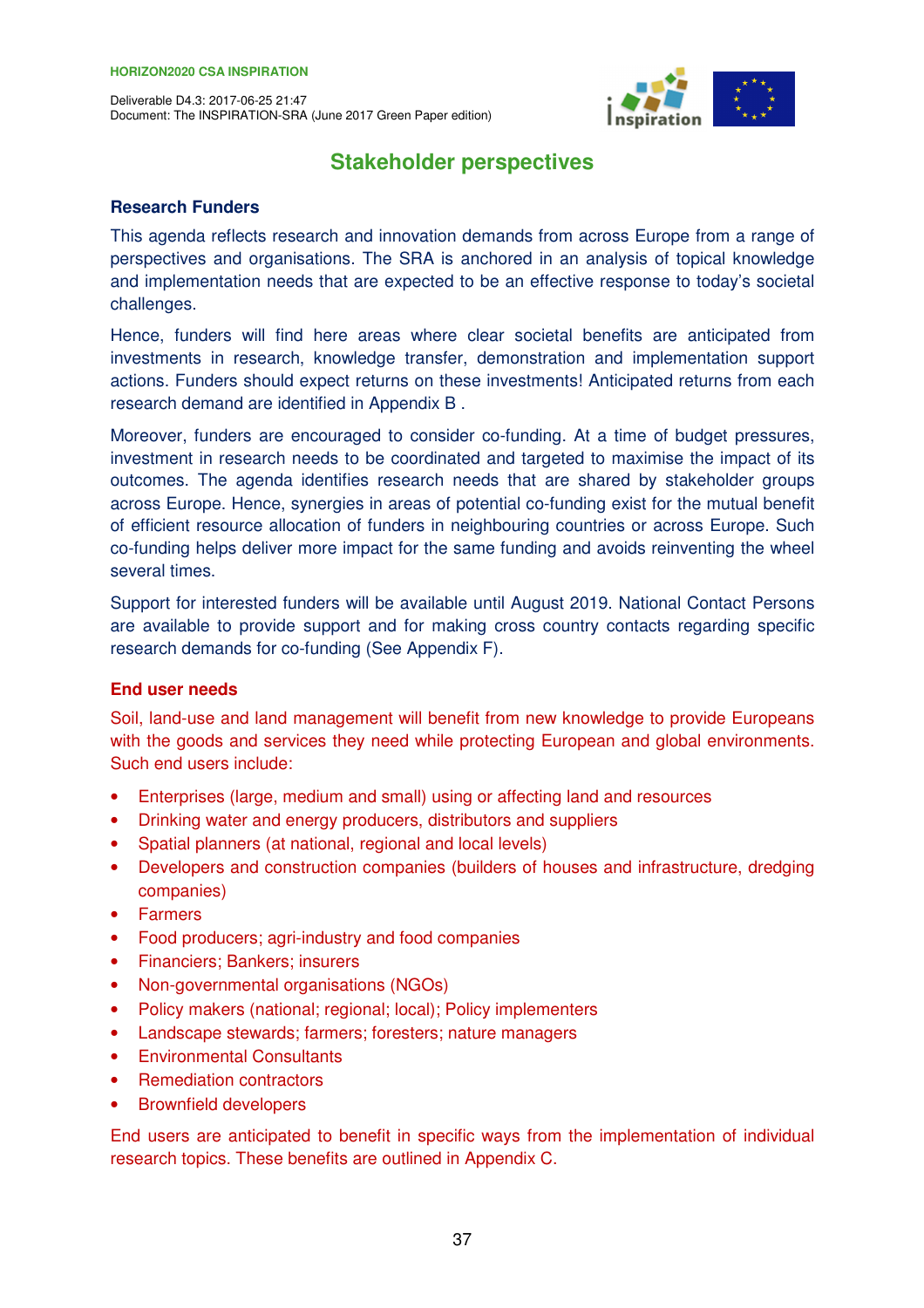

# **Researcher and knowledge translators**

The SRA presents bottom-up, demand-driven research needs. Researchers might be helped in getting research projects funded that respond to such demand. Research creates knowledge that needs to be translated into policy, practice and across areas of application if it is to have an impact. Further details are provided in Appendix D.

# **Citizens**

Europe's citizens are the ultimate beneficiary of resolving societal challenges. Their daily lives will be enhanced by the outcomes of the research activities in this agenda. (See Appendix E for specific details).

However there is another reason to understand what research is being called for by this agenda. Projects related to societal challenges benefit from citizens being involved in planning, execution and reporting. Indeed the development of the SRA itself has benefitted from albeit limited non-technical contributions from citizen groups. The local and detailed perspective that they brought was helpful in identifying research needs that would contribute to dealing with societal challenges.

# **How to respond**

Readers are encouraged to engage with the process of securing support for meeting the research needs presented in this SRA. Such support can be financial or contributions in kind, a willingness to engage with or contribute to specific projects or initiatives.

Funders are encouraged to inform their National Contact Points (NCPs) (Listed in Appendix F) which research topics they are interested in co-funding.

Researchers are encouraged to collaborate to carry out research that will make a difference and contribute to resolving societal challenges such as achieving Sustainable Development Goals.

End uses are encouraged to support research activities knowing that they will benefit from the outcomes of those activities.

Citizens are encouraged to stay informed and to get involved in specific projects of direct relevance to them.

The SRA is also a useful source of ideas for research proposals and of insights into the important research and innovation issues across Europe.

All are invited to:

- a. Join their respective national network (by contacting the National Contact Person– see Appendix F and visit www.inspiration-agenda.eu):
- b. Visit www.inspiration-h2020.eu
- c. Sign up to receive any INSPIRATION Newsletters, currently until the end of February 2018 (email inspiration@brgm.fr to subscribe);
- d. Follow us on Twitter @inspiration4eu
- e. Join the INSPIRATION4EU LinkedIn group.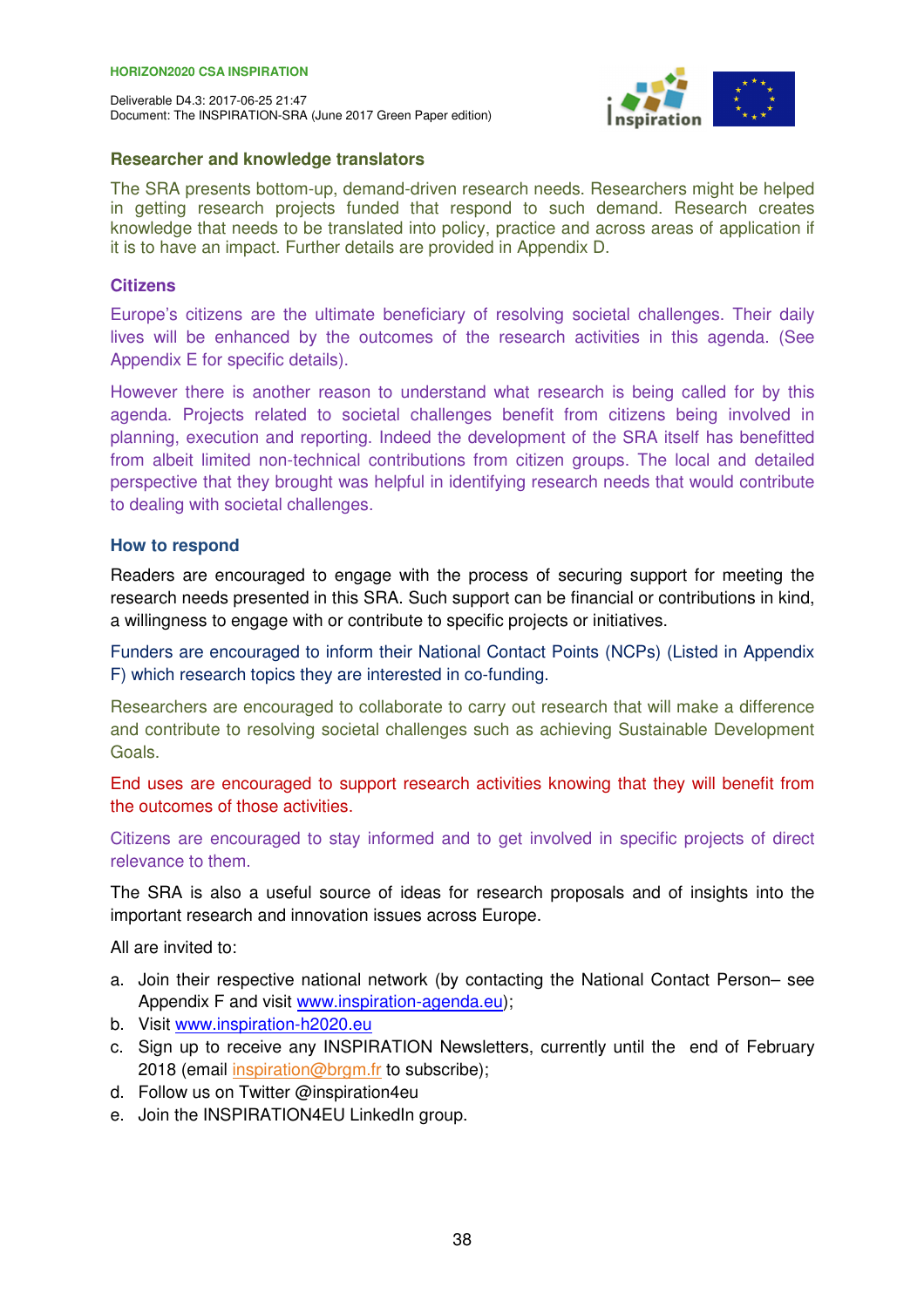

# **A typology of funding models**

Funders adopt, or are set up with, specific approaches to deciding the level for funding to invest in research and on which organisations are eligible for support, and to what extent.

An overview of different funding models is presented below. Each has a specific role to play in delivering the INSPI-SRA.

# **Table 2 Funding models**

| <b>Models</b>            | Summary                                                                                                                                                                                                                                                            | <b>Scope</b>                                                                                                                                                                                                                                                                                                                                                                                                                     |
|--------------------------|--------------------------------------------------------------------------------------------------------------------------------------------------------------------------------------------------------------------------------------------------------------------|----------------------------------------------------------------------------------------------------------------------------------------------------------------------------------------------------------------------------------------------------------------------------------------------------------------------------------------------------------------------------------------------------------------------------------|
| <b>EU Framework</b>      | Various models to create knowledge, distribute knowledge, demonstrate<br>applicability and establish the need for new knowledge.                                                                                                                                   |                                                                                                                                                                                                                                                                                                                                                                                                                                  |
| <b>H2020 JPIs</b>        | efforts to make better use of<br>public R&D resources and to<br>tackle common European<br>challenges more effectively.                                                                                                                                             | JPIs aim to pool national research MS agree on a common vision and shared<br>Strategic Research Agenda to address major<br>societal challenges. MS commit to cooperate to<br>implement joint SRAs.<br>Multiple, thematic overlap with JPI Urban<br>Europe, JPI-FACCE and JPI Water, possibly also<br>with JPI Climate, JPI Cultural Heritage and JPI<br>Oceans (through sediments).<br>Potential for a new JPI on Land and Soil? |
| H2020 JTI/PPP            | Joint Technology Initiatives (JTIs) implement the strategic research agendas of a<br>limited number of European Technology Platforms (ETPs).                                                                                                                       |                                                                                                                                                                                                                                                                                                                                                                                                                                  |
| <b>H2020 Article 185</b> | Article 185 of the Treaty on the<br>Functioning of the European<br>Union (TFEU) enables the EU to<br>participate in research<br>programmes jointly undertaken<br>by several MS, including in<br>structures created for the<br>execution of national<br>programmes. | The actions supported may cover subjects not<br>directly linked to the themes of the Framework<br>Programme, as long as they are of sufficient EU<br>added value.                                                                                                                                                                                                                                                                |
| <b>H2020 COST</b>        | European cooperation in science<br>and technology (COST) is the<br>longest-running European<br>framework supporting trans-<br>national cooperation among<br>researchers, engineers and<br>scholars across the European<br>Union.                                   | COST provides opportunities to jointly develop<br>ideas and new initiatives across fields in science<br>and technology, including social sciences and<br>humanities, through pan-European networking of<br>nationally funded research activities.<br>(http://www.cost.eu/about_cost)                                                                                                                                             |
| <b>ERC</b>               | The European Research Council's<br>(ERC) mission is to encourage the<br>highest quality of research in<br>Europe through competitive<br>funding and to support<br>investigation-driven frontier<br>research on the basis of scientific<br>excellence.              | The ERC complements other funding activities in<br>Europe such as those of the national research<br>funding agencies and is a flagship component of<br>Horizon 2020. (erc.europa.eu)                                                                                                                                                                                                                                             |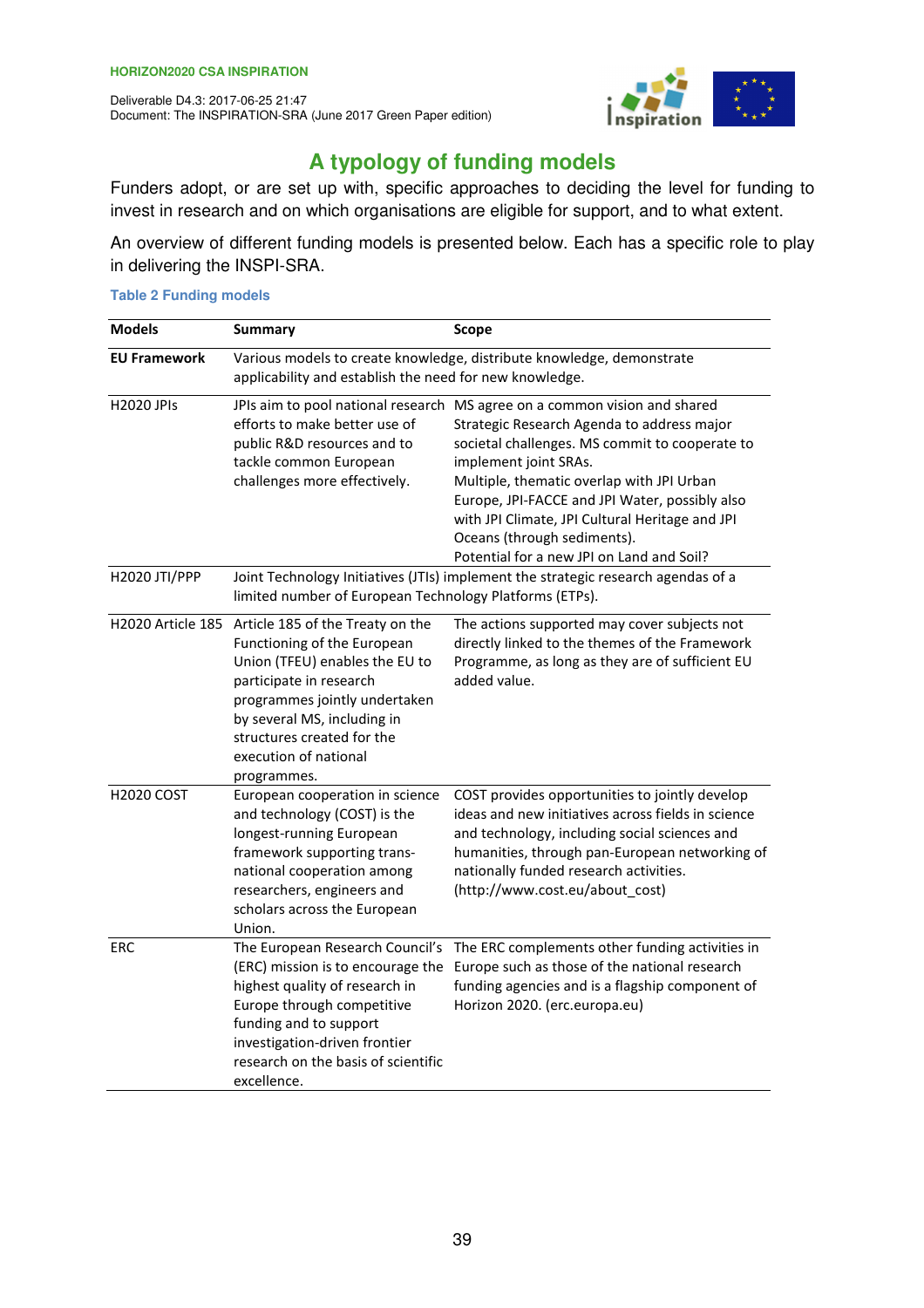

| <b>Models</b>        | <b>Summary</b>                                       | <b>Scope</b>                                                                                                                       |
|----------------------|------------------------------------------------------|------------------------------------------------------------------------------------------------------------------------------------|
| ESF                  |                                                      | The European Science Foundation ESF provides services to the science community,                                                    |
|                      | (ESF) helps its member                               | including peer review, evaluation and                                                                                              |
|                      | organisations collaborate                            | conferences, as well as supportive career                                                                                          |
|                      | internationally on the research                      | tracking. (www.esf.org)                                                                                                            |
|                      | programmes which it coordinates                      |                                                                                                                                    |
|                      | in almost every scientific domain.                   |                                                                                                                                    |
| <b>ERANets</b>       | ERA-NET is designed to support                       | The focus of ERA-NETs is shifting from the                                                                                         |
|                      |                                                      | public-public partnerships in their funding of networks to the top-up funding of                                                   |
|                      | preparation, establishment of                        | single joint calls for transnational research and                                                                                  |
|                      | networking structures, design,                       | innovation in selected areas with high European                                                                                    |
|                      | implementation and coordination                      | added value and relevance for H2020. This aims                                                                                     |
|                      | of joint activities as well as                       | at substantially increasing the share of funding                                                                                   |
|                      | supporting single joint calls and                    | that MS jointly dedicate to challenge-driven                                                                                       |
|                      | transnational actions.                               | research and innovation agendas.                                                                                                   |
|                      |                                                      | http://ec.europa.eu/research/era/                                                                                                  |
| LIFE                 | LIFE is the EU's financial                           | Since 1992, LIFE has co-financed some 4306                                                                                         |
|                      | instrument supporting                                | projects. For the 2014-2020 funding period, LIFE                                                                                   |
|                      | environmental, nature                                | will contribute approximately €3.4 billion to the                                                                                  |
|                      | conservation and climate action                      | protection of the environment and climate.                                                                                         |
|                      | projects throughout the EU.                          | http://ec.europa.eu/environment/life/                                                                                              |
| <b>ERDF INTERREG</b> | Interreg Europe helps regional                       | European Territorial Cooperation (ETC), better                                                                                     |
|                      | and local governments across                         | known as Interreg, is one of the main goals of                                                                                     |
|                      | Europe to develop and deliver                        | cohesion policy and provides a framework for the                                                                                   |
|                      | better policy. By creating an                        | implementation of joint actions and policy                                                                                         |
|                      | environment and opportunities                        | exchanges between national, regional and local                                                                                     |
|                      | for sharing solutions, we aim to                     | actors from different Member States. The<br>overarching objective of European Territorial                                          |
|                      | ensure that government<br>investment, innovation and |                                                                                                                                    |
|                      |                                                      | Cooperation (ETC) is to promote a harmonious<br>implementation efforts all lead to economic, social and territorial development of |
|                      |                                                      | integrated and sustainable impact the Union as a whole. Interreg is built around                                                   |
|                      | for people and place.                                | three strands of cooperation: cross-border                                                                                         |
|                      |                                                      | (Interreg A), transnational (Interreg B) and                                                                                       |
|                      |                                                      | interregional (Interreg C).                                                                                                        |
|                      |                                                      | http://ec.europa.eu/regional_policy/de/policy/co                                                                                   |
|                      |                                                      | operation/european-territorial/                                                                                                    |
| <b>ESPON</b>         | The ESPON 2020 Cooperation                           | The objective of ESPON 2020 is to support the                                                                                      |
|                      | Programme aims at promoting                          | reinforcement of the effectiveness of EU                                                                                           |
|                      | and fostering a European                             | Cohesion Policy and other sectoral policies and                                                                                    |
|                      | territorial dimension in                             | programmes under European Structural                                                                                               |
|                      | development and cooperation by                       | Investment (ESI) funds as well as national and                                                                                     |
|                      | providing evidence, knowledge                        | regional territorial development policies, through                                                                                 |
|                      | transfer and policy learning to                      | the production, dissemination and promotion of                                                                                     |
|                      | public authorities and other                         | territorial evidence covering the entire territory                                                                                 |
|                      | policy actors at all levels.                         | of the 28 EU Members States, as well as 4 Partner                                                                                  |
|                      |                                                      | States of Iceland, Liechtenstein, Norway and                                                                                       |
|                      |                                                      | Switzerland. (www.espon.eu)                                                                                                        |
| <b>RDPs</b>          |                                                      | Rural Development Programs (Co-The RDPs are financed by the European                                                               |
|                      | funding for national delivery)                       | Agricultural Fund for Rural Development (EAFRD)                                                                                    |
|                      |                                                      | and national or regional authorities, to improve                                                                                   |
|                      |                                                      | quality of life in rural areas and to encourage                                                                                    |
|                      |                                                      | diversification of rural economies.                                                                                                |
|                      |                                                      | https://ec.europa.eu/agriculture/rural-                                                                                            |
|                      |                                                      | development-2014-2020 en                                                                                                           |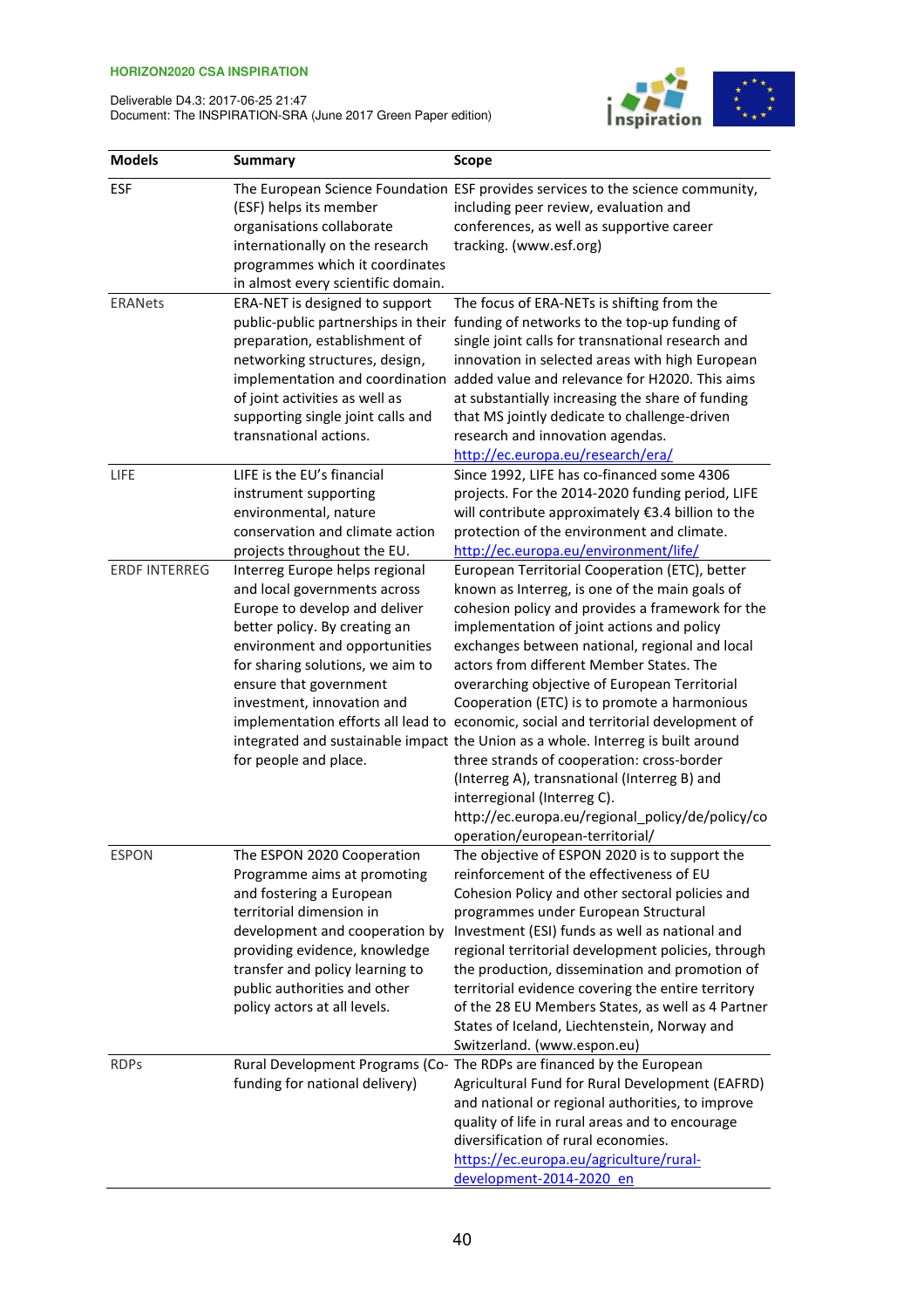

| <b>Models</b>           | <b>Summary</b>                                                                                                                                                                                                                                                                                                                                                                                                                                                                                     | Scope                                                                                                                                                                                                                                                                                                                                                                                                                                                                                                                                                                                                                                                    |
|-------------------------|----------------------------------------------------------------------------------------------------------------------------------------------------------------------------------------------------------------------------------------------------------------------------------------------------------------------------------------------------------------------------------------------------------------------------------------------------------------------------------------------------|----------------------------------------------------------------------------------------------------------------------------------------------------------------------------------------------------------------------------------------------------------------------------------------------------------------------------------------------------------------------------------------------------------------------------------------------------------------------------------------------------------------------------------------------------------------------------------------------------------------------------------------------------------|
| EIP                     | European Innovation Partnership                                                                                                                                                                                                                                                                                                                                                                                                                                                                    | The EIPs are a new approach to EU research and<br>innovation. EIPs bring together actors from the<br>entire research and innovation value chain to<br>streamline efforts and accelerate market up-take<br>of innovations addressing key challenges for<br>Europe on themes such as water, raw materials<br>or agricultural sustainability and productivity.<br>ec.europa.eu/research/innovation-<br>union/index_en.cfm?pg=eip                                                                                                                                                                                                                            |
| <b>RFCS</b>             | The research programme of the<br>Research Fund for Coals and Steel                                                                                                                                                                                                                                                                                                                                                                                                                                 | The RFCS programme contributes to sustainable<br>development, clean and safe production,<br>protection of the environment, conservation of<br>resources, health and safety aspects as well as<br>improvement of working conditions.<br>https://ec.europa.eu/research/participants/porta<br>l/desktop/en/opportunities/rfcs/calls/rfcs-<br>2015.html                                                                                                                                                                                                                                                                                                      |
| Bilateral<br>programmes | Various funding programmes to<br>tackle issues of particular interest between participating countries.<br>to participating countries. Can be<br>set up more quickly and<br>administered more cheaply than<br>larger programmes.                                                                                                                                                                                                                                                                    | Programme specific scope to foster collaboration                                                                                                                                                                                                                                                                                                                                                                                                                                                                                                                                                                                                         |
| <b>Belmont Forum</b>    | The Belmont Forum of the<br>world's major and emerging<br>funders of global environmental<br>change research aims to<br>accelerate the delivery of the<br>environmental research needed<br>to remove critical barriers to<br>sustainability by aligning and<br>mobilizing international<br>in the Belmont Challenge by<br>adding value to existing national<br>investments and supporting<br>international partnerships in<br>interdisciplinary and<br>transdisciplinary scientific<br>endeavours. | International consortia of researchers, consisting<br>of partners from at least three of the<br>participating countries, may apply for funding.<br>Consortia should bring together natural<br>scientists, social scientists, and research users<br>(policy makers, regulators, NGOs, communities,<br>and industry). Under the Belmont Forum CRA<br>Memorandum of Understanding, each Belmont<br>Forum member funds researchers from their own<br>resources. It pursues the goals set country. Researchers from countries not<br>participating in the Call may participate in a<br>research project at their own expense.<br>http://www.belmontforum.org/ |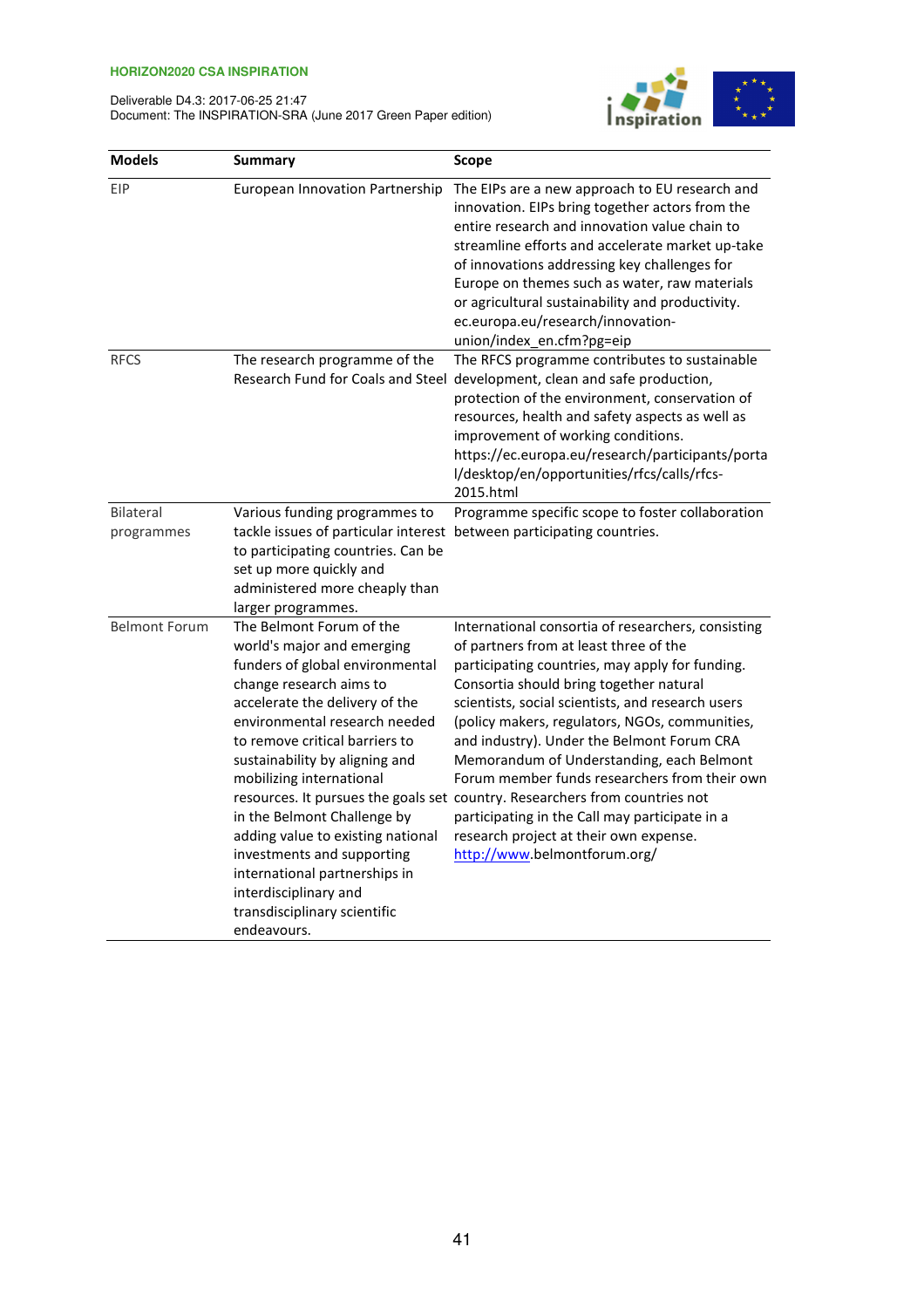Deliverable D4.3: 2017-06-25 21:47 Document: The INSPIRATION-SRA (June 2017 Green Paper edition)



| <b>Models</b>            | Summary                                                                                                                                                                                                      | <b>Scope</b>                                                                                                                                                                                                                                                                                                                                                                                                                                                                                                                                                                                                                                                                                                                                                                        |
|--------------------------|--------------------------------------------------------------------------------------------------------------------------------------------------------------------------------------------------------------|-------------------------------------------------------------------------------------------------------------------------------------------------------------------------------------------------------------------------------------------------------------------------------------------------------------------------------------------------------------------------------------------------------------------------------------------------------------------------------------------------------------------------------------------------------------------------------------------------------------------------------------------------------------------------------------------------------------------------------------------------------------------------------------|
| Lead Agency<br>Procedure | The Lead Agency process<br>supports researchers in<br>Switzerland who wish to conduct<br>cross-border research projects. It<br>simplifies the submission and<br>evaluation of transnational<br>applications. | Swiss cross-border research projects with Austria,<br>Germany, Luxemburg, France and Belgium.<br>An application can be submitted by researchers<br>in Switzerland together with researchers in a<br>country that has signed an agreement with the<br>SNSF. The application is submitted to one of the<br>two national research funding organisations. It is<br>governed by the provisions in force at the<br>relevant organisation.<br>Proposals must have a joint research question<br>and a joint research plan. The project parts<br>carried out in each country must be<br>interdependent and complementary. Costs are<br>calculated on the basis of relevant national<br>guidelines.<br>http://www.snf.ch/en/funding/supplementary-<br>measures/lead-agency/Pages/default.aspx |
| Crowd funding            | Citizens invest small sums that<br>aggregate to enable large<br>projects to take place.<br>Administratively simple and easy<br>to set up.                                                                    | For technology related crowd funding:<br>https://www.kickstarter.com/                                                                                                                                                                                                                                                                                                                                                                                                                                                                                                                                                                                                                                                                                                               |

# **References**

Brils, J. et al. (2016): National reports with a review and synthesis of the collated information. Final version as of 01.03.2016 of deliverable 2.5 of the HORIZON 2020 project INSPIRATION. EC Grant agreement no: 642372, UBA: Dessau-Roßlau, Germany.

http://www.inspiration-h2020.eu/sites/default/files/upload/documents/20160301\_inspiration\_d2.5.pdf

Makeschin F, Schröter-Schlaack C, Glante F, Zeyer J, Gorgon J, Ferber U, Villeneuve J, Grimski D, Bartke S (2016): INSPIRATION - Selected topics for the matchmaking process under WP4. Final version as of 30.10.2016 of deliverable D3.4 of the HORIZON 2020 project INSPIRATION. EC Grant agreement no: 642372, UBA: Dessau-Roßlau, Germany.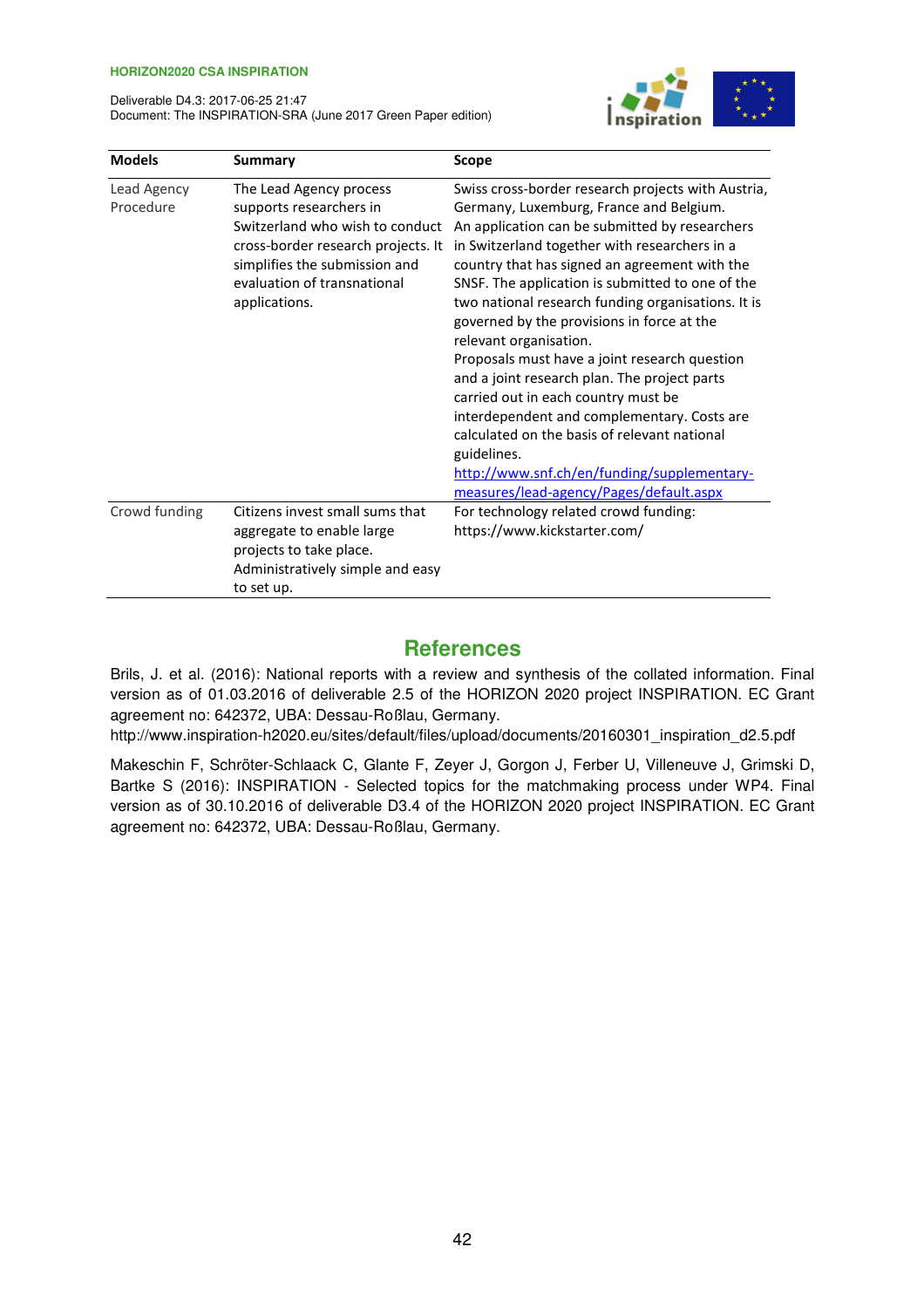Deliverable D4.3: 2017-06-25 21:47 Document: The INSPIRATION-SRA (June 2017 Green Paper edition)



# **Appendices**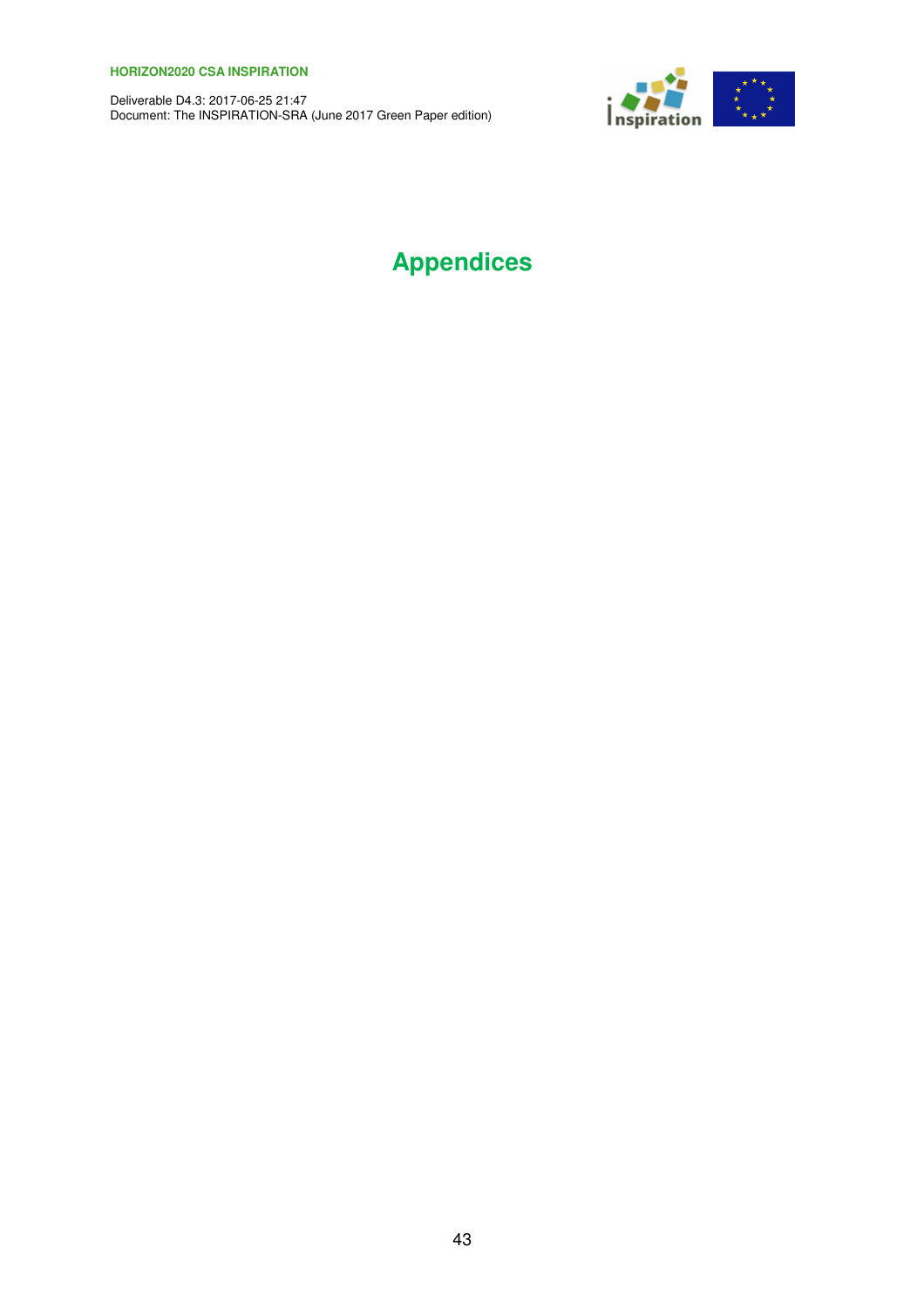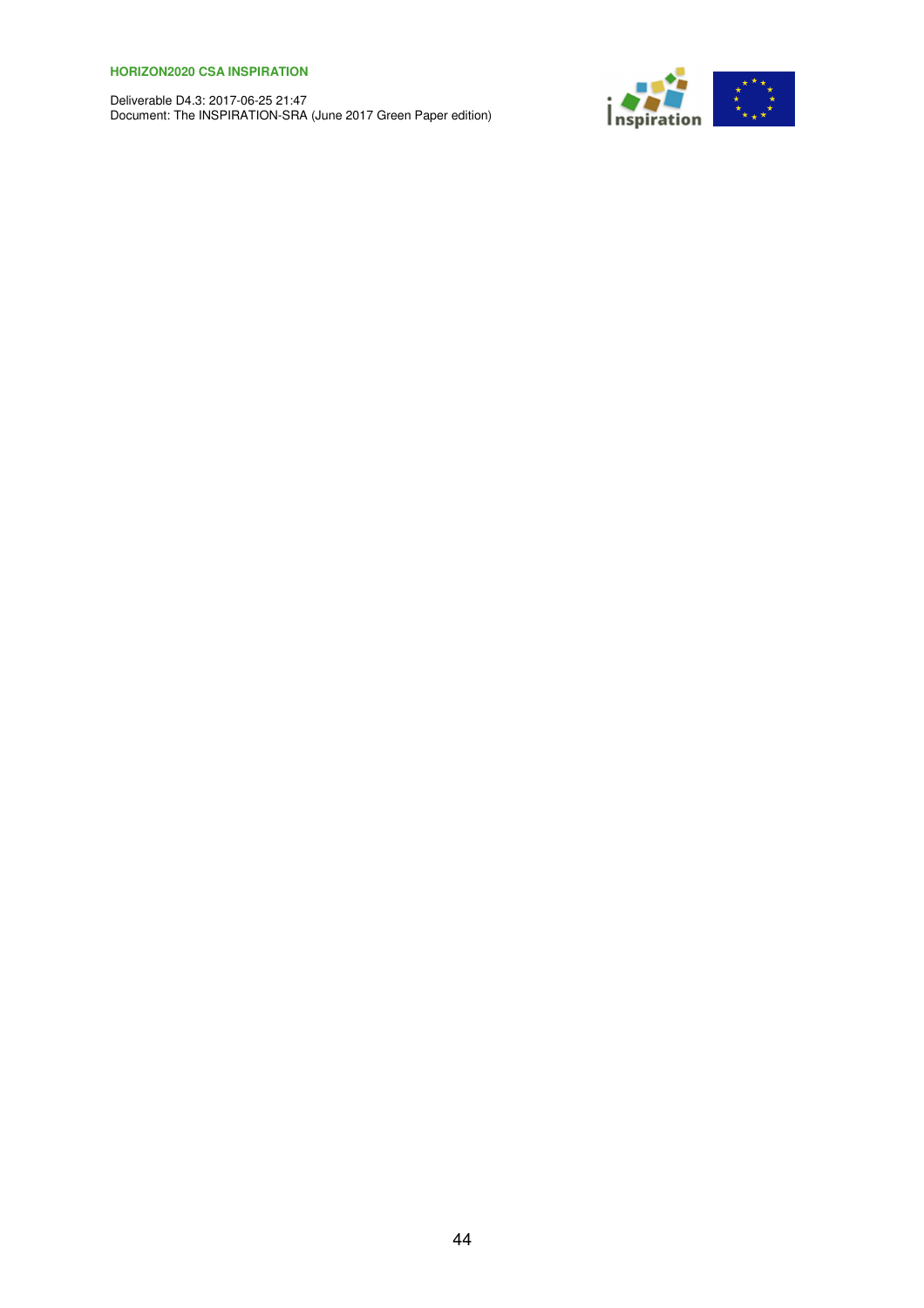

# **Appendix A: The Clustered and Integrated Research Needs**

Research needs have been grouped into four themes: Natural Capital and Ecosystem Services Supply (NC), Demand for Natural Capital and Ecosystem Services (D), Land and Land Use Management (LM) and Net Impact (NI). In addition a number of cross cutting Integrated Research Needs (IRTs)have been identified.

A digest of the research needs in each Need highlights the likely benefits implementing them would deliver

Individual research needs demand a range of activities: knowledge creation, knowledge transfer, demonstration, training and education, survey and monitoring, networking, and mapping and assessment. Each need will include multiple research activities; most needs will include all activities.

| <b>Integrated Research need</b>                                                                                                                   | <b>Likely impact</b>                                                                                                                                                                                                                                                                                                                                                                                                                                                                                                                                                                                                                                     |
|---------------------------------------------------------------------------------------------------------------------------------------------------|----------------------------------------------------------------------------------------------------------------------------------------------------------------------------------------------------------------------------------------------------------------------------------------------------------------------------------------------------------------------------------------------------------------------------------------------------------------------------------------------------------------------------------------------------------------------------------------------------------------------------------------------------------|
| $IRT-1:$<br>Integrated Environmental<br>Assessment and Soil<br>Monitoring for Europe                                                              | Long term monitoring to show changes in soil quality to levels impacting soil<br>function, food security and human health and to measure progress on land<br>degradation neutrality.                                                                                                                                                                                                                                                                                                                                                                                                                                                                     |
| IRT-2:<br>Recognizing the values of<br>ecosystem services in land<br>use decisions                                                                | Assessing magnitude and societal distribution of costs and benefits of land use<br>options (e.g. through cost-benefit analysis, cost-effectiveness analysis or multi-<br>criteria analysis) can help mainstream the value of ecosystem services into<br>decision-making.                                                                                                                                                                                                                                                                                                                                                                                 |
| <b>IRT-3:</b><br>From indicators to<br>implementation:<br>Integrated tools for a<br>holistic assessment of<br>agricultural and forest land<br>use | A move away from segregated decision makers and scientific disciplines<br>towards integration by location and across disciplines to assess the role of<br>agricultural and forest land use types or climatic regions (e.g. Nordic,<br>Mediterranean) in meeting societal demands and local socio-cultural<br>backgrounds. Research will develop (regional or land use type specific)<br>methodologies for an integrated assessment.                                                                                                                                                                                                                      |
| <b>IRT-4:</b><br>Bio-Economy - unleashing<br>the potentials while<br>sustaining soils                                                             | Unleash the potential of soil to sustain a bio-economy in Europe by better<br>understanding soil and economic systems in order to support land<br>management for biomass production and consumption. Alternatives to non-<br>renewable resources are needed. Soils can provide bio-based resources, but<br>overuse must be prevented to sustain soil system functions.                                                                                                                                                                                                                                                                                   |
| <b>IRT-5:</b><br>Integrated scenarios for<br>the Land-Soil-Water-Food<br>system under societal<br>pressures and challenges                        | Identification of land use scenarios that deliver benefits to society AND to the<br>environment and lead to changes in soil management and spatial planning.<br>Growing populations increase soil and land degradation thereby rendering the<br>remaining scarce fertile soils vulnerable to overuse and further degradation.<br>Scenarios modelling will help assess major impacts and decrease further<br>degradation, secure food and identify ways of achieving land degradation<br>neutrality. Changes in the economy and the society should estimate like<br>growing / shrinking areas and their impact to the land-soil-sediment-water<br>system. |
| IRT-6:<br>Indicators for assessing the<br>efficiency of the Soil-<br>Sediment-Water-Energy<br>system of resources                                 | National, regional, local authorities would benefit from a more global and<br>informed vision of the utility (private and public) of their decisions if they were<br>supplied with indicators helping to measure the consequences of their<br>decisions on the natural resources. This "footprint" type of indicators will<br>permit a statistical scoreboard to be used to analyze environmental impacts<br>through the whole global economic cycle and thus better balance societal<br>benefits and ecological effects of different resource-use options.                                                                                              |

# **Integrated Research Needs**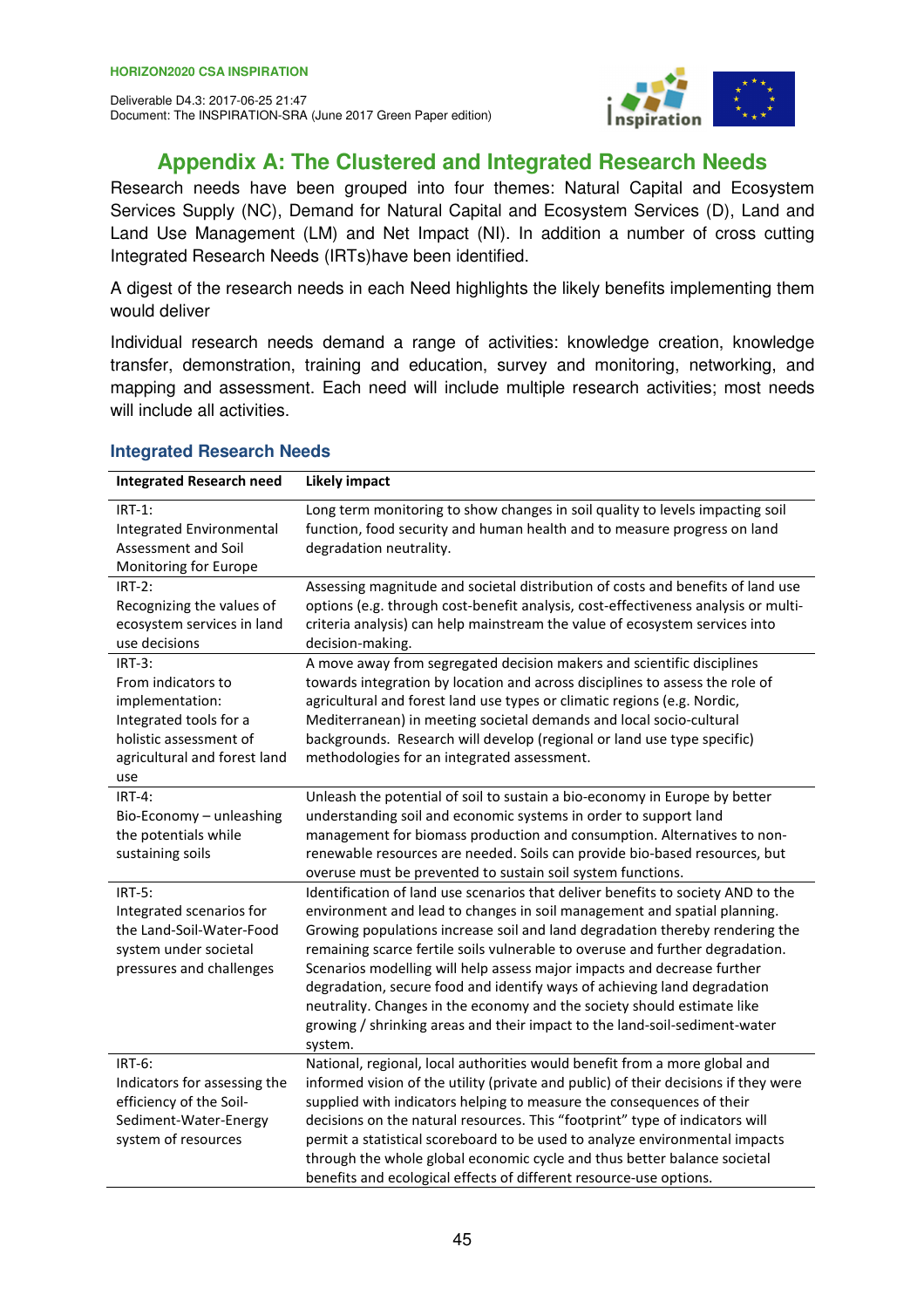

| <b>Integrated Research need</b>                                                                                                                                                | <b>Likely impact</b>                                                                                                                                                                                                                                                                                                                                                                                                                                                                                                                                                                                                                                                                 |
|--------------------------------------------------------------------------------------------------------------------------------------------------------------------------------|--------------------------------------------------------------------------------------------------------------------------------------------------------------------------------------------------------------------------------------------------------------------------------------------------------------------------------------------------------------------------------------------------------------------------------------------------------------------------------------------------------------------------------------------------------------------------------------------------------------------------------------------------------------------------------------|
| $IRT-7:$<br>Farming systems to<br>maintain soil fertility while<br>meeting demand for<br>agricultural products                                                                 | Understanding the potential of different agricultural food production systems<br>while maintaining soil fertility and reducing negative environmental impacts<br>associated with intensive conventional farming. Increased knowledge about<br>economic and technical aspects of organic food production systems will<br>improve their competitiveness and help mainstream sustainable agricultural<br>practices.                                                                                                                                                                                                                                                                     |
| <b>IRT-8:</b><br>Circular land management                                                                                                                                      | Research is required to understand the patterns of behaviour and<br>interdependencies of actors, especially land owners, active in land-related<br>policy areas on a theoretical and practical level. It is important to combine the<br>strategies and instruments by circular land management through applied<br>research and pilot case studies and in the sense of modular "tool boxes" to<br>qualify a sustainable land management.                                                                                                                                                                                                                                              |
| <b>IRT-9:</b><br>Policies to effectively<br>reduce land consumption<br>for settlement<br>development                                                                           | Knowledge on how to design effective policies given the institutional<br>constraints of their implementation and enforcement will be necessary to<br>realize the benefits of reduced land consumption in rural and urban areas.                                                                                                                                                                                                                                                                                                                                                                                                                                                      |
| IRT-10:<br>Stakeholder participation<br>to facilitate the<br>development of liveable<br>cities                                                                                 | Understanding the potential of stakeholder participation will help to ensure<br>the liveability of urban development and enhance transparency and legitimacy<br>of decision-making.                                                                                                                                                                                                                                                                                                                                                                                                                                                                                                  |
| IRT-11:<br>Integrated management of<br>soils in urban areas                                                                                                                    | Better understanding the role of urban soils in improving quality of urban<br>space and consequently on health and living quality.                                                                                                                                                                                                                                                                                                                                                                                                                                                                                                                                                   |
| IRT-12:<br>Environmentally friendly<br>and socially sensitive<br>urban development                                                                                             | Solutions that bridge the goals of urban environmental protection and social<br>concerns of urban development are crucial to realize sustainable cities.<br>Knowledge on environmental issues in urban planning as well as on social<br>concerns is partly available but has to be deeper, up to date and better<br>integrated.                                                                                                                                                                                                                                                                                                                                                      |
| IRT-13:<br>Urban Metabolism-<br>Enhance efficient use of<br>soil-sediment-water<br>resources through a<br>closing of urban material<br>loops                                   | Without further development of the methodological concept of urban<br>metabolism, it will be not possible to identify comprehensive measures to<br>enhance urban resource efficiency, consistency and sufficiency. Urban<br>metabolism instruments and tools are needed at different scales (local,<br>regional, national and supranational) to address indirect impacts, such as<br>rebound effects or indirect land consumption. Such new instruments and tools<br>will help manage our common resource basis, minimize negative ecological<br>effects, foster the local economy through a circular urban economy and<br>support a long term, high level of urban quality of life. |
| IRT-14:<br>Emerging contaminants' in<br>soil and groundwater -<br>ensuring long-term<br>provision of drinking water<br>as well as soil and<br>freshwater ecosystem<br>services | Greater knowledge about the properties of 'emerging' contaminants, and<br>mixtures, their distribution in groundwater and soil, their toxicity to humans as<br>well as soil and freshwater ecosystem services is needed to ensure public<br>health and long-term provision of ecosystem services. Methods of analyzing<br>emerging contaminants are needed.                                                                                                                                                                                                                                                                                                                          |
| IRT-15:<br>Sustainable management<br>to restore the ecological<br>and socio-economic values<br>of degraded land                                                                | Dedicated research will elaborate degradation-type and region-specific<br>restoration and rehabilitation approaches for valorization of degraded areas.                                                                                                                                                                                                                                                                                                                                                                                                                                                                                                                              |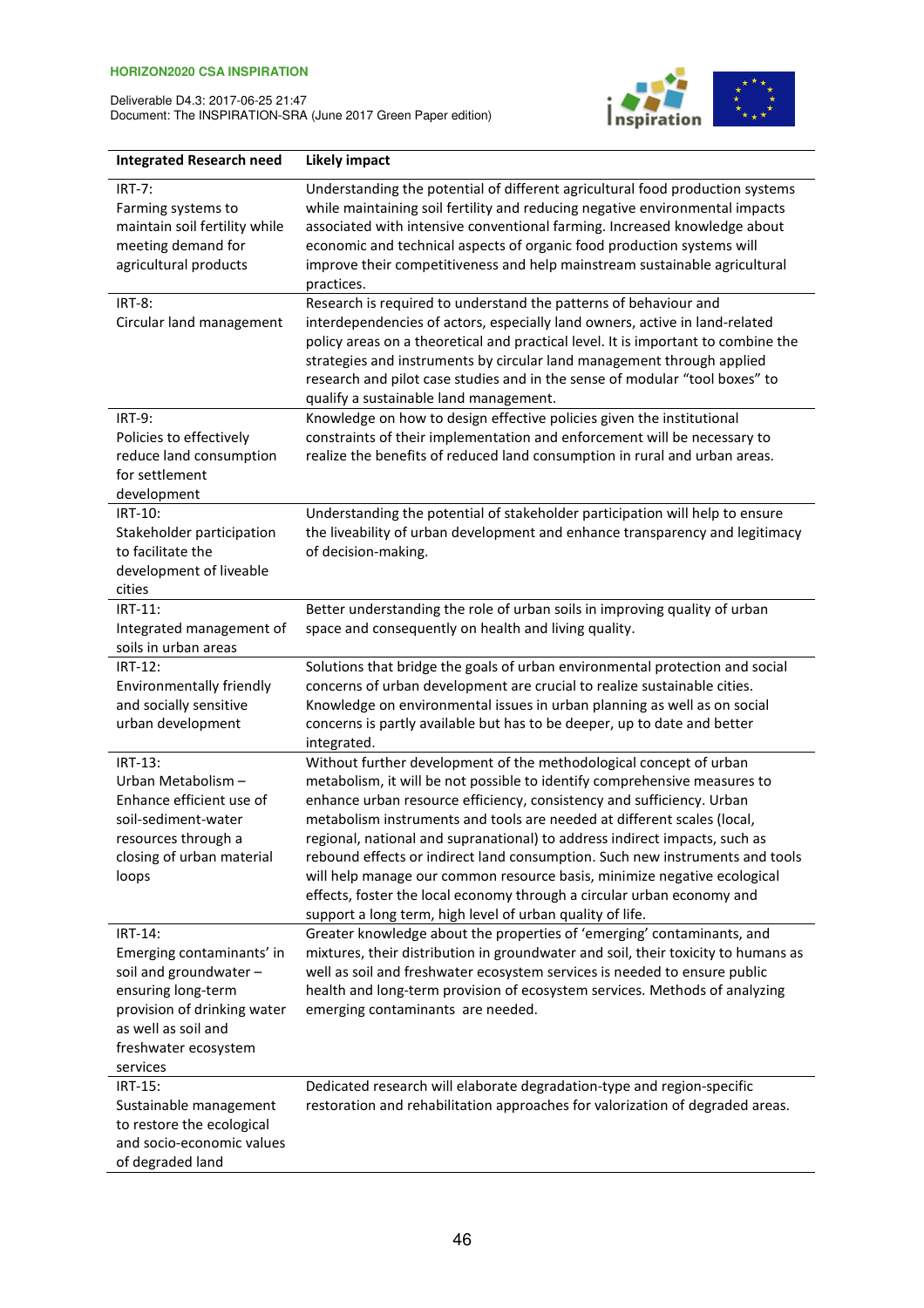

| <b>Integrated Research need</b>                                                                                                     | <b>Likely impact</b>                                                                                                                                                                                                                                                                                                                                                                                                                                                            |
|-------------------------------------------------------------------------------------------------------------------------------------|---------------------------------------------------------------------------------------------------------------------------------------------------------------------------------------------------------------------------------------------------------------------------------------------------------------------------------------------------------------------------------------------------------------------------------------------------------------------------------|
| IRT-16:<br>Innovative technologies<br>and eco-engineering 4.0:<br>Challenges for a                                                  | Improved rural and urban land use through appropriate sustainable<br>technologies, exploitation of comprehensive data collected by high-quality on-<br>and off-site sensors, and purposeful communication. Eco-engineering for the<br>design, monitoring and management of rural and urban ecosystems can                                                                                                                                                                       |
| sustainable use of<br>agricultural, forest and<br>urban landscapes and the<br>SSW system                                            | integrate human society into the natural and man-made environment.<br>Identifying what is a sustainable intensification via industrial or organic<br>agriculture and forestry will help planning and permitting.                                                                                                                                                                                                                                                                |
| $IRT-17:$<br>Climate change challenges<br>- improving preparedness<br>and response for climate<br>conditions and related<br>hazards | Spatial planning could be an instrument for coping with effects of climate<br>change, but only if we have a better understanding of climate change<br>mitigation, adaptation and counteracting negative climate phenomena.<br>Integrated strategies on soil protection and land management should help<br>reduce direct and indirect impacts from climate change. New technical and<br>operational solutions can be developed using low cost, widely available data<br>science. |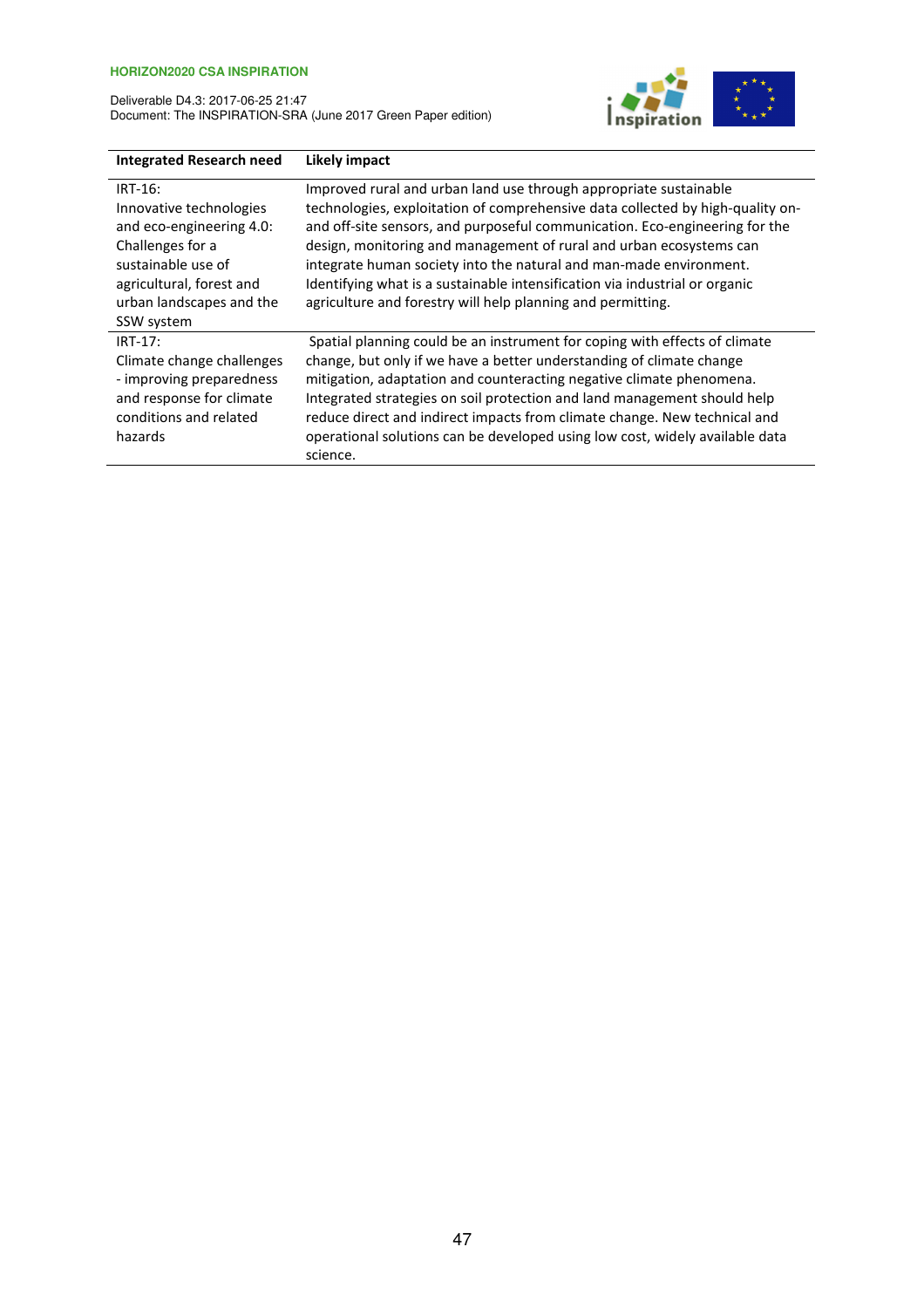

# **Research needs for: Natural Capital and Ecosystem Services Supply, Demand for Natural Capital and Ecosystem Services, Land and Land Use Management & Net Impact**

| <b>Research need</b>                                                                        | <b>Likely Impact</b>                                                                                                                                                                                                                                       |
|---------------------------------------------------------------------------------------------|------------------------------------------------------------------------------------------------------------------------------------------------------------------------------------------------------------------------------------------------------------|
| <b>Natural Capital</b>                                                                      |                                                                                                                                                                                                                                                            |
| NC1: Quantity and quality<br>of soils, health of soils,<br>soil carbon, greenhouse<br>gases | Land use conflicts may be resolved by sustainable land management concepts<br>based on natural capital and multiple ecosystem services provided by the soil-<br>sediment-water system.                                                                     |
| NC2: Biodiversity,<br>organismic and genetic<br>resources                                   | Biodiversity loss may be halted when the societal benefits of biodiversity and<br>ecosystems is quantified for different areas.                                                                                                                            |
| NC3: Water, water cycle                                                                     | The delivery of the water demanded by society will become more stable and<br>resilient to environmental and societal change, which will contribute to more<br>safe, sustainable and healthy societies.                                                     |
| NC4: Pollutant<br>degradation, filtering and<br>immobilization capacity                     | We will be able to manage the legacy of soil contamination from the past more<br>cost-effectively and sustainably, with knowledge on the natural capacity of the<br>SSW-system to detoxify contaminants.                                                   |
| NC5: Prevention of<br>erosion and mud slides,<br>natural hazards                            | This research will reduce the occurrence, duration and severity of natural<br>hazards, by developing alternative land use management strategies that will<br>increase the natural resilience to floods, fires, land subsidence, erosion and<br>landslides. |
| NC6: Geological resources                                                                   | This research will decrease the environmental and societal impact of resource<br>recovery, and protect natural capital by promoting recycling and use of<br>alternatives. It will contribute to the transition towards a circular economy.                 |
| NC7: Intrinsic values of<br>soils and landscapes                                            | Aesthetic, cultural and social values of landscapes will be preserved.                                                                                                                                                                                     |
| <b>Demand</b>                                                                               |                                                                                                                                                                                                                                                            |
| D1: The 4 F's: Food, feed,<br>fibre, (bio)fuel                                              | This research will strengthen the transition towards a circular and bio based<br>economy, by quantifying the societal demand of this transition for soil functions.                                                                                        |
| D2: Regulating Ecosystem<br>services                                                        | Assessment and mapping of soil ecosystem services are prerequisites for<br>sustainable management of natural resources, to optimize soil functions and<br>services.                                                                                        |
| D3: Urban / infrastructure<br>land                                                          | This research will contribute to land use conflict resolution, the liveability of<br>shrinking regions and villages, increased brownfield regeneration and land re-<br>use, which will help save soils for other purposes.                                 |
| D4: Water                                                                                   | Current and future water demand scenarios will enable more futureproof land<br>use decision making to ensure the delivery of sufficient and clean water for<br>future generations.                                                                         |
| D5: Geological (and fossil)<br>subsurface resources                                         | This research will decrease the environmental and societal impact of resource<br>recovery, decrease demand by promoting recycling and use of alternatives. It<br>will contribute to the transition to a circular economy.                                  |
| D6: Areas where Natural<br>hazards are prevented                                            | This research will reduce occurrence, duration and severity of natural hazards,<br>by developing alternative land use management strategies that will increase the<br>natural resilience to floods, fires, land subsidence, erosion and landslides.        |
| D7: Health and quality of<br>life (living environment)                                      | Research on the contribution of nature to health and well-being will allow for<br>better spatial design to optimize these health benefits, especially with respect to<br>vulnerable groups in deprived areas.                                              |
| Land and Land use<br>Management                                                             |                                                                                                                                                                                                                                                            |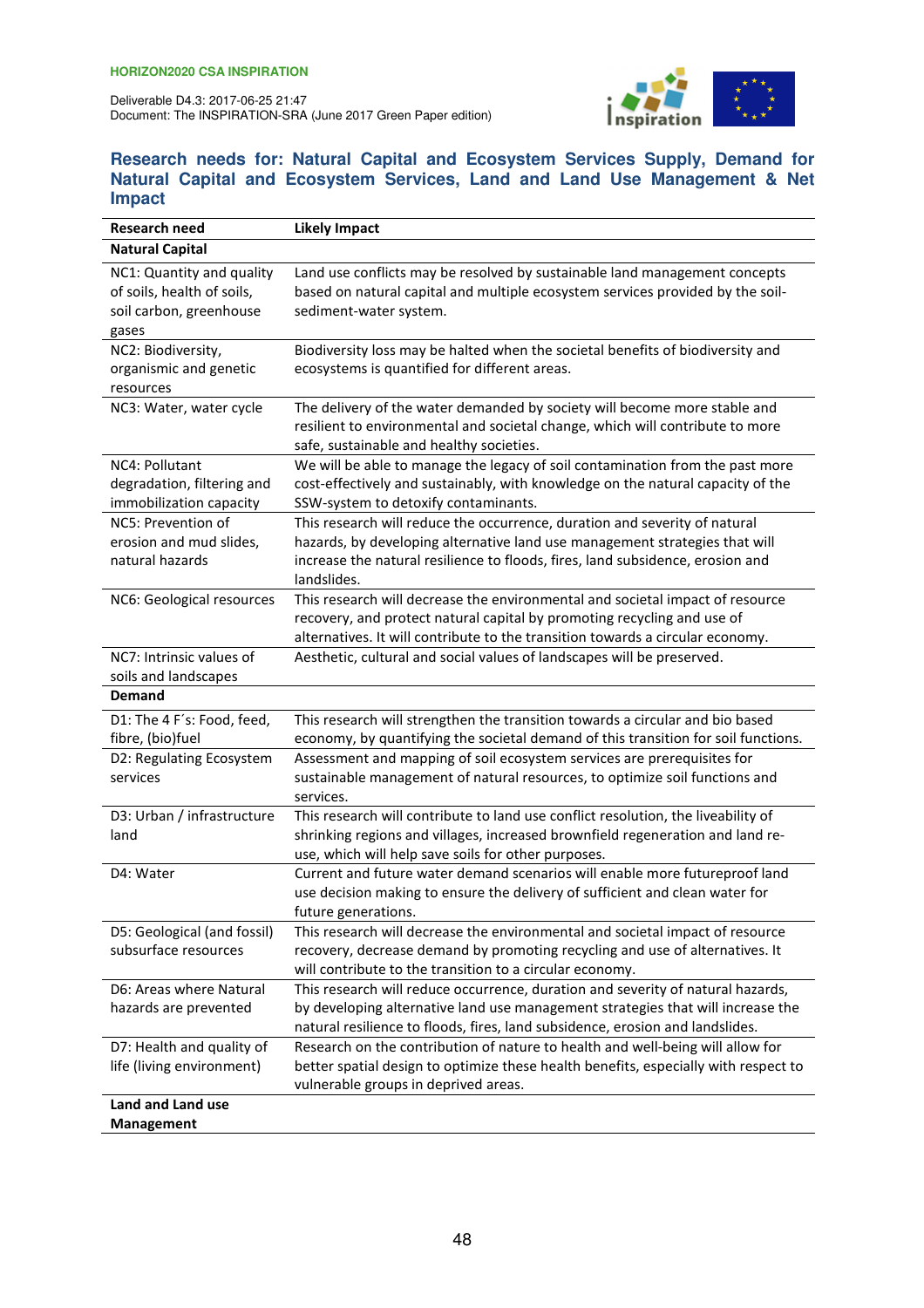

| <b>Research need</b>       | <b>Likely Impact</b>                                                              |
|----------------------------|-----------------------------------------------------------------------------------|
| LM 1:                      | Improved policies, governance structures and institutions to promote              |
| Governance, management     | sustainable land management throughout Europe.                                    |
| mechanisms, instruments    |                                                                                   |
| and policy                 |                                                                                   |
| LM 2: Climate changes      | This will enable the design of effective spatial planning and land use            |
| challenges for land        | management systems to deal with extreme weather events, (e.g. flooding,           |
| management                 | droughts) and other environmental stresses.                                       |
| LM 3: Urban Land as a      | This research will contribute to the development of healthy, safe and sustainable |
| resources (Sustainable     | cities.                                                                           |
| urban land management)     |                                                                                   |
| LM 4: Rural Land as a      | This research will contribute to maintaining and improving soil fertility, and    |
| resource (Multiple         | nutrient and pesticide management. It will support nature conservation and        |
| functionality of rural     | provide options to deal with urban sprawl and rural depopulation.                 |
| areas)                     |                                                                                   |
| <b>Net Impact</b>          |                                                                                   |
| NI 1: Developing impact    | Developing monitoring and impact assessment methodology will enable us to         |
| assessment methodology     | detect and assess emerging threats from global environmental change (such as      |
|                            | climate change), land management and pollution to human health and well-          |
|                            | being, biodiversity conservation and ecosystem service provision as well as the   |
|                            | prosperity of our economies.                                                      |
| NI 2: Understanding and    | This research will provide us with an understanding of the magnitude of the       |
| assessing impacts of       | ecological, economic and social impacts of climate change, land management        |
| drivers and management     | decisions, emerging and/or mixed pollutants, socio-economic drivers of land       |
|                            | management and land use change, and policies, planning and regulation.            |
| NI 3: Trade-off analysis & | Research on comparative assessment of land management options will support        |
| decision support           | realizing synergies and trading off conflicts between different societal demands  |
|                            | with regard to land use and land management.                                      |
| NI 4: Science-Society-     | Strengthening the science-policy-society interface will facilitate knowledge-     |
| Policy Interface           | based development and implementation of land use policies by awareness            |
|                            | raising, stakeholder involvement and policy integration.                          |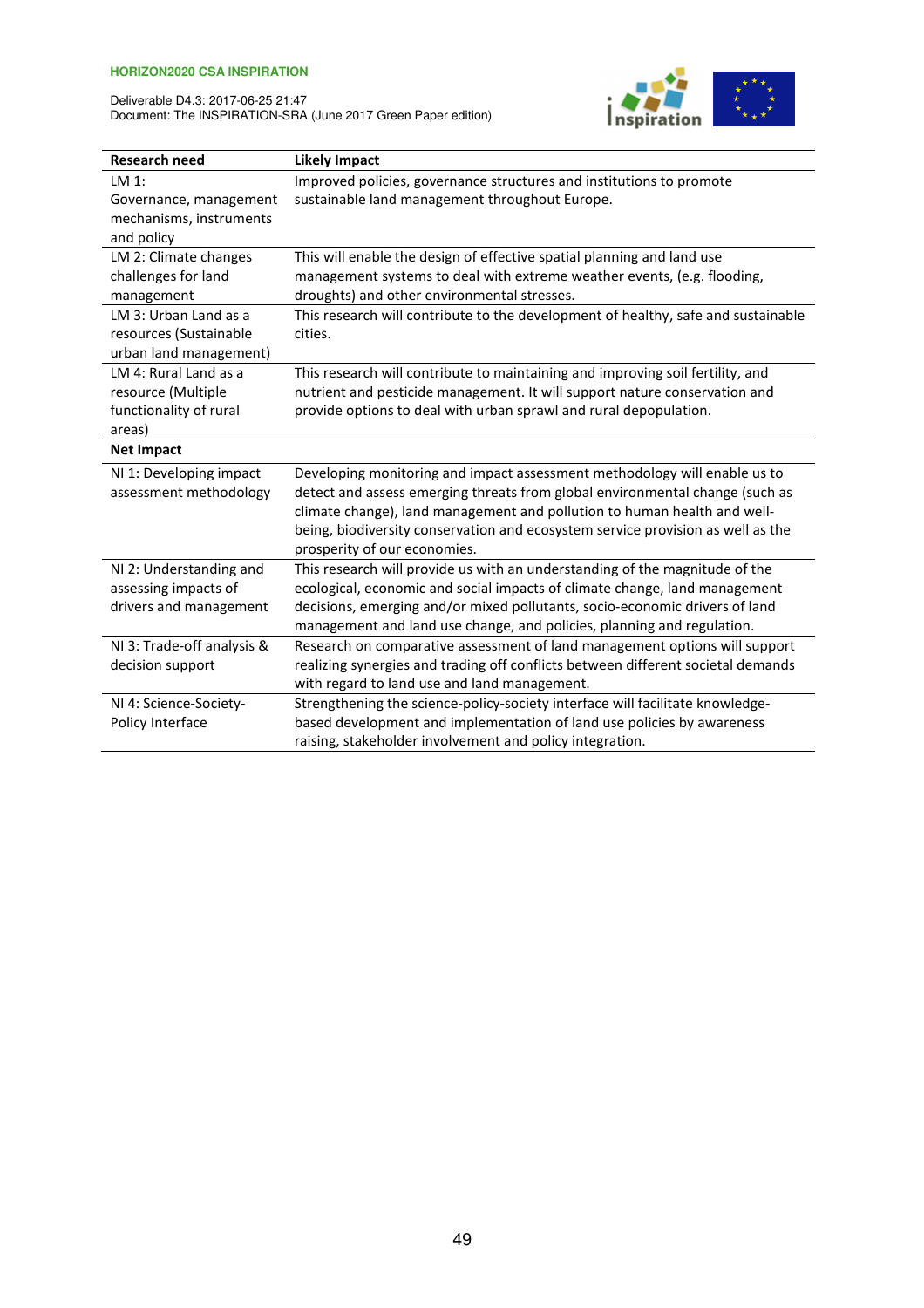Deliverable D4.3: 2017-06-25 21:47 Document: The INSPIRATION-SRA (June 2017 Green Paper edition)



# **Appendix B: Funders**

# **Significance for Funders**

| <b>Integrated Research Need</b>                                                                                                      | <b>Significance for Funders</b>                                                                                                                                                                                                                                                                                                                                                                                        |
|--------------------------------------------------------------------------------------------------------------------------------------|------------------------------------------------------------------------------------------------------------------------------------------------------------------------------------------------------------------------------------------------------------------------------------------------------------------------------------------------------------------------------------------------------------------------|
| IRT-1: Integrated<br><b>Environmental Assessment and</b><br>Soil Monitoring for Europe                                               | Investment in information on trends in soil quality and land use will enable<br>the assessment of links between demand and natural capital (ecosystem<br>services). Long term funding is needed to detect changes in the slowly<br>reacting SSW system that will act as early warning indicators to help prevent<br>harmful changes and to identify tipping points that land use management<br>actions can help avoid. |
| IRT-2: Recognizing the values of<br>ecosystem services in land use<br>decisions                                                      | For ecosystem services to be adequately accounted for in decision making,<br>an agreed means is needed for valuing the benefits that nature provides and<br>comparing their worth with other services. Investment in this topic will help<br>advance the appropriate consideration given to ecosystem services in land<br>use management and decision making.                                                          |
| IRT-3: From indicators to<br>implementation: Integrated<br>tools for a holistic assessment<br>of agricultural and forest land<br>use | Investing in the development of non-parametric or monetised tools to help<br>an objective assessment of alternative agricultural or forestry uses will help<br>achieve transparency and widespread agreement with rural land use<br>allocation decisions.                                                                                                                                                              |
| IRT-4: Bio-Economy -<br>unleashing the potentials while<br>sustaining soils                                                          | The bioeconomy has an essential role to play in a transition to a post-fossil<br>world. Investing in research to establish the limits of the natural soil system<br>will help ensure the bioeconomy stays within these limits thereby sustaining<br>bioeconomic production and soil functions versus alternative user demands.                                                                                         |
| IRT-5: Integrated scenarios for<br>the Land-Soil-Water-Food<br>nexus under societal pressures<br>and challenges                      | Investing in predictive models of alternative scenarios will deliver improved<br>points of reference and baselines as a basis for decision making. It will enable<br>better framing of systemic analyses and modeling. These improvements will<br>contribute to deriving land management recommendations that enable<br>achieving land degradation neutrality.                                                         |
| IRT-6: Indicators for assessing<br>the efficiency of the Soil-<br>Sediment-Water-Energy nexus<br>of resources                        | Improved accounting of the joint exploitation of the soil-sediment-water<br>system and energy services will contribute to preservation of scarce<br>resources and sustainable production of biomass as a renewable resource.                                                                                                                                                                                           |
| IRT-7: Farming systems to<br>maintain soil fertility while<br>meeting demand for<br>agricultural products                            | The business case for agricultural production alternatives to conventional<br>farming systems needs to be made in order to contribute to food security<br>while protecting soil fertility, reducing negative environmental impacts and<br>decreasing externalities to other societal demands such as biodiversity<br>conservation or drinking water supply.                                                            |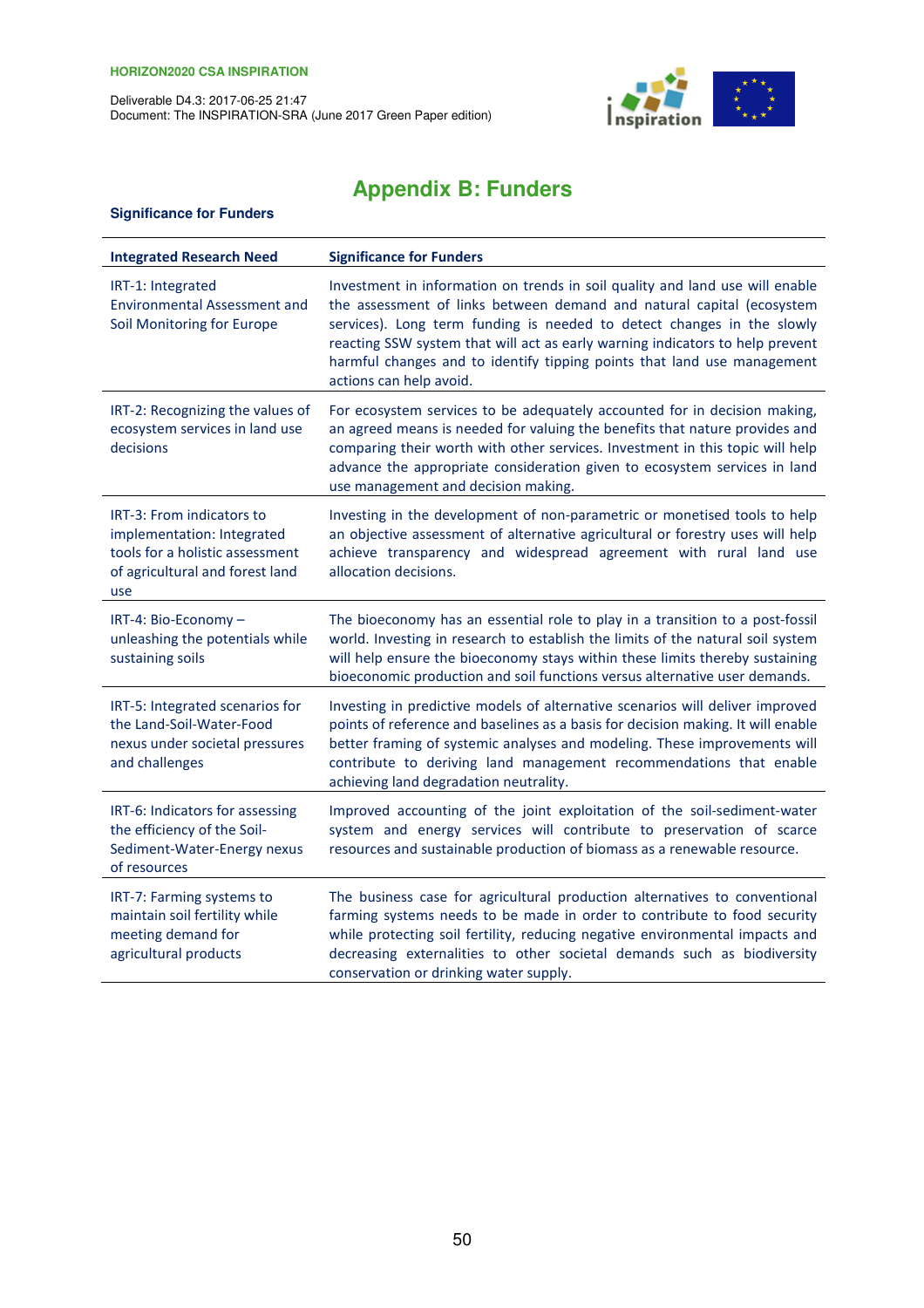| Deliverable D4.3: 2017-06-25 21:47                            |
|---------------------------------------------------------------|
| Document: The INSPIRATION-SRA (June 2017 Green Paper edition) |



| IRT-8: Circular land<br>management                                                                                                                                      | Land is nonrenewable but non destructible resource. Managing urbanisation,<br>reducing sprawl and intensifying reliance on public services will both protect<br>undeveloped land and reduce environmental impacts from low population<br>densities.                                                                                                                                                               |
|-------------------------------------------------------------------------------------------------------------------------------------------------------------------------|-------------------------------------------------------------------------------------------------------------------------------------------------------------------------------------------------------------------------------------------------------------------------------------------------------------------------------------------------------------------------------------------------------------------|
| IRT-9: Policies to effectively<br>reduce land consumption for<br>settlement development                                                                                 | Increased understanding of what drives land consumption and how to<br>address these drivers. Creation of effective policy interventions in property<br>markets and settlement development. Reduced land consumption by<br>improved policies on spatial planning and land development.                                                                                                                             |
| IRT-10: Stakeholder<br>participation to facilitate the<br>development of liveable cities                                                                                | Funding more refined understanding of the role of citizens in making<br>decisions is needed to overcome NIMBYism and ensure evidence based<br>decisions.                                                                                                                                                                                                                                                          |
| IRT-11: Integrated management<br>of soils in urban areas                                                                                                                | Urban soils are an under-appreciated resource that are able to offer multiple<br>functions. Funding this research will enable more sophisticated management<br>and use of urban soils, including for urban agriculture and gardening with the<br>associated social, health and economic benefits.                                                                                                                 |
| IRT-12: Environmentally<br>friendly and socially sensitive<br>urban development                                                                                         | Deeper understanding of alternative changes to urban systems will improve<br>urban planning and neighbourhood planning that help satisfying societal<br>needs without unnecessary environmental impacts as well as tempering<br>societal expectations. Research will help to answer which services are<br>needed and to which extent, to provide citizens with quality of life while<br>protection urban ecology. |
| IRT-13: Urban Metabolism -<br>Enhance efficient use of soil-<br>sediment-water resources<br>through a closing of urban<br>material loops                                | This is an innovative philosophical lens through which to consider the<br>complex challenges of urban resources management. Investing in this area<br>promises potentially paradigm shifting approaches towards more systemic<br>urban decision making, which is more economic, limiting ecological impacts<br>while maintaining well-being and health requirements.                                              |
| IRT-14: Emerging contaminants<br>in soil and groundwater -<br>ensuring long-term provision of<br>drinking water as well as soil<br>and freshwater ecosystem<br>services | Agreed ways of detecting, analysing, monitoring, risk assessing and where<br>necessary remediating emerging contaminants will ensure adequate<br>measures are taken.                                                                                                                                                                                                                                              |
| IRT-15: Sustainable<br>management to restore the<br>ecological and socio-economic<br>values of degraded land                                                            | Ensuring the level of good practice is raised across Europe will contribute to<br>reducing net land consumption and to transitioning to a circular land use<br>economy. Land will not be discarded or be underused as a result of past<br>chemical or physical degradation.                                                                                                                                       |
| IRT-16: Innovative technologies<br>and eco-engineering 4.0:<br>Challenges for a sustainable use<br>of agricultural, forest and urban<br>landscapes and the SSW system   | Exploiting modern data capture, transfer and analysis technologies will<br>improve land management practices and permitting and allow a more nature<br>based approach to industrial and organic methods of farming and forestry.                                                                                                                                                                                  |
| IRT-17: Climate change<br>challenges - improving<br>preparedness and response for<br>climate conditions and related<br>hazards                                          | Improved understanding of the effectiveness of land management and<br>spatial planning on climate change adaptation and mitigation will improve<br>efficiency and contribute to a circular land use economy. New economic<br>opportunities are afforded by deploying existing information technology to<br>delivering a better understanding of the effects of climate change on land at<br>the local scale.      |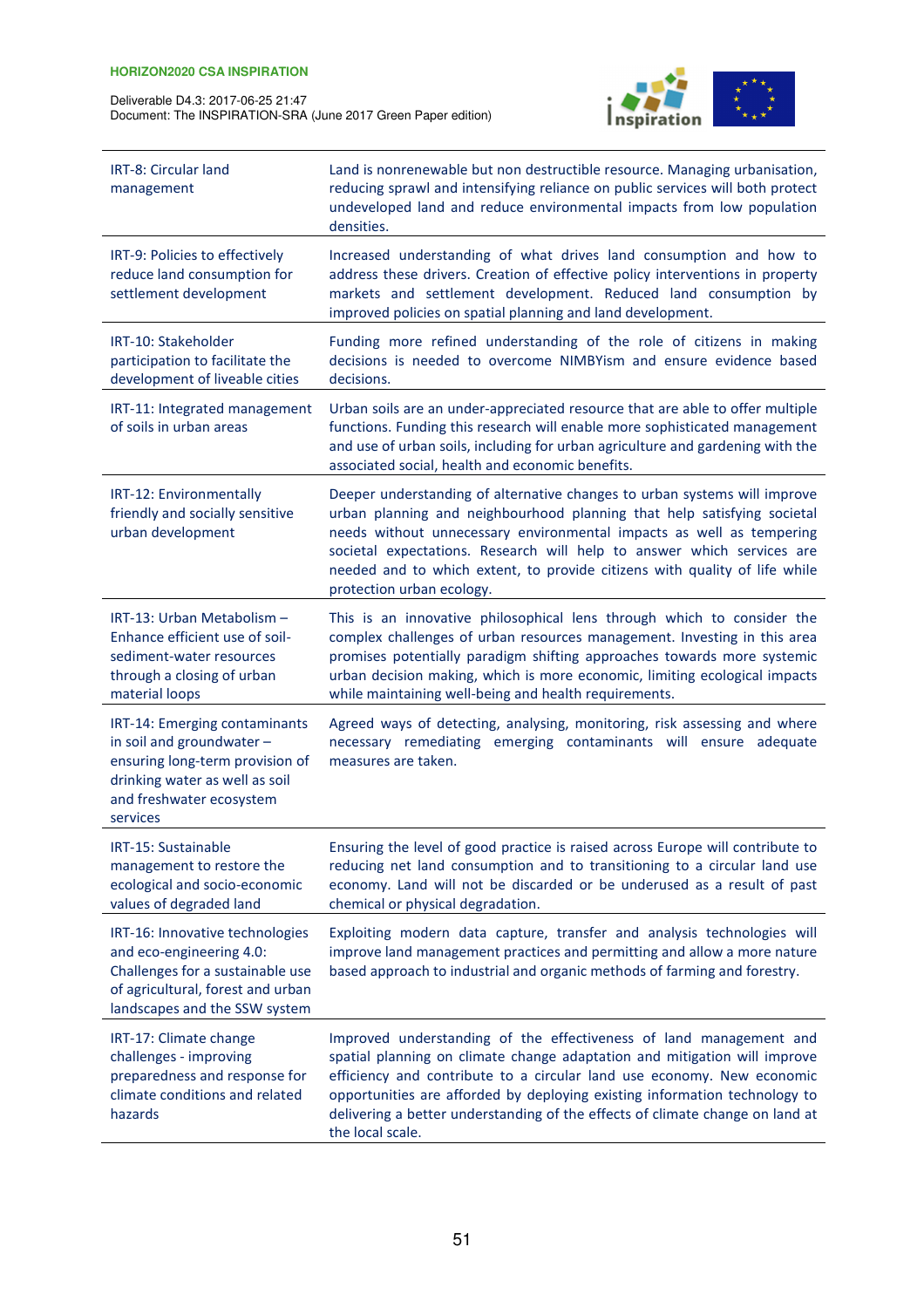

| <b>Research need</b>                                                                     | <b>Significance for funders</b>                                                                                                                                                                                                                                                                                                                                                                                                                            |
|------------------------------------------------------------------------------------------|------------------------------------------------------------------------------------------------------------------------------------------------------------------------------------------------------------------------------------------------------------------------------------------------------------------------------------------------------------------------------------------------------------------------------------------------------------|
| <b>Natural Capital</b>                                                                   |                                                                                                                                                                                                                                                                                                                                                                                                                                                            |
| NC1: Quantity and quality of<br>soils, health of soils, soil<br>carbon, greenhouse gases | Investing in research on the capacity of soils to deliver multiple ecosystem<br>services to society simultaneously, will open new windows of opportunity<br>towards design and application of sustainable land use and land management<br>concepts. Innovative concepts will address demands from agriculture, forestry,<br>urbanisation and industry in an integrated perspective.                                                                        |
| NC2: Biodiversity, organismic<br>and genetic resources                                   | Budget devoted to research on soil biodiversity will contribute to our capacity to<br>maintain stability and resilience of ecosystems, which is essential to maintain life<br>on earth as we know it. This is of particular relevance for climate change<br>resilience, resource depletion, biodiversity loss, agricultural productivity to feed<br>greening the economy, as captured in the sustainable<br>the world, and<br>development goals of the UN. |
| NC3: Water, water cycle                                                                  | Funding research on the dynamics of the soil-water-sediment system and how to<br>manage the water cycle as influenced by land use, land use changes and climate,<br>will contribute to securing the delivery of sufficient and clean water to meet<br>societal water demands.                                                                                                                                                                              |
| NC4: Pollutant degradation,<br>filtering and immobilization<br>capacity                  | Dedicating research funding to increase our knowledge on the capacity of the<br>soil-water-sediment system to degrade, filter and immobilize pollutants, will<br>allow society to profit more from this outstanding ecosystem service to improve<br>quality of life.                                                                                                                                                                                       |
| NC5: Prevention of erosion and<br>mud slides, natural hazards                            | Funders of research on how healthy soils with an adequate plant and tree cover<br>contribute to stability to prevent erosion, landslides and avalanches, will<br>experience return on investment in cost-effective, and more sustainable<br>protection to these natural hazards.                                                                                                                                                                           |
| NC6: Geological resources                                                                | Funding research on the natural capital that geological resources represent, will<br>illustrate their societal value beyond the current economic valuation and will<br>contribute to a more sustainable excavation, reduction of use of primary<br>resources and an increased use of secondary resources, leading to preservation<br>of landscapes and resources for the benefit of future generations.                                                    |
| NC7: Intrinsic values of soils<br>and landscapes                                         | Investing in valuing intrinsic soil and landscape valuation, will increase landscape<br>preservation and restauration, tourism and recreation revenues, and stimulates<br>innovative business models to finance urban and rural development.                                                                                                                                                                                                               |
| Demand                                                                                   |                                                                                                                                                                                                                                                                                                                                                                                                                                                            |
| D1: The 4 F's: Food, feed, fibre,<br>(bio)fuel                                           | Funding research on this topic will contribute to the transition towards a bio<br>based and circular economy. This may include new business opportunities and<br>technological challenges, reduction of society's dependency on fossil resources<br>from politically unstable countries, climate change mitigation and adaptation,<br>and multiple public benefits such as the reduction of poverty and hunger.                                            |
| D2: Regulating Ecosystem<br>services                                                     | Funding mapping and assessment of ecosystem services will add to the<br>balancing of demand and supply of soil functions and services associated with<br>urban, industrial, natural and agroproduction ecosystems.                                                                                                                                                                                                                                         |
| D3: Urban / infrastructure land                                                          | This research topic addresses the challenges of cities to create a healthy and<br>prosperous living environment for their citizens, balancing the needs of all<br>stakeholders. By funding this research, the social, economic and environmental<br>quality of cities will increase.                                                                                                                                                                       |
| D4: Water                                                                                | Funding research on the dynamics of the soil-water-sediment system and how to                                                                                                                                                                                                                                                                                                                                                                              |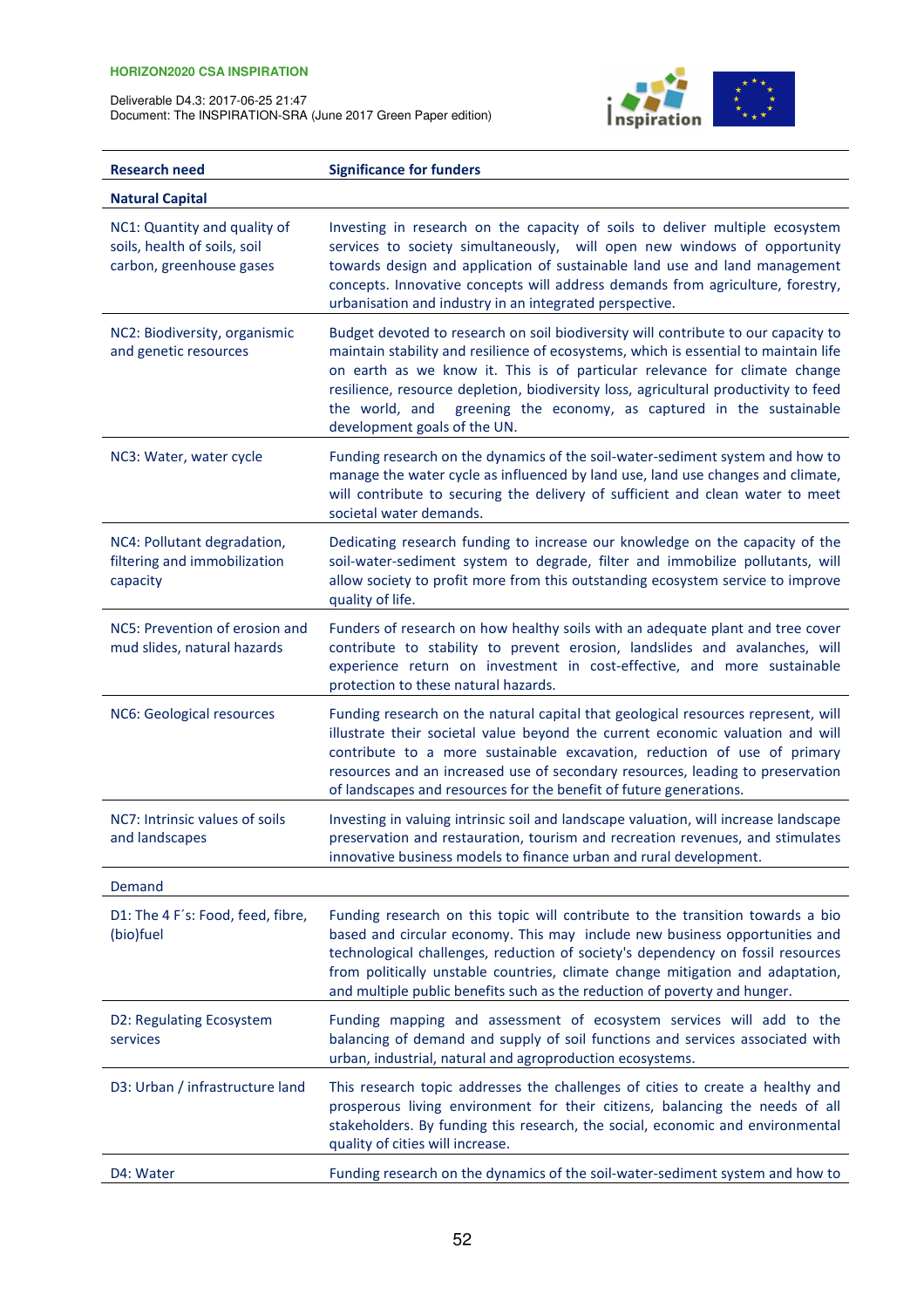| Deliverable D4.3: 2017-06-25 21:47                            |
|---------------------------------------------------------------|
| Document: The INSPIRATION-SRA (June 2017 Green Paper edition) |



|                                                                                    | manage this as influenced by land use, land use changes and climate, will<br>contribute to securing the delivery of sufficient and clean water to meet societal<br>water demands.                                                                                                                                                                                                                                                                                                                                                                                                                                |
|------------------------------------------------------------------------------------|------------------------------------------------------------------------------------------------------------------------------------------------------------------------------------------------------------------------------------------------------------------------------------------------------------------------------------------------------------------------------------------------------------------------------------------------------------------------------------------------------------------------------------------------------------------------------------------------------------------|
| D5: Geological (and fossil)<br>subsurface resources                                | Funding research on the current and future demand for geological resources and<br>the consequences of their extraction to ecosystem services of land and soil, will<br>provide new insights and opportunities for the transition towards a circular<br>economy, aiming at reduction, reuse and recycling of materials.                                                                                                                                                                                                                                                                                           |
| D6: Areas where Natural<br>hazards are prevented                                   | Investing in research on land demands to prevent natural hazards will contribute<br>to risk reduction and increased safety to natural hazards such as floods, forest<br>disasters, forest fires, geodynamic hazards and erosion.                                                                                                                                                                                                                                                                                                                                                                                 |
| D7: Health and quality of life<br>(living environment)                             | Dedicating resources to research on the societal demand for health benefits<br>provided by nature and nature-based solutions, will reveal novel insights in the<br>need and desire of people to live close to green spaces to increase their<br>wellbeing. It will create knowledge on innovative land use planning from a health<br>perspective.                                                                                                                                                                                                                                                                |
| <b>Land and Land use</b><br><b>Management</b>                                      |                                                                                                                                                                                                                                                                                                                                                                                                                                                                                                                                                                                                                  |
| LM 1:<br>Governance, management<br>mechanisms, instruments and<br>policy           | Funding research on governance will generate improved understanding of<br>effective governance structures that address the challenges of sustainable land<br>management. Research on innovative financing instruments (incentives, co-<br>financing, combinations or modifications of existing instruments) will enable<br>better spatial planning and land management. Open labs enable demonstrations<br>of innovative solutions.                                                                                                                                                                              |
| LM 2: Climate changes<br>challenges for land<br>management                         | Investing in research on land management to generate solutions to climate<br>change challenges will contribute to improved climate resilience in natural, semi-<br>natural, rural, and urban areas. Nature-based solutions will provide innovation<br>and market opportunities.                                                                                                                                                                                                                                                                                                                                  |
| LM 3: Land as a resources in<br>urban areas (Sustainable urban<br>land management) | Investing in research sustainable urban land management will contribute to the<br>success of innovative urban policies such as compact cities, smart cities, healthy<br>urban living, as promoted by the EU Urban Agenda and many other national and<br>regional initiatives towards                                                                                                                                                                                                                                                                                                                             |
| LM 4: Land as a resources in<br>rural areas (multifunctionality<br>of rural areas) | Funding research on sustainable rural land management will contribute to the<br>further development of sustainable agriculture, preservation of nature and<br>biodiversity, and the creation of attractive villages and cultural landscapes.                                                                                                                                                                                                                                                                                                                                                                     |
| <b>Net Impact</b>                                                                  |                                                                                                                                                                                                                                                                                                                                                                                                                                                                                                                                                                                                                  |
| NI 1: Developing impact<br>assessment methodology                                  | Funding research on developing impact assessment methodology will enhance<br>society's ability to identify, measure and assess risks from global environmental<br>change, emerging contaminants and land use management, including the role of<br>existing policies and regulations. It will also support better utilization of existing<br>data by research on procedures for data management and exchange. Ultimately,<br>as potential risks become more visible and understood, research in this theme<br>will increase transparency of decision making with regard to regulating land use<br>and management. |
| NI 2: Understanding and<br>assessing impacts of drivers and<br>management          | Investments in research on assessing the impacts of drivers of environmental<br>change will generate a better understanding of the magnitude of ecologic,<br>economic and social impacts of climate change, land use and land management<br>at different spatial as well as temporal scales. This will provide critical input for<br>establishing novel and innovative alternatives for land use and land<br>management that better balance the interests of all stakeholders.                                                                                                                                   |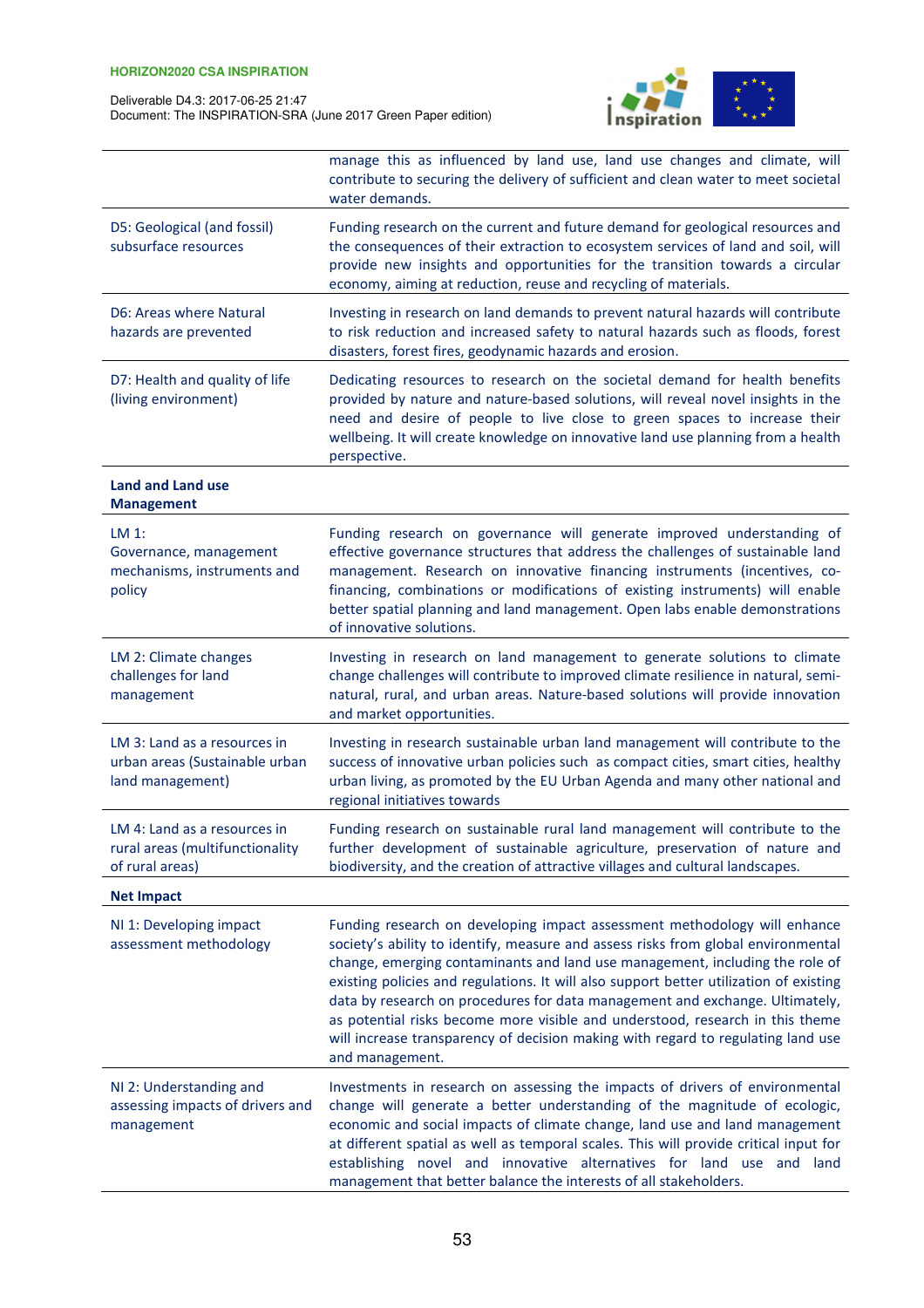

| NI 3: Trade-off analysis &<br>decision support   | Funding research on trade-offs and synergies between societal goals will enable<br>decision-makers to develop land use options that deliver progress on multiple<br>goals simultaneously, in an integrated and coordinated way, thus recognizing<br>that these goals are intertwined and cannot be addressed separately without<br>adverse effects on other equally relevant goals. Such research will help creating<br>windows of opportunity for sustainable economic and social development. |
|--------------------------------------------------|-------------------------------------------------------------------------------------------------------------------------------------------------------------------------------------------------------------------------------------------------------------------------------------------------------------------------------------------------------------------------------------------------------------------------------------------------------------------------------------------------|
| NI 4: Science-Society-Policy<br><b>Interface</b> | Investing in research of the science-society-policy interface will contribute to<br>improved land use policies and decision making processes by awareness raising,<br>citizen empowerment, stakeholder involvement and knowledge-based policy<br>integration. By enhancing transparency and inclusiveness of the decision-making<br>process it ultimately contribute to better acceptance of policy measures and will<br>ease their implementation and enforcement.                             |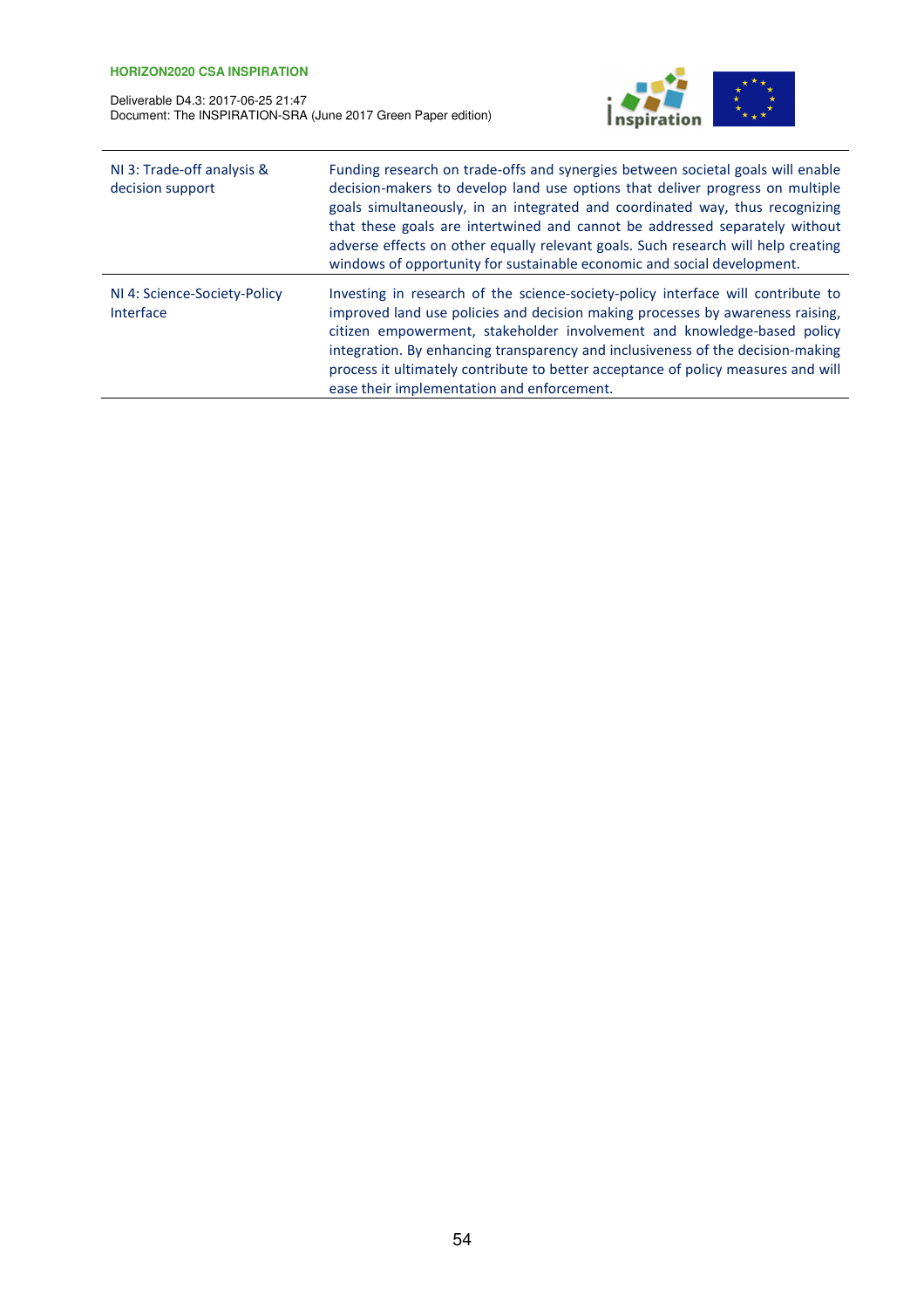**Significance for end users**

Deliverable D4.3: 2017-06-25 21:47 Document: The INSPIRATION-SRA (June 2017 Green Paper edition)



# **Appendix C: End users**

| <b>Integrated Research Need</b>                                                                                                      | <b>Significance for end users</b>                                                                                                                                                                                                                                                                                                                                                                                                                                                              |
|--------------------------------------------------------------------------------------------------------------------------------------|------------------------------------------------------------------------------------------------------------------------------------------------------------------------------------------------------------------------------------------------------------------------------------------------------------------------------------------------------------------------------------------------------------------------------------------------------------------------------------------------|
| IRT-1: Integrated<br><b>Environmental Assessment</b><br>and Soil Monitoring for<br><b>Europe</b>                                     | Soil quality and quantity is essential for delivering food, clean water, climate<br>regulation, health benefits and many other ecosystem services. Data and<br>monitoring are the basis for raining awareness on the societal relevance of<br>good soil quality and land quantity. Monitoring identifies changes and will help<br>avoid soil degradation, which is a root cause of land abandonment, states<br>suffering war and land use conflicts, refugees and depopulation of rural areas. |
| IRT-2: Recognizing the<br>values of ecosystem<br>services in land use<br>decisions                                                   | Research in this area will facilitate an improved recognition of the values<br>people hold for nature and its services in decision-making at different levels.<br>This will strengthen often overlooked long-term public benefits of land use. It<br>will also help reducing impacts of business activities, setting the scene for new<br>markets and the design of public incentives and regulation.                                                                                          |
| IRT-3: From indicators to<br>implementation: Integrated<br>tools for a holistic<br>assessment of agricultural<br>and forest land use | Land owners, environmentalists, policy makers, regulators will benefit by<br>having a common basis on which to compare alternative land uses.                                                                                                                                                                                                                                                                                                                                                  |
| IRT-4: Bio-Economy -<br>unleashing the potentials<br>while sustaining soils                                                          | Operators and regulators of bioeconomic production will be able to<br>understand and ensure natural limits are observed. They will be aware of the<br>capacity of the soil to deliver output, to a level that safeguards the provision of<br>other ecosystem services. Research on this topic will deliver investment<br>strategies, governance and business models, and approaches for their systemic<br>integration in land use planning.                                                    |
| IRT-5: Integrated scenarios<br>for the Land-Soil-Water-<br>Food nexus under societal<br>pressures and challenges                     | Land owners will be able to evaluate the impact of alternative courses of<br>action on achieving land degradation neutrality, preserving the value of their<br>land assets. Regulators will be better placed to ensure land degradation<br>neutrality is being achieved and maintained. Scenarios may result in improved<br>spatial planning and soil management.                                                                                                                              |
| IRT-6: Indicators for<br>assessing the efficiency of<br>the Soil-Sediment-Water-<br>Energy nexus of resources                        | Improved understanding of the value of the SSW nexus and energy in the<br>global economy to drive investment and regulatory decisions.                                                                                                                                                                                                                                                                                                                                                         |
| IRT-7: Farming systems to<br>maintain soil fertility while<br>meeting demand for<br>agricultural products                            | Agri-industry will benefit in the long term by ways of contributing to food<br>security while protecting soil fertility and avoiding environmental externalities<br>of intensive agriculture. This will improve its environmental performance,<br>profitability and the extent of its social license to operate.                                                                                                                                                                               |
| IRT-8: Circular land<br>management                                                                                                   | Pragmatic regulation that encourages circular land use involving continuous<br>renovation of settlement structures and reusing or redeveloping abandoned,<br>derelict and under-used land and that prohibits consumption of fertile soil and<br>valuable landscape.                                                                                                                                                                                                                            |
| IRT-9: Policies to effectively<br>reduce land consumption<br>for settlement development                                              | End users will benefit from more consistent implementation of fit for purpose<br>land use policies.                                                                                                                                                                                                                                                                                                                                                                                            |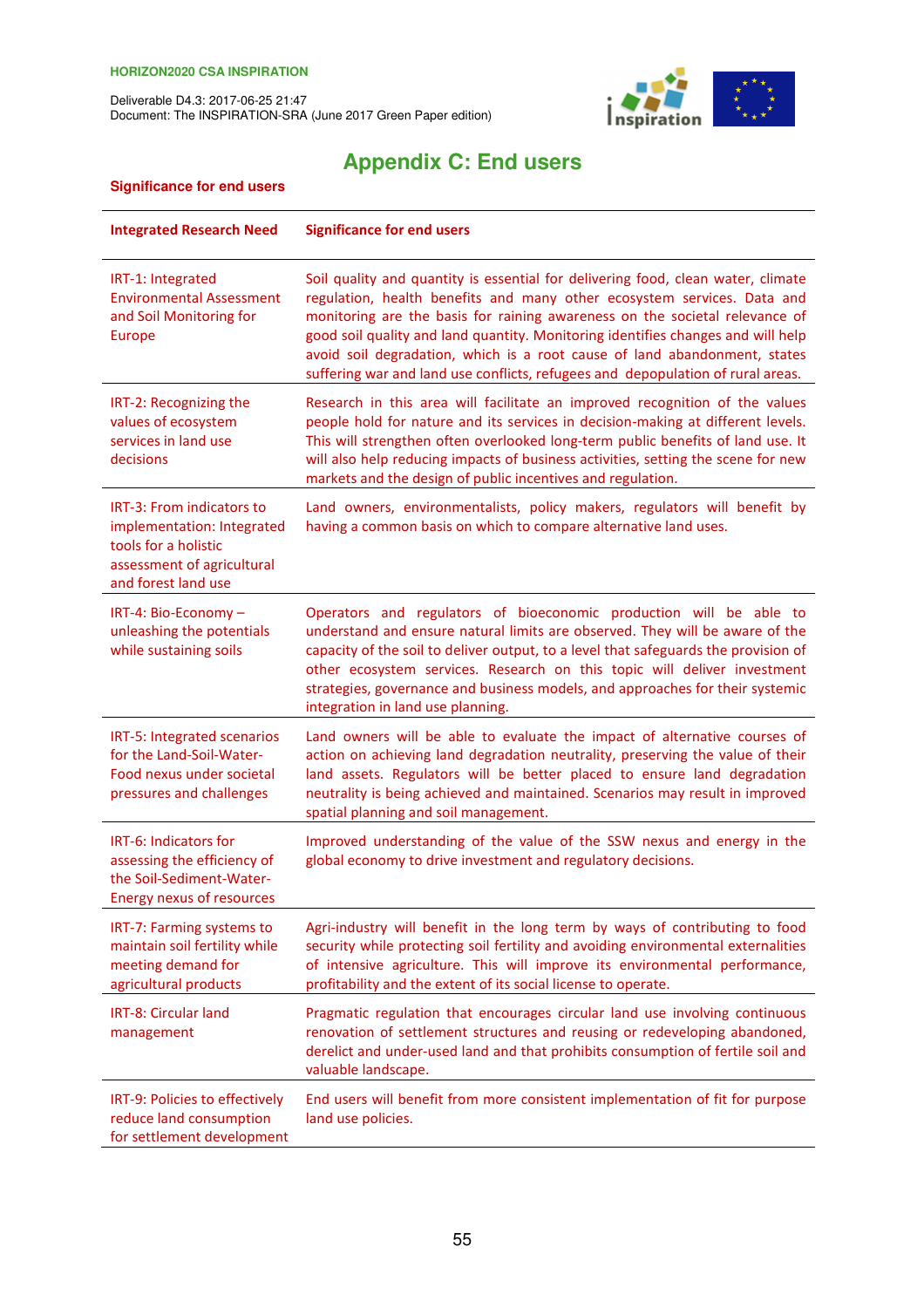

| <b>Integrated Research Need</b>                                                                                                                                              | <b>Significance for end users</b>                                                                                                                                                                                                                                                                                                                                                                                                                                                                        |
|------------------------------------------------------------------------------------------------------------------------------------------------------------------------------|----------------------------------------------------------------------------------------------------------------------------------------------------------------------------------------------------------------------------------------------------------------------------------------------------------------------------------------------------------------------------------------------------------------------------------------------------------------------------------------------------------|
| IRT-10: Stakeholder<br>participation to facilitate<br>the development of liveable<br>cities                                                                                  | Developers and businesses as well as governments and administrations will<br>appreciate informed and objective involvement of citizens to enhance<br>transparency and legitimacy of decision-making and urban development.                                                                                                                                                                                                                                                                               |
| IRT-11: Integrated<br>management of soils in<br>urban areas                                                                                                                  | Land owners and local government will have a better understanding of the<br>potential of urban soils that they can make use of.                                                                                                                                                                                                                                                                                                                                                                          |
| IRT-12: Environmentally<br>friendly and socially<br>sensitive urban<br>development                                                                                           | Developers and land owners, regulators and planners will be able to make<br>more informed decisions that will help achieve their individual objectives<br>without unforeseen or externalised environmental damage. These end users<br>will be provided with hands-on tools that answer which services are needed to<br>which extent in order to provide citizens with quality of life while protecting<br>urban ecological conditions. Costs for health care and environmental justice<br>will decrease. |
| IRT-13: Urban Metabolism -<br>Enhance efficient use of<br>soil-sediment-water<br>resources through a closing<br>of urban material loops                                      | Land owners, developers and regulators will have a more sophisticated basis<br>on how to make plans and decisions on optimal urban land use. Practical<br>strategies, tools and instruments will be developed to enhance urban resource<br>efficiency, consistency and sufficiency that will minimize direct and indirect<br>negative environmental impacts of urban development. New local green jobs<br>will be created.                                                                               |
| IRT-14: Emerging<br>contaminants' in soil and<br>groundwater - ensuring<br>long-term provision of<br>drinking water as well as<br>soil and freshwater<br>ecosystem services  | Land owners and developers will benefit from being able to demonstrate their<br>land is safe for use. Users of emerging contaminants will have a consistent<br>basis for managing their liabilities. Regulators will have a consistent basis from<br>which to implement environmental and human health protection legislation.                                                                                                                                                                           |
| IRT-15: Sustainable<br>management to restore the<br>ecological and socio-<br>economic values of<br>degraded land                                                             | A targeted array of ways to improve degraded land will restore the value of<br>land and reduce pressure to develop on agricultural land.                                                                                                                                                                                                                                                                                                                                                                 |
| IRT-16: Innovative<br>technologies and eco-<br>engineering 4.0: Challenges<br>for a sustainable use of<br>agricultural, forest and<br>urban landscapes and the<br>SSW system | Using modern information technology will deliver a more consistent approach<br>to land management practice and regulation reducing unnecessary costs and<br>avoiding land degradation that compromises ecosystem services. It will also<br>involve an increase in new local green jobs.                                                                                                                                                                                                                  |
| IRT-17: Climate change<br>challenges - improving<br>preparedness and response<br>for climate conditions and<br>related hazards                                               | The value of land that is managed to be resilient to climate change will last or<br>even increase. Insurance costs will decrease.                                                                                                                                                                                                                                                                                                                                                                        |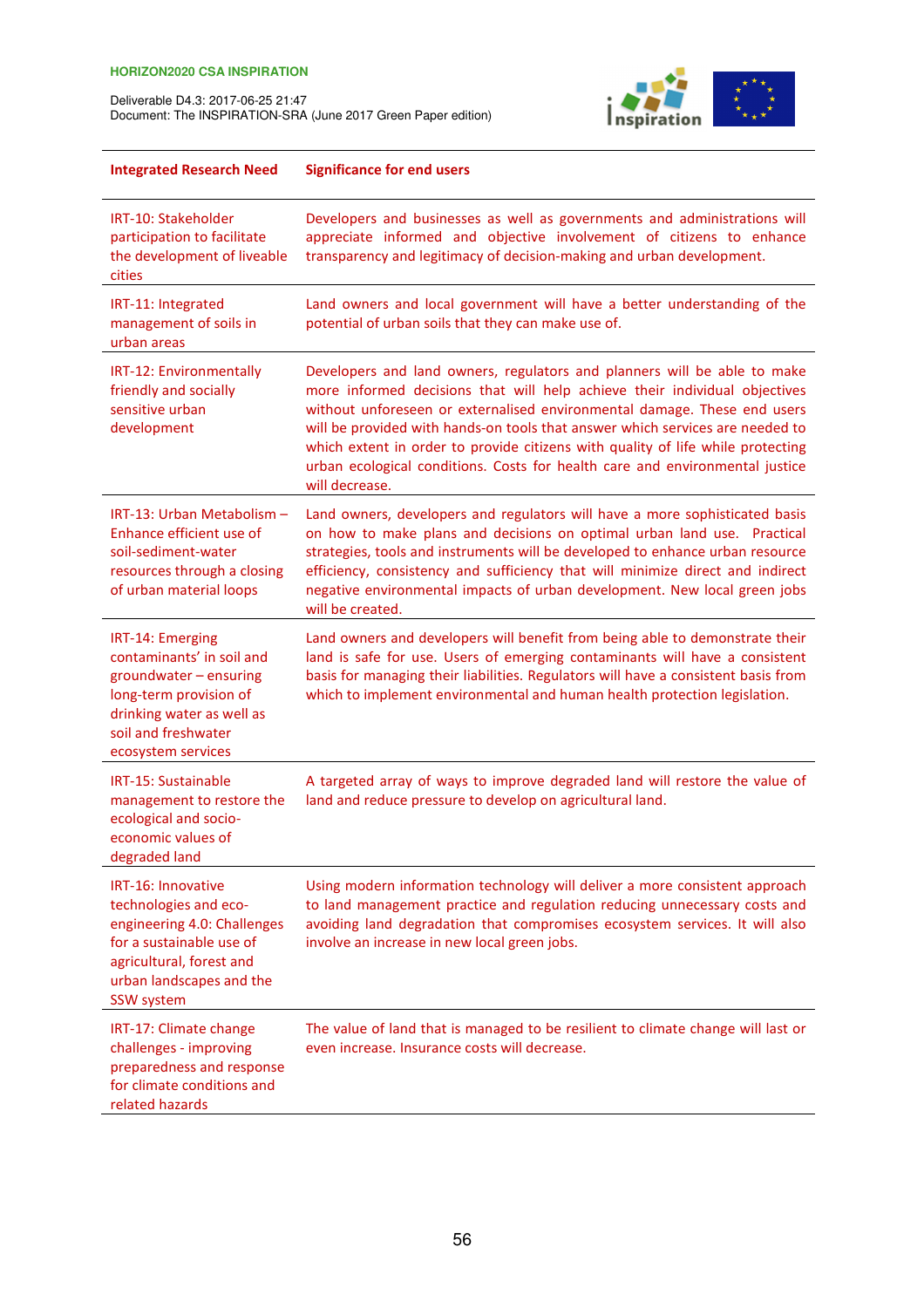| Deliverable D4.3: 2017-06-25 21:47                            |
|---------------------------------------------------------------|
| Document: The INSPIRATION-SRA (June 2017 Green Paper edition) |



| <b>Research need</b>                                                                     | <b>Significance for end users</b>                                                                                                                                                                                                                                                                                                                               |
|------------------------------------------------------------------------------------------|-----------------------------------------------------------------------------------------------------------------------------------------------------------------------------------------------------------------------------------------------------------------------------------------------------------------------------------------------------------------|
| <b>Natural Capital</b>                                                                   |                                                                                                                                                                                                                                                                                                                                                                 |
| NC1: Quantity and quality of<br>soils, health of soils, soil<br>carbon, greenhouse gases | Knowledge on soil quantity, soil quality and soil health will improve land<br>use decisions to the benefit of all stakeholders. It will reduce land use<br>conflicts, and will promote sustainable soil and land use.                                                                                                                                           |
| NC2: Biodiversity, organismic<br>and genetic resources                                   | Knowledge on soil biodiversity will contribute to sustaining different<br>natural habitats as well as man-made landscapes (diversity of ecosystems),<br>future plant breeding (diversity of genes), may reveal new antibiotics<br>(diversity of organisms), and enhance ecosystem stability (diversity of<br>functions).                                        |
| NC3: Water, water cycle                                                                  | End users of water will benefit from research on the consequences of land<br>management on the delivery of water to meet societal demands, since it<br>will contribute to a stable and continuous delivery of sufficient and clean<br>water to all stakeholders in society.                                                                                     |
| NC4: Pollutant degradation,<br>filtering and immobilization<br>capacity                  | End users will profit from research on the detoxification potential of<br>nature, since it will allow stakeholders to assess actual risks of<br>environmental pollution, to improve remediation strategies and risk<br>reduction.                                                                                                                               |
| NC5: Prevention of erosion and<br>mud slides, natural hazards                            | Increased resilience to geo-hazards through nature-based solutions is of<br>major benefit to end users, since it will create a safer living environment at<br>lower overall costs with increased resilience to climate change while<br>providing multiple co-benefits with respect to health, social cohesion and<br>liveability.                               |
| NC6: Geological resources                                                                | Knowledge on the natural capital that natural resources represent beyond<br>the traditional economic value will benefit end users as primary recipients<br>of these co-benefits. This will include social, ecological and environmental<br>values of natural resources. The total                                                                               |
| NC7: Intrinsic values of soils<br>and landscapes                                         | Research that aims at valuing intrinsic, cultural, aesthetic and social values<br>of landscapes, soils and ecosystems, will benefit end users of these values<br>and will provide them with arguments during decision-making.                                                                                                                                   |
| <b>Demand</b>                                                                            |                                                                                                                                                                                                                                                                                                                                                                 |
| D1: The 4 F's: Food, feed, fibre,<br>(bio)fuel                                           | The outcomes of this research will enable biologically balanced food, feed,<br>fibre and (bio)fuel production, that is sustainable and reduce losses in<br>production chains and ensures healthy and profitable products with equal<br>opportunities for all.                                                                                                   |
| D2: Regulating Ecosystem<br>services                                                     | Society depends on long term access to ecosystem services and research in<br>understanding the spatial distribution of these services will help in the<br>formulation of local, regional and national (and transnational) policies and<br>regulation to protect those services without compromising the provision of<br>industrial services that society needs. |
| D3: Urban / infrastructure land                                                          | All stakeholders of urban development will benefit from research on the<br>societal demand on land and how seemingly conflicting land use goals may<br>be integrated in a stakeholder driven land use planning system.                                                                                                                                          |
| D4: Water                                                                                | All stakeholders need sufficient and clean water, to maintain life, to<br>produce goods and services, to use as tap water, etc., and will benefit from<br>this research.                                                                                                                                                                                        |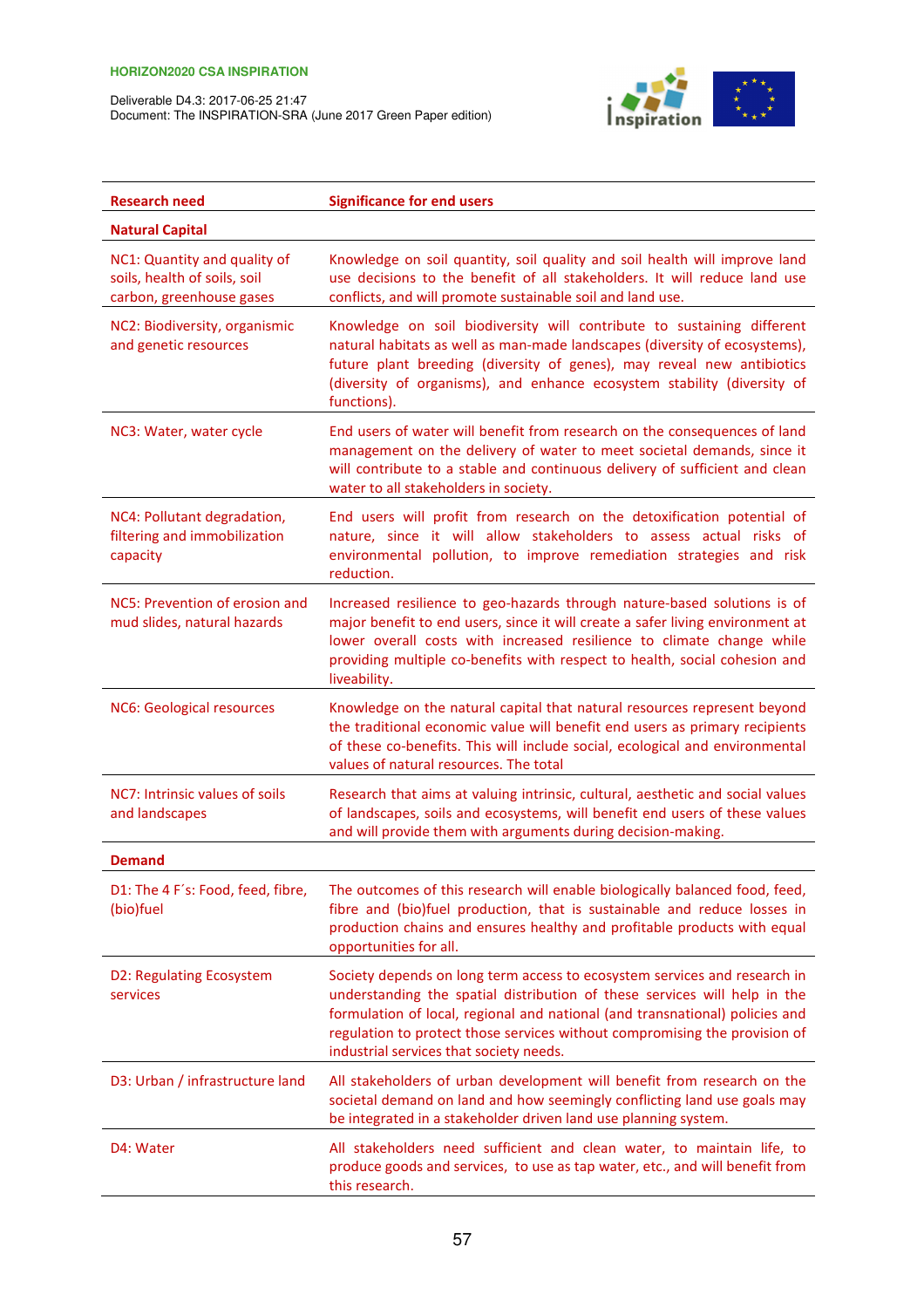| Deliverable D4.3: 2017-06-25 21:47                            |
|---------------------------------------------------------------|
| Document: The INSPIRATION-SRA (June 2017 Green Paper edition) |



| <b>Research need</b>                                                               | <b>Significance for end users</b>                                                                                                                                                                                                                                                                                                                                                                                                                                                                                                                                                                                                                                                                  |
|------------------------------------------------------------------------------------|----------------------------------------------------------------------------------------------------------------------------------------------------------------------------------------------------------------------------------------------------------------------------------------------------------------------------------------------------------------------------------------------------------------------------------------------------------------------------------------------------------------------------------------------------------------------------------------------------------------------------------------------------------------------------------------------------|
| D5: Geological (and fossil)<br>subsurface resources                                | Research on the demand of geo-resources, especially incentives for circular<br>design, reuse and recycling of materials will open a whole new window of<br>opportunity for entrepreneurs and will create new business opportunities.<br>End users may benefit from restored or unspoiled landscapes and natural<br>areas will be preserved.                                                                                                                                                                                                                                                                                                                                                        |
| D6: Areas where natural<br>hazards are prevented                                   | End users will benefit from research on land demand to prevent the<br>occurrence of natural hazards as this will provide options and alternative<br>approaches to lower and eventually eliminate natural hazards and<br>associated risks.                                                                                                                                                                                                                                                                                                                                                                                                                                                          |
| D7: Health and quality of life<br>(living environment)                             | End users will benefit from research on the societal demand for health<br>benefits, since this will give them the opportunity to highlight the health<br>perspective in land use and land use decision-making. Health costs will<br>decrease and citizens will live longer in better health.                                                                                                                                                                                                                                                                                                                                                                                                       |
| <b>Land-use Management</b>                                                         |                                                                                                                                                                                                                                                                                                                                                                                                                                                                                                                                                                                                                                                                                                    |
| LM 1:<br>Governance, management<br>mechanisms, instruments and<br>policy           | Improved understanding of the governance of land management will<br>enable local, regional, national and European administrations to design an<br>effective institutional framework to support sustainable land management<br>to the benefit of all stakeholders. To avoid land speculation, legal and<br>economic monitoring needs to be enhanced.                                                                                                                                                                                                                                                                                                                                                |
| LM 2: Climate changes<br>challenges for land<br>management                         | The development of nature-based solutions and implementation of green<br>infrastructure will enhance the delivery of ecosystem services to<br>strengthen resilience to the expected increase in extreme weather events.<br>It will reduce the dangers of droughts, floods, landslides and other hazards,<br>improving both quality of life and business development opportunities.                                                                                                                                                                                                                                                                                                                 |
| LM 3: Land as a resources in<br>urban areas (Sustainable urban<br>land management) | Research on sustainable urban land management will benefit all<br>stakeholders in cities, since it will contribute to balancing the needs and<br>pressures of urban growth with the opportunities and constraints of the<br>environment. Innovative urban land use, for instance urban farming,<br>unsealing of soil and remediation of contaminated sites will improve the<br>quality of the urban living environment.                                                                                                                                                                                                                                                                            |
| LM 4: Land as a resources in<br>rural areas (Multifunctionality<br>of rural areas) | Farmers will benefit from research on sustainable rural land management,<br>since it will provide them with new land and soil management options,<br>which they can realise a profitable and sustainable business, ready for the<br>future. Retailers and other intermediates will benefit through high quality<br>produce. It offers them an opportunity to become market leader in<br>sustainable trade. Citizens will benefit from this research since it will<br>improve the quality of the rural landscape, creating a more attractive and<br>healthier landscape for recreation and housing, protection of nature and<br>biodiversity, and a healthy and sustainable food production system. |
| <b>Net Impact</b>                                                                  |                                                                                                                                                                                                                                                                                                                                                                                                                                                                                                                                                                                                                                                                                                    |
| NI 1: Developing impact<br>assessment methodology                                  | Society as a whole will benefit from research on impact assessment<br>methodologies, since they will help observe trends, detect as yet unknown<br>threats, and better assess risks to human health, the environment and our<br>economic prosperity while making best use of available data.                                                                                                                                                                                                                                                                                                                                                                                                       |
| NI 2: Understanding and<br>assessing impacts of drivers and<br>management          | End-users will benefit from research that contributes to understanding the<br>net-impact of land management strategies and the effect of policies and<br>regulations affecting land use, since it will provide them with knowledge                                                                                                                                                                                                                                                                                                                                                                                                                                                                 |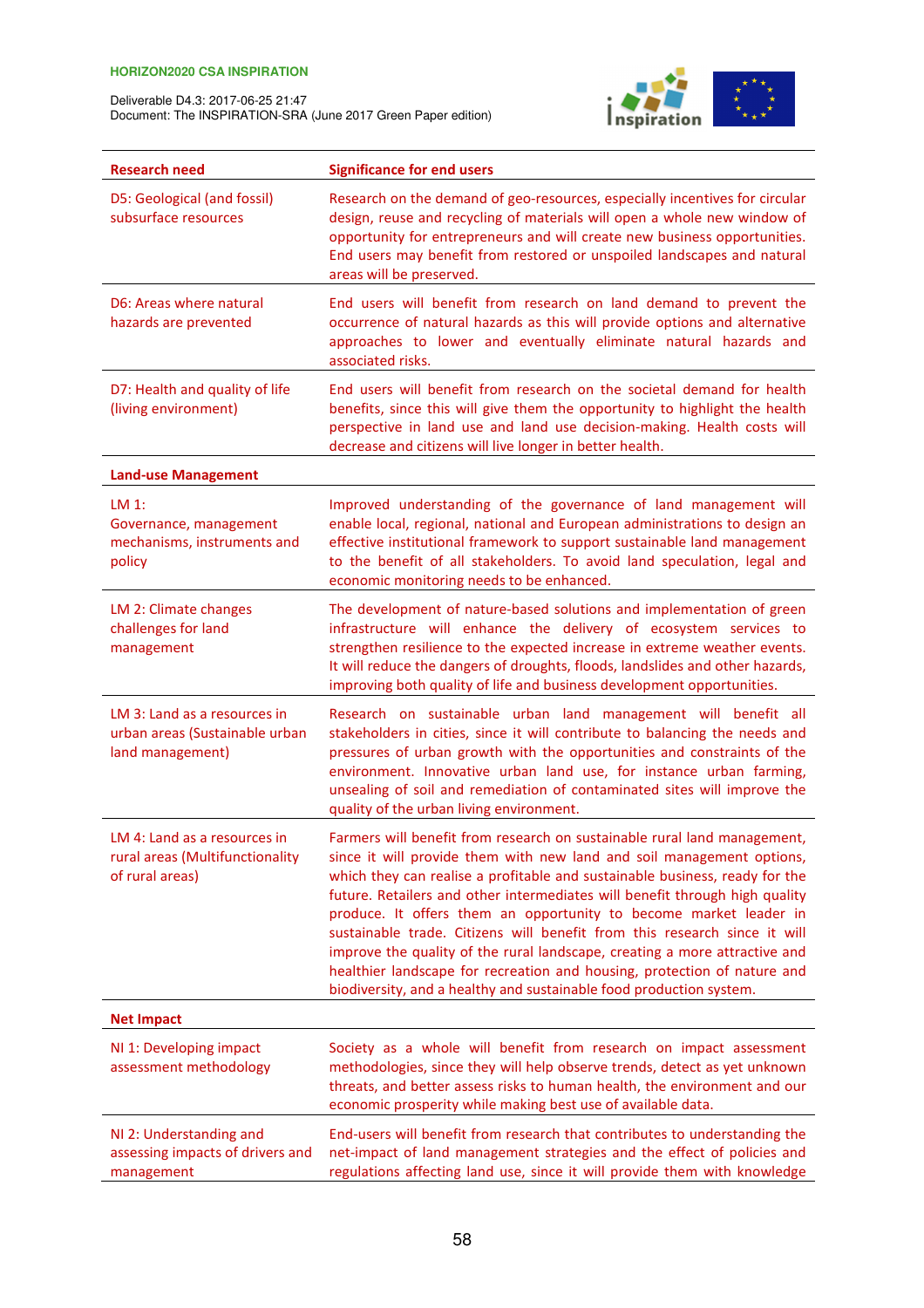

| <b>Research need</b>                           | <b>Significance for end users</b>                                                                                                                                                                                                                                                                                            |
|------------------------------------------------|------------------------------------------------------------------------------------------------------------------------------------------------------------------------------------------------------------------------------------------------------------------------------------------------------------------------------|
|                                                | and arguments to defend their interests in decision-making and to pro-<br>actively adapt to emerging challenges.                                                                                                                                                                                                             |
| NI 3: Trade-off analysis &<br>decision support | Researching trade-offs and synergies between societal goals will enable<br>balanced land management decisions to the benefit of all stakeholders.                                                                                                                                                                            |
| NI 4: Science-Society-Policy<br>Interface      | Research that aims at increased awareness raising,<br>stakeholder<br>participation, effective knowledge transfer and policy integration with<br>respect to land management decisions, will benefit all stakeholders in that<br>their interests will be explicitly and transparently weighted against all other<br>interests. |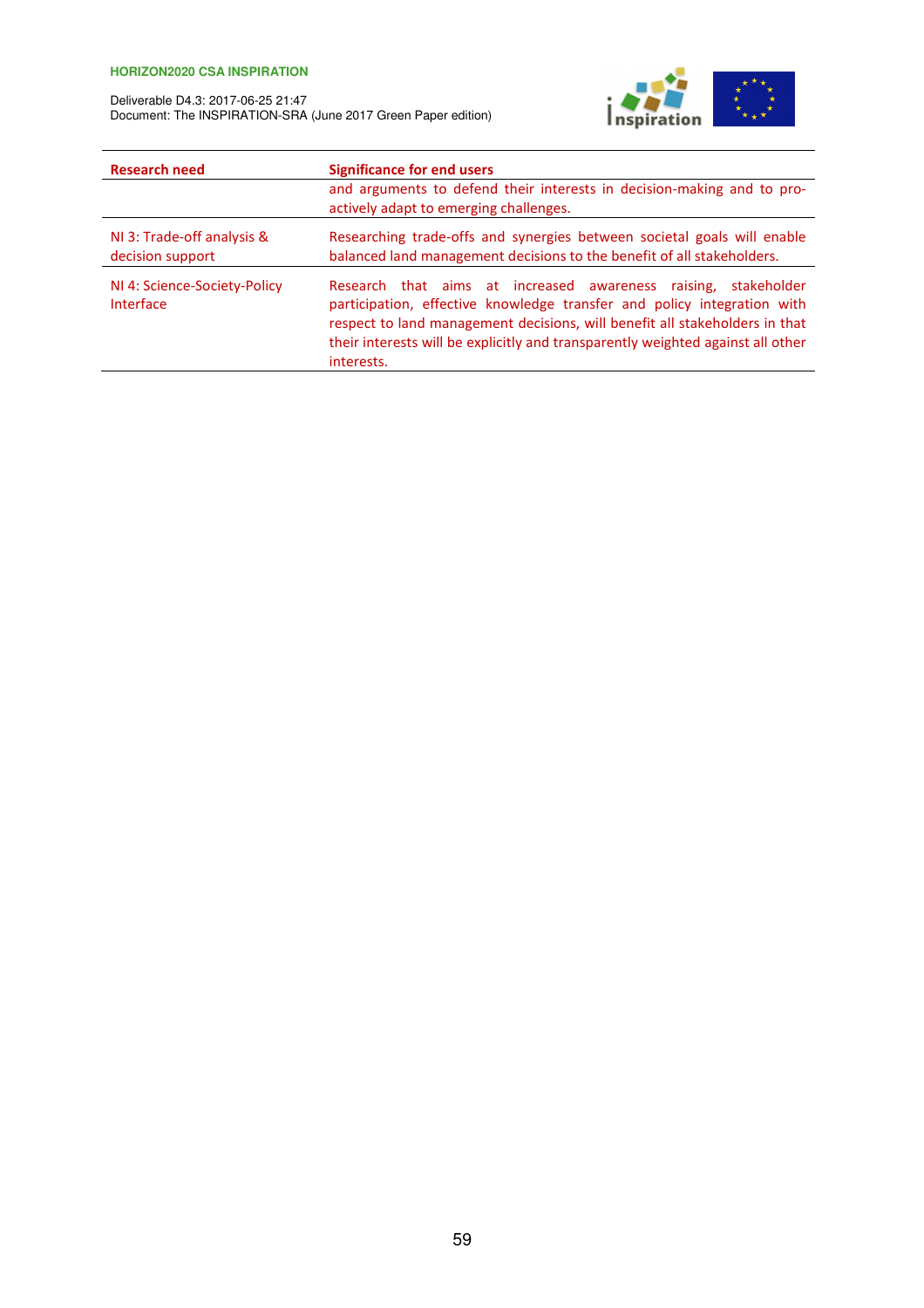**Significance for researchers** 

Deliverable D4.3: 2017-06-25 21:47 Document: The INSPIRATION-SRA (June 2017 Green Paper edition)



# **Appendix D: Researchers**

| <b>Integrated Research Need</b>                                                                                                      | <b>Significance for Researchers</b>                                                                                                                                                                                                                                                                                                                                                                                                                                          |
|--------------------------------------------------------------------------------------------------------------------------------------|------------------------------------------------------------------------------------------------------------------------------------------------------------------------------------------------------------------------------------------------------------------------------------------------------------------------------------------------------------------------------------------------------------------------------------------------------------------------------|
| IRT-1: Integrated<br><b>Environmental Assessment</b><br>and Soil Monitoring for<br>Europe                                            | Monitoring and data analysis is needed to assess changes in space and time in<br>soil and land properties and soil functioning. The challenge is to develop<br>harmonized, efficient, comprehensive metrics and indicators of soil quality and<br>change, using ground measurements, remote sensing and citizen science.<br>Develop relevant and robust statistical tools to predict approaching tipping<br>points. Applicability needs to span the rural and the urban.     |
| IRT-2: Recognizing the<br>values of ecosystem<br>services in land use<br>decisions                                                   | Identification, assessing and integrating the values of nature, in particular the<br>non-marketable ecosystem services affected by changes in land use and land use<br>intensity. This requires a transdisciplinary approach to achieve convergence of<br>behavioural economy, sociology, psychology and ecological sciences.                                                                                                                                                |
| IRT-3: From indicators to<br>implementation: Integrated<br>tools for a holistic<br>assessment of agricultural<br>and forest land use | Researchers need to collaborate to identify appropriate means of combining<br>metrics of relevant indicators in meaningful and acceptable ways. End-user<br>friendly tools for integrated agricultural and forest land use selection will help<br>arrive at - and deliver acceptance of - optimal rural land uses.                                                                                                                                                           |
| IRT-4: Bio-Economy-<br>unleashing the potentials<br>while sustaining soils                                                           | To help sustain the bioeconomy, scientists will need to develop transdisciplinary<br>understanding of the spatial and temporal constraints on bio economic<br>production by developing calibrated predictive models of soil functioning and<br>economic, environmental and social consequences. Together with stakeholders,<br>the most effective means need to be identified to steer land management<br>accordingly, trading-off economic, social and environmental needs. |
| IRT-5: Integrated scenarios<br>for the Land-Soil-Water-<br>Food nexus under societal<br>pressures and challenges                     | Elaborating explorative and target oriented scenarios considering integrated,<br>spatially-explicit models that account for trade-offs and synergies between<br>ecosystem functions, land use and societal challenges to provide reasoned input<br>into operation decision making. External effects of our economy (import of<br>goods, ecological footprint) should be taken into account as well.                                                                          |
| IRT-6: Indicators for<br>assessing the efficiency of<br>the Soil-Sediment-Water-<br>Energy nexus of resources                        | Improved characterisation of the inter relationships between the SSW nexus,<br>including energy, and bio economic production is achievable with current big<br>data and machine learning coupled with improved monitoring and modeling<br>techniques.                                                                                                                                                                                                                        |
| IRT-7: Farming systems to<br>maintain soil fertility while<br>meeting demand for<br>agricultural products                            | Large scale, long term studies coupled with real time technology driven data<br>collection and agricultural interventions will allow new insights into the way to<br>produce food and non-food products without harming soil fertility or the<br>broader environment.                                                                                                                                                                                                        |
| IRT-8: Circular land<br>management                                                                                                   | Creative design, construction, decommissioning, rerolling and replacement of<br>urban infrastructure to avoid the need for sprawl and increase the viability of<br>public and shared services involves multi-disciplinarity and exploitation of big<br>data to constrain activities.                                                                                                                                                                                         |
| IRT-9: Policies to effectively<br>reduce land consumption<br>for settlement development                                              | New data and agile modelling techniques provide researchers with novel ways of<br>understanding the long term effects of socioeconomic drivers of land<br>consumption and alternative land use policies.                                                                                                                                                                                                                                                                     |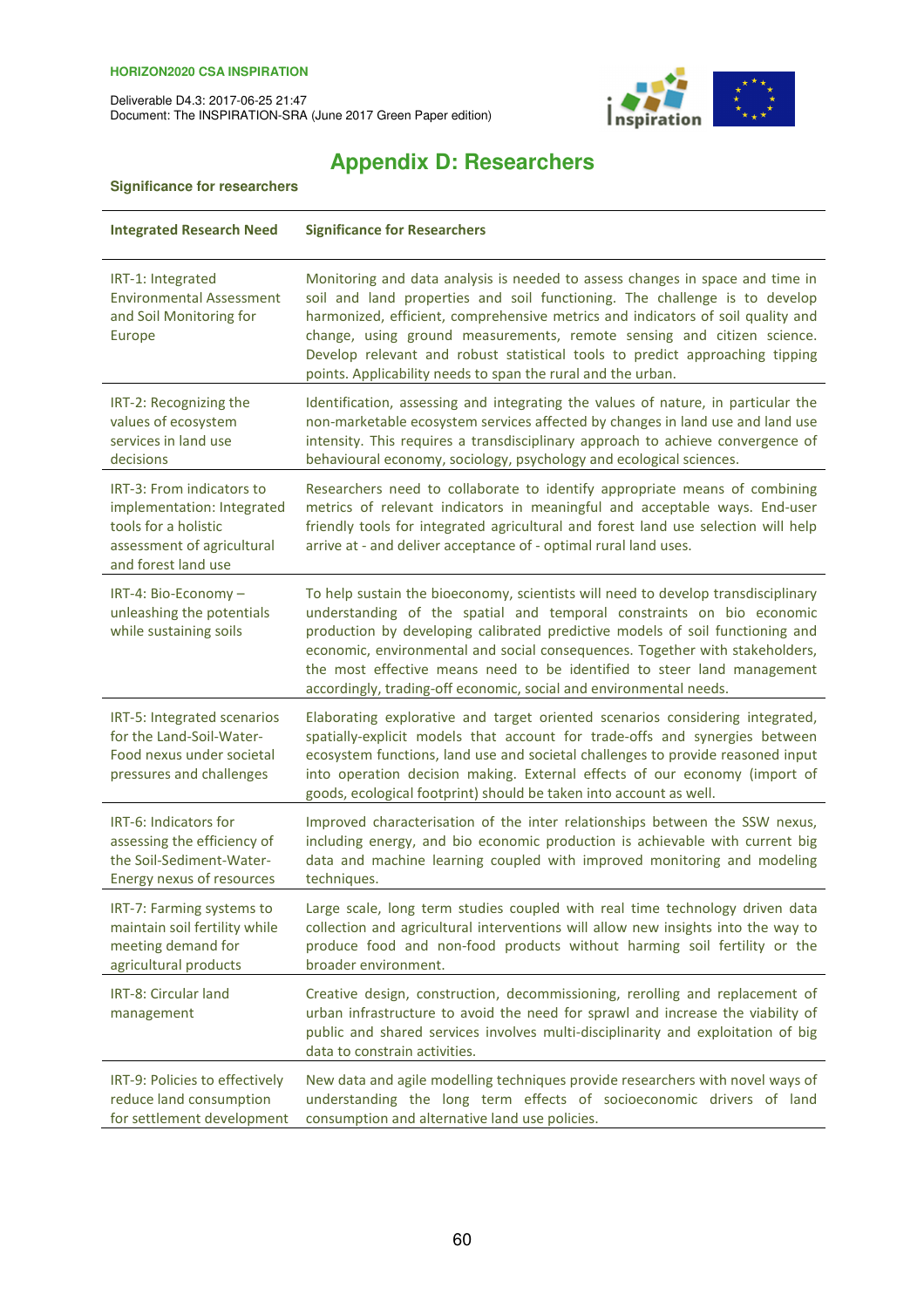

| <b>Integrated Research Need</b>                                                                                                                                            | <b>Significance for Researchers</b>                                                                                                                                                                                                                                                                                                                                                                                                                                                                                                                                          |
|----------------------------------------------------------------------------------------------------------------------------------------------------------------------------|------------------------------------------------------------------------------------------------------------------------------------------------------------------------------------------------------------------------------------------------------------------------------------------------------------------------------------------------------------------------------------------------------------------------------------------------------------------------------------------------------------------------------------------------------------------------------|
| IRT-10: Stakeholder<br>participation to facilitate<br>the development of liveable<br>cities                                                                                | The means of enabling citizens to be actively involved in decision making<br>requires an informed citizenry and a refined understanding of the legitimacy of<br>the process of deciding who ought to be involved, how and when, in the decision<br>making.                                                                                                                                                                                                                                                                                                                   |
| IRT-11: Integrated<br>management of soils in<br>urban areas                                                                                                                | Characterising urban soils requires integrating diverse sources of information<br>and handling inherent spatial variability with poor access. Evaluating the<br>potential multiple functions is only possible if such characterisation can be<br>carried out reliably and at a reasonable cost.                                                                                                                                                                                                                                                                              |
| IRT-12: Environmentally<br>friendly and socially<br>sensitive urban<br>development                                                                                         | In order to trade off the satisfaction of urban demands with the limits of natural<br>capital, appropriate information, indicators and tools are needed that<br>comprehensive yet applicable in practice. Research should aim at understanding<br>and addressing the complexity of the many interests of societal groups and<br>specific ecological conditions in a large geographic diversity in Europe.                                                                                                                                                                    |
| IRT-13: Urban Metabolism -<br>Enhance efficient use of<br>soil-sediment-water<br>resources through a closing<br>of urban material loops                                    | A new body of knowledge with an immediate field of application likely to result<br>in short term impact with long term benefits makes this an interesting, and<br>challenging, area to research. Interdisciplinary research is needed to develop<br>strategic tools and instruments based on the concept of urban metabolism that<br>are able to identify the critical stocks and flows of materials, energy and<br>resources. In a comprehensive assessment, they also address externalities and<br>negative ecological, social and economic impacts that occur indirectly. |
| IRT-14: Emerging<br>contaminants in soil and<br>groundwater - ensuring<br>long-term provision of<br>drinking water as well as<br>soil and freshwater<br>ecosystem services | There are several challenges in understanding and then managing the behaviour<br>of emerging contaminants. Designed to be recalcitrant (e.g. firefighting agents),<br>to interact with human or animal biochemistry (e.g. pharmaceuticals) and often<br>occurring in mixtures at low concentrations in the environment they pose<br>challenges of measurement, assessment and control.                                                                                                                                                                                       |
| IRT-15: Sustainable<br>management to restore the<br>ecological and socio-<br>economic values of<br>degraded land                                                           | Dedicated research is needed to elaborate region specific restoration and<br>rehabilitation approaches for valorization of degraded land. It requires a<br>challenging collaboration between disciplines and sectors, crossing borders and<br>the development of new and innovative approaches.                                                                                                                                                                                                                                                                              |
| IRT-16: Innovative<br>technologies and eco-<br>engineering for sustainable<br>use of agricultural, forest<br>and urban landscapes and<br>the SSW system                    | The ability to gather large, real time datasets on land quality brings with it<br>challenges of interpretation and handling uncertainty in ways that are<br>meaningful to land managers.                                                                                                                                                                                                                                                                                                                                                                                     |
| IRT-17: Improving<br>preparedness for and<br>response to climate change<br>and related hazards                                                                             | New agile data modelling techniques will be needed to confidently predict which<br>land management actions are likely to result in resilient soils.                                                                                                                                                                                                                                                                                                                                                                                                                          |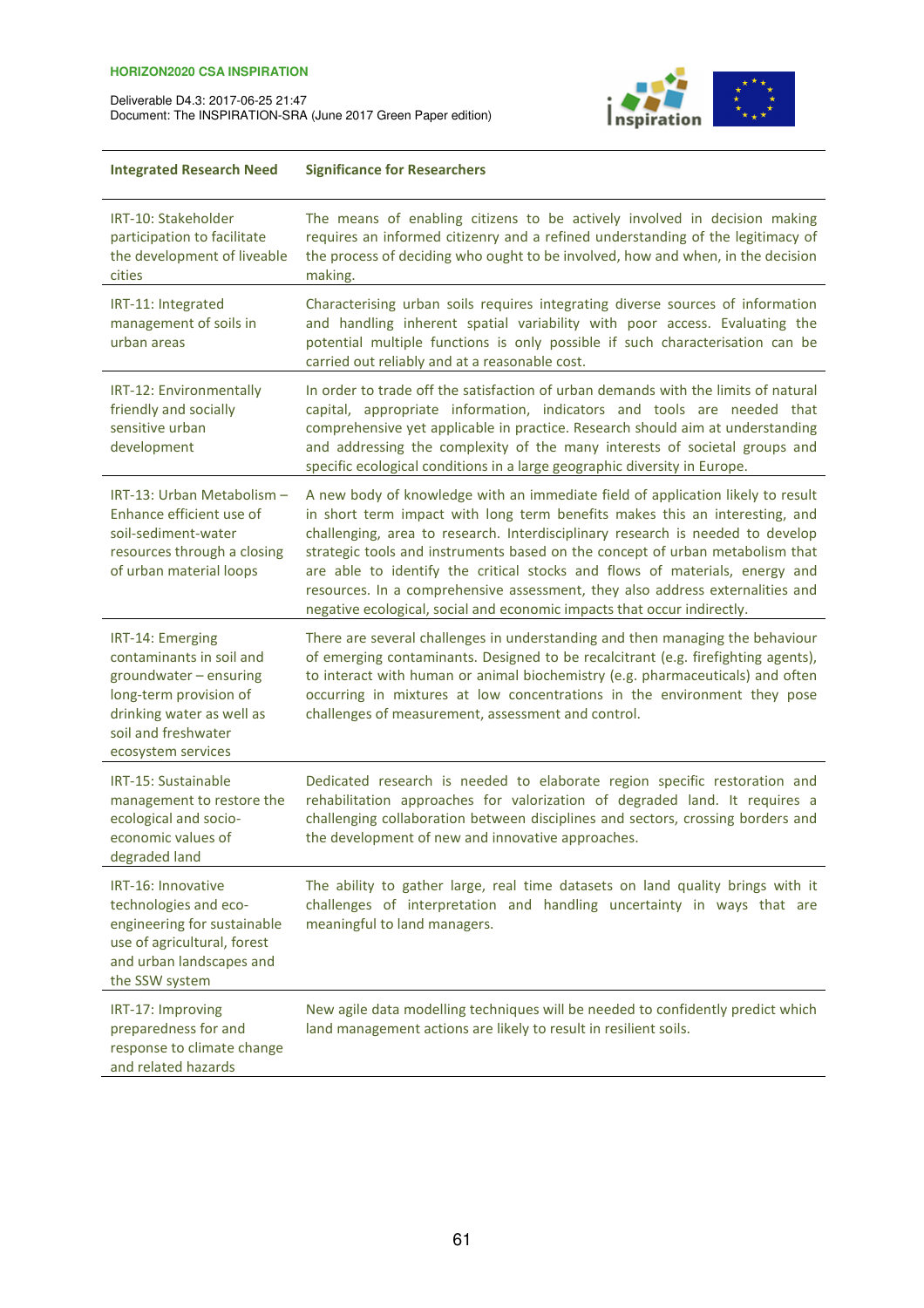

| <b>Research need</b>                                                                     | <b>Significance for researchers</b>                                                                                                                                                                                                                                                                                                                                                                                                                                                                                                                                                                                         |
|------------------------------------------------------------------------------------------|-----------------------------------------------------------------------------------------------------------------------------------------------------------------------------------------------------------------------------------------------------------------------------------------------------------------------------------------------------------------------------------------------------------------------------------------------------------------------------------------------------------------------------------------------------------------------------------------------------------------------------|
| <b>Natural Capital</b>                                                                   |                                                                                                                                                                                                                                                                                                                                                                                                                                                                                                                                                                                                                             |
| NC1: Quantity and quality of<br>soils, health of soils, soil<br>carbon, greenhouse gases | Research on land and soil from the perspective of natural capital aims at<br>quantifying the benefits of the SSW-system to all stakeholders in society. This<br>research will require an integrated and interdisciplinary perspective, to be able<br>to simultaneously address the multiple ecosystem services that the soil-<br>sediment-water system provides, thus allowing for a balanced decision-making<br>process.                                                                                                                                                                                                   |
| NC2: Biodiversity, organismic<br>and genetic resources                                   | Nature conservation and the halt of biodiversity loss in the context of natural<br>capital are not goals in themselves but means to achieve sustainability.                                                                                                                                                                                                                                                                                                                                                                                                                                                                 |
| NC3: Water, water cycle                                                                  | Researching water issues from a natural capital perspective will contribute to<br>innovations in water extraction, treatment, distribution and consumption, to<br>reduce its environmental impacts and improve its sustainability. The expense<br>and scale of traditional engineering infrastructure approaches in the water<br>sector may be reduced by addressing the root causes of threats through<br>natural capital solutions (such as ecosystem restoration). Incorporation of<br>natural capital will innovate decision-making and risk management approaches.                                                     |
| NC4: Pollutant degradation,<br>filtering and immobilization<br>capacity                  | Research on the pollutant degradation, filtering and immobilisation capacity of<br>the soil-sediment-water system will build on the massive work done on this in<br>the last decades, with specific emphasis on its contribution to reducing long-<br>term, low-level chronic exposure to soil contaminants, environmental and<br>human risk reduction of mixtures of toxicants, effects of changing<br>environmental conditions (e.g. induced by climate change) on the filter,<br>degradation and immobilization capacity of the soil-sediment-water system,<br>and the further development of bioremediation techniques. |
| NC5: Prevention of erosion<br>and mud slides, natural<br>hazards                         | Researching resilience to geo-hazards will need an integrated analysis of<br>human-induced as well as natural occurrences of geo-hazards. Through<br>improved understanding of geohazards, their occurrence, preconditions, causes<br>and implications, adequate mitigation and prevention mechanisms can be<br>established, to protect citizens and society.                                                                                                                                                                                                                                                               |
| NC6: Geological resources                                                                | Investigating the value of natural resources beyond the current economic<br>valuation challenges researchers to work more inter- and transdisciplinary to<br>explore the societal benefits of natural resources in an innovative manner to<br>create new markets and contribute to a more sustainable and circular<br>economy.                                                                                                                                                                                                                                                                                              |
| NC7: Intrinsic values of soils<br>and landscapes                                         | Researching the intrinsic, cultural, social and aesthetic values of natural and<br>man-made landscapes will challenge researchers to develop innovative<br>valuation metrics and indicators, that will convince at the negotiation table<br>where decisions are prepared on land use and land management.                                                                                                                                                                                                                                                                                                                   |
| <b>Demand</b>                                                                            |                                                                                                                                                                                                                                                                                                                                                                                                                                                                                                                                                                                                                             |
| D1: The 4 F's: Food, feed,<br>fibre, (bio)fuel                                           | These research questions combine societal relevance with scientific challenges<br>that require excellence. This research is about the search of innovative<br>solutions to biomass scarcity. It will require field experiments, modeling, and<br>laboratory experiments.                                                                                                                                                                                                                                                                                                                                                    |
| D2: Regulating Ecosystem<br>services                                                     | Mapping of ecosystems services presents researchers with methodological<br>challenges and issues of how to aggregate local observations or measurements<br>to regional or continental scale audits of the delivery - and changes in deliver<br>over time - of ecosystem services.                                                                                                                                                                                                                                                                                                                                           |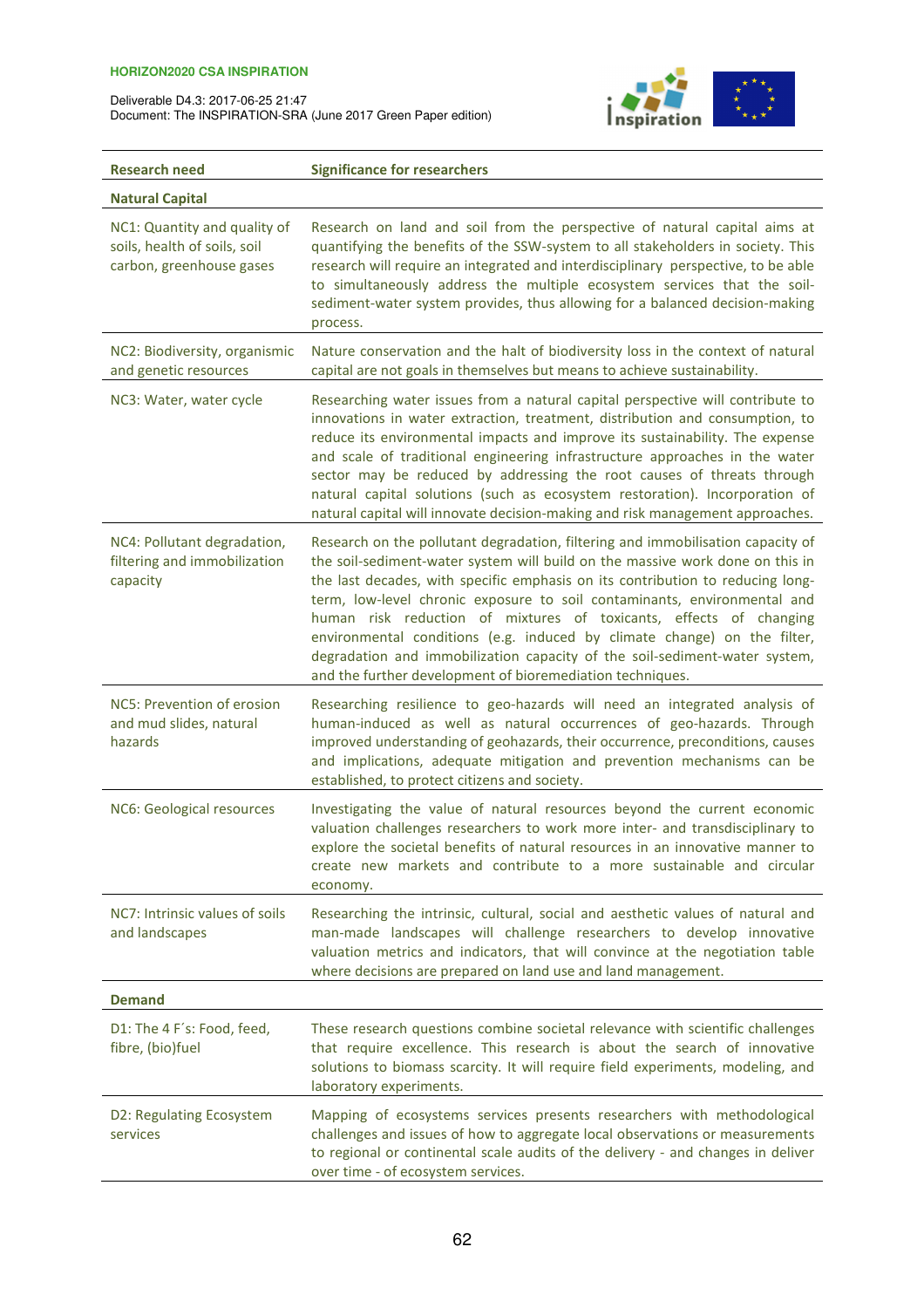

| <b>Research need</b>                                                               | <b>Significance for researchers</b>                                                                                                                                                                                                                                                                                                                                                                                                                                                                                                                                                                                                                                                                                                             |
|------------------------------------------------------------------------------------|-------------------------------------------------------------------------------------------------------------------------------------------------------------------------------------------------------------------------------------------------------------------------------------------------------------------------------------------------------------------------------------------------------------------------------------------------------------------------------------------------------------------------------------------------------------------------------------------------------------------------------------------------------------------------------------------------------------------------------------------------|
| D3: Urban / infrastructure<br>land                                                 | Researchers are challenged since this research requires transdisciplinary<br>approach, combining social, economic and environmental sciences, as well as<br>bridging the gap between science and urban practice in land use planning.                                                                                                                                                                                                                                                                                                                                                                                                                                                                                                           |
| D4: Water                                                                          | Researching the societal demand for sufficient and clean water, by agriculture,<br>industry, homes and nature, requires current as well as future demand<br>analyses and their spatial and temporal /seasonal fluctuations, using scenario<br>studies. Researching demand for water also entails identifying challenges to<br>realise an improved resource and energy efficiency while safeguarding<br>environmental quality, with a specific focus on the consequences for land use<br>and land management.                                                                                                                                                                                                                                    |
| D5: Geological (and fossil)<br>subsurface resources                                | Researching the demand for geo-resources extends beyond the traditional<br>economic demand for resources, towards a more holistic approach of the<br>production and consumption patterns, to minimize impacts on natural capital<br>and ecosystem services.                                                                                                                                                                                                                                                                                                                                                                                                                                                                                     |
| D6: Areas where Natural<br>hazards are prevented                                   | Researchers will be challenged to develop approaches, methods and<br>instruments that aim at preventing natural hazards through land management<br>and land use planning.                                                                                                                                                                                                                                                                                                                                                                                                                                                                                                                                                                       |
| D7: Health and quality of life<br>(living environment)                             | The importance of nature, biodiversity and green spaces for human health is an<br>innovative and still growing field of expertise. The interactions between the<br>environment and human wellbeing are still poorly understood and what is<br>much needed is the development of concepts and approaches towards healthy<br>urban living.                                                                                                                                                                                                                                                                                                                                                                                                        |
| <b>Land-use Management</b>                                                         |                                                                                                                                                                                                                                                                                                                                                                                                                                                                                                                                                                                                                                                                                                                                                 |
| LM 1:<br>Governance, management<br>mechanisms, instruments<br>and policy           | Researchers are challenged to work inter- and transdisciplinary on innovative<br>policy and institutional aspects of land management, integrating social and<br>environmental needs. This will include land use conflict management and<br>options for circular land use. Also financing and control mechanisms need to be<br>included, as well as best practices evaluation.                                                                                                                                                                                                                                                                                                                                                                   |
| LM 2: Climate changes<br>challenges for land<br>management                         | Researchers will be challenged to bridge the global scale of climate change to<br>local land management decisions and its relevance to stakeholders, e.g. in<br>conflicts of urban densification versus green infrastructure benefits. Synergies<br>of research and activities at different levels of urban policy may lead to explicit<br>benefits and may enable cohesive solutions for environmental, social and<br>economic challenges related to climate change.                                                                                                                                                                                                                                                                           |
| LM 3: Land as a resources in<br>urban areas (Sustainable<br>urban land management) | Fields of research are impacts of demographic change, economic effects of<br>urban sprawl, and nature protection in urban areas. More specifically, the<br>benefits of urban green infrastructure and nature-based solutions needs<br>further detailing. Additionally, research on brownfield revitalisation,<br>improvement of the quality and efficiency of urban infrastructure,<br>multifunctional use and flexibility of buildings and infrastructure, and urban<br>governance is needed. Related research needs focus on the potentials of<br>innovative urban land and soil management to contribute to improving the<br>quality of the urban environment, for instance by urban farming or other forms<br>of food production in cities, |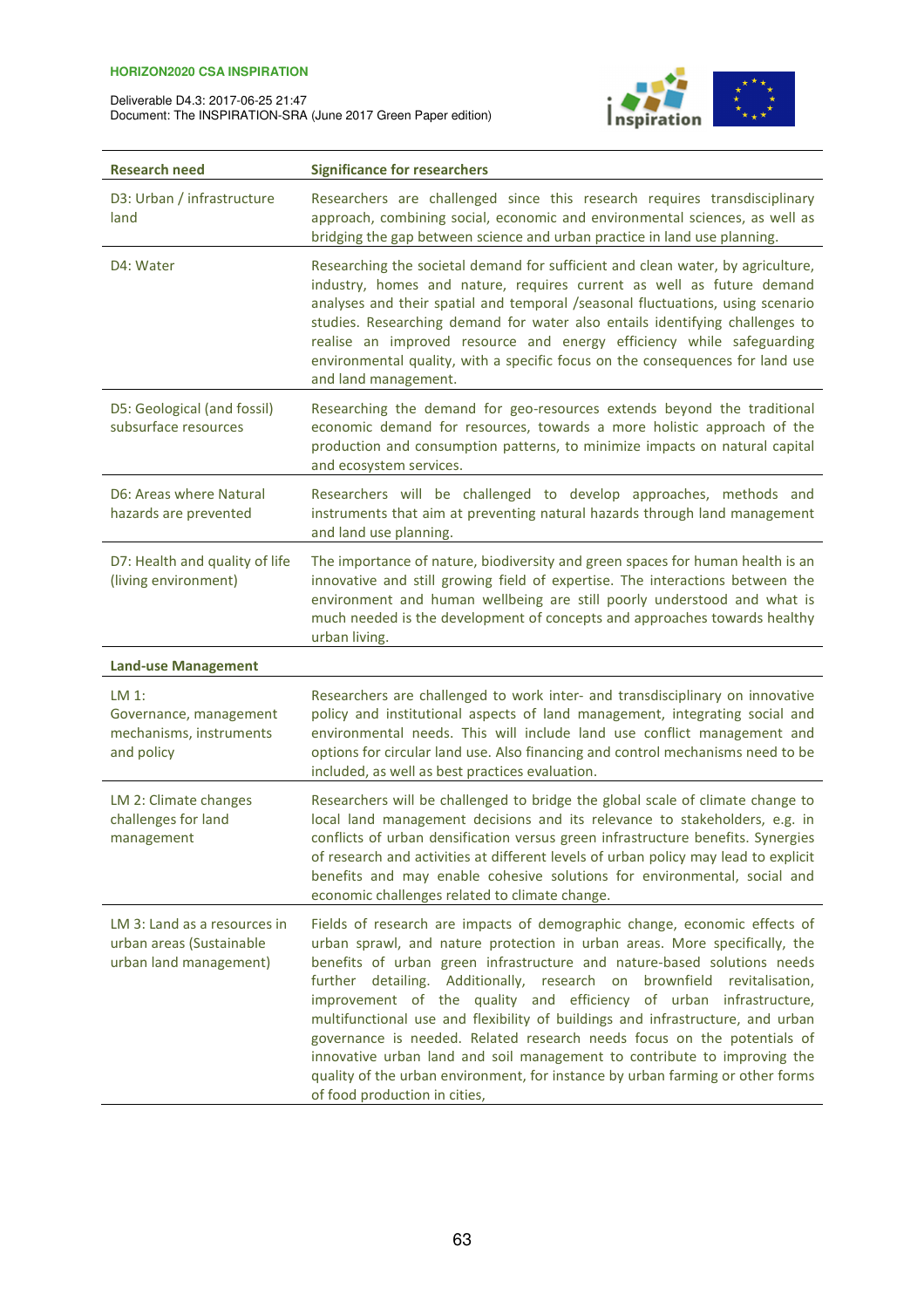

| <b>Research need</b>                                                                  | <b>Significance for researchers</b>                                                                                                                                                                                                                                                                                                                                                                                                                                                                                                                                       |
|---------------------------------------------------------------------------------------|---------------------------------------------------------------------------------------------------------------------------------------------------------------------------------------------------------------------------------------------------------------------------------------------------------------------------------------------------------------------------------------------------------------------------------------------------------------------------------------------------------------------------------------------------------------------------|
| LM 4: Land as a resources in<br>rural areas<br>(Multifunctionality of rural<br>areas) | Research is needed on land management and steering mechanisms, the<br>development of the land/real estate market and environmental compensation<br>measures linked to ecosystem services. Also innovative management of<br>agricultural land, respecting their multi-functionality, pressure on high-quality<br>soils by settlements and species conservation, public awareness on the<br>economic, ecological and societal value of landscapes, biodiversity versus<br>fertility of soils, the role of the soil-water-sediment system in planning, and<br>food security. |
| <b>Net Impact</b>                                                                     |                                                                                                                                                                                                                                                                                                                                                                                                                                                                                                                                                                           |
| NI 1: Developing impact<br>assessment methodology                                     | Understanding economic, ecological and social impacts of land management<br>decisions in the context of governance structures is inevitably inter- and<br>transdisciplinary. Therefore, developing impact assessment methodologies<br>should combine multiple disciplines and include all affected environmental<br>compartments as well as societal actors' perspectives.                                                                                                                                                                                                |
| NI 2: Understanding and<br>assessing impacts of drivers<br>and management             | Researchers are challenged to develop a thorough understanding of the<br>environmental, socio-economic and ecological impact of land management<br>decisions at and for different spatial and temporal scales.                                                                                                                                                                                                                                                                                                                                                            |
| NI 3: Trade-off analysis &<br>decision support                                        | Researchers are challenged to provide all information necessary to design cost-<br>effective solutions in land management, i.e. on selecting land management<br>approaches with the most favourable impacts. This also includes spatially<br>optimized land use planning: what is the best use of land given its capacities to<br>deliver ecosystem services.                                                                                                                                                                                                             |
| NI 4: Science-Society-Policy<br>Interface                                             | Researchers are challenged to work together with policymakers, land<br>companies and citizens, as well as cross-sectoral<br>and<br>managers,<br>interdisciplinary, connecting the natural and social sciences. This topic is about<br>understanding public and private decision-makers needs and enhancing uptake<br>of scientific knowledge with respect to land use management and land use<br>planning.                                                                                                                                                                |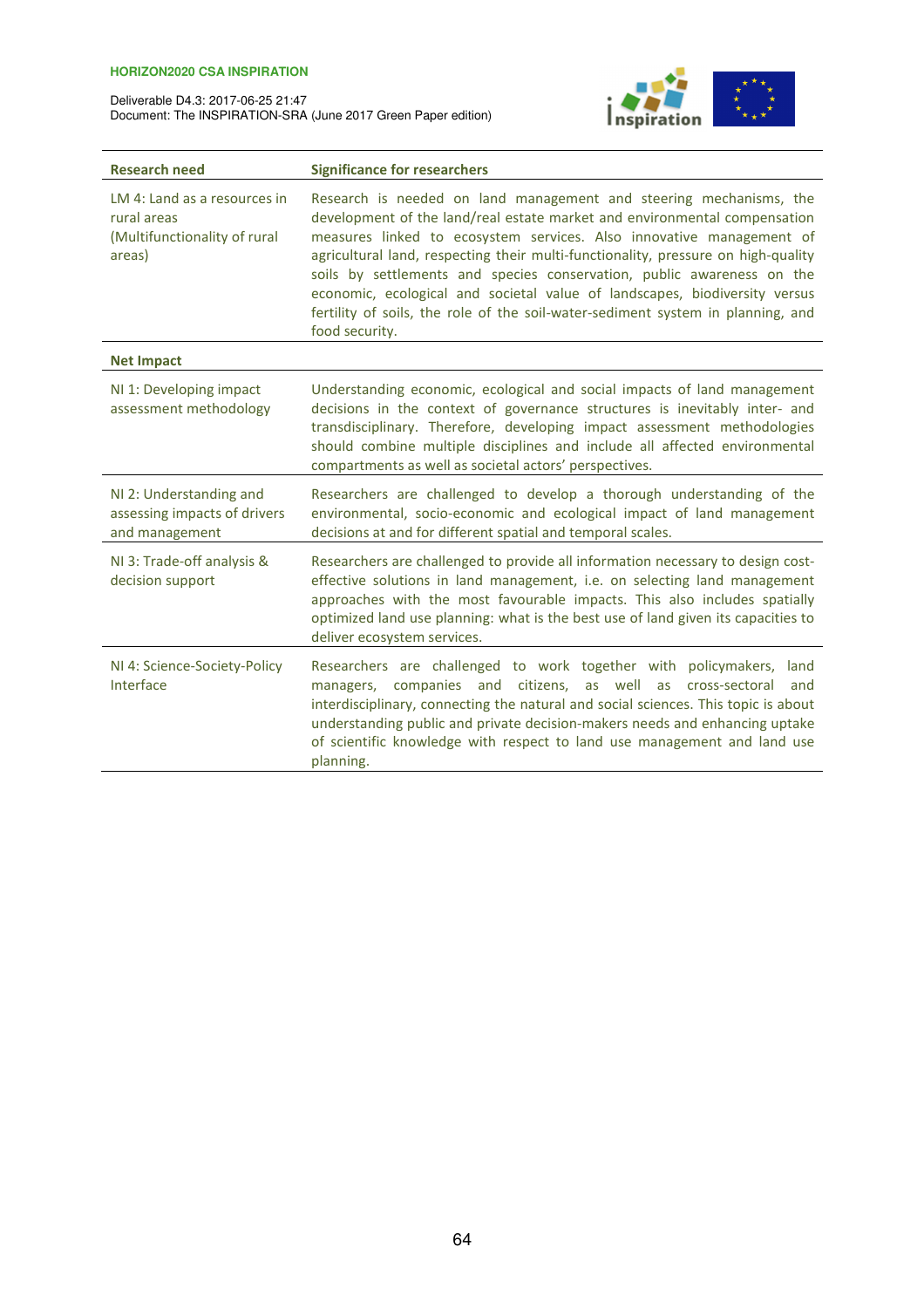**Significance for Citizens** 

Deliverable D4.3: 2017-06-25 21:47 Document: The INSPIRATION-SRA (June 2017 Green Paper edition)



# **Appendix E: Citizens**

| <b>Integrated Research Need</b>                                                                                                             | <b>Significance for Citizens</b>                                                                                                                                                                                                                                                                                                          |
|---------------------------------------------------------------------------------------------------------------------------------------------|-------------------------------------------------------------------------------------------------------------------------------------------------------------------------------------------------------------------------------------------------------------------------------------------------------------------------------------------|
| IRT-1: Integrated<br><b>Environmental Assessment</b><br>and Soil Monitoring for<br><b>Europe</b>                                            | Health and well-being are linked to adequate soil quality. Monitoring changes in<br>soil and land quality will help prevent reaching conditions harmful to those soil<br>functions delivering food security, pollution mitigation and adaptation to climate<br>change, thereby protecting Europe's citizens consistently and efficiently. |
| IRT-2: Recognizing the<br>values of ecosystem<br>services in land use<br>decisions                                                          | Only by acknowledging and assessing the many benefits of clean air, fresh water,<br>healthy soil, green spaces and beautiful landscapes can such "ecosystem<br>services" be properly valued and taken into account when making decisions<br>about land use and soil management.                                                           |
| <b>IRT-3: From indicators to</b><br>implementation: Integrated<br>tools for a holistic<br>assessment of agricultural<br>and forest land use | Rural land has several roles to play in allowing citizens to live healthy,<br>increasingly urban, lives. Understandable means of comparing alternative land<br>uses will help citizen gain an objective appreciation of the conflicts and<br>compromises involved.                                                                        |
| IRT-4: Bio-Economy -<br>unleashing the potentials<br>while sustaining soils                                                                 | Citizens will benefit from the contribution of the bioeconomy to a post-<br>hydrocarbon society. It will provide independence from the uncertain and finite<br>supply of non-renewable fossil resources and will provide them with new jobs<br>and production means to create bio based products.                                         |
| IRT-5: Integrated scenarios<br>for the Land-Soil-Water-<br>Food nexus under societal<br>pressures and challenges                            | Citizens in Europe and beyond will benefit from integrated scenarios, because<br>these will help decision makers to improve land use management. It will<br>contribute to the realization of land degradation neutrality and will secure food<br>provision.                                                                               |
| IRT-6: Indicators for<br>assessing the efficiency of<br>the Soil-Sediment-Water-<br><b>Energy nexus of resources</b>                        | A more secure transition to a post-hydrocarbon economy is likely if the role of<br>the Soil-Sediment-Water-Energy nexus of natural resources is quantified and<br>accounted for in assessments of bio economic production.                                                                                                                |
| IRT-7: Farming systems to<br>maintain soil fertility while<br>meeting demand for<br>agricultural products                                   | Citizens will have a secure food supply confident that this is not at the expense<br>of long term soil fertility or damage to the environment or subsidies from other<br>parts of the economy.                                                                                                                                            |
| IRT-8: Circular land<br>management                                                                                                          | Technological advances, demographic change and improvements in meeting<br>societal demands drive urbanisation but sprawl reduces air quality and harms<br>health. Healthy, functioning urban areas need renewal and redevelopment.                                                                                                        |
| IRT-9: Policies to effectively<br>reduce land consumption<br>for settlement development                                                     | Citizens will have their need for healthy settlements met but without<br>unnecessary consumption of land, thus maintaining open space at urban fringes,<br>decreasing commuting distances, and relieving public budgets by reducing costs<br>for infrastructure development and maintenance.                                              |
| IRT-10: Stakeholder<br>participation to facilitate<br>the development of liveable<br>cities                                                 | Citizens will be empowered to have a larger say in how their living spaces<br>develop. Research results will not only facilitate participation in urban<br>development, but will also enhance transparency and inclusiveness of other<br>decision-making processes.                                                                       |
| IRT-11: Integrated<br>management of soils in<br>urban areas                                                                                 | Citizens will benefit from a deeper understanding of what their urban soils can -<br>and cannot - deliver for them.                                                                                                                                                                                                                       |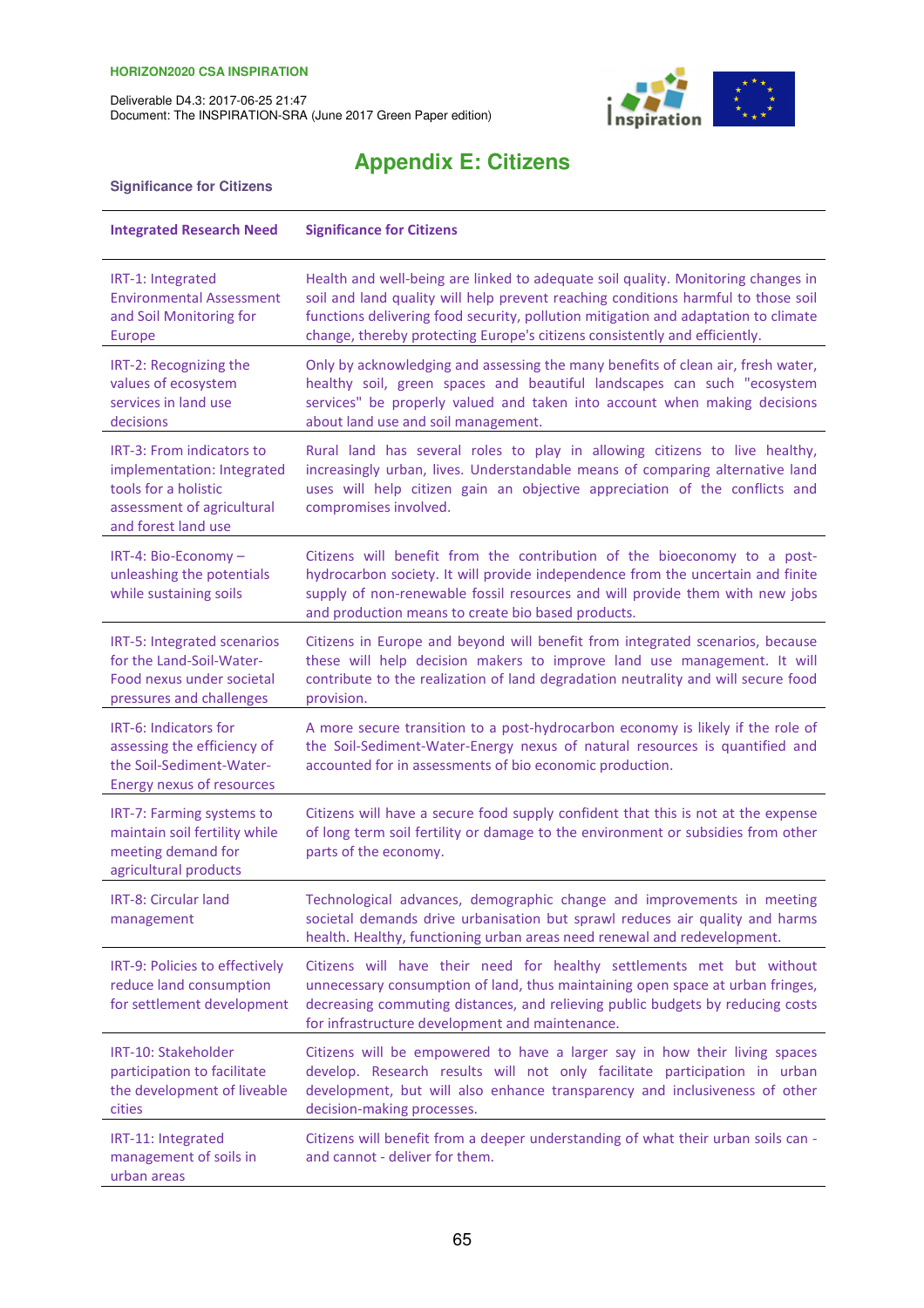

| <b>Integrated Research Need</b>                                                                                                                                                     | <b>Significance for Citizens</b>                                                                                                                                                                                                                                                                                                                                                    |
|-------------------------------------------------------------------------------------------------------------------------------------------------------------------------------------|-------------------------------------------------------------------------------------------------------------------------------------------------------------------------------------------------------------------------------------------------------------------------------------------------------------------------------------------------------------------------------------|
| IRT-12: Environmentally<br>friendly and socially<br>sensitive urban<br>development                                                                                                  | Citizens will be more likely to have their needs met without undue harm to the<br>environment and will be better placed to avoid demands that would have<br>unjustifiable levels of environmental impact. Integrated planning will prevent<br>unhealthy living conditions due to a poor standard of environmental protection<br>which may endanger social cohesion.                 |
| IRT-13: Urban Metabolism -<br>Enhance efficient use of<br>soil-sediment-water<br>resources through a closing<br>of urban material loops                                             | A dynamic and systemic understanding of how land and soil resources are used<br>by cities will provide to citizens a more sophisticated basis for making decisions<br>about what to allow - and what to prevent - in urban areas, resulting in long<br>term improvements in urban quality of life and in safeguarding scarce resources<br>from overexploitation.                    |
| IRT-14: Emerging<br>contaminants' in soil and<br>groundwater - ensuring<br>long-term provision of<br>drinking water as well as<br>soil and freshwater<br>ecosystem services         | Citizens have benefitted from, and in many cases still use, products containing or<br>comprising less known contaminants. A better understanding of the properties<br>and impacts of such emerging contaminants and the combined effects of<br>mixtures of pollutants will ensure public health is protected and the soil and<br>water environments are not harmed or are restored. |
| IRT-15: Sustainable<br>management to restore the<br>ecological and socio-<br>economic values of<br>degraded land                                                                    | Access to the full range of available restoration techniques will reduce the need<br>for further land consumption and contribute to more effective ways of urban<br>development.                                                                                                                                                                                                    |
| IRT-16: Innovative<br>technologies and eco-<br>engineering 4.0: Challenges<br>for a sustainable use of<br>agricultural, forest and<br>urban landscapes and the<br><b>SSW system</b> | Introducing modern data science eco-based technologies and eco-engineering<br>into land management will ensure efficient means of meeting societal demands<br>for resources sustainably.                                                                                                                                                                                            |
| IRT-17: Climate change<br>challenges - improving<br>preparedness and response<br>for climate conditions and<br>related hazards                                                      | Through greater access to information about the effect of climate change on<br>land and hence quality of life, improved social responsibility and awareness on<br>climate change issues will help bring about voluntary behavioural changes and<br>help to prepare local actions which involve citizens in projects supporting<br>climate change resilience.                        |

| <b>Research need</b>                                                                        | <b>Significance for Citizens</b>                                                                                                                                                                                                                                                                                                                                                                                                                                     |
|---------------------------------------------------------------------------------------------|----------------------------------------------------------------------------------------------------------------------------------------------------------------------------------------------------------------------------------------------------------------------------------------------------------------------------------------------------------------------------------------------------------------------------------------------------------------------|
| <b>Natural Capital</b>                                                                      |                                                                                                                                                                                                                                                                                                                                                                                                                                                                      |
| NC1: Quantity and quality<br>of soils, health of soils,<br>soil carbon, greenhouse<br>gases | Citizens will benefit from research on the multiple benefits that land and soil are<br>able to provide, since this research will provide them with arguments and<br>knowledge as stakeholders of land use. Citizens are often overlooked beneficiaries<br>of many of the services provided by the soil-water-sediment system. This research<br>will express and value these benefits for citizens, to generate the relevant input in<br>land use planning processes. |
| NC2: Biodiversity,<br>organismic and genetic<br>resources                                   | Citizens will benefit from research on biodiversity, since it will provide insights into<br>the relevance of conservation and sustainable use of biodiversity for human well-<br>being and sustainable development.                                                                                                                                                                                                                                                  |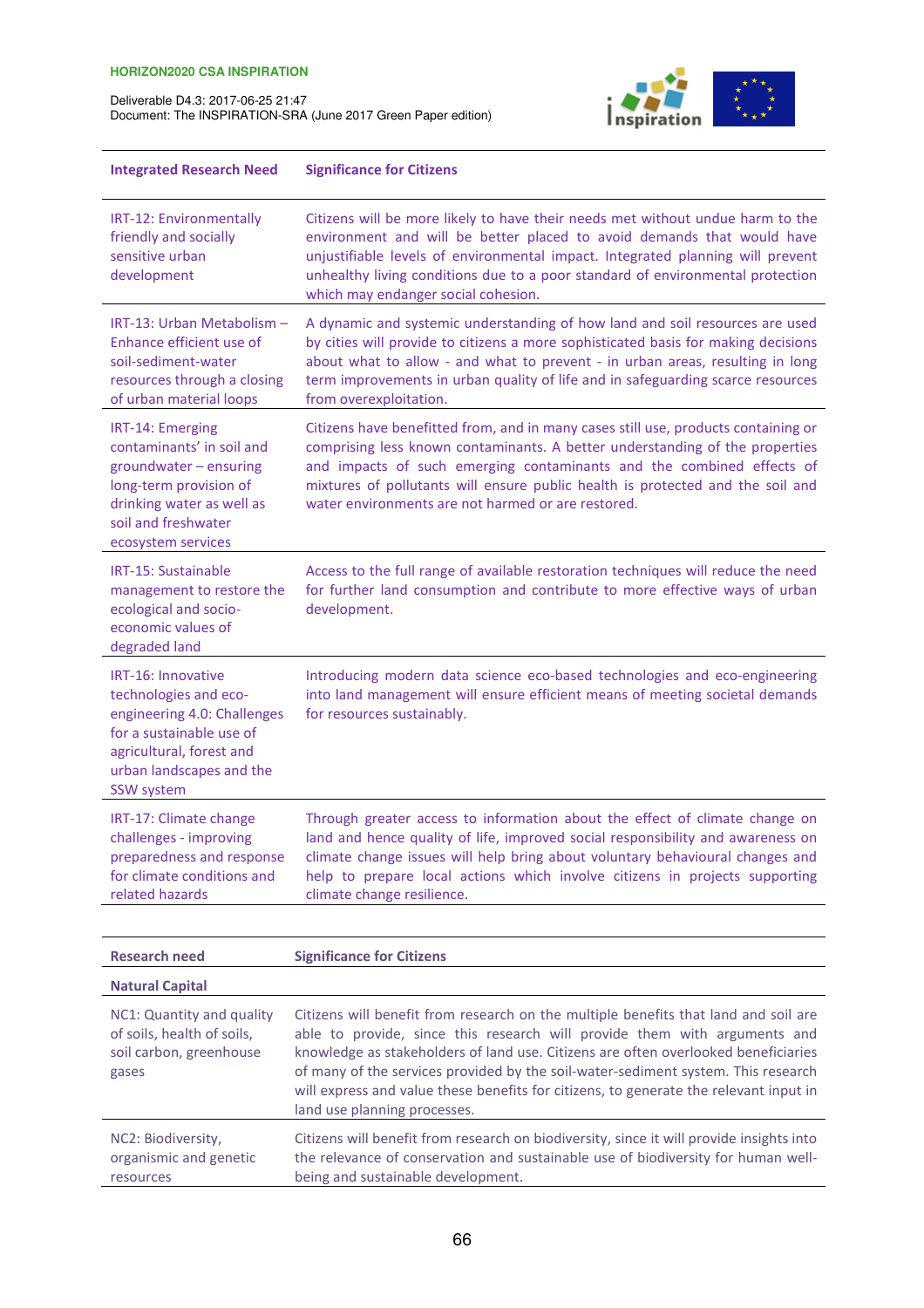| Deliverable D4.3: 2017-06-25 21:47                            |
|---------------------------------------------------------------|
| Document: The INSPIRATION-SRA (June 2017 Green Paper edition) |



| <b>Research need</b>                                                     | <b>Significance for Citizens</b>                                                                                                                                                                                                                                                                                                                   |
|--------------------------------------------------------------------------|----------------------------------------------------------------------------------------------------------------------------------------------------------------------------------------------------------------------------------------------------------------------------------------------------------------------------------------------------|
| NC3: Water, water cycle                                                  | Research on the natural capital of water will contribute to SDG 6:<br>Ensure<br>availability<br>and<br>sustainable management of water and sanitation for all.                                                                                                                                                                                     |
| NC4: Pollutant<br>degradation, filtering and<br>immobilization capacity  | Increased knowledge on natural detoxification of contaminants in soils, aquifers<br>and waters and how to stimulate this, will benefit the health and well-being of<br>citizens. It also has the potential of reducing the costs for remediation, in terms of<br>money, landscape destruction and further loss of ecosystem services.              |
| NC5: Prevention of<br>erosion and mud slides,<br>natural hazards         | Citizens will benefit from research aiming at increasing resilience to geo-hazards,<br>since it will provide solutions that reduce the risks for citizens associated with geo-<br>hazards, related to security, health and infrastructure.                                                                                                         |
| NC6: Geological resources                                                | Citizens are exposed to negative impacts of resource excavation, such as<br>landscape deterioration, land degradation, and environmental contamination.<br>Research on the natural capital of natural resources will provide knowledge on the<br>multiple societal values for decision-making that benefits citizens as well.                      |
| NC7: Intrinsic values of<br>soils and landscapes                         | Citizens are the primary beneficiaries of intrinsic, cultural, aesthetic and social<br>benefits of landscapes, soils and ecosystems. Hence, citizens will benefit directly<br>from increased knowledge on these values.                                                                                                                            |
| <b>Demand</b>                                                            |                                                                                                                                                                                                                                                                                                                                                    |
| D1: The 4 F's: Food, feed,<br>fibre, (bio)fuel                           | Research on this topic will contribute to multiple SDGs, such as End poverty (1)<br>and hunger (2), ensure access to energy for all (7), promote economic growth (8),<br>ensure sustainable consumption and production patterns (12), take action to<br>combat climate change (13), and promote sustainable use of terrestrial<br>ecosystems (15). |
| D2: Regulating Ecosystem<br>services                                     | Citizens depend on long term access to ecosystem services and research in<br>understanding the spatial distribution of where those services are delivered is an<br>important step on the way to ensuring they keep such long term access.                                                                                                          |
| D3: Urban / infrastructure<br>land                                       | Citizens of cities will directly benefit from healthy, sustainable and more climate<br>resilient cities                                                                                                                                                                                                                                            |
| D4: Water                                                                | Research into the societal water demand and what this means for spatial planning<br>use will contribute to SDG 6:<br>and land<br>Ensure availability and<br>sustainable management of water and sanitation for all.                                                                                                                                |
| D5: Geological (and fossil)<br>subsurface resources                      | Research on the demand for geo-resources and the potential to reduce this, will<br>contribute to sustainable development and reduce the ecological footprint of<br>citizens.                                                                                                                                                                       |
| D6: Areas where Natural<br>hazards are prevented                         | Citizens will benefit from research on land demand to prevent natural hazards to<br>occur, since this will increase their safety and will reduce the risks and impact of<br>natural hazards.                                                                                                                                                       |
| D7: Health and quality of<br>life (living environment)                   | Citizens will benefit from research on the societal demand for health benefits,<br>since this will highlight the health perspective in land use and land use decision-<br>making, with ultimately the development of more healthy living environments.                                                                                             |
| <b>Land-use Management</b>                                               |                                                                                                                                                                                                                                                                                                                                                    |
| LM 1:<br>Governance, management<br>mechanisms, instruments<br>and policy | Spatial management beyond traditional land use planning relates societal needs,<br>economic activities and natural capital stewardship to mobilise citizen<br>engagement, reach consensus on the use of land, balancing private and public<br>interests.                                                                                           |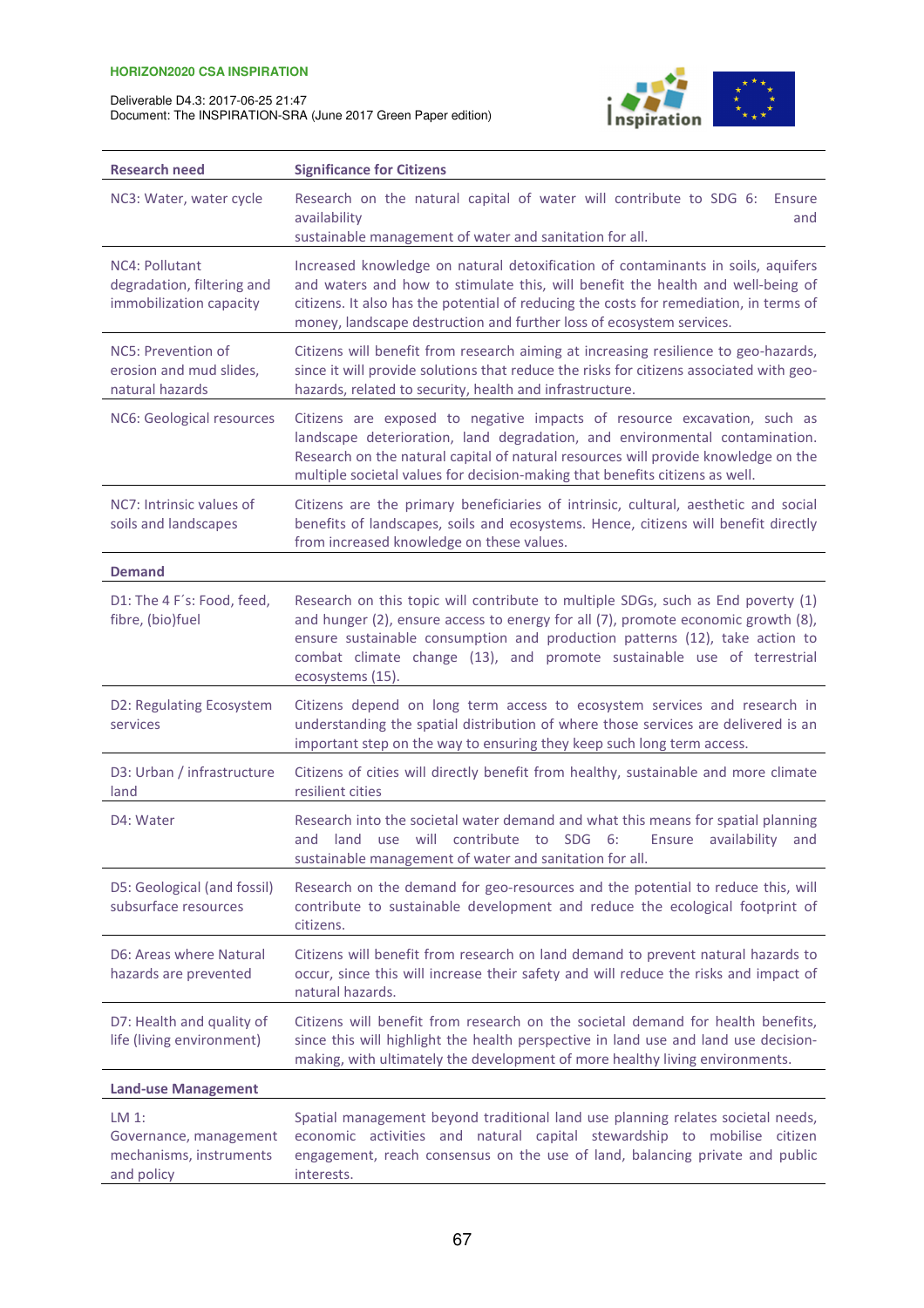| Deliverable D4.3: 2017-06-25 21:47                            |
|---------------------------------------------------------------|
| Document: The INSPIRATION-SRA (June 2017 Green Paper edition) |



| <b>Research need</b>                                                                  | <b>Significance for Citizens</b>                                                                                                                                                                                                                                                                                                                                                                                                                                                                                                                                                                                                                                                                                                                                                                      |
|---------------------------------------------------------------------------------------|-------------------------------------------------------------------------------------------------------------------------------------------------------------------------------------------------------------------------------------------------------------------------------------------------------------------------------------------------------------------------------------------------------------------------------------------------------------------------------------------------------------------------------------------------------------------------------------------------------------------------------------------------------------------------------------------------------------------------------------------------------------------------------------------------------|
| LM 2: Climate changes<br>challenges for land<br>management                            | Citizens will benefit from research that explores the relevance of land<br>management for climate change challenges, since this will increase the options to<br>successfully act towards these challenges, thus improving living conditions in rural<br>and urban areas.                                                                                                                                                                                                                                                                                                                                                                                                                                                                                                                              |
| LM 3: Land as a resources<br>in urban areas<br>(Sustainable urban land<br>management) | Sustainable urban land management refers to SDG 11: Make cities inclusive, safe,<br>resilient and sustainable. This also includes urban - peri-urban partnerships to<br>connect cities to their surrounding environment.                                                                                                                                                                                                                                                                                                                                                                                                                                                                                                                                                                              |
| LM 4: Land as a resources<br>in rural areas<br>(Multifunctionality of<br>rural areas) | Sustainable rural land management refers to SDG 15: Sustainably manage forests,<br>combat desertification, halt and reverse land degradation, and halt biodiversity<br>loss. Moreover, it is also linked with other societal challenges, related to e.g. the<br>ageing population, and migration.                                                                                                                                                                                                                                                                                                                                                                                                                                                                                                     |
| <b>Net Impact</b>                                                                     |                                                                                                                                                                                                                                                                                                                                                                                                                                                                                                                                                                                                                                                                                                                                                                                                       |
| NI 1: Developing impact<br>assessment methodology                                     | The ability to identify and assess the pro and cons of different land management<br>options as well as the consequences of threats such as climate change or emerging<br>sources of pollution is indispensable for providing guidance for policy making and<br>land management decisions that best contribute to a more sustainable, healthy,<br>prosperous and inclusive society for all people. By calculating and showing the<br>hidden societal costs and benefits will raise awareness of the consequences of<br>unsustainable land use management practices.                                                                                                                                                                                                                                    |
| NI 2: Understanding and<br>assessing impacts of<br>drivers and management             | Research on understanding net impact will empower citizens as responsible<br>consumers but also as stakeholders in the land use planning decision-making<br>process. It will enable them to put alternatives on the negotiation table that will<br>reduce the possible adverse impacts of land use that they experience and to<br>create benefits from a sustainable use of natural capital.                                                                                                                                                                                                                                                                                                                                                                                                          |
| NI 3: Trade-off analysis &<br>decision support                                        | Research on trade-offs and synergies between societal goals in land use planning<br>and land management decisions, will highlight often overlooked public interests of<br>land use, e.g. the protection of landscapes or environmental friendly production of<br>food, materials and energy, and hence will facilitate their consideration in the<br>decision making process.                                                                                                                                                                                                                                                                                                                                                                                                                         |
| NI 4: Science-Society-<br><b>Policy Interface</b>                                     | Every citizen drinks, eats, lives, works, recreates and is mobile, hence is a land<br>user. Quite often, citizens are also landowners, and hence land managers.<br>Increased awareness of the role that citizens are capable to play in sustainable<br>land use planning and land management, based on knowledge of the functions<br>and potential benefits of the soil-water-sediment system, will enable citizens to<br>participate meaningfully and with authority in discussions at different scales,<br>within their own neighbourhoods, in national or international movements, and<br>individually in their own consumption pattern. This will contribute to ownership<br>and willingness to care for their neighbourhood and community, which will add to<br>social cohesion and liveability. |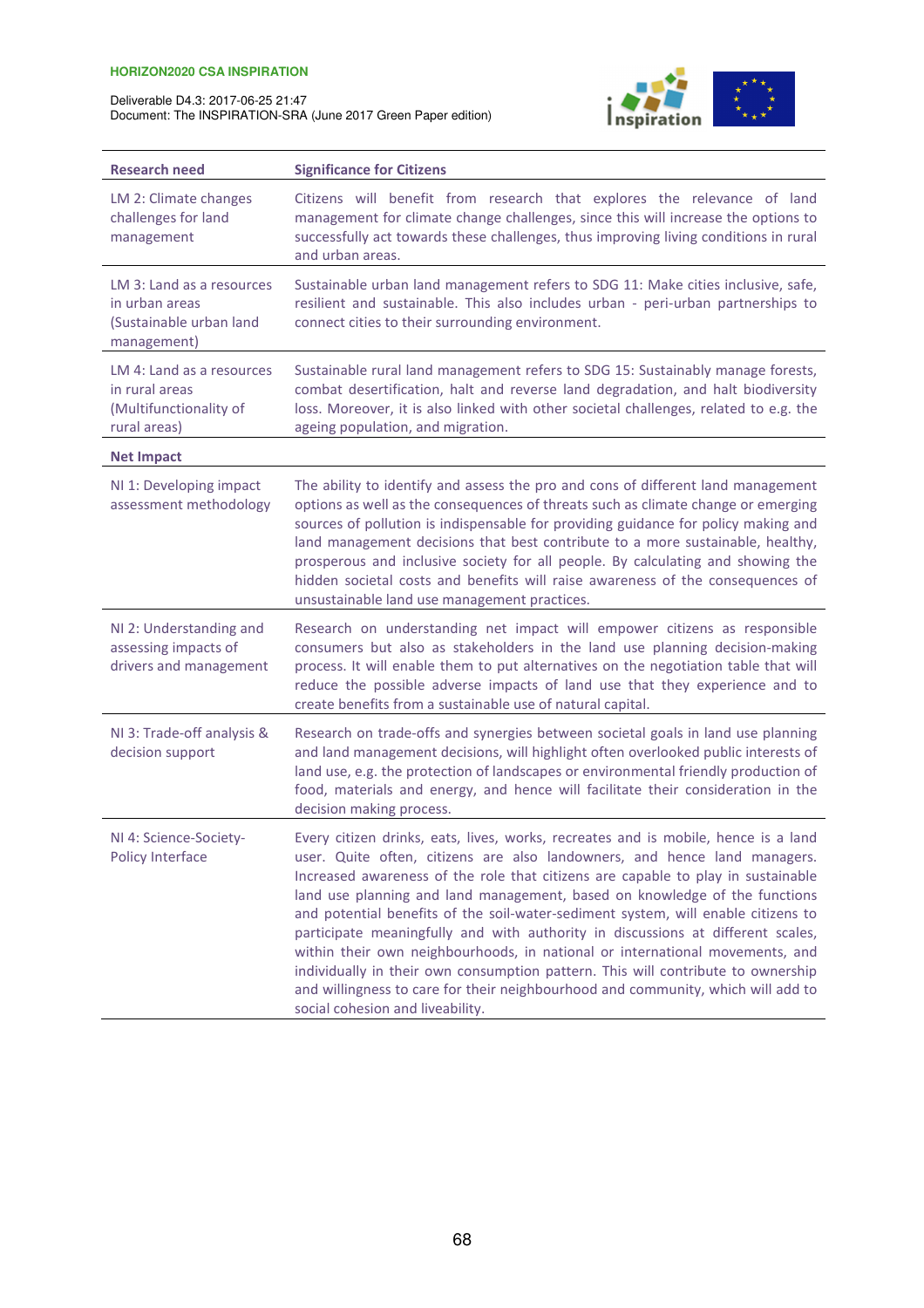

# **Appendix F: The National Contact Points**

We are keen to maintain and widen the network developed by INSPIRATION. We have therefore initiated an 18 month follow-up phase, called INSPIRATION4EU, resourced by INSPIRATION partners and others who want to be involved in helping implement the SRA.

INSPIRATION4EU National Contact Points are being identified for each country participating in INSPIRATION. They are listed at www.inspiration-agenda.eu.

National contact points from other EU countries are welcome to join. They may contact inspiration@brgm.fr.